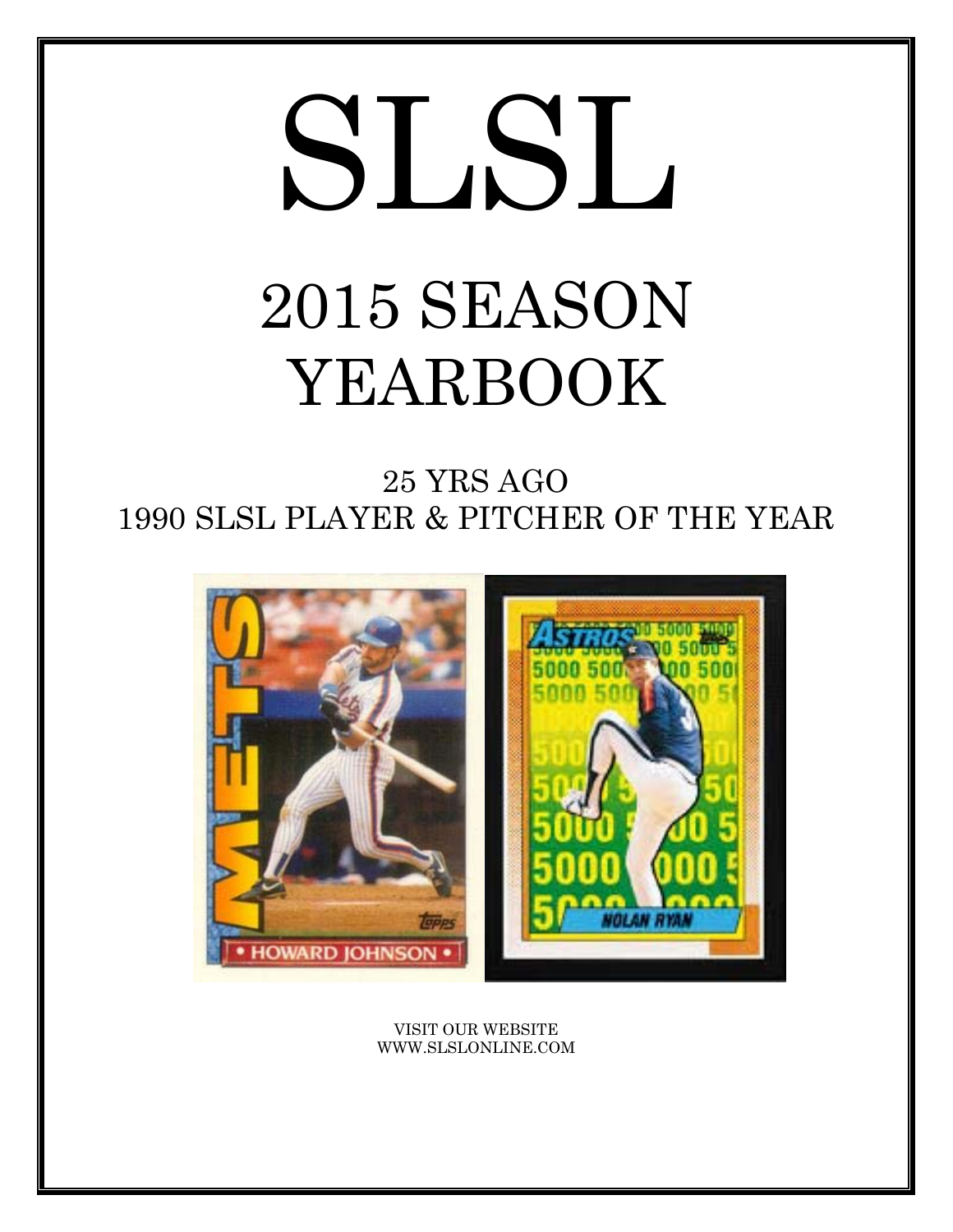# FINAL LEAGUE STANDINGS

| Aaron                      | Won | Lost | <b>Pct</b> | <b>GB</b> |
|----------------------------|-----|------|------------|-----------|
| <b>Galapagos Tortoises</b> | 99  | 63   | .611       |           |
| New York Knights           | 90  | 72   | .556       |           |
| <b>Emerald City Osprey</b> | 81  | 81   | .500       | 18        |
| Vernal Equinox             | 80  | 82   | .494       | 19        |
| Arizona Heat               | 71  | 91   | .438       | 28        |
| Jackson Guides             | 52  | 110  | .321       |           |

| <b>Mays</b>                | Won | Lost | <b>Pct</b> | <b>GB</b> |
|----------------------------|-----|------|------------|-----------|
| Central Valley Condors *   | 93  | 69   | 0.574      |           |
| Chesapeake Crabs           | 93  | 69   | 0.574      |           |
| St. George Sun Rays        | 91  | 71   | 0.562      | ာ         |
| California Dragons *       | 76  | 86   | 0.469      | 17        |
| Malibu Wave                | 76  | 86   | 0.469      | 17        |
| <b>Washington Generals</b> | 70  | 92   | 0.432      | 23        |

\*Won Tiebreaker

| <b>Team</b>                   |    | <b>Won</b> Lost | <b>Pct</b> | <b>Home</b> | <b>Road</b> | Left      | <b>Right</b> | <b>Extra</b> | 1-Run     |
|-------------------------------|----|-----------------|------------|-------------|-------------|-----------|--------------|--------------|-----------|
| Arizona Heat                  | 71 | 91              | .438       | $35 - 46$   | $36 - 45$   | $8 - 12$  | 63-79        | $8 - 10$     | $17 - 25$ |
| California Dragons            | 76 | 86              | .469       | 39-42       | $37 - 44$   | $6 - 12$  | 70-74        | $10-9$       | $26 - 27$ |
| <b>Chesapeake Crabes</b>      | 93 | 69              | .574       | 47-34       | $46 - 35$   | $14 - 10$ | 79-59        | $6 - 9$      | 24-23     |
| <b>Central Valley Condors</b> | 93 | 69              | .574       | 52-29       | $41 - 40$   | $13 - 10$ | 80-59        | $7 - 10$     | $27 - 26$ |
| <b>Emerald City Osprey</b>    | 81 | 81              | .500       | 36-45       | $45 - 36$   | $18 - 7$  | 63-74        | $9 - 6$      | $29 - 25$ |
| Galapagos Tortoises           | 99 | 63              | .611       | 50-31       | 49-32       | $13 - 7$  | 86-56        | $10-6$       | $27 - 23$ |
| <b>Jackson Guides</b>         | 52 | 110             | .321       | $22 - 59$   | $30 - 51$   | $7 - 17$  | 45-93        | $6 - 8$      | $22 - 28$ |
| Malibu Wave                   | 76 | 86              | .469       | 39-42       | $37 - 44$   | $9-10$    | 67-76        | $4 - 9$      | $20 - 27$ |
| New York Knights              | 90 | 72              | .556       | 47-34       | 43-38       | $12 - 14$ | 78-58        | $4 - 5$      | $25 - 23$ |
| St. George Sun Rays           | 91 | 71              | .562       | 49-32       | 42-39       | $11 - 15$ | 80-56        | $8 - 9$      | $27 - 18$ |
| Vernal Equinox                | 80 | 82              | .494       | $41 - 40$   | 39-42       | $12 - 9$  | 68-73        | $13 - 10$    | $31 - 20$ |
| <b>Washington Generals</b>    | 70 | 92              | .432       | $31 - 50$   | 39-42       | 13-14     | 57-78        | $11 - 5$     | $23 - 33$ |

# **2015 Expanded Records**

### **2015 Monthly Records**

| <b>Team</b>                   | $-Apr$    | <b>May</b> | Jun       | Jul       | Aug       | Sep+      | In Div    | <b>Out Div</b> | <b>RF</b> | RA  | <b>Diff</b> |
|-------------------------------|-----------|------------|-----------|-----------|-----------|-----------|-----------|----------------|-----------|-----|-------------|
| Arizona Heat                  | $11 - 16$ | $8-19$     | $12 - 14$ | $13 - 13$ | $12 - 15$ | $15 - 14$ | 43-47     | 28-44          | 654       | 656 | $-2$        |
| California Dragons            | $12 - 15$ | $12 - 15$  | $12 - 14$ | $14 - 12$ | $13 - 14$ | $13 - 16$ | 43-47     | 33-39          | 573       | 653 | $-80$       |
| <b>Chesapeake Crabes</b>      | $17-10$   | $13 - 14$  | 14-12     | $16-10$   | 16-11     | $17 - 12$ | 52-38     | 41-31          | 715       | 568 | $+147$      |
| <b>Central Valley Condors</b> | $18-9$    | $16 - 11$  | $13 - 13$ | $15 - 11$ | $13 - 14$ | $18 - 11$ | 57-33     | $36 - 36$      | 717       | 629 | $+88$       |
| <b>Emerald City Osprey</b>    | $15 - 12$ | $13 - 14$  | $9 - 17$  | $13-13$   | $13 - 14$ | $18 - 11$ | 46-44     | 35-37          | 647       | 675 | $-28$       |
| Galapagos Tortoises           | $18-9$    | $20 - 7$   | $17 - 9$  | $16-10$   | $13 - 14$ | $15 - 14$ | 55-35     | 44-28          | 782       | 569 | $+213$      |
| <b>Jackson Guides</b>         | $11 - 16$ | $11 - 16$  | $4 - 22$  | $8 - 18$  | $9-18$    | $9 - 20$  | 29-61     | 23-49          | 449       | 730 | $-281$      |
| Malibu Wave                   | $16 - 11$ | $13 - 14$  | $15 - 11$ | $10-16$   | $13 - 14$ | $9 - 20$  | $40 - 50$ | $36 - 36$      | 679       | 715 | $-36$       |
| New York Knights              | $13 - 14$ | $16 - 11$  | $18 - 8$  | $17 - 9$  | 14-13     | $12 - 17$ | 49-41     | $41 - 31$      | 691       | 645 | $+46$       |
| St. George Sun Rays           | $13 - 14$ | $15 - 12$  | $15 - 11$ | $12 - 14$ | $19 - 8$  | $17 - 12$ | 48-42     | $43 - 29$      | 652       | 577 | $+75$       |
| Vernal Equinox                | $13 - 14$ | $10-17$    | $15 - 11$ | $12 - 14$ | $12 - 15$ | $18 - 11$ | 48-42     | $32 - 40$      | 609       | 664 | $-55$       |
| <b>Washington Generals</b>    | $5 - 22$  | $15 - 12$  | $12 - 14$ | $10-16$   | 15-12     | $13-16$   | $30 - 60$ | $40 - 32$      | 627       | 714 | $-87$       |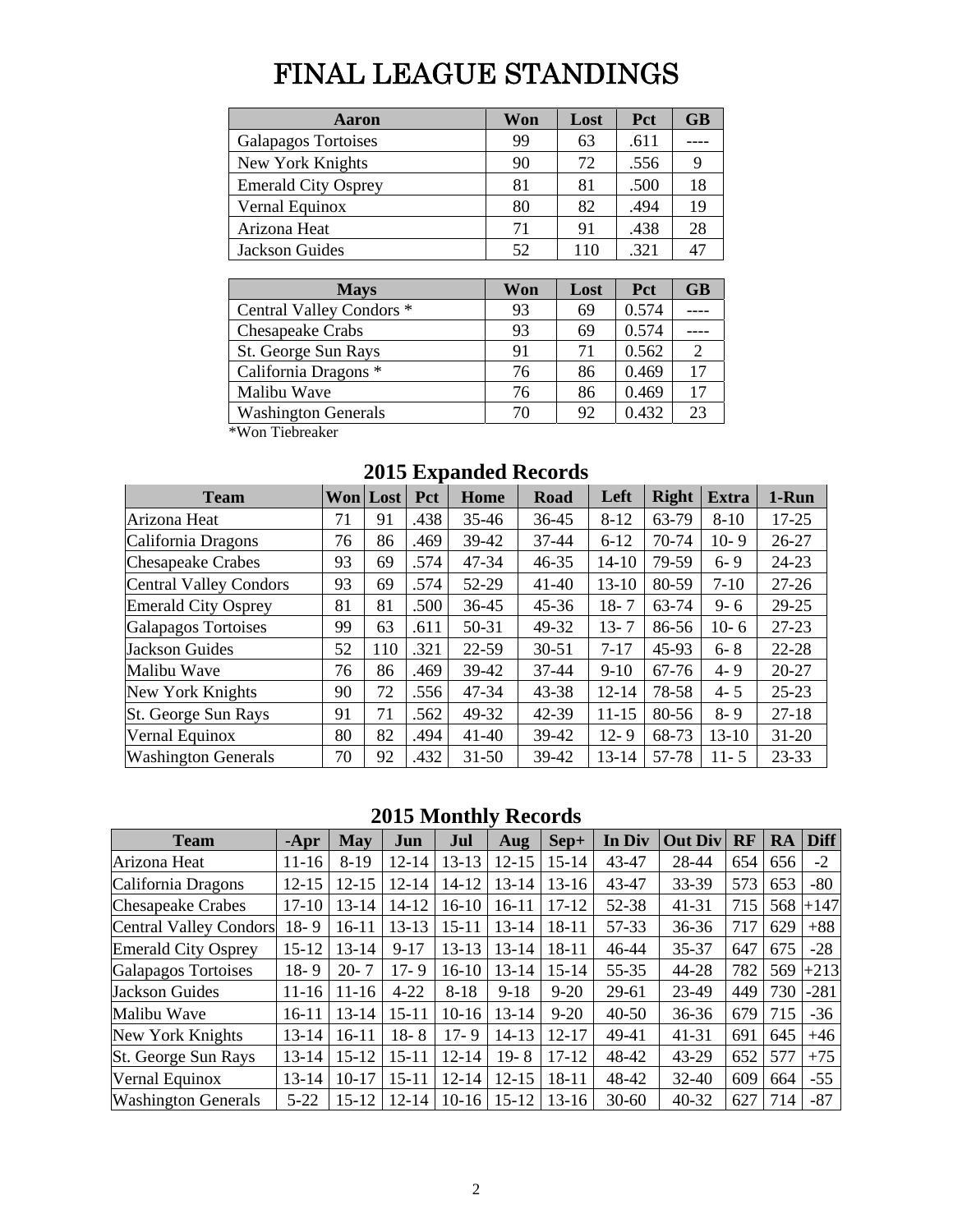| <b>Team</b>                   |    |        |      |    |    |    |      | AZH   CAD   CVC   CHC   ECO   GAT   JAG   MAW   NYK |      | <b>SGS</b> | <b>VEE</b> | <b>WAG</b> |
|-------------------------------|----|--------|------|----|----|----|------|-----------------------------------------------------|------|------------|------------|------------|
| Arizona Heat                  |    | 4      | 4    | 6  | 6  | 6  | 14   | 5                                                   | 9    | 3          | 8          | 6          |
| California Dragons            | 8  | ----   | 8    | 4  | 4  | 5  | 6    | 11                                                  | 6    | 9          | 4          | 11         |
| <b>Central Valley Condors</b> | 8  | 10     | ---- | 5  | 4  | 7  | 7    | 14                                                  | 8    | 11         | 7          | 12         |
| Chesapeake Crabs              | 6  | 14     | 13   |    | 6  | 4  | 11   | 11                                                  | 2    | 8          | 7          | 11         |
| <b>Emerald City Osprey</b>    | 12 | 8      | 8    | 6  |    | 10 | 12   | 6                                                   | 6    | 2          | 6          | 5          |
| <b>Galapagos Tortoises</b>    | 12 | 7      | 5    | 8  | 8  |    | 15   | 8                                                   | 8    | 8          | 12         | 8          |
| Jackson Hole Guides           | 4  | 6      | 5    |    | 6  | 3  | ---- | 3                                                   | 10   | 5          | 6          | 3          |
| Malibu Wave                   | ⇁  | $\tau$ | 4    | 7  | 6  | 4  | 9    |                                                     | 4    | 10         | 6          | 12         |
| New York Knights              | 9  | 6      | 4    | 10 | 12 | 10 | 8    | 8                                                   | ---- | 7          | 10         | 6          |
| <b>St. George Sunrays</b>     | 9  | 9      | 7    | 10 | 10 | 4  | 7    | 8                                                   | 5    |            | 8          | 14         |
| Vernal Equinox                | 10 | 8      | 5    | 5  | 12 | 6  | 12   | 6                                                   | 8    | 4          |            | 4          |
| <b>Washington Generals</b>    | 6  | 7      | 6    |    |    | 4  | 9    | h                                                   | 6    | 4          | 8          |            |

# **2015 Team by Team Matrix (Wins are Across, Losses are Down)**

### **2015 Team by Team Matrix (Runs Scored are Across, Runs Allowed are Down)**

| <b>Team</b>                |    | <b>AZH   CAD   CVC   CHC  </b> |    |           | ECO  | GAT |      | <b>JAG MAWNYK</b> |      | <b>SGS</b> | <b>VEE</b> | <b>WAG</b> |
|----------------------------|----|--------------------------------|----|-----------|------|-----|------|-------------------|------|------------|------------|------------|
| Arizona Heat               |    | 36                             | 41 | 47        | 75   | 73  | 89   | 57                | 71   | 29         | 83         | 53         |
| California Dragons         | 43 |                                | 60 | 65        | 44   | 42  | 34   | 68                | 46   | 61         | 35         | 75         |
| <b>Chesapeake Crabs</b>    | 43 | 85                             |    | 74        | 36   | 68  | 46   | 90                | 55   | 68         | 53         | 97         |
| Central Valley Condors     | 47 | 91                             | 77 | $- - - -$ | 65   | 41  | 63   | 86                | 47   | 65         | 48         | 87         |
| <b>Emerald City Osprey</b> | 89 | 54                             | 50 | 42        | ---- | 53  | 77   | 56                | 78   | 35         | 63         | 50         |
| Galapagos Tortoises        | 90 | 53                             | 47 | 65        | 74   |     | 113  | 73                | 65   | 59         | 83         | 60         |
| Jackson Hole Guides        | 44 | 32                             | 30 | 25        | 47   | 43  | ---- | 34                | 65   | 41         | 55         | 33         |
| Malibu Wave                | 57 | 61                             | 57 | 77        | 62   | 47  | 56   |                   | 42   | 75         | 55         | 90         |
| New York Knights           | 63 | 53                             | 40 | 72        | 80   | 60  | 74   | 65                | ---- | 56         | 82         | 46         |
| St. George Sun Rays        | 53 | 68                             | 63 | 61        | 64   | 42  | 51   | 68                | 49   | ----       | 54         | 79         |
| Vernal Equinox             | 84 | 43                             | 39 | 34        | 78   | 53  | 73   | 51                | 73   | 37         |            | 44         |
| <b>Washington Generals</b> | 43 | 77                             | 64 | 67        | 50   | 47  | 54   | 67                | 54   | 51         | 53         |            |

# **2015 Team Batting**

| <b>Team</b>           | <b>AVG</b> | $\mathbf{A}\mathbf{B}$ | $\bf{R}$ | $\mathbf H$ | 2B    | 3B  | <b>HR</b> | <b>RBI</b> | SB  | $\overline{\text{CS}}$ | E     |
|-----------------------|------------|------------------------|----------|-------------|-------|-----|-----------|------------|-----|------------------------|-------|
| New York              | .271       | 5,590                  | 691      | 1,515       | 291   | 21  | 155       | 658        | 66  | 23                     | 110   |
| Galapagos             | .266       | 5,710                  | 782      | 1,517       | 257   | 32  | 232       | 750        | 65  | 16                     | 115   |
| <b>Central Valley</b> | .265       | 5,629                  | 717      | 1,490       | 262   | 7   | 180       | 685        | 61  | 21                     | 78    |
| Washington            | .258       | 5,672                  | 627      | 1,465       | 307   | 44  | 101       | 598        | 85  | 19                     | 95    |
| Vernal                | .255       | 5,667                  | 609      | 1,446       | 300   | 26  | 128       | 583        | 103 | 32                     | 83    |
| Arizona               | .255       | 5,666                  | 654      | 1,444       | 290   | 49  | 116       | 611        | 171 | 41                     | 69    |
| Malibu                | .253       | 5,539                  | 679      | 1,403       | 268   | 23  | 144       | 639        | 63  | 16                     | 76    |
| Chesapeake            | .253       | 5,638                  | 715      | 1,428       | 281   | 31  | 208       | 685        | 45  | 11                     | 72    |
| <b>Emerald City</b>   | .251       | 5,544                  | 647      | 1,389       | 241   | 27  | 170       | 620        | 84  | 23                     | 100   |
| St. George            | .250       | 5,599                  | 652      | 1,400       | 269   | 28  | 152       | 623        | 62  | 23                     | 83    |
| California            | .237       | 5,574                  | 573      | 1,319       | 287   | 23  | 123       | 552        | 47  | 5                      | 68    |
| Jackson               | .219       | 5,364                  | 449      | 1,173       | 204   | 12  | 148       | 433        | 62  | 41                     | 66    |
| <b>TOTALS</b>         | .253       | 67,192                 | 7,795    | 16,989      | 3,257 | 323 | 1,857     | 7,437      | 914 | 271                    | 1,015 |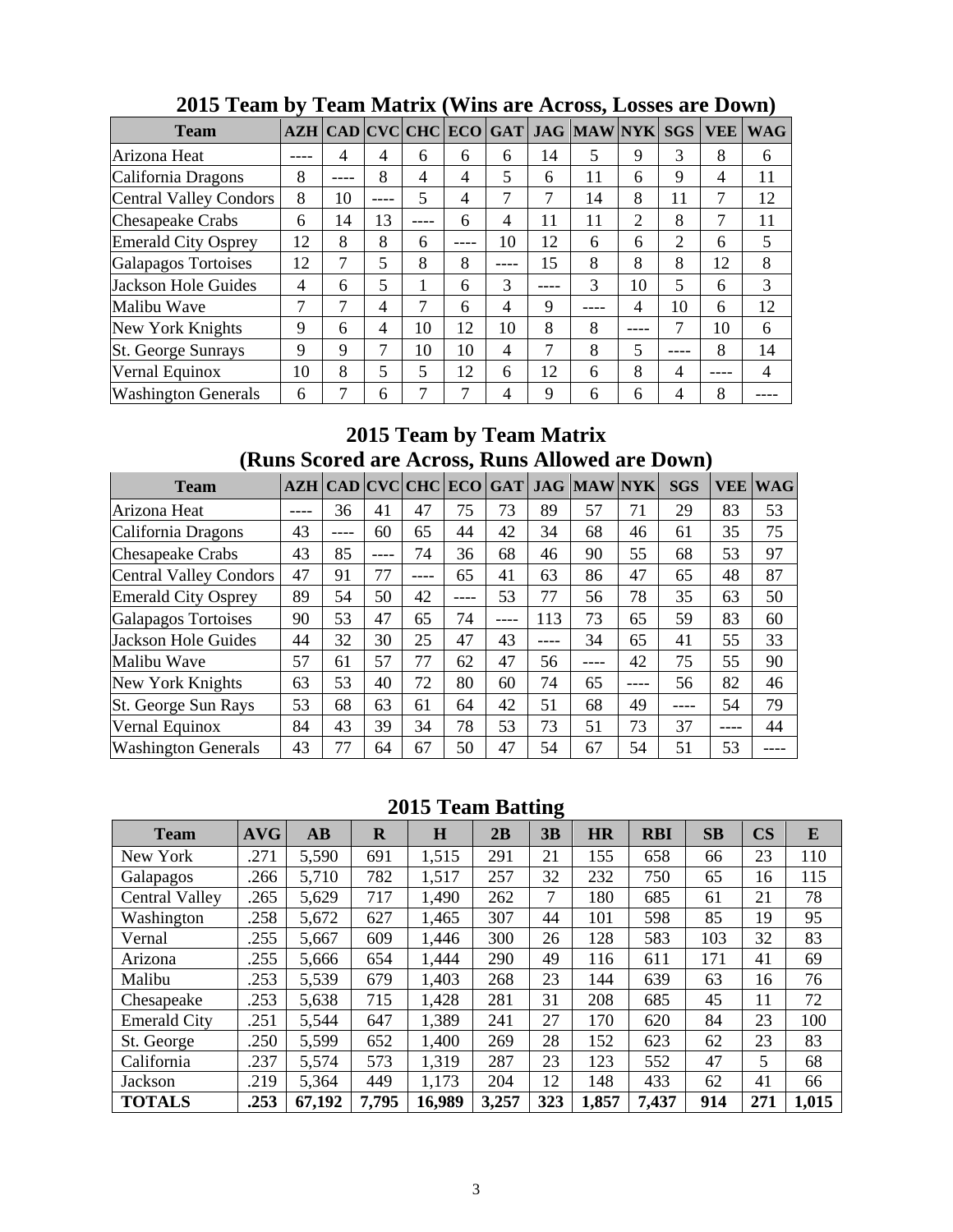| <b>TEAM</b>           | <b>ERA</b> | W   | L   | IP       | $\bf H$ | $\mathbf R$ | ັ<br>ER | <b>HR</b> | <b>BB</b> | SO     | <b>OAVG</b> |
|-----------------------|------------|-----|-----|----------|---------|-------------|---------|-----------|-----------|--------|-------------|
| Galapagos             | 3.17       | 99  | 63  | 1,480.1  | 1,350   | 569         | 521     | 128       | 422       | 1,415  | .240        |
| Chesapeake            | 3.21       | 93  | 69  | 1,473.2  | 1,341   | 568         | 525     | 128       | 431       | 1,359  | .242        |
| St. George            | 3.25       | 91  | 71  | 1,482.2  | 1,269   | 577         | 536     | 144       | 454       | 1,389  | .229        |
| New York              | 3.60       | 90  | 72  | 1,444.0  | 1,363   | 645         | 578     | 162       | 455       | 1,331  | .248        |
| <b>Central Valley</b> | 3.62       | 93  | 69  | 1,464.1  | 1,425   | 629         | 589     | 173       | 439       | 1,199  | .255        |
| California            | 3.74       | 76  | 86  | 1,468.2  | 1,493   | 653         | 611     | 164       | 355       | 1,139  | .264        |
| Arizona               | 3.75       | 71  | 91  | 1,474.1  | 1,416   | 656         | 615     | 174       | 422       | 1,321  | .250        |
| <b>Emerald City</b>   | 3.80       | 81  | 81  | 1,458.0  | 1,458   | 675         | 615     | 165       | 424       | 1,116  | .259        |
| Vernal                | 3.87       | 80  | 82  | 1,480.2  | 1,483   | 664         | 636     | 122       | 501       | 1,266  | .262        |
| Washington            | 4.00       | 70  | 92  | 1,466.0  | 1,432   | 714         | 651     | 166       | 455       | 1,305  | .254        |
| Malibu                | 4.26       | 76  | 86  | 1,452.1  | 1,479   | 715         | 688     | 147       | 495       | 1,280  | .265        |
| Jackson               | 4.35       | 52  | 110 | 1,437.1  | 1,480   | 730         | 695     | 184       | 455       | 1,139  | .265        |
| <b>TOTALS</b>         | 3.72       | 972 | 972 | 17,582.1 | 16,989  | 7,795       | 7,260   | 1,857     | 5,308     | 15,259 | .253        |

**2015 Team Pitching** 

**2015 Miscellaneous Team Offense** 

| <b>Team</b>           | <b>OBA</b> | <b>SLG</b> | <b>OPS</b> | $\bf BB$ | <b>IBB</b> | <b>SO</b> | <b>HBP</b> | <b>SH</b> | <b>SF</b> | <b>GIDP</b> | TB    | <b>HRHM</b> | <b>HRRD</b> |
|-----------------------|------------|------------|------------|----------|------------|-----------|------------|-----------|-----------|-------------|-------|-------------|-------------|
| Arizona               | .308       | .385       | .692       | 162      | 391        | 5         | 1,302      | 56        | 44        | 34          | 133   | 2,180       | 52          |
| California            | .302       | .363       | .664       | 162      | 460        | 18        | 1,241      | 76        | 15        | 40          | 137   | 2,021       | 64          |
| Chesapeake            | .317       | .425       | .742       | 162      | 504        | 21        | 1,375      | 42        | 6         | 35          | 151   | 2,395       | 112         |
| <b>Central Valley</b> | .326       | .410       | .736       | 162      | 433        | 29        | .205       | 91        | 23        | 26          | 138   | 2,306       | 108         |
| <b>Emerald City</b>   | .313       | .396       | .708       | 162      | 472        | 13        | 1,269      | 43        | 41        | 32          | 146   | 2,194       | 85          |
| Galapagos             | .332       | .444       | .776       | 162      | 512        | 17        | 1,358      | 66        | 9         | 23          | 151   | 2,534       | 116         |
| Jackson               | .273       | .344       | .617       | 162      | 342        | 3         | 1,286      | 62        | 14        | 13          | 152   | 1,845       | 69          |
| Malibu                | .324       | .388       | .712       | 162      | 531        | 17        | 1,162      | 63        | 31        | 35          | 155   | 2,149       | 59          |
| New York              | .326       | .414       | .740       | 162      | 416        | 24        | 1,254      | 55        | 23        | 28          | 158   | 2,313       | 72          |
| St. George            | .316       | .390       | .706       | 162      | 471        | 8         | .288       | 88        | 30        | 35          | 158   | 2,181       | 74          |
| Vernal                | .305       | .385       | .690       | 162      | 331        | 14        | 1,237      | 85        | 58        | 29          | 124   | 2,182       | 60          |
| Washington            | .316       | .381       | .697       | 162      | 445        | 6         | 1,282      | 45        | 12        | 32          | 157   | 2,163       | 50          |
| <b>TOTALS</b>         | .313       | .394       | .707       | 972      | 5,308      | 175       | 15,259     | 772       | 306       | 362         | 1,760 | 26,463      | 921         |

# **2015 Miscellaneous Team Pitching**

| <b>Team</b>           | CG  | <b>SHO</b> | <b>SAV</b> | <b>BFP</b> | <b>IBB</b> | <b>BK</b> | <b>WP</b> | PB  | IRSC% | <b>XTOT</b> | <b>XOUT</b> | <b>XPCT</b> |
|-----------------------|-----|------------|------------|------------|------------|-----------|-----------|-----|-------|-------------|-------------|-------------|
| Arizona               | 37  | 17         | 27         | 6,215      | 29         |           | 30        | 13  | .283  | 845         | 656         | .776        |
| California            | 48  | 13         | 33         | 6,116      | 7          | 7         | 40        | 7   | .280  | 811         | 673         | .830        |
| <b>Central Valley</b> | 41  | 14         | 34         | 6,157      | 17         | 3         | 68        | 9   | .232  | 877         | 702         | .800        |
| Chesapeake            | 58  | 18         | 30         | 6,080      | 16         | 5         | 45        | 3   | .260  | 817         | 634         | .776        |
| <b>Emerald City</b>   | 40  | 7          | 39         | 6,171      | 23         | I         | 67        | 7   | .275  | 888         | 698         | .786        |
| Galapagos             | 56  | 16         | 34         | 6,151      | 6          | 4         | 56        | 19  | .221  | 842         | 642         | .762        |
| Jackson               | 50  | 6          | 21         | 6,156      | 7          | 6         | 74        | 13  | .347  | 774         | 589         | .761        |
| Malibu                | 43  | 10         | 25         | 6,224      | 8          |           | 68        | 6   | .318  | 888         | 694         | .782        |
| New York              | 47  | 12         | 41         | 6,089      | 7          | $\Omega$  | 59        | 16  | .277  | 785         | 527         | .671        |
| St. George            | 50  | 15         | 38         | 6,103      | 35         | 3         | 59        | 13  | .269  | 819         | 665         | .812        |
| Vernal                | 35  | 4          | 27         | 6,280      | 10         | 1         | 70        | 11  | .281  | 898         | 710         | .791        |
| Washington            | 45  | 12         | 33         | 6,206      | 10         | $\Omega$  | 75        | 35  | .305  | 909         | 687         | .756        |
| <b>TOTALS</b>         | 550 | 144        | 382        | 73,948     | 175        | 32        | 711       | 152 | .280  | 10,153      | 7,877       | .776        |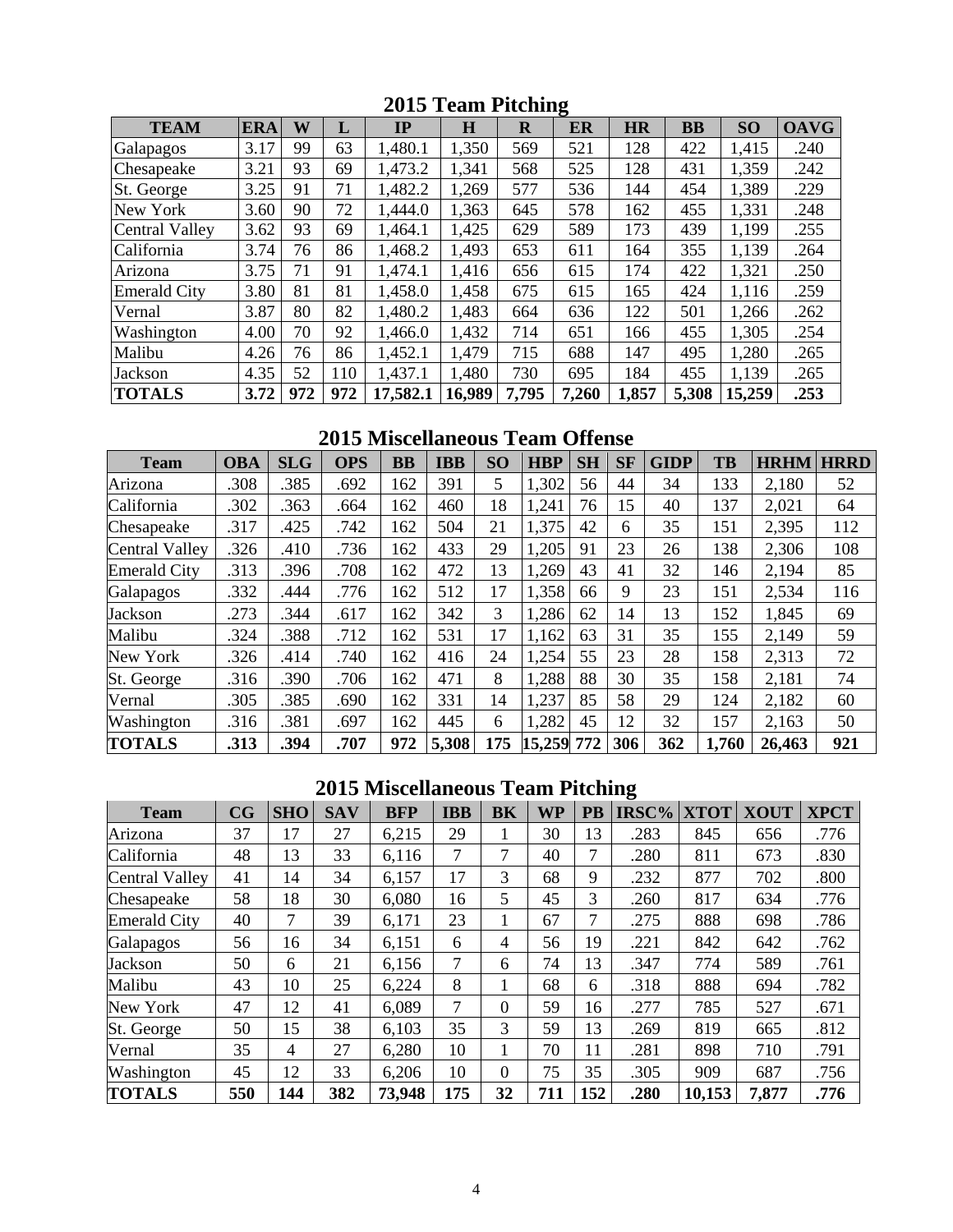| <b>Team</b>         | PO    | <b>AST</b>    | <b>OFAST</b> | E     | <b>TC</b> | <b>DP</b> | <b>GDP</b> | o<br><b>PB</b> | <b>OSB</b> | <b>OCS</b> | OSB% | <b>AVG</b> |
|---------------------|-------|---------------|--------------|-------|-----------|-----------|------------|----------------|------------|------------|------|------------|
| Arizona             | 4,423 | 1,508         | 22           | 69    | 6,000     | 131       | 116        | 13             | 53         | 10         | .841 | .989       |
| California          | 4,404 | 1,642         | 44           | 68    | 6,114     | 168       | 156        | 7              | 75         | 28         | .728 | .989       |
| Central Valley      | 4,421 | 1,656         | 29           | 72    | 6,149     | 164       | 151        | 3              | 57         | 17         | .770 | .988       |
| Chesapeake          | 4,391 | 1,647         | 29           | 78    | 6,116     | 177       | 165        | 9              | 75         | 15         | .833 | .987       |
| <b>Emerald City</b> | 4,374 | 1,800         | 30           | 100   | 6,274     | 167       | 158        | 7              | 112        | 31         | .783 | .984       |
| Galapagos           | 4,440 | 1,566         | 31           | 115   | 6,121     | 156       | 142        | 19             | 59         | 25         | .702 | .981       |
| Jackson             | 4,312 | 1,567         | 24           | 66    | 5,945     | 153       | 132        | 13             | 88         | 24         | .786 | .989       |
| Malibu              | 4,357 | 1,652         | 35           | 76    | 6,085     | 163       | 150        | 6              | 113        | 33         | .774 | .988       |
| New York            | 4,332 | 1,543         | 33           | 110   | 5,985     | 146       | 136        | 16             | 98         | 28         | .778 | .982       |
| St. George          | 4,446 | 1,603         | 17           | 83    | 6,132     | 157       | 145        | 13             | 75         | 19         | .798 | .986       |
| Vernal              | 4,442 | 1,670         | 44           | 83    | 6,195     | 191       | 174        | 11             | 46         | 20         | .697 | .987       |
| Washington          | 4,398 | 1,691         | 36           | 95    | 6,184     | 151       | 135        | 35             | 55         | 21         | .724 | .985       |
| <b>TOTALS</b>       |       | 52,740 19,545 | 374          | 1,015 | 73,300    | 1,924     | 1.760      | 152            | 906        | 271        | .770 | .986       |

**2015 Miscellaneous Team Fielding** 

**2015 Manager Profiles** 

| <b>Team</b>           | SB  | $\overline{\text{CS}}$ | SB%  | <b>SAC</b> | <b>ATT</b> | <b>SQZ</b> | <b>ATT</b>     | H&R | <b>ATT</b> | <b>ADV</b> | <b>IBB</b> |
|-----------------------|-----|------------------------|------|------------|------------|------------|----------------|-----|------------|------------|------------|
| Arizona               | 171 | 41                     | .807 | 44         | 51         | 5          | 5              | 4   | 30         | 18         | 29         |
| California            | 47  | 5                      | .904 | 15         | 19         | $\theta$   | $\overline{0}$ | 4   | 27         | 18         | 7          |
| <b>Central Valley</b> | 45  | 11                     | .804 | 6          | 8          | $\theta$   | $\theta$       | 12  | 33         | 23         | 16         |
| Chesapeake            | 61  | 21                     | .744 | 23         | 35         |            | $\overline{4}$ | 9   | 45         | 33         | 17         |
| <b>Emerald City</b>   | 84  | 23                     | .785 | 41         | 55         |            | 7              | 4   | 27         | 18         | 23         |
| Galapagos             | 65  | 16                     | .802 | 9          | 12         | $\theta$   | $\theta$       | 10  | 26         | 16         | 6          |
| Jackson               | 62  | 41                     | .602 | 14         | 19         | 4          | 6              |     | 18         | 7          | 7          |
| Malibu                | 63  | 16                     | .797 | 31         | 42         | 11         | 18             | 36  | 127        | 93         | 8          |
| New York              | 66  | 23                     | .742 | 23         | 30         | 5          | 6              | 8   | 42         | 29         | 7          |
| St. George            | 62  | 23                     | .729 | 30         | 41         |            |                | 3   | 24         | 11         | 35         |
| Vernal                | 103 | 32                     | .763 | 58         | 72         | 12         | 21             | 13  | 58         | 34         | 10         |
| Washington            | 85  | 19                     | .817 | 12         | 15         | $\theta$   |                | 5   | 20         | 15         | 10         |
| <b>TOTALS</b>         | 914 | 271                    | .771 | 306        | 399        | 40         | 69             | 109 | 477        | 315        | 175        |

# **2015 Board Game Profile - Offense**

| <b>Team</b>           | <b>BAT</b> | <b>PIT</b> | <b>BPHR</b> | <b>ATT</b> | <b>BPSI</b> | <b>ATT</b> | <b>ClHit</b>                | <b>ClOut</b> | <b>PTire</b>   | Infld | <b>Held</b>    |
|-----------------------|------------|------------|-------------|------------|-------------|------------|-----------------------------|--------------|----------------|-------|----------------|
| Arizona               | 3,026      | 3,053      | 37          | 119        | 115         | 265        | 3                           | 18           | 0              | 8     | 9              |
| California            | 3,129      | 2,984      | 48          | 129        | 108         | 280        |                             | 20           | $\Omega$       | 4     | 6              |
| <b>Central Valley</b> | 3,087      | 3,077      | 83          | 185        | 136         | 303        | 4                           | 22           |                | 3     | 7              |
| Chesapeake            | 3,012      | 3,086      | 71          | 133        | 128         | 277        | 7                           | 10           | 0              | 9     | 11             |
| <b>Emerald City</b>   | 3,004      | 3,033      | 63          | 144        | 110         | 238        | 5                           | 16           | $\Omega$       | 5     | $\overline{4}$ |
| Galapagos             | 3,115      | 3,160      | 100         | 210        | 153         | 292        |                             | 13           |                | 8     | 5              |
| Jackson               | 2,905      | 2,854      | 64          | 127        | 100         | 277        | $\mathcal{D}_{\mathcal{A}}$ | 9            | 0              | 4     | 3              |
| Malibu                | 2,889      | 3,112      | 54          | 129        | 137         | 253        |                             | 17           | $\Omega$       | 7     | 6              |
| New York              | 2,994      | 3,030      | 39          | 124        | 164         | 306        | 3                           | 14           | $\overline{0}$ | 7     | 6              |
| St. George            | 3,095      | 3,058      | 55          | 139        | 139         | 266        | 3                           | 14           |                | 8     | 5              |
| Vernal                | 3,097      | 2,925      | 42          | 110        | 131         | 285        | 4                           | 11           |                |       | 7              |
| Washington            | 3,085      | 3,087      | 32          | 88         | 146         | 287        | 3                           | 16           | 0              | 7     | 3              |
| <b>TOTAL</b>          | 36,438     | 36,459     | 688         | 1,637      | 1,567       | 3,329      | 37                          | 180          | 4              | 71    | 72             |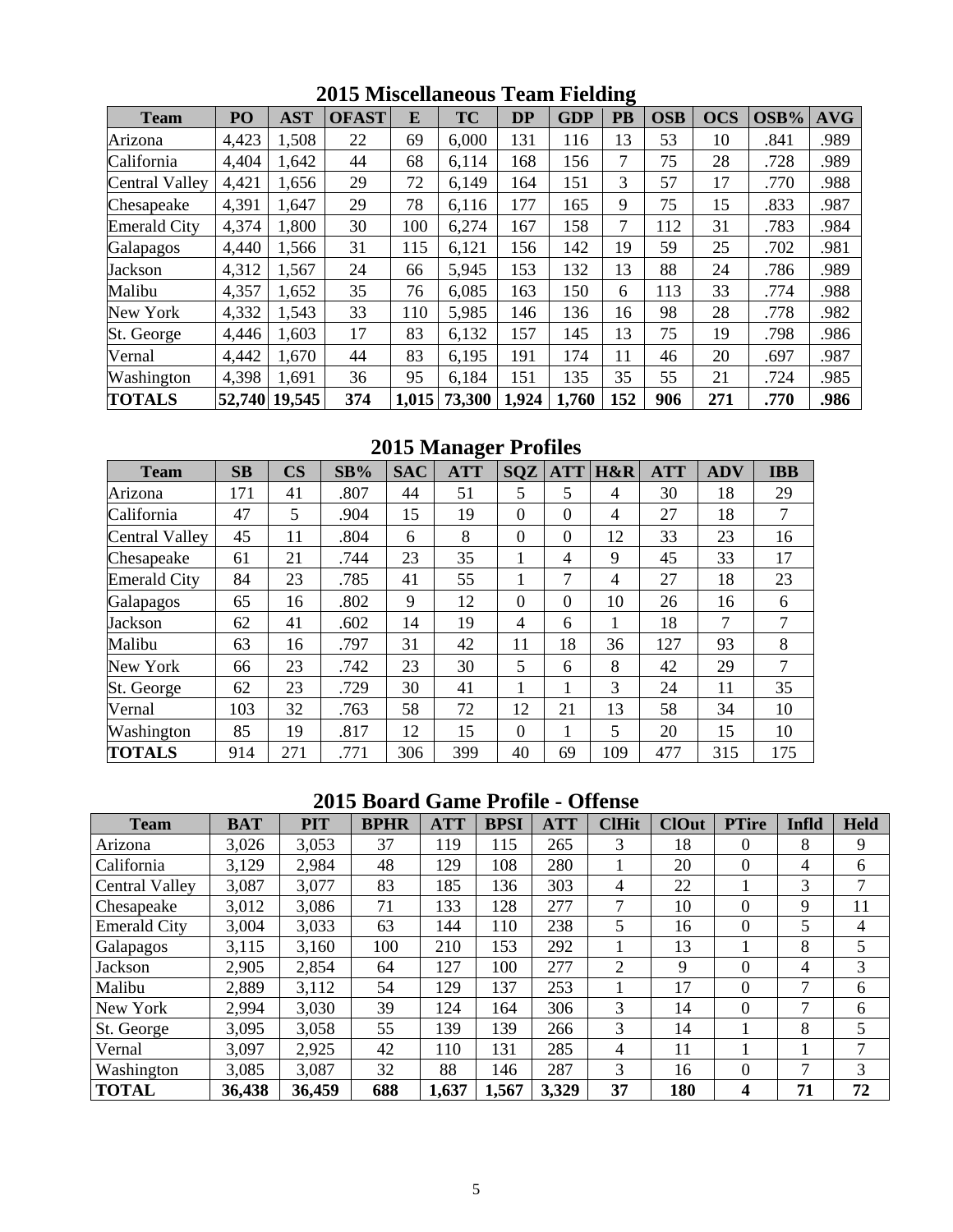| 2019 Doaru Game Frome<br>DUUR |            |            |             |            |             |            |                |              |                |                |             |
|-------------------------------|------------|------------|-------------|------------|-------------|------------|----------------|--------------|----------------|----------------|-------------|
| <b>Team</b>                   | <b>BAT</b> | <b>PIT</b> | <b>BPHR</b> | <b>ATT</b> | <b>BPSI</b> | <b>ATT</b> | <b>CIHit</b>   | <b>ClOut</b> | <b>PTire</b>   | Infld          | <b>Held</b> |
| Arizona                       | 3,068      | 3,038      | 58          | 146        | 118         | 268        | 2              | 11           |                | $\overline{4}$ | 5           |
| California                    | 3,025      | 3,002      | 53          | 148        | 135         | 299        | 5              | 10           | $\overline{0}$ | $\mathcal{I}$  | 5           |
| <b>Central Valley</b>         | 2,965      | 3,017      | 49          | 102        | 129         | 277        | $\overline{2}$ | 18           | $\Omega$       | 6              | 5           |
| Chesapeake                    | 2,999      | 3,059      | 71          | 148        | 148         | 287        | 3              | 12           | 1              | $\overline{4}$ | 3           |
| <b>Emerald City</b>           | 3,031      | 3,043      | 61          | 157        | 144         | 295        | 4              | 11           | $\Omega$       | 7              | 3           |
| Galapagos                     | 3,041      | 3,053      | 43          | 91         | 107         | 234        | 3              | 13           | $\Omega$       | 8              | 8           |
| Jackson                       | 3,125      | 2,953      | 87          | 172        | 133         | 301        | 5              | 14           | $\Omega$       |                | 7           |
| Malibu                        | 3,093      | 3,045      | 44          | 119        | 154         | 306        | 3              | 18           |                | 9              | 6           |
| New York                      | 3,011      | 3,002      | 61          | 159        | 136         | 271        | 4              | 14           | $\Omega$       | $\overline{4}$ | 9           |
| St. George                    | 3,008      | 2,987      | 60          | 124        | 113         | 263        | 5              | 16           | $\overline{0}$ | 9              | 4           |
| Vernal                        | 3,086      | 3,121      | 51          | 137        | 120         | 262        |                | 25           | $\Omega$       | $\overline{4}$ | 8           |
| Washington                    | 2,986      | 3,139      | 50          | 134        | 130         | 266        | $\theta$       | 18           | 1              | 8              | 9           |
| <b>TOTALS</b>                 | 36,438     | 36,459     | 688         | 1,637      | 1,567       | 3,329      | 37             | 180          | 4              | 71             | 72          |

### **2015 Board Game Profile - Defense**

### **2015 PLAYOFF RESULTS**

### **FIRST ROUND**

Aaron Division Emerald City 4 - New York 1 MVP - Adam LaRoche

Mays Division St. George 4 - Chesapeake 3 MVP - Matt Holliday

### **DIVISION CHAMPIONSHIP**

Aaron Division Galapagos Tortoises 4 - Emerald City 1 MVP - Kennys Vargas

Mays Division Central Valley 4 - St. George 2 MVP - Russell Martin and Manny Machado

### **LEAGUE CHAMPIONSHIP**

Galapagos 4 - Central Valley 3 MVP - Buster Posey

### **CONGRATULATIONS TO GALAPAGOS WHO SECURED THEIR FIRST EVER CHAMPIONSHIP**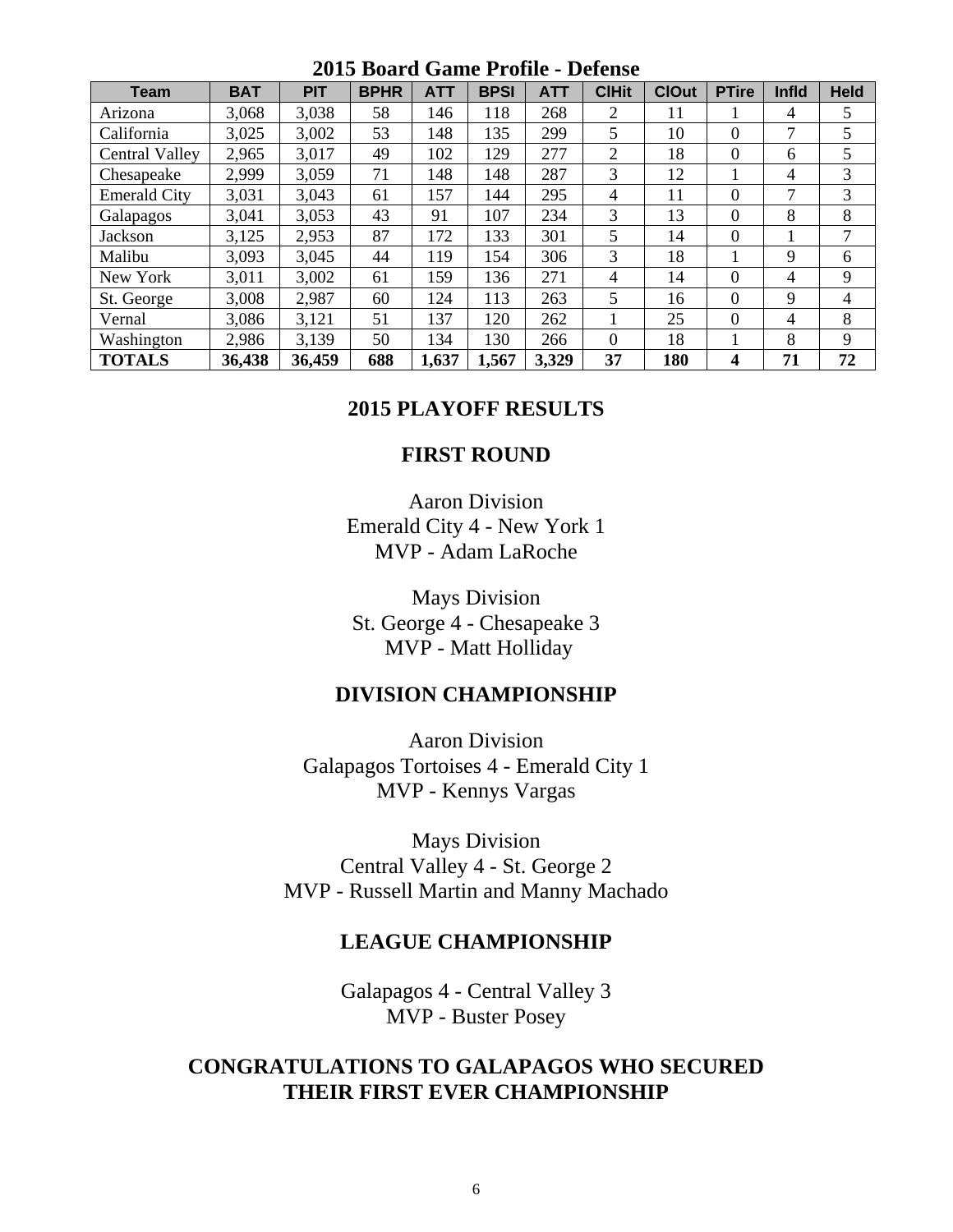# **Individual League Leaders**

| <b>Batting Average</b> |            |      | <b>At Bats</b> | <b>Runs Scored</b> |     |                |            |     |
|------------------------|------------|------|----------------|--------------------|-----|----------------|------------|-----|
| J.Uribe                | <b>WAG</b> | .325 | J.Altuve       | ECO                | 694 | G.Stanton      | <b>GAT</b> | 111 |
| A.Beltre               | ECO        | .321 | R.Cano         | <b>CVC</b>         | 683 | M.Trout        | <b>CHC</b> | 108 |
| M.Brantley             | <b>CVC</b> | .316 | M.Trout        | <b>CHC</b>         | 655 | A.McCutchen    | <b>MAW</b> | 103 |
| A.Pollock              | AZH        | .313 | D.Pedroia      | <b>CAD</b>         | 651 | M.Brantley     | <b>CVC</b> | 95  |
| M.Cabrera              | <b>CHC</b> | .312 | G.Stanton      | <b>GAT</b>         | 630 | <b>B.Posey</b> | <b>GAT</b> | 87  |
| A.Pagan                | WAG        | .310 | A.Rendon       | <b>CAD</b>         | 626 | R.Cano         | <b>CVC</b> | 86  |
| J.Turner               | <b>NYK</b> | .308 | V.Martinez     | <b>MAW</b>         | 621 | J.Altuve       | ECO        | 86  |
| A.McCutchen            | <b>MAW</b> | .306 | A.Rizzo        | <b>GAT</b>         | 617 | D.Span         | <b>GAT</b> | 85  |
| D.Span                 | <b>GAT</b> | .299 | M.Cabrera      | <b>CHC</b>         | 615 | S.Marte        | VEE        | 83  |
| J.Morneau              | <b>CHC</b> | .298 | Y.Puig         | SGS                | 607 | T.Tulowitzki   | SGS        | 82  |
| <b>B.Posey</b>         | <b>GAT</b> | .296 | S.Marte        | <b>VEE</b>         | 602 | V.Martinez     | <b>MAW</b> | 81  |
| C.Dickerson            | ECO        | .292 | J.Werth        | ECO                | 599 |                |            |     |

| <b>Hits</b>    |            |     | <b>Doubles</b> | <b>Triples</b> |    |                  |            |    |
|----------------|------------|-----|----------------|----------------|----|------------------|------------|----|
| J. Altuve      | ECO        | 198 | P.Goldschmidt  | AZH            | 51 | D.Peralta        | WAG        | 16 |
| M.Cabrera      | <b>CHC</b> | 192 | M.Cabrera      | <b>CHC</b>     | 46 | C.Coghlan        | <b>WAG</b> | 14 |
| A.Beltre       | <b>ECO</b> | 190 | M.Adams        | <b>VEE</b>     | 44 | A.Pollock        | <b>AZH</b> | 13 |
| M.Brantley     | <b>CVC</b> | 185 | A.McCutchen    | <b>MAW</b>     | 44 | D.Gordon         | AZH        | 9  |
| J.Uribe        | WAG        | 184 | F.Freeman      | <b>NYK</b>     | 43 | D.Santana        | <b>AZH</b> | 9  |
| R.Cano         | <b>CVC</b> | 183 | A.Gonzalez     | <b>CVC</b>     | 43 | Y.Puig           | <b>SGS</b> | 9  |
| D.Span         | <b>GAT</b> | 173 | J.Mauer        | <b>CAD</b>     | 42 | J.Reddick        | <b>CAD</b> | 8  |
| A.McCutchen    | <b>MAW</b> | 173 | M.Trout        | <b>CHC</b>     | 42 | M.Trout          | <b>CHC</b> | 8  |
| <b>B.Posey</b> | <b>GAT</b> | 171 | J.Altuve       | ECO            | 41 | <b>B.Gardner</b> | ECO        | 8  |
| D.Santana      | <b>AZH</b> | 168 |                |                |    | C.Gillaspie      | VEE        | 7  |
| J.Turner       | <b>NYK</b> | 168 |                |                |    |                  |            |    |
| J.Morneau      | <b>CHC</b> | 168 |                |                |    |                  |            |    |

| <b>Home Runs</b> |            |    | <b>RBIs</b>   |            | <b>Walks</b> |                 |            |     |
|------------------|------------|----|---------------|------------|--------------|-----------------|------------|-----|
| G.Stanton        | <b>GAT</b> | 43 | G.Stanton     | <b>GAT</b> | 105          | C.Santana       | WAG        | 102 |
| E.Encarnacion    | <b>CHC</b> | 38 | A.Gonzalez    | <b>CVC</b> | 103          | G.Stanton       | <b>GAT</b> | 93  |
| K. Vargas        | <b>GAT</b> | 34 | E.Encarnacion | <b>CHC</b> | 101          | C.Crisp         | <b>MAW</b> | 91  |
| A.Rizzo          | <b>GAT</b> | 30 | A.Rizzo       | <b>GAT</b> | 100          | <b>B.Dozier</b> | SGS        | 81  |
| A.Gonzalez       | <b>CVC</b> | 29 | M.Cabrera     | <b>CHC</b> | 89           | M.Trout         | <b>CHC</b> | 78  |
| C.Dickerson      | <b>ECO</b> | 29 | J.Abreu       | <b>VEE</b> | 88           | J.Bautista      | <b>NYK</b> | 75  |
| N.Walker         | AZH        | 27 | T.Tulowitzki  | <b>SGS</b> | 87           | A.McCutchen     | <b>MAW</b> | 74  |
| K.Seager         | <b>GAT</b> | 27 | V.Martinez    | <b>MAW</b> | 86           | T.Tulowitzki    | SGS        | 72  |
| J.Abreu          | <b>VEE</b> | 27 | J.Reddick     | <b>CAD</b> | 83           | J.Votto         | WAG        | 70  |
| G.Springer       | <b>CVC</b> | 27 | K.Seager      | <b>GAT</b> | 83           | E. Encarnacion  | <b>CHC</b> | 69  |
| Y.Gomes          | <b>CHC</b> | 27 | J.Morneau     | <b>CHC</b> | 82           | A.Laroche       | ECO        | 68  |
| V.Martinez       | <b>MAW</b> | 27 | C.Dickerson   | ECO        | 82           |                 |            |     |

| <b>Intentional Walks</b> |            |                | <b>Strike Outs</b> |            |     | <b>Hit by Pitch</b> |            |    |  |
|--------------------------|------------|----------------|--------------------|------------|-----|---------------------|------------|----|--|
| M.Brantley               | <b>CVC</b> | 10             | M.Trout            | <b>CHC</b> | 225 | S.Marte             | VEE        | 27 |  |
| M.Cabrera                | <b>CHC</b> | 8              | G.Stanton          | <b>GAT</b> | 197 | R.Martin            | <b>CVC</b> | 23 |  |
| <b>B.Posev</b>           | GAT        | 7              | J.Upton            | <b>CHC</b> | 193 | F.Cervelli          | <b>CAD</b> | 21 |  |
| J.Abreu                  | <b>VEE</b> | 7              | LDesmond           | <b>GAT</b> | 181 | C.Gomez             | SGS        | 21 |  |
| H.Ramirez                | CAD        | 5              | G.Springer         | <b>CVC</b> | 175 | J.Jav               | VEE        | 17 |  |
| J.Harrison               | <b>NYK</b> | 5              | K.Vargas           | <b>GAT</b> | 173 | Y.Puig              | SGS        | 17 |  |
| J.Turner                 | <b>NYK</b> | 5              | J.Martinez         | <b>NYK</b> | 170 | N.Walker            | <b>AZH</b> | 15 |  |
| A.McCutchen              | <b>MAW</b> | 5              | P.Goldschmidt      | AZH        | 165 | D.Mesoraco          | JAG        | 15 |  |
| P.Goldschmidt            | AZH        | $\overline{4}$ | J.Abreu            | <b>VEE</b> | 164 | H.Ramirez           | <b>CAD</b> | 14 |  |
| H.Pence                  | <b>CAD</b> | $\overline{4}$ | Y.Puig             | <b>SGS</b> | 163 | T.Tulowitzki        | <b>SGS</b> | 14 |  |
| F.Cervelli               | CAD        | $\overline{4}$ | C.Santana          | <b>WAG</b> | 162 | C.Utlev             | WAG        | 14 |  |
| M.Carpenter              | CVC        | 4              | S.Marte            | <b>VEE</b> | 161 | L.Duda              | <b>MAW</b> | 13 |  |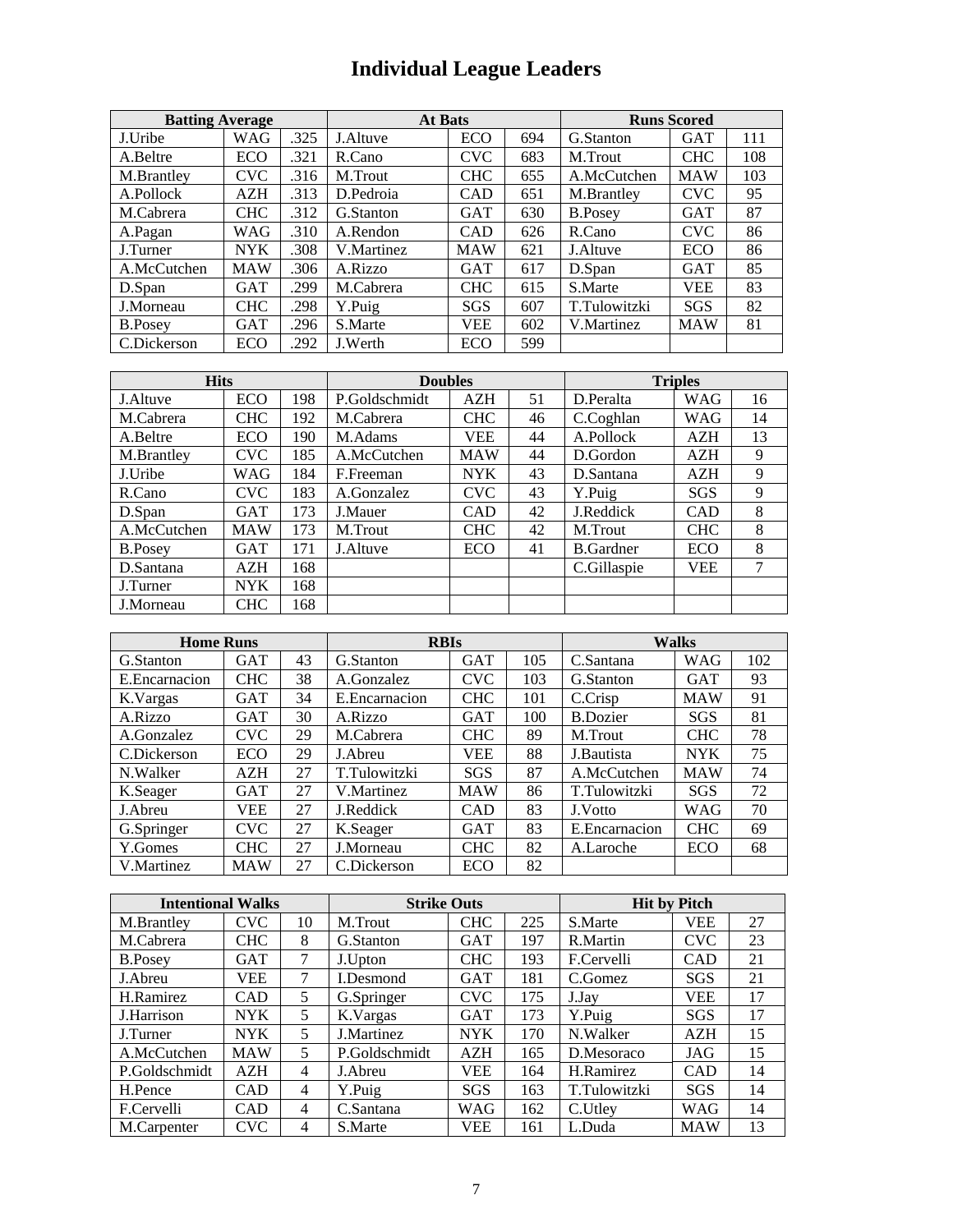| <b>Sacrifice Hits</b> |            |    | <b>Stolen Bases</b> |            |    | <b>Stolen Base Pct</b> |            |      |
|-----------------------|------------|----|---------------------|------------|----|------------------------|------------|------|
| <b>B.Gardner</b>      | ECO        | 22 | D.Gordon            | <b>AZH</b> | 46 | A.Pollock              | AZH        | .938 |
| D.Gordon              | AZH        | 19 | S.Marte             | <b>VEE</b> | 37 | L.Cain                 | VEE        | .880 |
| E.Andrus              | <b>VEE</b> | 19 | J.Altuve            | ECO        | 32 | C.Crisp                | <b>MAW</b> | .880 |
| C.Crisp               | <b>MAW</b> | 13 | A.Pagan             | WAG        | 31 | D.Span                 | <b>GAT</b> | .862 |
| D.Gregorius           | VEE        | 12 | A.Pollock           | AZH        | 30 | D.Santana              | <b>AZH</b> | .853 |
| J.Dyson               | VEE        | 9  | D.Santana           | <b>AZH</b> | 29 | A.Pagan                | <b>WAG</b> | .816 |
| A.Escobar             | <b>CVC</b> | 9  | J.Ellsbury          | AZH        | 26 | J.Ellsbury             | <b>AZH</b> | .813 |
| <b>B.Crawford</b>     | <b>ECO</b> | 9  | D.Span              | <b>GAT</b> | 25 | J.Rollins              | <b>CHC</b> | .810 |
| L.Martin              | <b>MAW</b> | 9  | L.Cain              | VEE        | 22 | D.Gordon               | AZH        | .807 |
| C.Gomez               | <b>SGS</b> | 9  | C.Crisp             | <b>MAW</b> | 22 | S.Marte                | VEE        | .771 |
|                       |            |    | C.Gomez             | SGS        | 22 | J.Altuve               | <b>ECO</b> | .762 |
|                       |            |    | J.Dyson             | VEE        | 18 | C.Gomez                | SGS        | .733 |

| <b>GIDP</b>   |            |    | <b>Errors</b>     |            |    | <b>Pinch Hit Average</b> |            |      |  |
|---------------|------------|----|-------------------|------------|----|--------------------------|------------|------|--|
| M.Cabrera     | <b>CHC</b> | 32 | I.Desmond         | <b>GAT</b> | 29 | R.Zimmerman              | <b>MAW</b> | .148 |  |
| K.Vargas      | <b>GAT</b> | 28 | <b>B.Crawford</b> | ECO        | 21 | S.Van Slyke              | VEE        | .147 |  |
| R.Cano        | <b>CVC</b> | 24 | M.Betts           | <b>GAT</b> | 20 |                          |            |      |  |
| A.Rizzo       | <b>GAT</b> | 23 | N.Arenado         | SGS        | 20 |                          |            |      |  |
| Y.Gomes       | <b>CHC</b> | 23 | C.Pennington      | <b>CAD</b> | 18 |                          |            |      |  |
| Y.Puig        | <b>SGS</b> | 23 | J.Altuve          | ECO        | 18 |                          |            |      |  |
| D.Peralta     | WAG        | 23 | A.Beltre          | ECO        | 17 |                          |            |      |  |
| P.Goldschmidt | <b>AZH</b> | 22 | A.Rendon          | <b>CAD</b> | 16 |                          |            |      |  |
| A.McCutchen   | <b>MAW</b> | 21 | M.Machado         | <b>CVC</b> | 16 |                          |            |      |  |
| V.Martinez    | <b>MAW</b> | 21 | M.McKenry         | ECO        | 16 |                          |            |      |  |
| C.Santana     | WAG        | 21 | J.Donaldson       | JAG        | 15 |                          |            |      |  |

| <b>Slugging Pct</b> |            |      |                | <b>On Base Pct</b> |      | <b>Runs Created/27</b> |            |     |  |
|---------------------|------------|------|----------------|--------------------|------|------------------------|------------|-----|--|
| A.Gonzalez          | CVC        | .539 | A.McCutchen    | <b>MAW</b>         | .395 | A.McCutchen            | <b>MAW</b> | 7.3 |  |
| A.Pollock           | AZH        | .529 | T.Tulowitzki   | SGS                | .383 | A.Pollock              | AZH        | 7.2 |  |
| G.Stanton           | <b>GAT</b> | .517 | R.Martin       | <b>CVC</b>         | .378 | T.Tulowitzki           | SGS        | 6.8 |  |
| A.McCutchen         | <b>MAW</b> | .512 | A.Beltre       | ECO                | .373 | G.Stanton              | <b>GAT</b> | 6.8 |  |
| C.Dickerson         | ECO        | .512 | M.Cabrera      | <b>CHC</b>         | .373 | M.Brantley             | <b>CVC</b> | 6.7 |  |
| E. Encarnacion      | <b>CHC</b> | .499 | M.Brantley     | <b>CVC</b>         | .367 | A.Beltre               | ECO        | 6.5 |  |
| M.Brantley          | <b>CVC</b> | .498 | J.Turner       | <b>NYK</b>         | .360 | A.Gonzalez             | <b>CVC</b> | 6.3 |  |
| K.Vargas            | <b>GAT</b> | .495 | A.Pollock      | AZH                | .359 | R.Martin               | <b>CVC</b> | 6.2 |  |
| M.Cabrera           | <b>CHC</b> | .493 | G.Stanton      | <b>GAT</b>         | .355 | M.Cabrera              | <b>CHC</b> | 6.1 |  |
| G.Springer          | <b>CVC</b> | .488 | C.Crisp        | <b>MAW</b>         | .351 | C.Dickerson            | ECO        | 6.0 |  |
| T.Tulowitzki        | SGS        | .482 | A.Pagan        | WAG                | .348 | G.Springer             | <b>CVC</b> | 5.9 |  |
| A.Beltre            | ECO        | .482 | <b>B.Posev</b> | <b>GAT</b>         | .347 | J.Turner               | <b>NYK</b> | 5.8 |  |

| <b>OPS</b>    |            |      |               | <b>Total Bases</b> |     | <b>Batting Average vs. Left</b> |            |      |  |
|---------------|------------|------|---------------|--------------------|-----|---------------------------------|------------|------|--|
| A.Pollock     | <b>AZH</b> | .921 | G.Stanton     | GAT                | 326 | J.Altuve                        | ECO        | .321 |  |
| A.McCutchen   | <b>MAW</b> | .914 | M.Cabrera     | <b>CHC</b>         | 303 | M.Cabrera                       | <b>CHC</b> | .310 |  |
| G.Stanton     | <b>GAT</b> | .891 | M.Brantley    | <b>CVC</b>         | 292 | R.Davis                         | WAG        | .298 |  |
| T.Tulowitzki  | SGS        | .873 | A.McCutchen   | <b>MAW</b>         | 290 | C.Santana                       | <b>WAG</b> | .238 |  |
| M.Brantley    | <b>CVC</b> | .845 | M.Trout       | <b>CHC</b>         | 288 | R.Cano                          | <b>CVC</b> | .210 |  |
| R.Martin      | <b>CVC</b> | .835 | A.Beltre      | ECO                | 285 | <b>B.Dozier</b>                 | SGS        | .146 |  |
| A.Gonzalez    | <b>CVC</b> | .822 | A.Rizzo       | <b>GAT</b>         | 283 |                                 |            |      |  |
| C.Dickerson   | ECO        | .816 | C.Dickerson   | ECO                | 282 |                                 |            |      |  |
| G.Springer    | <b>CVC</b> | .805 | V.Martinez    | <b>MAW</b>         | 281 |                                 |            |      |  |
| M.Cabrera     | <b>CHC</b> | .800 | A.Gonzalez    | CVC                | 279 |                                 |            |      |  |
| E.Encarnacion | <b>CHC</b> | .798 | R.Cano        | <b>CVC</b>         | 277 |                                 |            |      |  |
| A.Beltre      | ECO        | .798 | E.Encarnacion | CHC                | 273 |                                 |            |      |  |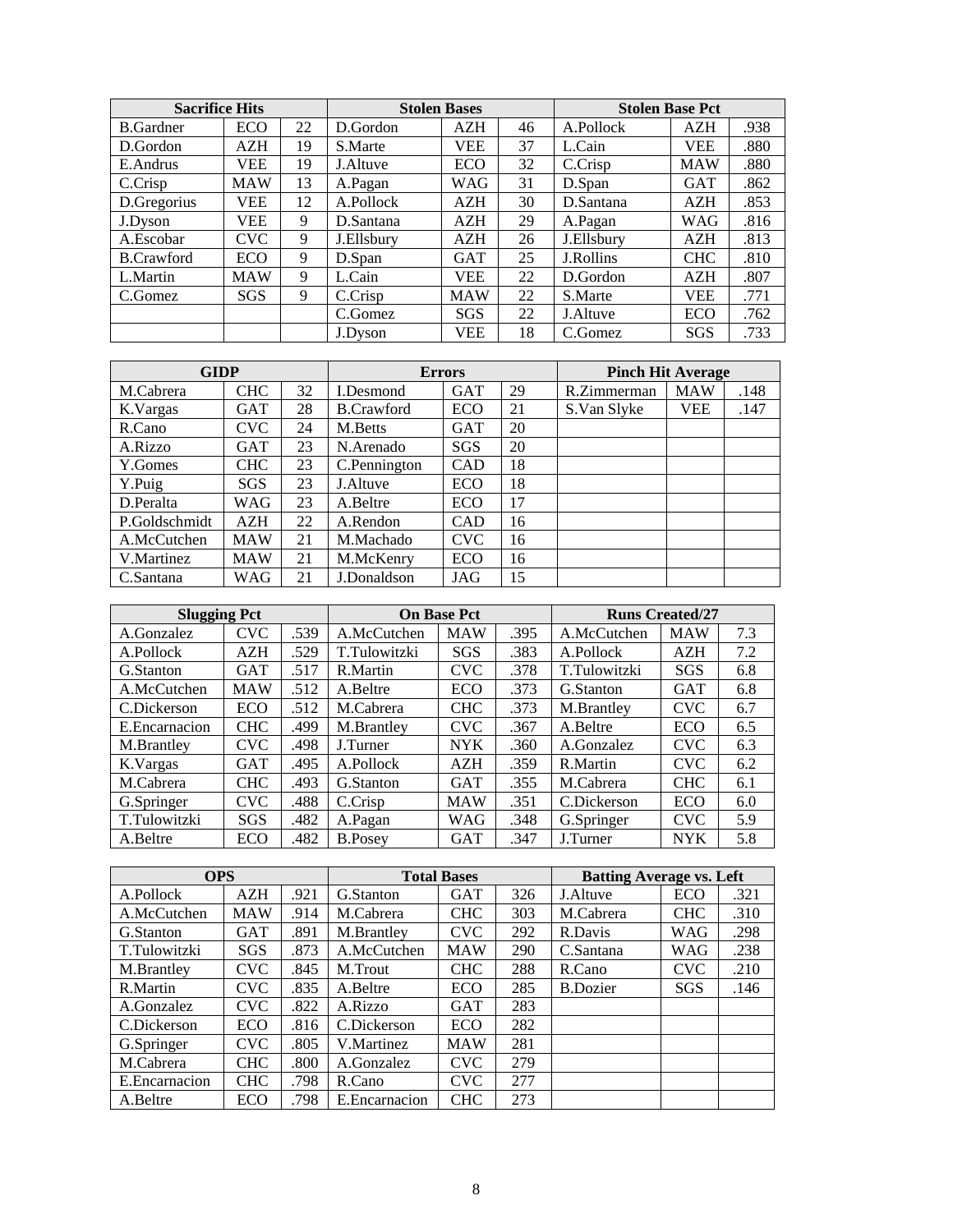| Homers vs. Left |            |   | <b>Batting Average vs. Right</b> |            |      | <b>Homers vs. Right</b> |            |    |  |
|-----------------|------------|---|----------------------------------|------------|------|-------------------------|------------|----|--|
| J. Bautista     | <b>NYK</b> | 9 | J.Uribe                          | WAG        | .338 | G.Stanton               | <b>GAT</b> | 36 |  |
| S.Pearce        | <b>NYK</b> | 8 | M.Brantley                       | <b>CVC</b> | .323 | K.Vargas                | GAT        | 34 |  |
| R.Rivera        | VEE        | 8 | A.Pollock                        | AZH        | .316 | E.Encarnacion           | <b>CHC</b> | 34 |  |
| W.Rosario       | <b>CHC</b> | 8 | A.Pagan                          | WAG        | .315 | A.Gonzalez              | <b>CVC</b> | 29 |  |
| T.Tulowitzki    | <b>SGS</b> | 8 | M.McKenry                        | ECO        | .315 | C.Dickerson             | ECO        | 29 |  |
| G.Stanton       | <b>GAT</b> | 7 | A.Beltre                         | ECO        | .315 | A.Rizzo                 | <b>GAT</b> | 28 |  |
|                 |            |   | A.McCutchen                      | <b>MAW</b> | .314 | N.Walker                | <b>AZH</b> | 27 |  |
|                 |            |   | M.Cabrera                        | <b>CHC</b> | .313 | K.Seager                | <b>GAT</b> | 27 |  |
|                 |            |   | J.Turner                         | <b>NYK</b> | .307 | G.Springer              | <b>CVC</b> | 27 |  |
|                 |            |   | L.Cain                           | <b>VEE</b> | .303 | Y.Gomes                 | <b>CHC</b> | 23 |  |
|                 |            |   | D.Span                           | <b>GAT</b> | .303 |                         |            |    |  |
|                 |            |   | J.Morneau                        | <b>CHC</b> | .301 |                         |            |    |  |

| <b>First Base X Pct</b> |            |      | <b>Second Base X Pct</b> |            |      | <b>Third Base X Pct</b> |            |      |  |
|-------------------------|------------|------|--------------------------|------------|------|-------------------------|------------|------|--|
| A.Gonzalez              | <b>CVC</b> | .929 | D.Pedroia                | <b>CAD</b> | .979 | K.Seager                | <b>GAT</b> | .886 |  |
| J.Morneau               | <b>CHC</b> | .881 | <b>B.Phillips</b>        | VEE        | .963 | A.Beltre                | ECO        | .835 |  |
| A.Laroche               | ECO        | .795 | <b>B.Dozier</b>          | <b>SGS</b> | .917 | J.Uribe                 | WAG        | .822 |  |
| P.Goldschmidt           | <b>AZH</b> | .770 | C.Utley                  | WAG        | .857 | M.Machado               | <b>CVC</b> | .750 |  |
| F.Freeman               | <b>NYK</b> | .720 | R.Cano                   | <b>CVC</b> | .838 | N.Arenado               | <b>SGS</b> | .734 |  |
| J.Mauer                 | <b>CAD</b> | .694 | H.Kendrick               | <b>MAW</b> | .803 | T.Frazier               | <b>AZH</b> | .716 |  |
| M.Adams                 | VEE        | .679 | N.Walker                 | <b>AZH</b> | .767 | A.Rendon                | <b>CAD</b> | .694 |  |
| A.Rizzo                 | <b>GAT</b> | .667 | J.Altuve                 | ECO        | .746 | C.McGehee               | <b>MAW</b> | .672 |  |
| J.Votto                 | WAG        | .556 |                          |            |      | C.Gillaspie             | VEE        | .537 |  |
| L.Duda                  | <b>MAW</b> | .543 |                          |            |      | J.Turner                | <b>NYK</b> | .519 |  |

| <b>Shortstop X Pct</b> |            |      |             | <b>Outfield X Pct</b> |       |                | <b>Catcher X Pct</b> |      |
|------------------------|------------|------|-------------|-----------------------|-------|----------------|----------------------|------|
| T.Tulowitzki           | <b>SGS</b> | .946 | J.Ellsbury  | <b>AZH</b>            | 1.000 | R.Martin       | <b>CVC</b>           | .873 |
| A.Simmons              | <b>MAW</b> | .926 | A.Gordon    | JAG                   | 1.000 | Y.Gomes        | <b>CHC</b>           | .863 |
| D.Gregorius            | VEE        | .925 | N.Markakis  | <b>CVC</b>            | 1.000 | F.Cervelli     | CAD                  | .844 |
| J.Hardy                | WAG        | .902 | M.Trout     | <b>CHC</b>            | .977  | J.Lucroy       | <b>MAW</b>           | .843 |
| <b>B.Crawford</b>      | ECO        | .871 | A.McCutchen | <b>MAW</b>            | .976  | M.McKenry      | ECO                  | .814 |
| J.Rollins              | <b>CHC</b> | .838 | C.Yelich    | <b>AZH</b>            | .974  | K.Suzuki       | <b>AZH</b>           | .806 |
| C.Pennington           | <b>CAD</b> | .793 | S.Marte     | VEE                   | .963  | T.D'Arnaud     | <b>NYK</b>           | .795 |
| J.Peralta              | <b>CVC</b> | .770 | C.Gomez     | <b>SGS</b>            | .961  | D.Navarro      | <b>NYK</b>           | .758 |
| I.Desmond              | <b>GAT</b> | .745 | D.Span      | <b>GAT</b>            | .947  | <b>B.Posev</b> | <b>GAT</b>           | .747 |
| J.Reyes                | <b>NYK</b> | .671 | J.Heyward   | <b>CHC</b>            | .942  | M.Montero      | <b>VEE</b>           | .712 |
|                        |            |      | J.Reddick   | <b>CAD</b>            | .941  | D.Mesoraco     | JAG                  | .711 |
|                        |            |      | D. Jennings | <b>CAD</b>            | .892  |                |                      |      |

| <b>Opponent Steals</b> |            |     |                | <b>Opponent SB Pct</b> |      |
|------------------------|------------|-----|----------------|------------------------|------|
| J.Lucroy               | MAW        | 106 | M.Montero      | <b>VEE</b>             | .698 |
| M.McKenry              | ECO        | 76  | F.Cervelli     | <b>CAD</b>             | .707 |
| D.Navarro              | <b>NYK</b> | 60  | C.Santana      | WAG                    | .712 |
| S.Vogt                 | SGS        | 60  | <b>B.Posey</b> | <b>GAT</b>             | .721 |
| F.Cervelli             | CAD        | 53  | R.Chirinos     | <b>CAD</b>             | .722 |
| Y.Gomes                | <b>CHC</b> | 53  | M.McKenry      | ECO                    | .738 |
| C.Santana              | WAG        | 52  | D.Mesoraco     | JAG                    | .757 |
| <b>B.Posey</b>         | <b>GAT</b> | 49  | J.Lucroy       | <b>MAW</b>             | .768 |
| R.Martin               | <b>CVC</b> | 46  | M.Zunino       | JAG                    | .769 |
| K.Suzuki               | AZH        | 41  | D.Navarro      | <b>NYK</b>             | .779 |
| M.Montero              | VEE        | 37  | R.Martin       | <b>CVC</b>             | .780 |
|                        |            |     | S.Vogt         | SGS                    | .789 |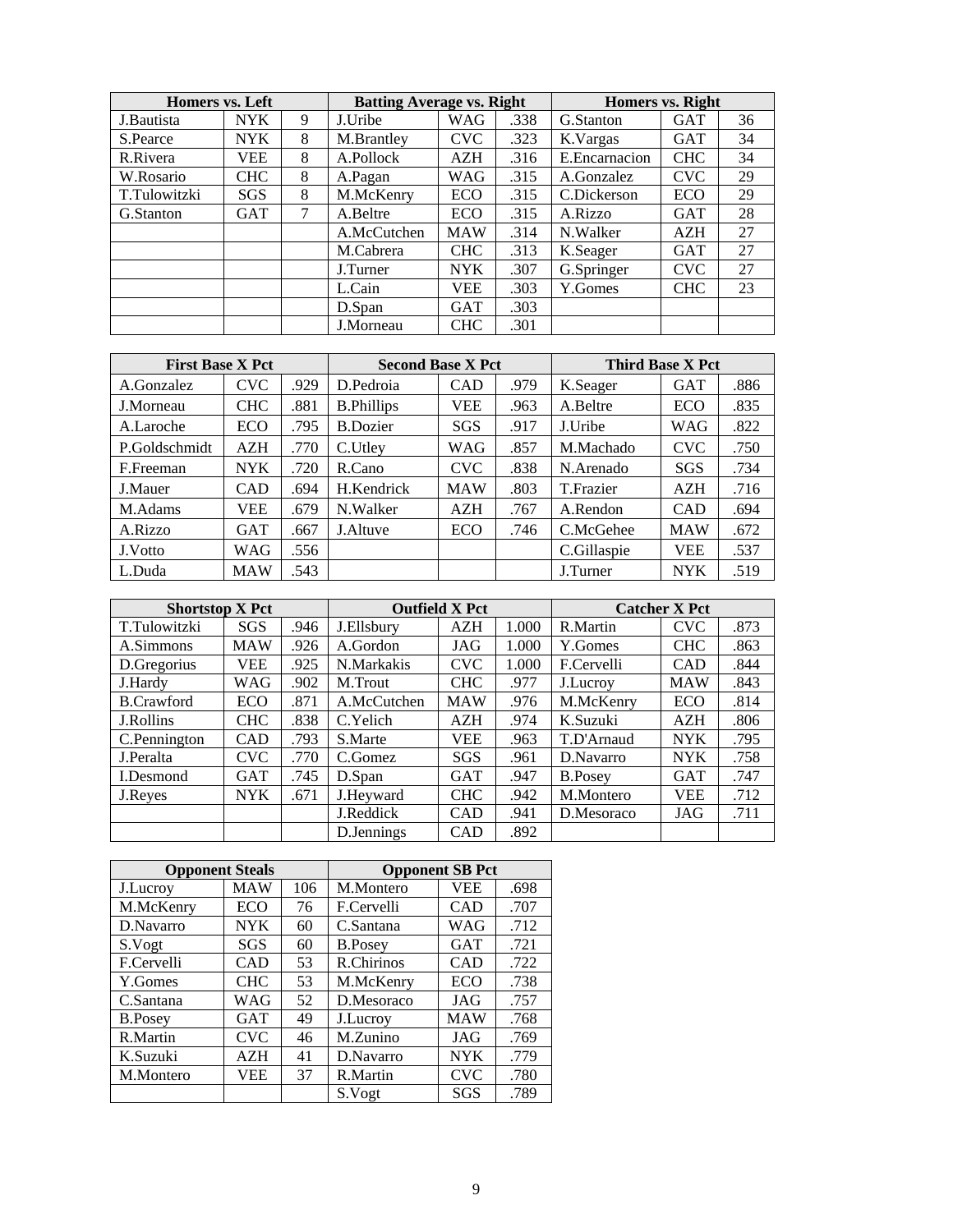| <b>Wins</b>  |            |    |              | <b>Losses</b> |    |             | <b>Winning Pct</b> |      |
|--------------|------------|----|--------------|---------------|----|-------------|--------------------|------|
| C.Kluber     | <b>CHC</b> | 29 | C.Hamels     | <b>MAW</b>    | 19 | C.Kluber    | <b>CHC</b>         | .829 |
| F.Hernandez  | <b>SGS</b> | 23 | Z.Greinke    | <b>MAW</b>    | 19 | J.Arrieta   | <b>CVC</b>         | .818 |
| A.Cashner    | ECO        | 21 | J.Samardzija | <b>CHC</b>    | 18 | A.Cashner   | ECO                | .750 |
| J.Cueto      | AZH        | 18 | I.Kennedy    | <b>MAW</b>    | 18 | C.McHugh    | <b>GAT</b>         | .667 |
| G.Richards   | <b>GAT</b> | 18 | J.Cueto      | AZH           | 17 | G.Richards  | <b>GAT</b>         | .667 |
| M.Tanaka     | <b>NYK</b> | 18 | J.Zimmermann | <b>GAT</b>    | 17 | K.Giles     | VEE                | .667 |
| J. Arrieta   | <b>CVC</b> | 18 | P.Hughes     | <b>VEE</b>    | 17 | F.Hernandez | SGS                | .657 |
| J.Samardzija | <b>CHC</b> | 17 | Y.Darvish    | ECO           | 17 | T.Roark     | ECO                | .654 |
| T.Roark      | ECO        | 17 | H.Alvarez    | ECO           | 17 | A.Cobb      | <b>GAT</b>         | .640 |
| C.Hamels     | <b>MAW</b> | 17 | J.Degrom     | <b>WAG</b>    | 17 | M.Stroman   | <b>NYK</b>         | .636 |
| M.Scherzer   | <b>SGS</b> | 17 |              |               |    | S.Gray      | <b>CVC</b>         | .625 |
|              |            |    |              |               |    | D.Price     | <b>CVC</b>         | .625 |

| <b>ERA</b>    |            |      |              | <b>Innings Pitched</b> |       | <b>Total Batters Faced</b> |            |      |
|---------------|------------|------|--------------|------------------------|-------|----------------------------|------------|------|
| J.Arrieta     | <b>CVC</b> | 2.31 | C.Kluber     | <b>CHC</b>             | 329.0 | C.Kluber                   | <b>CHC</b> | 1341 |
| A.Cashner     | ECO        | 2.32 | F.Hernandez  | SGS                    | 323.0 | J.Cueto                    | AZH        | 1308 |
| C.Kershaw     | <b>CHC</b> | 2.35 | P.Hughes     | VEE                    | 321.2 | P.Hughes                   | VEE        | 1299 |
| F.Hernandez   | SGS        | 2.48 | J.Cueto      | AZH                    | 312.1 | C.Hamels                   | <b>MAW</b> | 1284 |
| C.Kluber      | <b>CHC</b> | 2.57 | Z.Greinke    | <b>MAW</b>             | 296.2 | Z.Greinke                  | <b>MAW</b> | 1267 |
| A. Wainwright | CAD        | 2.63 | J.Samardzija | <b>CHC</b>             | 293.1 | F.Hernandez                | SGS        | 1251 |
| C.Carrasco    | WAG        | 2.69 | C.Hamels     | <b>MAW</b>             | 291.2 | J.Samardzija               | <b>CHC</b> | 1221 |
| G.Richards    | <b>GAT</b> | 2.82 | M.Scherzer   | <b>SGS</b>             | 285.1 | J.Zimmermann               | <b>GAT</b> | 1201 |
| C.Sale        | <b>AZH</b> | 2.98 | J.Zimmermann | <b>GAT</b>             | 282.1 | I.Kennedy                  | <b>MAW</b> | 1176 |
| J.Cueto       | AZH        | 3.05 | I.Kennedy    | <b>MAW</b>             | 276.2 | M.Scherzer                 | SGS        | 1176 |
| M.Tanaka      | <b>NYK</b> | 3.07 | C.Kershaw    | <b>CHC</b>             | 268.1 | G.Richards                 | <b>GAT</b> | 1095 |
| T.Roark       | ECO        | 3.09 | G.Richards   | <b>GAT</b>             | 268.0 | L.Lvnn                     | SGS        | 1075 |

| <b>Games Pitched</b> |            |    |              | <b>Games Started</b> |    |               | <b>Complete Games</b> |    |
|----------------------|------------|----|--------------|----------------------|----|---------------|-----------------------|----|
| D.O'Day              | <b>NYK</b> | 71 | J.Cueto      | AZH                  | 41 | C.Kluber      | <b>CHC</b>            | 21 |
| D.Storen             | <b>CVC</b> | 70 | P.Hughes     | VEE                  | 41 | P.Hughes      | VEE                   | 20 |
| D. Betances          | <b>SGS</b> | 66 | C.Hamels     | <b>MAW</b>           | 41 | F.Hernandez   | <b>SGS</b>            | 20 |
| K.Giles              | <b>VEE</b> | 65 | Z.Greinke    | <b>MAW</b>           | 41 | G.Richards    | <b>GAT</b>            | 19 |
| A.Varvaro            | <b>ECO</b> | 64 | J.Zimmermann | <b>GAT</b>           | 40 | C.Kershaw     | <b>CHC</b>            | 18 |
| S.Doolittle          | WAG        | 64 | J.Samardzija | <b>CHC</b>           | 40 | J.Cueto       | <b>AZH</b>            | 17 |
| J.Papelbon           | <b>NYK</b> | 63 | C.Kluber     | CHC                  | 40 | M.Tanaka      | <b>NYK</b>            | 17 |
| J.Soria              | <b>ECO</b> | 63 | I.Kennedy    | <b>MAW</b>           | 40 | A. Wainwright | CAD                   | 15 |
| N.Ramirez            | WAG        | 61 | F.Hernandez  | <b>SGS</b>           | 40 | Z.Greinke     | <b>MAW</b>            | 14 |
| G.Holland            | <b>CVC</b> | 59 | M.Scherzer   | SGS                  | 40 | M.Scherzer    | SGS                   | 14 |
|                      |            |    | L.Lynn       | SGS                  | 38 | J.Teheran     | <b>CAD</b>            | 13 |
|                      |            |    |              |                      |    | Y.Darvish     | ECO                   | 13 |

| <b>Games Finished</b> |            |    | <b>Saves</b> |            |    |             | <b>Save Pct</b> |      |
|-----------------------|------------|----|--------------|------------|----|-------------|-----------------|------|
| D.Betances            | SGS        | 50 | D.Betances   | SGS        | 34 | G.Holland   | <b>CVC</b>      | .895 |
| S.Doolittle           | WAG        | 48 | J.Papelbon   | <b>NYK</b> | 25 | H.Street    | <b>CHC</b>      | .895 |
| K.Giles               | VEE        | 46 | T.Clippard   | <b>CAD</b> | 23 | P.Strop     | ECO             | .875 |
| G.Holland             | <b>CVC</b> | 43 | S.Doolittle  | WAG        | 23 | J.Papelbon  | <b>NYK</b>      | .862 |
| J.Papelbon            | <b>NYK</b> | 42 | K.Giles      | <b>VEE</b> | 22 | D.Betances  | <b>SGS</b>      | .850 |
| T.Clippard            | CAD        | 37 | G.Holland    | <b>CVC</b> | 17 | D.O'Day     | <b>NYK</b>      | .824 |
| J.Soria               | <b>ECO</b> | 35 | H.Street     | <b>CHC</b> | 17 | S.Doolittle | <b>WAG</b>      | .793 |
| W.Davis               | <b>GAT</b> | 34 | A.Miller     | <b>GAT</b> | 15 | K.Giles     | <b>VEE</b>      | .786 |
| M.Melancon            | <b>CVC</b> | 34 | D.O'Day      | <b>NYK</b> | 14 | T.Clippard  | CAD             | .767 |
| L.Gregerson           | JAG        | 32 | P.Strop      | ECO        | 14 | A.Miller    | <b>GAT</b>      | .750 |
| H.Street              | <b>CHC</b> | 32 |              |            |    | J.Soria     | <b>ECO</b>      | .733 |
| D.O'Day               | <b>NYK</b> | 31 |              |            |    | C.Kimbrel   | AZH             | .706 |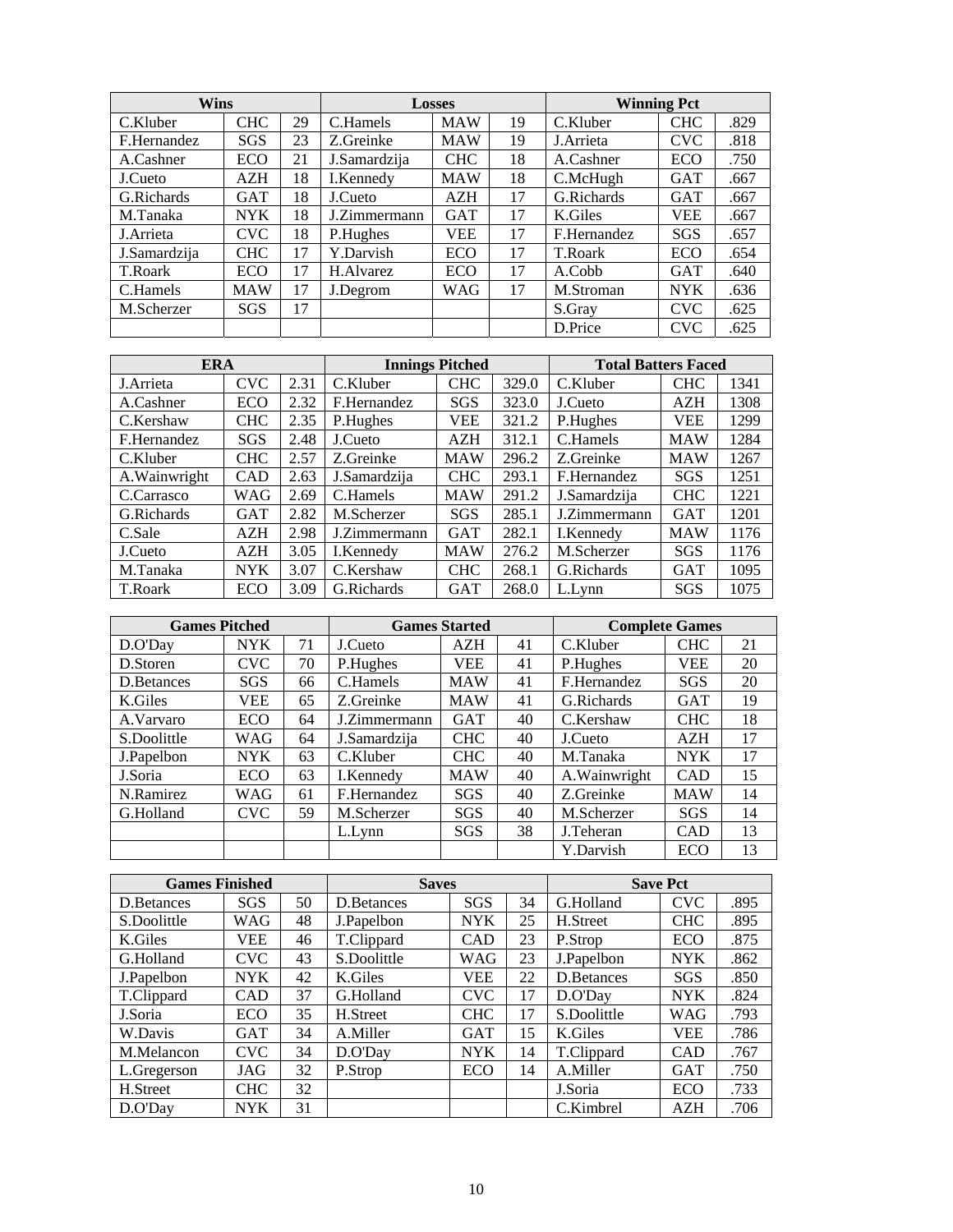| <b>Shutouts</b> |            |                | <b>Hits Allowed</b> |            |     |              | <b>Runs</b> |     |
|-----------------|------------|----------------|---------------------|------------|-----|--------------|-------------|-----|
| C.Kluber        | <b>CHC</b> | 7              | P.Hughes            | VEE        | 346 | Z.Greinke    | <b>MAW</b>  | 160 |
| F.Hernandez     | SGS        | 7              | Z.Greinke           | <b>MAW</b> | 341 | C.Hamels     | <b>MAW</b>  | 157 |
| C.Kershaw       | <b>CHC</b> | 6              | J.Zimmermann        | <b>GAT</b> | 323 | I.Kennedy    | <b>MAW</b>  | 148 |
| S.Gray          | CVC        | 5              | C.Hamels            | <b>MAW</b> | 303 | J.Cosart     | <b>VEE</b>  | 144 |
| J.Arrieta       | CVC.       | 5              | J.Samardzija        | <b>CHC</b> | 295 | J.Samardzija | <b>CHC</b>  | 139 |
| J.Teheran       | CAD        | 4              | C.Kluber            | <b>CHC</b> | 290 | J.Zimmermann | <b>GAT</b>  | 137 |
| G.Richards      | <b>GAT</b> | 4              | I.Kennedy           | <b>MAW</b> | 275 | J.Degrom     | <b>WAG</b>  | 130 |
| C.Carrasco      | WAG        | $\overline{4}$ | J.Cueto             | AZH        | 273 | J.Collmenter | <b>CVC</b>  | 127 |
| D.Duffy         | <b>NYK</b> | 3              | H.Alvarez           | <b>ECO</b> | 269 | Y.Darvish    | ECO         | 127 |
| M.Tanaka        | <b>NYK</b> | 3              | M.Scherzer          | <b>SGS</b> | 267 | S.Strasburg  | <b>CAD</b>  | 125 |
| I.Kennedy       | <b>MAW</b> | 3              | J.Cosart            | VEE        | 265 | L.Lynn       | <b>SGS</b>  | 125 |

| <b>Earned Runs</b>  |            |     | <b>Homers Allowed</b> |            |    |           | <b>Walks</b> |     |
|---------------------|------------|-----|-----------------------|------------|----|-----------|--------------|-----|
| Z.Greinke           | <b>MAW</b> | 155 | J.Hammel              | <b>NYK</b> | 49 | C.Hamels  | <b>MAW</b>   | 120 |
| C.Hamels            | <b>MAW</b> | 154 | J.Cueto               | AZH        | 39 | J.Cueto   | AZH          | 103 |
| I.Kennedy           | <b>MAW</b> | 145 | Z.Greinke             | <b>MAW</b> | 39 | L.Lynn    | <b>SGS</b>   | 103 |
| J.Cosart            | <b>VEE</b> | 138 | M.Scherzer            | SGS        | 36 | Y.Ventura | <b>VEE</b>   | 101 |
| J.Samardzija        | <b>CHC</b> | 125 | S.Strasburg           | <b>CAD</b> | 35 | T.Ross    | <b>NYK</b>   | 100 |
| J.Zimmermann        | <b>GAT</b> | 121 | D.Price               | <b>CVC</b> | 35 | D.Duffy   | <b>NYK</b>   | 99  |
| S.Strasburg         | <b>CAD</b> | 120 | J.Chavez              | WAG        | 34 | J.Cosart  | <b>VEE</b>   | 99  |
| J.Degrom            | WAG        | 120 | J.Collmenter          | <b>CVC</b> | 33 | S.Gray    | <b>CVC</b>   | 94  |
| Y.Darvish           | ECO        | 119 | J.Samardzija          | <b>CHC</b> | 33 | I.Kennedy | <b>MAW</b>   | 93  |
| P.Hughes            | <b>VEE</b> | 117 | C.Hamels              | <b>MAW</b> | 32 | C.Archer  | <b>VEE</b>   | 88  |
| <b>J.Collmenter</b> | <b>CVC</b> | 116 |                       |            |    | C.Kluber  | <b>CHC</b>   | 88  |
| H.Kuroda            | WAG        | 115 |                       |            |    | C.Morton  | <b>CHC</b>   | 88  |

|             | <b>Strikeouts</b> |     |             | <b>Wild Pitches</b> |    | <b>Balks</b>       |            |                |
|-------------|-------------------|-----|-------------|---------------------|----|--------------------|------------|----------------|
| C.Kluber    | <b>CHC</b>        | 356 | S.Grav      | <b>CVC</b>          | 26 | J.Shields          | <b>CAD</b> | $\overline{4}$ |
| M.Scherzer  | SGS               | 331 | Y.Darvish   | ECO                 | 24 | T.Walker           | JAG        | $\overline{4}$ |
| C.Kershaw   | <b>CHC</b>        | 310 | H.Kuroda    | WAG                 | 24 | J.Teheran          | <b>CAD</b> | 3              |
| F.Hernandez | SGS               | 305 | I.Kennedy   | <b>MAW</b>          | 22 | <b>B.Boxberger</b> | <b>GAT</b> | 3              |
| Z.Greinke   | <b>MAW</b>        | 291 | G.Richards  | <b>GAT</b>          | 21 | D.Farquhar         | <b>CHC</b> | 3              |
| J.Cueto     | AZH               | 287 | E.Volquez   | ECO                 | 20 | D.Betances         | <b>SGS</b> | 3              |
| C.Sale      | AZH               | 278 | T.Ross      | <b>NYK</b>          | 19 | C.Kershaw          | <b>CHC</b> | 2              |
| C.Hamels    | <b>MAW</b>        | 272 | K.Gibson    | WAG                 | 19 |                    |            |                |
| M.Tanaka    | <b>NYK</b>        | 268 | Y.Ventura   | VEE                 | 18 |                    |            |                |
| Y.Darvish   | <b>ECO</b>        | 258 | F.Hernandez | SGS                 | 16 |                    |            |                |
| I.Kennedy   | <b>MAW</b>        | 256 |             |                     |    |                    |            |                |
| P.Hughes    | VEE               | 246 |             |                     |    |                    |            |                |

|               | <b>Pitcher X Pct</b> |       |              | <b>Opponent Steals</b> |    | <b>Opponent SB Pct</b> |            |      |
|---------------|----------------------|-------|--------------|------------------------|----|------------------------|------------|------|
| M.Latos       | CAD                  | 1.000 | O.Despaigne  | <b>MAW</b>             | 41 | S.Strasburg            | <b>CAD</b> | .652 |
| A. Wainwright | <b>CAD</b>           | 1.000 | T.Ross       | <b>NYK</b>             | 39 | J.Samardzija           | <b>CHC</b> | .720 |
| J.Teheran     | <b>CAD</b>           | 1.000 | J. Arrieta   | <b>CVC</b>             | 38 | F.Hernandez            | <b>SGS</b> | .762 |
| M.Tanaka      | <b>NYK</b>           | 1.000 | Y.Darvish    | ECO                    | 33 | F.Liriano              | <b>VEE</b> | .769 |
| J.Cosart      | VEE                  | 1.000 | A.Sanchez    | SGS                    | 25 | M.Latos                | <b>CAD</b> | .786 |
| J.Collmenter  | <b>CVC</b>           | 1.000 | A.Cashner    | <b>ECO</b>             | 23 | A.Cashner              | ECO        | .793 |
| Y.Darvish     | ECO                  | 1.000 | M.Latos      | <b>CAD</b>             | 22 | T.Roark                | ECO        | .810 |
| T.Roark       | ECO                  | 1.000 | I.Kennedy    | <b>MAW</b>             | 22 | M.Tanaka               | <b>NYK</b> | .818 |
| C.Hamels      | <b>MAW</b>           | 1.000 | F.Liriano    | <b>VEE</b>             | 20 | Y.Darvish              | ECO        | .846 |
| Z.Greinke     | <b>MAW</b>           | 1.000 | M.Tanaka     | <b>NYK</b>             | 18 | O.Despaigne            | <b>MAW</b> | .854 |
| A.Sanchez     | SGS                  | 1.000 | J.Samardzija | <b>CHC</b>             | 18 | J.Arrieta              | <b>CVC</b> | .864 |
| K.Gibson      | WAG                  | 1.000 | T.Roark      | ECO                    | 17 | T.Ross                 | <b>NYK</b> | .867 |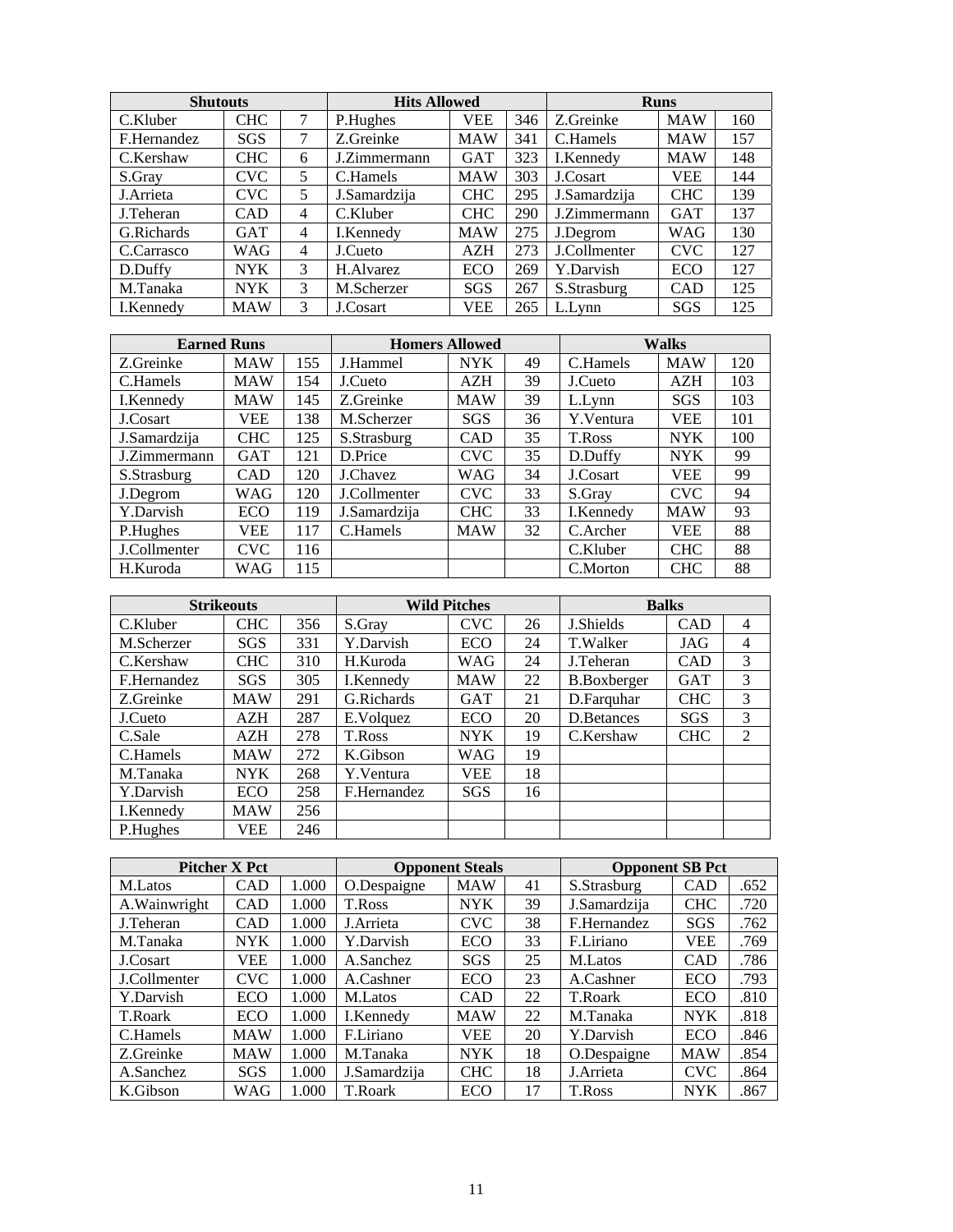|               | <b>Hits/9 Innings</b> |      |               | <b>BB/9 Innings</b> |      |             | <b>Ks/9 Innings</b> |       |
|---------------|-----------------------|------|---------------|---------------------|------|-------------|---------------------|-------|
| F.Hernandez   | SGS                   | 6.35 | P.Hughes      | VEE                 | 0.78 | M.Scherzer  | SGS                 | 10.44 |
| C.Kershaw     | <b>CHC</b>            | 6.67 | M.Tanaka      | <b>NYK</b>          | 1.46 | C.Kershaw   | <b>CHC</b>          | 10.40 |
| C.Sale        | AZH                   | 7.27 | J.Zimmermann  | <b>GAT</b>          | 1.50 | C.Sale      | <b>AZH</b>          | 10.21 |
| A.Cashner     | ECO                   | 7.36 | D.Price       | <b>CVC</b>          | 1.75 | S.Strasburg | CAD                 | 9.86  |
| G.Richards    | <b>GAT</b>            | 7.49 | A. Wainwright | <b>CAD</b>          | 1.80 | C.Kluber    | <b>CHC</b>          | 9.74  |
| J.Cueto       | AZH                   | 7.87 | J.Teheran     | <b>CAD</b>          | 1.84 | Y.Darvish   | ECO                 | 9.70  |
| A.Sanchez     | <b>SGS</b>            | 7.92 | A.Cashner     | ECO                 | 1.94 | M.Tanaka    | <b>NYK</b>          | 9.57  |
| C.Kluber      | <b>CHC</b>            | 7.93 | F.Hernandez   | <b>SGS</b>          | 1.98 | D.Price     | <b>CVC</b>          | 9.10  |
| J.Arrieta     | CVC.                  | 7.96 | M.Latos       | <b>CAD</b>          | 2.00 | J.Degrom    | <b>WAG</b>          | 8.88  |
| C.McHugh      | <b>GAT</b>            | 8.02 | C.Sale        | AZH                 | 2.06 | Z.Greinke   | <b>MAW</b>          | 8.83  |
| T.Roark       | ECO                   | 8.10 | H.Alvarez     | ECO                 | 2.06 | F.Hernandez | SGS                 | 8.50  |
| A. Wainwright | <b>CAD</b>            | 8.13 | J.Hammel      | <b>NYK</b>          | 2.11 | C.Hamels    | <b>MAW</b>          | 8.39  |

| <b>HRs/9 Innings</b> |            |      | <b>Opponent Batting Average</b> |            |      | <b>Left Opponent Bat Avg</b> |            |      |
|----------------------|------------|------|---------------------------------|------------|------|------------------------------|------------|------|
| J.Arrieta            | <b>CVC</b> | 0.24 | F.Hernandez                     | SGS        | .196 | C.Sale                       | AZH        | .135 |
| G.Richards           | <b>GAT</b> | 0.37 | C.Kershaw                       | <b>CHC</b> | .205 | D.Duffy                      | <b>NYK</b> | .135 |
| C.Kershaw            | <b>CHC</b> | 0.44 | C.Sale                          | <b>AZH</b> | .217 | C.Kershaw                    | <b>CHC</b> | .159 |
| A.Sanchez            | SGS        | 0.48 | A.Cashner                       | ECO        | .219 | F.Hernandez                  | SGS        | .173 |
| C.Kluber             | <b>CHC</b> | 0.55 | G.Richards                      | <b>GAT</b> | .224 | T.Roark                      | ECO        | .208 |
| A. Wainwright        | CAD        | 0.59 | J.Cueto                         | AZH        | .233 | A.Cashner                    | ECO        | .210 |
| Y.Ventura            | <b>VEE</b> | 0.64 | C.McHugh                        | <b>GAT</b> | .233 | C.Carrasco                   | <b>WAG</b> | .216 |
| P.Hughes             | VEE        | 0.70 | C.Kluber                        | <b>CHC</b> | .235 | C.McHugh                     | <b>GAT</b> | .217 |
| C.Archer             | <b>VEE</b> | 0.72 | A.Sanchez                       | <b>SGS</b> | .235 | J. Arrieta                   | <b>CVC</b> | .217 |
| M.Stroman            | <b>NYK</b> | 0.74 | J.Arrieta                       | <b>CVC</b> | .238 | A.Cobb                       | <b>GAT</b> | .222 |
| R.Porcello           | AZH        | 0.77 | C.Carrasco                      | WAG        | .238 | G.Richards                   | <b>GAT</b> | .222 |
| T.Ross               | <b>NYK</b> | 0.79 | D.Duffy                         | <b>NYK</b> | .239 | J.Cueto                      | AZH        | .224 |

| <b>Right Opponent Bat Avg</b> |            |      |              | <b>Run Support</b> |      | <b>Inherited Score %</b> |            |      |
|-------------------------------|------------|------|--------------|--------------------|------|--------------------------|------------|------|
| A. Wainwright                 | CAD        | .202 | C.Kluber     | <b>CHC</b>         | 5.20 | D.Thayer                 | <b>CAD</b> | .120 |
| C.Kershaw                     | <b>CHC</b> | .213 | D.Price      | <b>CVC</b>         | 5.17 | M.Melancon               | <b>CVC</b> | .122 |
| F.Hernandez                   | <b>SGS</b> | .219 | M.Stroman    | <b>NYK</b>         | 4.94 | W.Davis                  | <b>GAT</b> | .129 |
| G.Richards                    | <b>GAT</b> | .225 | I.Kennedy    | <b>MAW</b>         | 4.72 | S.Casilla                | VEE        | .171 |
| A.Cashner                     | ECO        | .228 | J.Zimmermann | <b>GAT</b>         | 4.60 | D.Storen                 | <b>CVC</b> | .172 |
| C.Sale                        | AZH        | .230 | S.Grav       | <b>CVC</b>         | 4.55 | D.Robertson              | SGS        | .184 |
| J.Collmenter                  | <b>CVC</b> | .231 | C.McHugh     | <b>GAT</b>         | 4.53 | D. Betances              | <b>SGS</b> | .207 |
| J.Samardzija                  | <b>CHC</b> | .235 | H.Alvarez    | ECO                | 4.48 | D.Farquhar               | <b>CHC</b> | .208 |
| J.Hammel                      | <b>NYK</b> | .237 | A.Cobb       | <b>GAT</b>         | 4.47 | D.O'Dav                  | <b>NYK</b> | .210 |
| M.Tanaka                      | <b>NYK</b> | .240 | M.Tanaka     | <b>NYK</b>         | 4.42 | J.Hughes                 | SGS        | .213 |
| C.Kluber                      | <b>CHC</b> | .241 | O.Despaigne  | <b>MAW</b>         | 4.36 | G.Holland                | <b>CVC</b> | .216 |
| J.Cueto                       | AZH        | .242 | R.Porcello   | <b>AZH</b>         | 4.36 | A.Miller                 | <b>GAT</b> | .219 |

|              | <b>K/BB Ratio</b> |      |  |  |  |  |  |  |  |
|--------------|-------------------|------|--|--|--|--|--|--|--|
| P.Hughes     | <b>VEE</b>        | 8.79 |  |  |  |  |  |  |  |
| M.Tanaka     | <b>NYK</b>        | 6.54 |  |  |  |  |  |  |  |
| D.Price      | <b>CVC</b>        | 5.20 |  |  |  |  |  |  |  |
| C.Sale       | AZH               | 4.96 |  |  |  |  |  |  |  |
| M.Scherzer   | SGS               | 4.87 |  |  |  |  |  |  |  |
| C.Kershaw    | <b>CHC</b>        | 4.77 |  |  |  |  |  |  |  |
| F.Hernandez  | SGS               | 4.30 |  |  |  |  |  |  |  |
| J.Zimmermann | GAT               | 4.19 |  |  |  |  |  |  |  |
| J.Teheran    | CAD               | 4.13 |  |  |  |  |  |  |  |
| C.Kluber     | <b>CHC</b>        | 4.05 |  |  |  |  |  |  |  |
| Z.Greinke    | <b>MAW</b>        | 4.04 |  |  |  |  |  |  |  |
| C.Carrasco   | WAG               | 3.83 |  |  |  |  |  |  |  |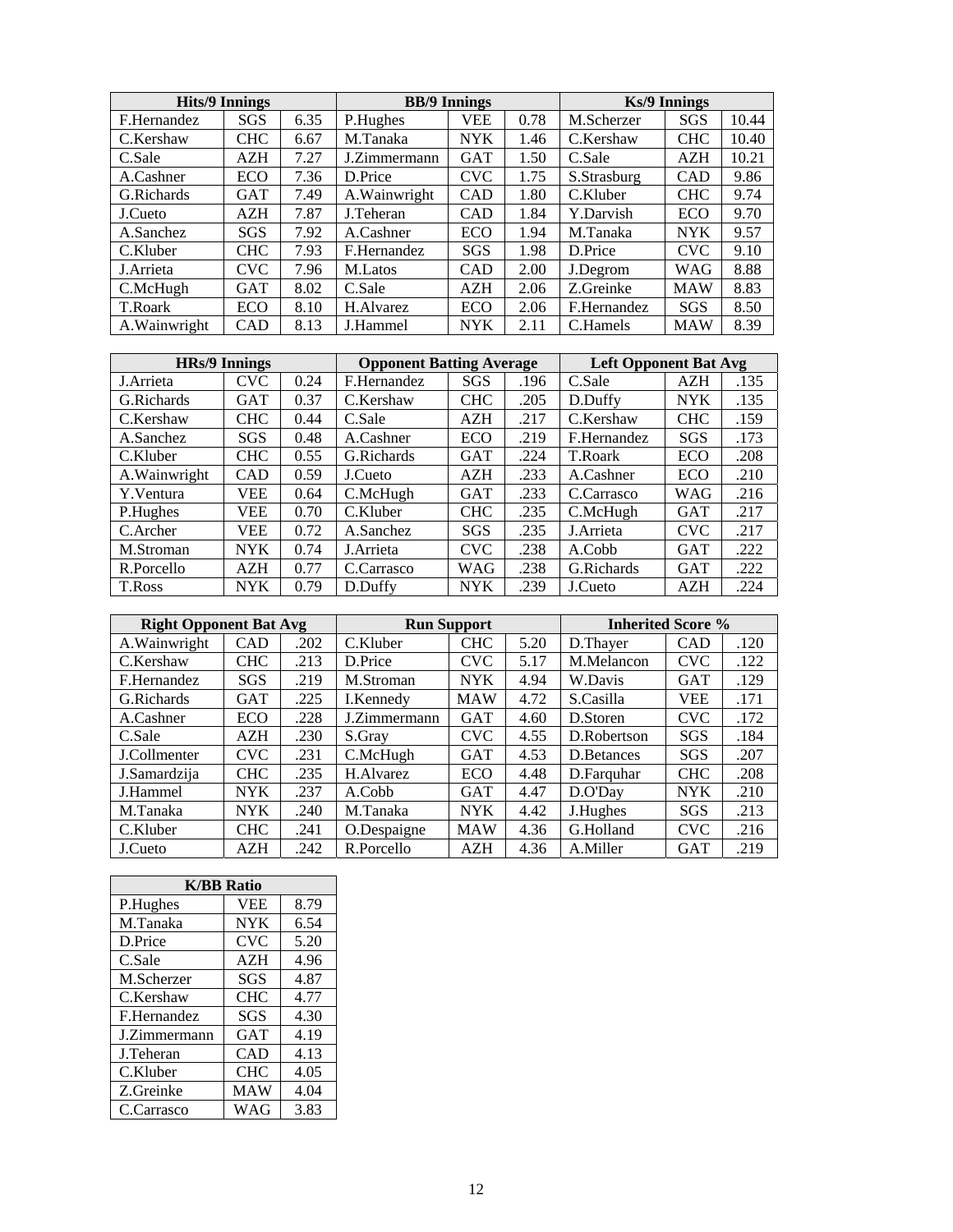| $\sim$                    |     |                            |     |  |  |  |  |
|---------------------------|-----|----------------------------|-----|--|--|--|--|
| <b>Player of the Year</b> |     | <b>Pitcher of the Year</b> |     |  |  |  |  |
| C.Kluber(CHC)<br>477      |     | C.Kluber(CHC)              | 132 |  |  |  |  |
| G.Stanton(GAT)            | 347 | F.Hernandez(SGS)           | 99  |  |  |  |  |
| M.Trout(CHC)              | 175 | D.Betances(SGS)            | 38  |  |  |  |  |
| T.Tulowitzki(SGS)         | 114 | A.Cashner(ECO)             | 13  |  |  |  |  |
| R.Cano(CVC)               | 84  | G.Richards(GAT)            |     |  |  |  |  |

### **2015 AWARDS VOTING**

### **ALL SLSL TEAM**

 $\overline{a}$ 

| Pos                            | 1st Team           | <b>Votes</b> | 2nd Team         | <b>Votes</b> |
|--------------------------------|--------------------|--------------|------------------|--------------|
| C                              | B.Posey(GAT)       | 2,414,269    | Y.Gomes(CHC)     | 2,269,726    |
| 1B                             | E.Encarnacion(CHC) | 2,784,035    | A.Rizzo(GAT)     | 2,759,049    |
| 2B                             | R.Cano(CVC)        | 3,057,412    | J.Altuve(ECO)    | 2,191,044    |
| 3B                             | M.Cabrera(CHC)     | 2,924,946    | A.Beltre(ECO)    | 2,913,784    |
| <b>SS</b><br>T.Tulowitzki(SGS) |                    | 3,218,034    | B.Crawford(ECO)  | 1,655,561    |
| LF                             | C.Dickerson(ECO)   |              | K.Calhoun(CAD)   | 2,219,225    |
| CF                             | M.Trout(CHC)       | 3,322,202    | A.McCutchen(MAW) | 3,285,325    |
| RF                             | G.Stanton(GAT)     | 4,803,909    | Y.Puig(SGS)      | 2,238,454    |
| Pitch                          | C.Kluber(CHC)      | 4,611,752    | F.Hernandez(SGS) | 3,663,828    |
|                                | D.Betances(SGS)    | 3,353,328    | A.Cashner(ECO)   | 2,439,395    |
|                                | K.Giles(VEE)       | 2,135,012    | J.Arrieta(CVC)   | 1,985,882    |
|                                | C.Kershaw(CHC)     | 1,976,028    | G.Richards(GAT)  | 1,952,064    |
|                                | D.O'Day(NYK)       | 1,933,666    | M.Tanaka(NYK)    | 1,737,890    |
|                                | S.Doolittle(WAG)   | 1,667,584    | M.Scherzer(SGS)  | 1,584,277    |

|               | <b>Gold Glove Awards</b> |                   | <b>Silver Slugger Awards</b> |                    |                  |  |  |
|---------------|--------------------------|-------------------|------------------------------|--------------------|------------------|--|--|
| Pos<br>Winner |                          | <b>Runner-up</b>  | <b>Pos</b>                   | Winner             | <b>Runner-up</b> |  |  |
| P             | Y.Darvish(ECO)           | F.Hernandez(SGS)  | C                            | B.Posey(GAT)       | Y.Gomes(CHC)     |  |  |
| $\mathcal{C}$ | Y.Gomes(CHC)             | R.Martin(CVC)     | 1B                           | E.Encarnacion(CHC) | A.Rizzo(GAT)     |  |  |
| 1B            | A.Gonzalez(CVC)          | J.Morneau(CHC)    | 2B                           | R.Cano(CVC)        | N.Walker(AZH)    |  |  |
| 2B            | D.Pedroia(CAD)           | B.Dozier(SGS)     | 3B                           | M.Cabrera(CHC)     | A.Beltre(ECO)    |  |  |
| 3B            | K.Seager(GAT)            | A.Beltre(ECO)     | <b>SS</b>                    | T.Tulowitzki(SGS)  | D.Santana(AZH)   |  |  |
| <b>SS</b>     | A.Simmons(MAW)           | T.Tulowitzki(SGS) | LF                           | C.Dickerson(ECO)   | K.Calhoun(CAD)   |  |  |
| OF            | A.McCutchen(MAW)         | J.Ellsbury(AZH)   | CF                           | A.McCutchen(MAW)   | M.Trout(CHC)     |  |  |
| OF            | C.Gomez(SGS)             | N.Markakis(CVC)   | RF                           | G.Stanton(GAT)     | J.Bautista(NYK)  |  |  |
| OF            | M.Trout(CHC)             | A.Gordon(JAG)     |                              |                    |                  |  |  |

| <b>Reliever of the Year</b> | <b>Manager of the Year</b> |                       |
|-----------------------------|----------------------------|-----------------------|
| D.Betances(SGS)             | 104                        | Charles Darwin(GAT)   |
| K.Giles(VEE)                | 66                         | Terry Puhl(SGS)       |
| J.Papelbon(NYK)             | 63                         | Chili Davis(CVC)      |
| S.Doolittle(WAG)            | 63                         | Lou Piniella(NYK)     |
| T.Clippard(CAD)             | 55                         | Cal Ripken, Sr. (CHC) |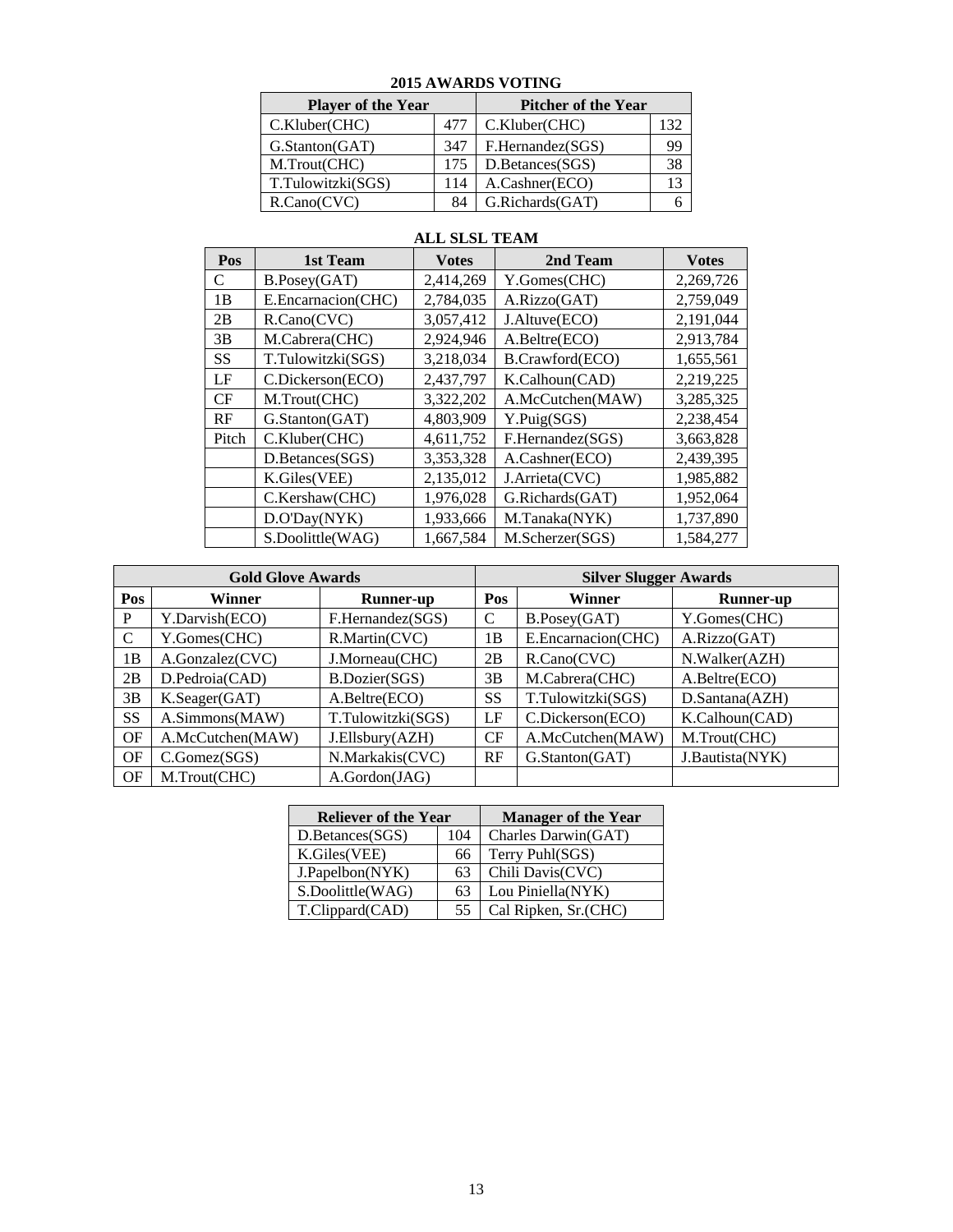## **2015 FREE AGENT DRAFT**

| Round 1 |                       | <b>Pick</b>            |    | Round 2               | <b>Pick</b>             |    | Round 3             | <b>Pick</b>                |
|---------|-----------------------|------------------------|----|-----------------------|-------------------------|----|---------------------|----------------------------|
|         | Vernal                | Jose Abreu             | 13 | Vernal                | Ken Giles               | 25 | Galapagos           | Yasmani Grandal            |
|         | <b>Central Valley</b> | George Springer        | 14 | Jackson Hole          | Taijuan Walker          | 26 | Arizona             | Aaron Sanchez              |
|         | Galapagos             | Mookie Betts           | 15 | Galapagos             | <b>Michael Saunders</b> | 27 | Galapagos           | A.J. Ramos                 |
| 4       | <b>Emerald City</b>   | Javier Baez            | 16 | <b>Emerald City</b>   | Henderson Alvarez       | 28 | <b>Emerald City</b> | <b>Hector Rondon</b>       |
| 5       | Washington            | Jacob deGrom           | 17 | Washington            | David Peralta           | 29 | Washington          | Chris Coghlan              |
| 6       | Malibu                | Gregory Polanco        | 18 | Malibu                | Howie Kendrick          | 30 | Malibu              | <b>Odrisamer</b> Despaigne |
|         | New York              | Marcus Stroman         | 19 | Jackson Hole          | Dalton Pompey           | 31 | New York            | Travis D'Arnaud            |
| 8       | Chesapeake            | Jorge Soler            | 20 | Chesapeake            | Tom Wilhelmsen          | 32 | Chesapeake          | <b>Brett Lawrie</b>        |
| 9       | Arizona               | Danny Santana          | 21 | Galapagos             | Arismendy Alcantara     | 33 | Arizona             | Michael Pineda             |
| 10      | Galapagos             | Joc Pederson           | 22 | New York              | Kevin Kiermaier         | 34 | New York            | Masahiro Tanaka            |
| 11      | Vernal                | Chris Archer           | 23 | <b>Central Valley</b> | Drew Storen             | 35 | Malibu              | Ian Kennedy                |
| 12      | St. George            | <b>Dellin Betances</b> | 24 | <b>Emerald City</b>   | Joe Panik               | 36 | St. George          | Jesse Hahn                 |

|    | Round 4               | <b>Pick</b>                  |    | Round 5               | <b>Pick</b>            |    | Round 6             | <b>Pick</b>           |
|----|-----------------------|------------------------------|----|-----------------------|------------------------|----|---------------------|-----------------------|
| 37 | Central Valley        | Nick Markakis                | 49 | Vernal                | Didi Gregorius         | 61 | Vernal              | Rene Rivera           |
| 38 | California            | <b>Cliff Pennington</b>      | 50 | Arizona               | Mike Fiers             | 62 | California          | Dale Thayer           |
| 39 | Galapagos             | Kennys Vargas                | 51 | Galapagos             | <b>Rusney Castillo</b> | 63 | Galapagos           | Dilson Herrera        |
| 40 | <b>Emerald City</b>   | Edinson Volquez              | 52 | <b>Emerald City</b>   | Michael McKenry        | 64 | <b>Emerald City</b> | Pedro Alvarez         |
| 41 | Washington            | Neil Ramirez                 | 53 | Washington            | Juan Uribe             | 65 | Washington          | Vance Worley          |
| 42 | Malibu                | Zach Putnam                  | 54 | Malibu                | Kevin Quackenbush      | 66 | Malibu              | Mike Moustakas        |
| 43 | New York              | Steven Souza                 | 55 | New York              | Matt Shoemaker         | 67 | New York            | Tony Sipp             |
| 44 | Chesapeake            | <b>Charlie Morton</b>        | 56 | Chesapeake            | Fernando Abad          | 68 | Chesapeake          | Rougned Odor          |
| 45 | Arizona               | Maikel Franco                | 57 | Arizona               | Avisail Garcia         | 69 | Arizona             | Alfredo Simon         |
| 46 | Central Valley        | C.J. Cron                    | 58 | Jackson Hole          | Justin De Fratus       | 70 | Jackson Hole        | Jose Ramirez          |
| 47 | <b>Central Valley</b> | Jeremy Affeldt               | 59 | <b>Central Valley</b> | Jake Marisnick         | 71 | Jackson Hole        | <b>Ender Inciarte</b> |
| 48 | St. George            | <b>Christian Bethancourt</b> | 60 | St. George            | James Paxton           | 72 | St. George          | <b>Wilmer Flores</b>  |

|    | Round 7                              | <b>Pick</b>          |    | Round 8             | <b>Pick</b>         |  |
|----|--------------------------------------|----------------------|----|---------------------|---------------------|--|
| 73 | Vernal                               | <b>Marcus Semien</b> | 85 | Vernal              | Francisco Liriano   |  |
| 74 | California                           | Cory Rasmus          | 86 | California          | <b>Anthony Gose</b> |  |
| 75 | Galapagos                            | Jake Lamb            | 87 | Galapagos           | Kyle Hendricks      |  |
| 76 | <b>Emerald City</b><br>Jon Singleton |                      | 88 | <b>Emerald City</b> | Jackie Bradley Jr.  |  |
| 77 | Washington<br>Cory Spangenburg       |                      | 89 | Washington          | Delmon Young        |  |
| 78 | Malibu                               | Michael Taylor       | 90 | Malibu              | Kyle Blanks         |  |
| 79 | New York                             | Josh Rutledge        | 91 | New York            | Emilio Bonifacio    |  |
| 80 | Chesapeake                           | Enrique Hernandez    | 92 | Chesapeake          | Carlos Frias        |  |
| 81 | Arizona                              | Jose Pirela          | 93 | Arizona             | Alex Colome         |  |
| 82 | Central Valley                       | Prince Fielder       | 94 | Jackson Hole        | Drew Hutchison      |  |
| 83 | Central Valley                       | Alex Avila           | 95 | Vernal              | Drew Pomeranz       |  |
| 84 | St. George                           | <b>Tony Watson</b>   | 96 | St. George          | <b>Andrew Susac</b> |  |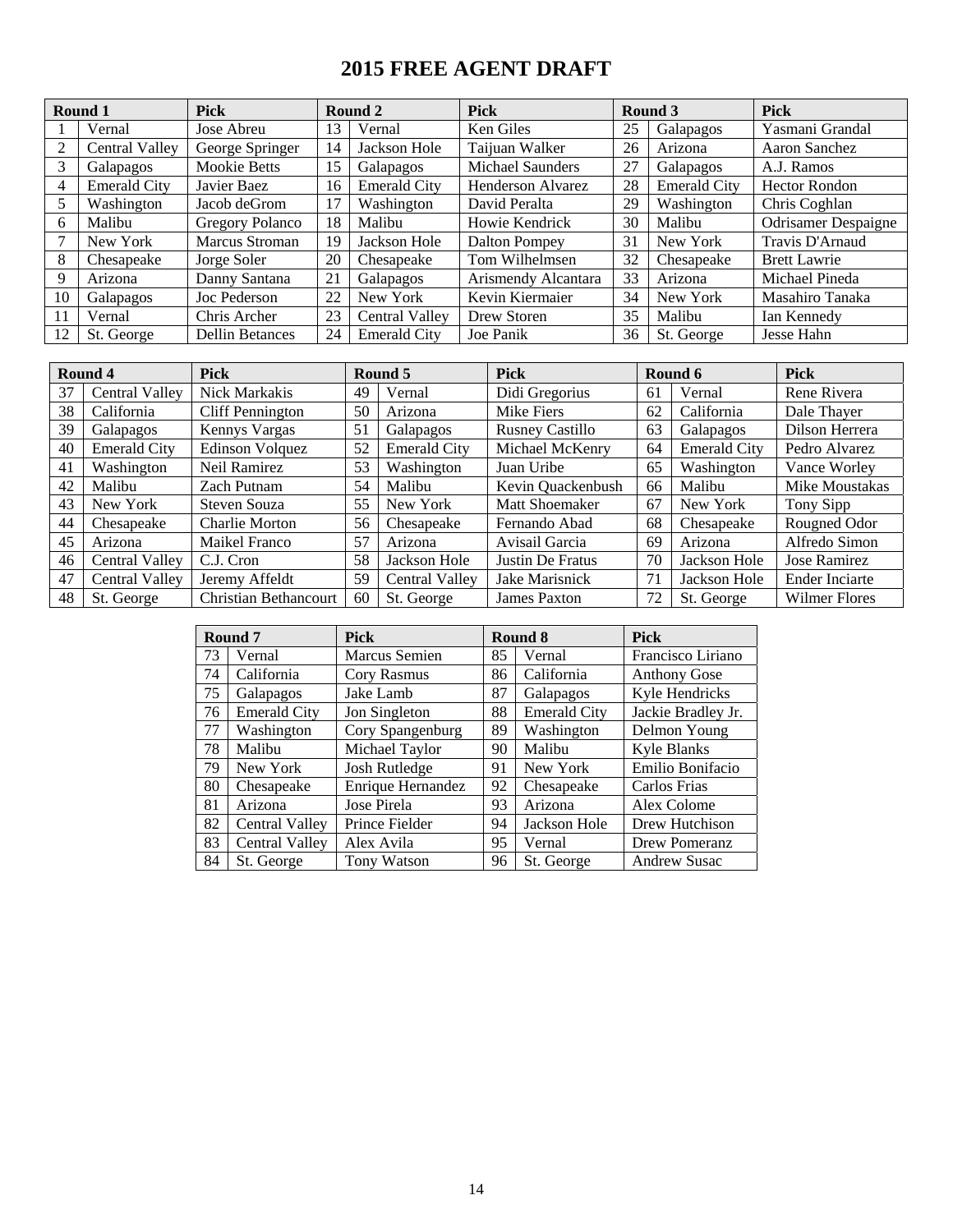### **2015 FREE AGENT DRAFT BY TEAM**

Danny Santana Cliff Pennington George Springer Jorge Soler Alex Colome

### **Emerald City Galapagos Jackson Hole Malibu**

Javier Baez Mookie Betts Taijuan Walker Gregory Polanco Henderson Alvarez Joc Pederson Dalton Pompey Howie Kendrick Hector Rondon Arismendy Alcantara Jose Ramirez Ian Kennedy Edinson Volquez Yasmani Grandal Ender Inciarte Zach Putnam Pedro Alvarez Kennys Vargas Mike Moustakas Mike Moustakas Jon Singleton Rusney Castillo Michael Taylor Jackie Bradley Jr. Dilson Herrera Kyle Blanks

Kevin Kiermaier 1985 - Jesse Hahn 1986 - Chris Archer 1986 - David Peralta<br>Travis D'Arnaud 1986 - Christian Bethancourt 1986 - Ken Giles 1986 - Chris Coghlan Travis D'Arnaud Christian Bethancourt Ken Giles Chris Coghlan Masahiro Tanaka James Paxton Didi Gregorius Neil Ramirez Steven Souza Wilmer Flores Rene Rivera Juan Uribe Matt Shoemaker Tony Watson Marcus Semien Vance Worley Tony Sipp Andrew Susac Francisco Liriano Cory Spangenburg Josh Rutledge Drew Pomeranz Delmon Young Emilio Bonifacio

 Jake Lamb Kyle Hendricks

### **Arizona California Central Valley Chesapeake**

Michael Pineda Cory Rasmus Nick Markakis Brett Lawrie Maikel Franco Anthony Gose C.J. Cron Charlie Morton Mike Fiers **Internal Communist Communist Communist Communist Communist Communist Communist Communist Communist Communist Communist Communist Communist Communist Communist Communist Communist Communist Communist Communist C** Avisail Garcia Jake Marisnick Rougned Odor Jose Pirela **Alex Avila** Carlos Frias

**New York 5t. George Vernal Washington**<br>
Marcus Stroman Dellin Betances Jose Abreu Jacob deGron Marcus Stroman Dellin Betances Jose Abreu Jacob deGrom

**Dale Thayer Drew Storen Tom Wilhelmsen** Alfredo Simon Prince Fielder Enrique Hernandez

Joe Panik Michael Saunders Justin De Fratus Odrisamer Despaigne Michael McKenry A.J. Ramos Drew Hutchison Kevin Quackenbush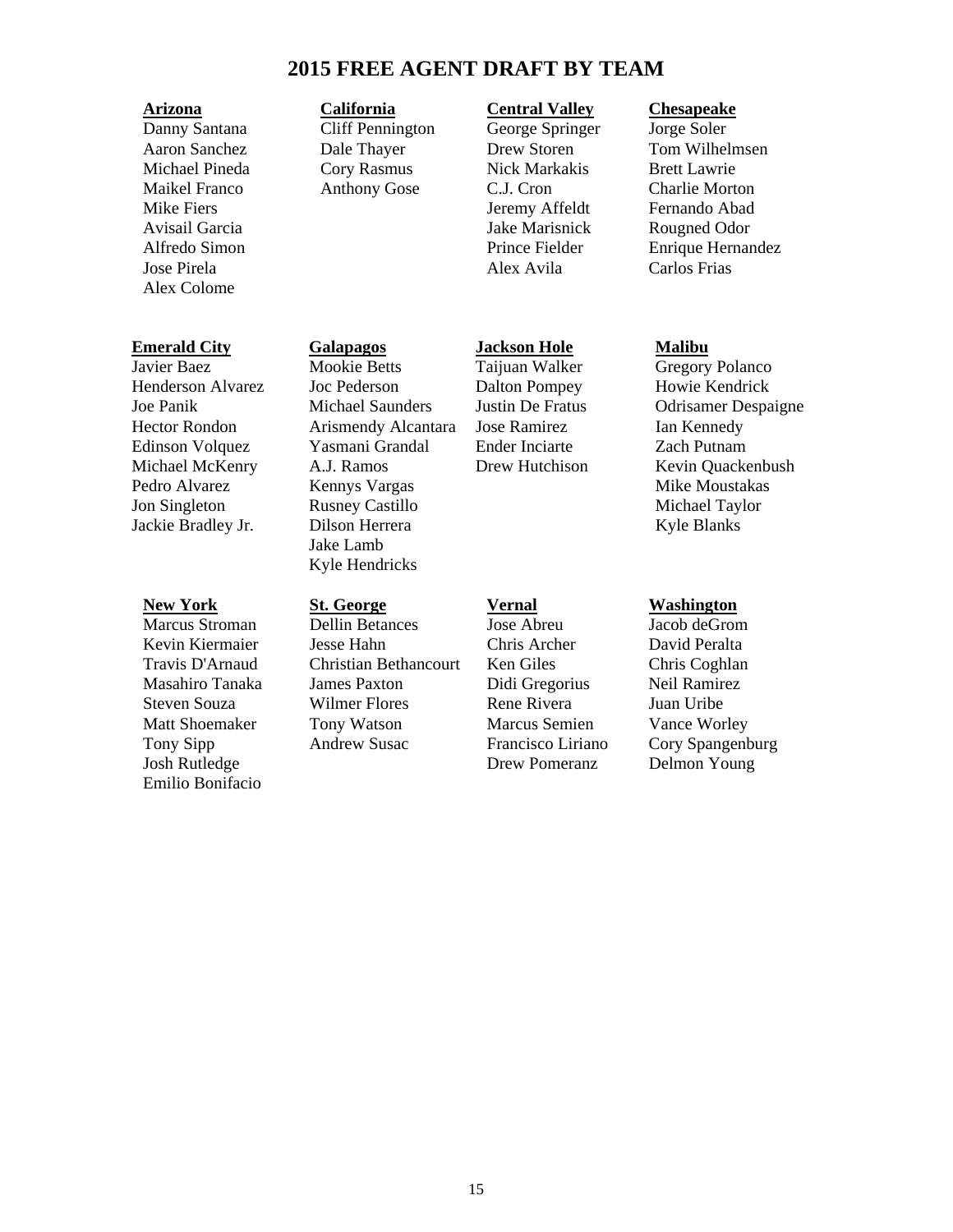### **SUPPLEMENTAL DRAFT MARCH 2015**

| Round 1 |                       | <b>Pick</b>          | Cut                  |    | Round 2             | <b>Pick</b>              | Cut                     |
|---------|-----------------------|----------------------|----------------------|----|---------------------|--------------------------|-------------------------|
|         | Vernal                | Phil Hughes          | Everth Cabrera       | 13 | Vernal              | Gordon Beckham           | Caleb Thielbar          |
| 2       | California            | Francisco Cervelli   | Luis Avilan          | 14 | California          | <b>Robinson Chirinos</b> | A.J. Ellis              |
| 3       | Galapagos             | Pass                 |                      | 15 | <b>Emerald City</b> | <b>Anthony Varvaro</b>   | <b>ORS</b>              |
| 4       | <b>Emerald City</b>   | Dan Otero            | <b>ORS</b>           | 16 | Washington          | <b>James Russell</b>     | <b>Brandon Kintzler</b> |
| 5       | Washington            | Kevin Jepsen         | Jhoulys Chacin       |    | Malibu              | Adam Warren              | <b>Brian Wilson</b>     |
| 6       | Malibu                | Casey McGehee        | <b>Grant Balfour</b> | 18 | New York            | Dioner Navarro           | Craig Gentry            |
| 7       | New York              | Jason Hammel         | Gerardo Parra        | 19 | Arizona             | Pass                     |                         |
| 8       | Chesapeake            | Pass                 |                      | 20 | Jackson Hole        | Zach Duke                | <b>ORS</b>              |
| 9       | Arizona               | Christian Vazquez    | Jose Pirela          | 21 | Central Valley      | Kevin Kouzmanoff         | <b>ORS</b>              |
| 10      | <b>Central Valley</b> | <b>Buddy Carlyle</b> | <b>ORS</b>           | 22 | St. George          | <b>Scott Atchison</b>    | C.J. Wilson             |
| 11      | <b>Central Valley</b> | Jake Smolinski       | <b>ORS</b>           |    |                     |                          |                         |
| 12      | St. George            | Jared Hughes         | Joel Peralta         |    |                     |                          |                         |

| Round 3 |                       | <b>Pick</b>         | Cut                   |    | Round 4             | <b>Pick</b>       | Cut                  |
|---------|-----------------------|---------------------|-----------------------|----|---------------------|-------------------|----------------------|
| 23      | Vernal                | Chris Stewart       | David Ross            | 32 | Vernal              | Yangervis Solarte | <b>Ricky Nolasco</b> |
| 24      | California            | George Kontos       | Tony Cingrani         | 33 | California          | Tommy Hunter      | <b>Jared Burton</b>  |
| 25      | <b>Emerald City</b>   | Dominic Leone       | Francisco Rodriguez   | 34 | <b>Emerald City</b> | Pass              |                      |
| 26      | Washington            | Daniel Robertson    | Sam Lecure            | 35 | Washington          | Kristopher Negron | Eric Chavez          |
| 27      | Malibu                | <b>Zach Walters</b> | <b>Tyler Chatwood</b> | 36 | Malibu              | Aaron Hicks       | Eric Sogard          |
| 28      | New York              | Adam Duvall         | David Dejesus         | 37 | New York            | Pass              |                      |
| 29      | Jackson Hole          | Derek Holland       | <b>ORS</b>            | 38 | Jackson Hole        | Chris Taylor      | <b>ORS</b>           |
| 30      | <b>Central Valley</b> | Pass                |                       | 39 | St. George          | Pass              |                      |
| 31      | St. George            | Ryan Cook           | Juan Francisco        | 32 | Vernal              | Yangervis Solarte | <b>Ricky Nolasco</b> |

| Round 5 |              | <b>Pick</b>    | Cut | Round 6            |              | Pick       | Cut                 |
|---------|--------------|----------------|-----|--------------------|--------------|------------|---------------------|
| 40      | Vernal       | Pass           |     | Jackson Hole<br>45 |              | Josh Edgin | <b>Tyler Skaggs</b> |
| 41      | California   | Pass           |     |                    |              |            |                     |
| 42      | Washington   | Pass           |     |                    | Round 7      | Pick       | Cut                 |
| 43      | Malibu       | Pass           |     | 46                 | Jackson Hole | Pass       |                     |
| 44      | Jackson Hole | Logan Morrison | ORS |                    |              |            |                     |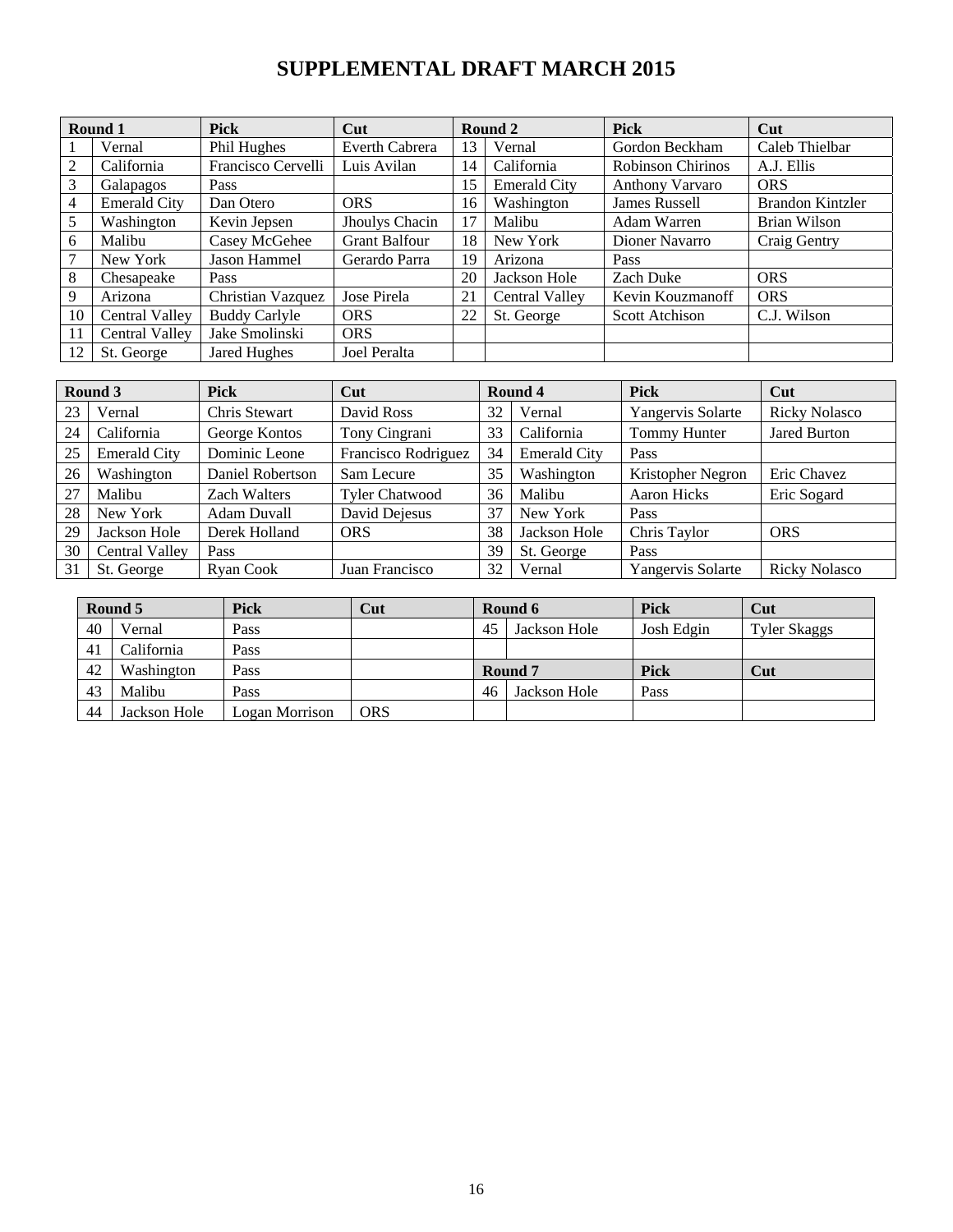# **SUPPLEMENTAL DRAFT JUNE 2015**

|                | Round 1      | <b>Pick</b>            | Cut                      |    | Round 2      | <b>Pick</b>          | Cut                   |
|----------------|--------------|------------------------|--------------------------|----|--------------|----------------------|-----------------------|
|                | Arizona      | Carter Capps           | Justin Masterson         | 9  | Arizona      | <b>Matt Duffy</b>    | Junior Lake           |
| 2              | Jackson Hole | <b>Chase Anderson</b>  | Josh Edgin               | 10 | Jackson Hole | Norichika Aoki       | Travis Wood           |
| 3              | California   | <b>Zach Cozart</b>     | <b>Brett Oberholtzer</b> | 11 | California   | Pass                 |                       |
| $\overline{4}$ | Vernal       | Mark Teixeira          | CC Sabathia              | 12 | Vernal       | <b>Jimmy Paredes</b> | Tim Hudson            |
|                | St George    | Chris Colabello        | <b>Addison Reed</b>      | 13 | St George    | Jeurys Familia       | <b>Scott Atchison</b> |
| 6              | Malibu       | Randall Grichuk        | Darwin Barney            | 14 | Malibu       | Nick Martinez        | D. David Carpenter    |
|                | Chesapeake   | Logan Forsythe         | Allan Craig              | 15 | Chesapeake   | Mitch Moreland       | Jake Peavy            |
| 8              | Galapagos    | <b>Hector Santiago</b> | <b>Grant Green</b>       | 16 | Galapagos    | Jaime Garcia         | <b>Josmil Pinto</b>   |

|    | Round 3                   | <b>Pick</b>    | Cut                          |     | Round 4      | <b>Pick</b>         | Cut                   |
|----|---------------------------|----------------|------------------------------|-----|--------------|---------------------|-----------------------|
|    | Arizona                   | Dan Haren      | James Loney                  | 24  | Arizona      | Chris Young (Pitch) | Christian Vazquez     |
| 18 | Jackson Hole              | Jace Peterson  | Domonic Brown                | 25  | Jackson Hole | Pass                |                       |
| 19 | Vernal<br>Ben Paulsen     |                | <b>Tyler Thornburg</b>       | 26  | Vernal       | Andre Ethier        | Jon Niese             |
| 20 | Nick Hundley<br>St George |                | <b>Christian Bethancourt</b> | -27 | St George    | Nick Ahmed          | <b>Brandon Barnes</b> |
| 21 | Malibu                    | Chris Parmalee | Hisashi Iwakuma              | 28  | Malibu       | Mike Bolsinger      | Nathan Eovaldi        |
| 22 | Chesapeake                | Pass           |                              |     |              |                     |                       |
| 23 | Galapagos<br>Pass         |                |                              |     |              |                     |                       |

|    | Round 5   | <b>Pick</b>   | Cut                   |    | Round 6   | Pick | Cut |
|----|-----------|---------------|-----------------------|----|-----------|------|-----|
| 29 | Arizona   | Pass          |                       | 33 | St George | Pass |     |
| 30 | Vernal    | Pass          |                       |    |           |      |     |
| 31 | St George | J.T. Realmuto | Jarrod Saltalamacchia |    |           |      |     |
| 32 | Malibu    | Pass          |                       |    |           |      |     |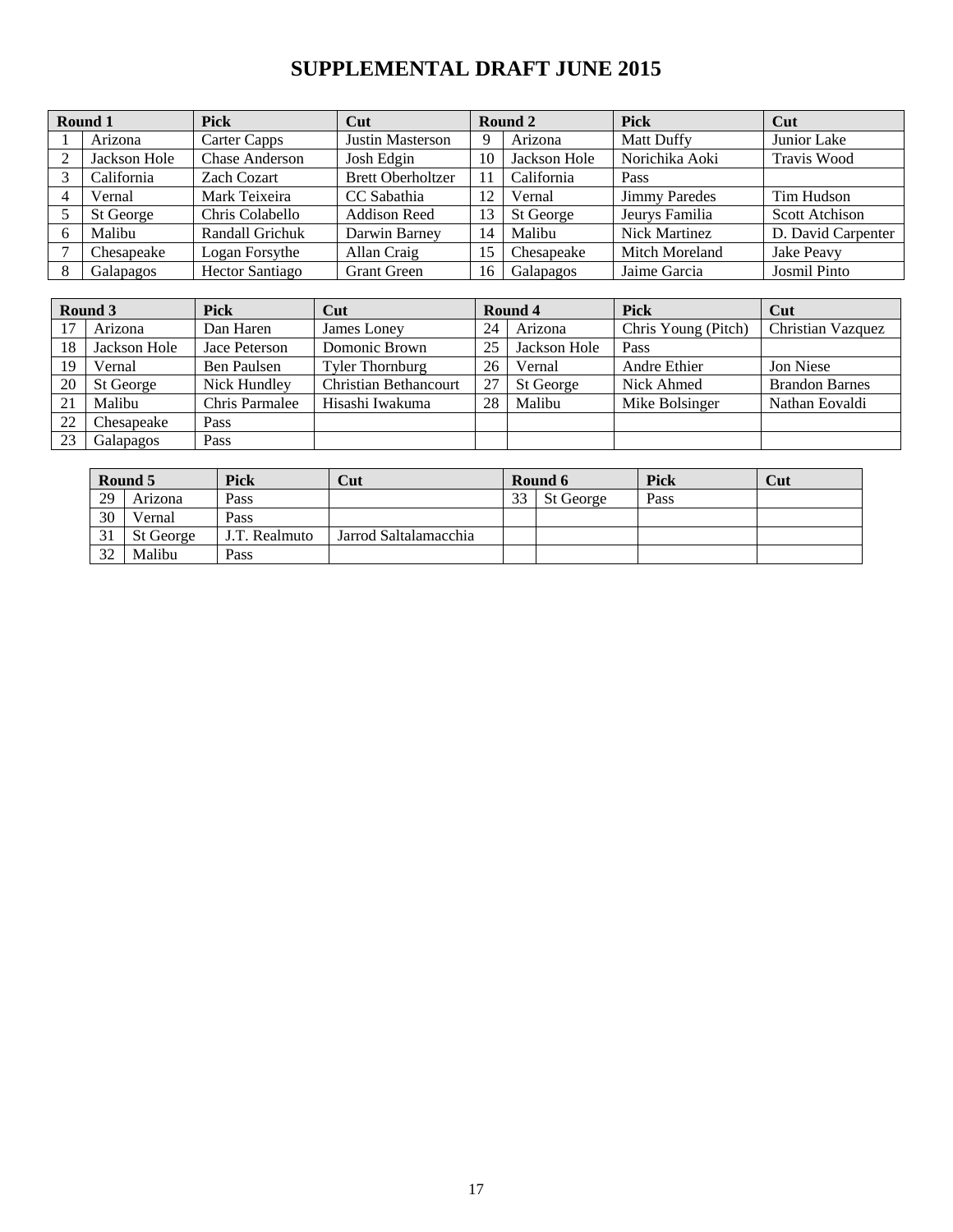### **SUPPLEMENTAL DRAFT AUGUST 2015**

|    | Round 1                  | <b>Pick</b>            | Cut               |    | Round 2    | <b>Pick</b>   | Cut                   |
|----|--------------------------|------------------------|-------------------|----|------------|---------------|-----------------------|
|    | Jackson                  | Chris B. Young         | Derek Holland     | 13 | Jackson    | Alex Wilson   | Randall Delgado       |
| 2  | Washington               | Curtis Granderson      | <b>ORS</b>        | 14 | Washington | Yunel Escobar | Derek Jeter           |
| 3  | Arizona                  | <b>Brad Ziegler</b>    | Will Middlebrooks | 15 | Arizona    | <b>PASS</b>   |                       |
| 4  | Vernal                   | <b>PASS</b>            |                   | 16 | California | Andres Blanco | <b>Bronson Arroyo</b> |
| 5  | <b>Emerald City</b>      | <b>Kendrys Morales</b> | Dominic Leone     | 17 | New York   | <b>PASS</b>   |                       |
| 6  | California               | Gerardo Parra          | Ross Detwiler     |    |            |               |                       |
|    | Malibu                   | <b>PASS</b>            |                   |    |            |               |                       |
| 8  | Central Valley           | <b>PASS</b>            |                   |    |            |               |                       |
| 9  | St. George               | <b>PASS</b>            |                   |    |            |               |                       |
| 10 | Chesapeake               | <b>PASS</b>            |                   |    |            |               |                       |
| 11 | New York                 | Chris Bassitt          | Adam Duvall       |    |            |               |                       |
| 12 | <b>PASS</b><br>Galapagos |                        |                   |    |            |               |                       |

|    | Round 3    | <b>Pick</b>   | Cut            |                | Round 4    | Pick             | Cut          |
|----|------------|---------------|----------------|----------------|------------|------------------|--------------|
| 18 | Jackson    | Darin Ruf     | Logan Morrison |                | Jackson    | Cameron Rupp     | Chris Taylor |
|    | Washington | Will Harris   | Matt Joyce     | າາ             | Washington | Aleiandro De Aza | Cliff Lee    |
| 20 | California | Chris Gimenez | Rafael Soriano | 2 <sup>2</sup> | California | <b>PASS</b>      |              |

|                     | Round 5    | Pick                   | Cut                    |             | Round 6    | <b>Pick</b>     | <b>Cut</b>          |
|---------------------|------------|------------------------|------------------------|-------------|------------|-----------------|---------------------|
| 24                  | Jackson    | Hunter Strickland      | <b>Justin DeFratus</b> | 26          | Jackson    | Justin Grimm    | <b>Nick Vincent</b> |
| $\cap \subset$<br>ت | Washington | <b>Tucker Barnhart</b> | Kris Negron            | $\sim$<br>∼ | Washington | Abraham Almonte | Ed Lucas            |

|    | Round 7                  | <b>Pick</b>              | Cut            |                    | Round 8                  | Pick        | Cut |
|----|--------------------------|--------------------------|----------------|--------------------|--------------------------|-------------|-----|
| 28 | Jackson                  | Ē<br>Franklin<br>Morales | ı Duke<br>Zach | 30                 | Jackson                  | <b>PASS</b> |     |
| 29 | <b>TTT</b><br>√ashington | Fields<br>Josh           | Machi<br>Jean  | $\bigcap$ 1<br>0 l | <b>TTT</b><br>/ashington | <b>PASS</b> |     |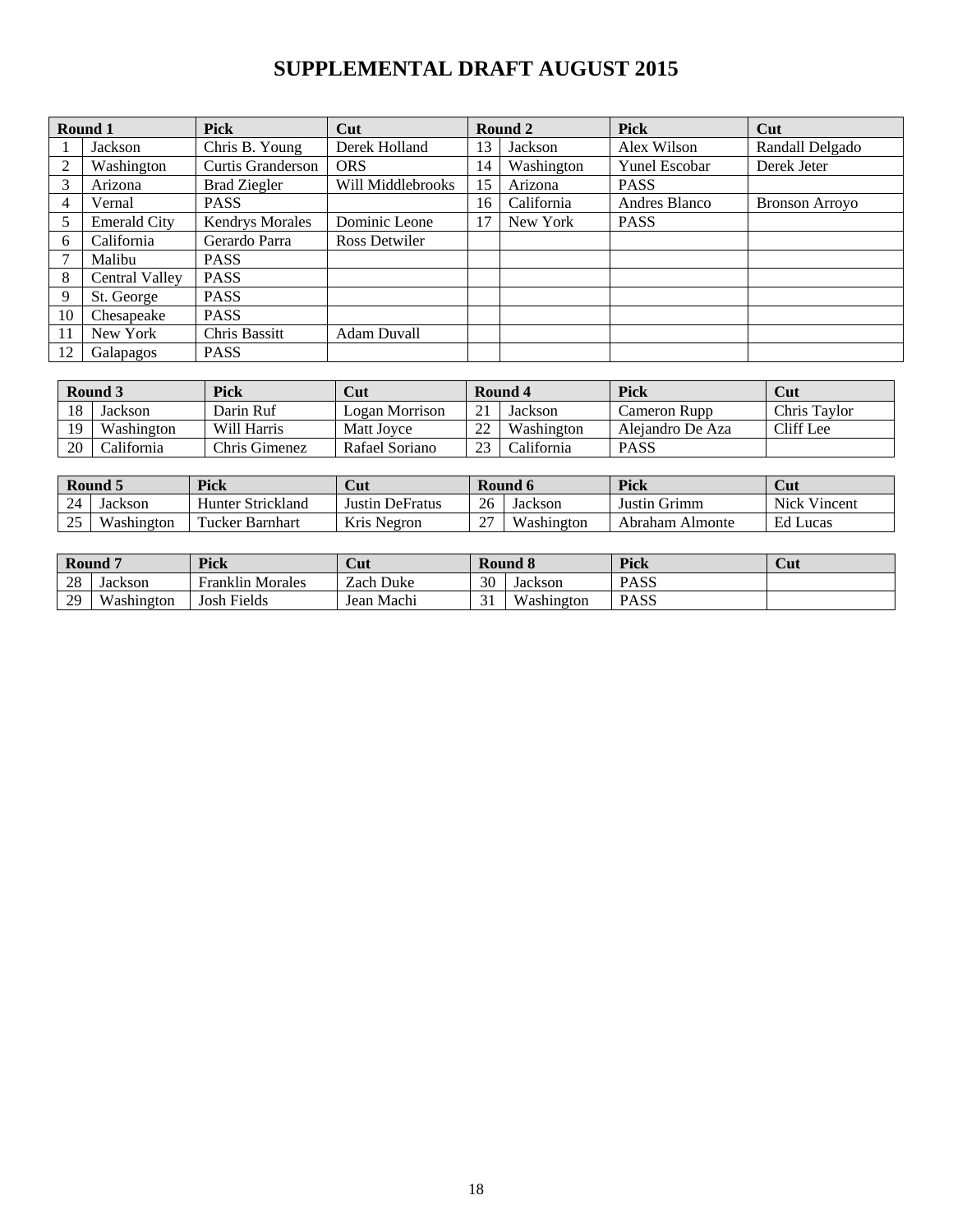### **2015 OFFICIAL TRADES**

### **January 17, 2015**

California trades pick #2 and Charlie Blackmon to Central Valley for Stephen Strasburg and Josh Reddick.

California trades pick #14 to Jackson Hole for Nelson Cruz

Central Valley trades pick #11 and pick #95 to Vernal for Adrian Gonzalez and pick #37.

California trades pick #26 and pick #50 to Arizona for James Shields

Jackson Hole trades pick #22 and #34 to New York for Pick #19

Jackson Hole trades pick #82 and their March 2015 1st round supplemental pick to Central Valley for pick #71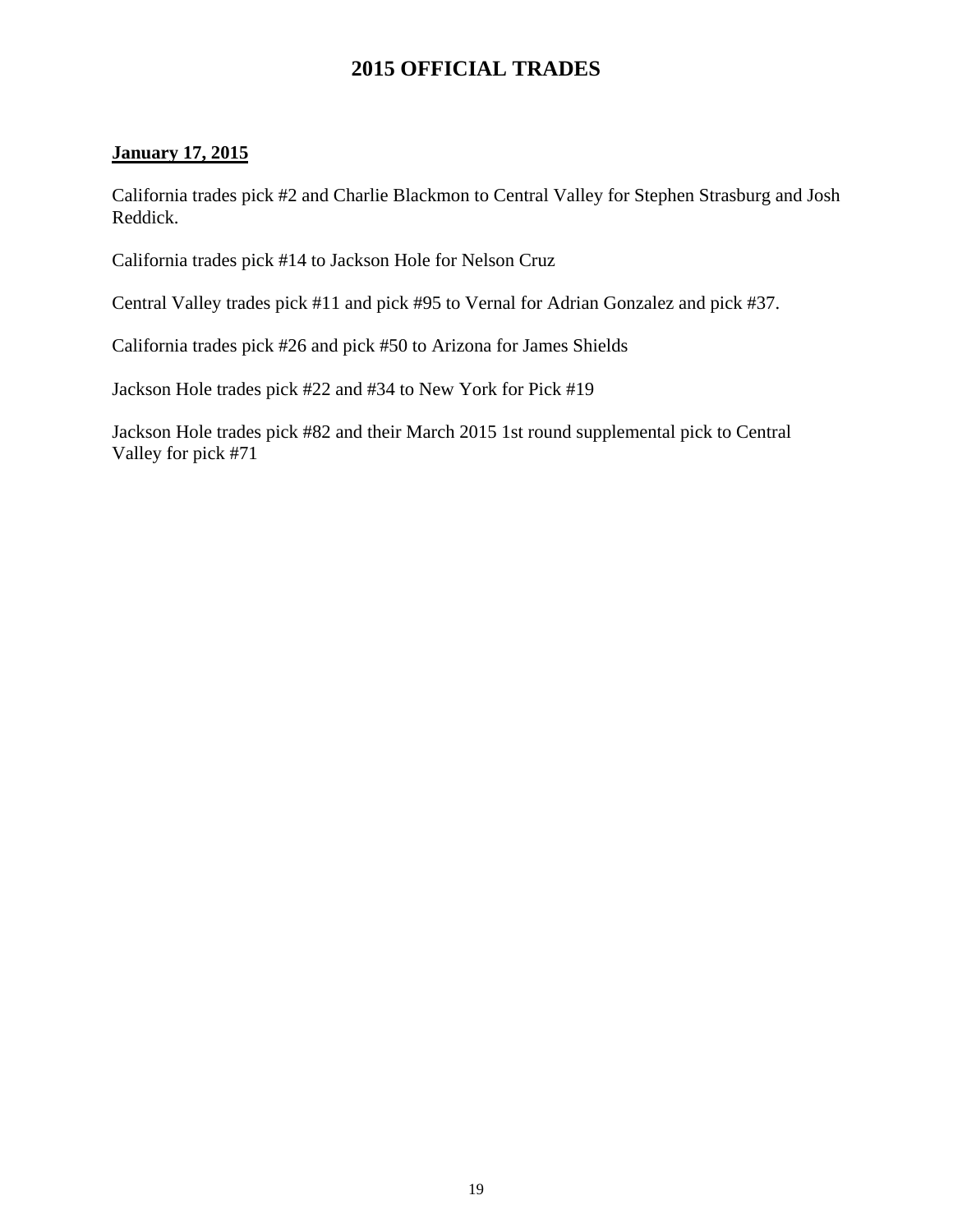# **2015 INDIVIDUAL BATTING STATISTICS (BY ALPHA)**

| SO<br><b>AVG</b><br><b>GM</b><br>$\overline{31}$<br>591<br>72<br>158<br>27<br>39<br>3<br>267<br>.320<br>.780<br>151<br>88<br>164<br>8<br>18<br>$\overline{2}$<br>VEE<br>.460<br>$\theta$<br>Jose Abreu<br>3<br>551<br>30<br>$\mathbf{0}$<br>.306<br>.760<br>152<br>44<br>120<br>12                                       | <b>CS</b><br>$\theta$<br>$\Omega$<br>8 |
|--------------------------------------------------------------------------------------------------------------------------------------------------------------------------------------------------------------------------------------------------------------------------------------------------------------------------|----------------------------------------|
|                                                                                                                                                                                                                                                                                                                          |                                        |
| .269<br>.454<br>$\overline{c}$<br>18<br>$\overline{2}$<br>VEE<br>60<br>148<br>66<br><b>Matt Adams</b><br>1                                                                                                                                                                                                               |                                        |
| $\overline{c}$<br>SGS<br>.167<br>.286<br>.333<br>.619<br>3<br>$\boldsymbol{0}$<br>$\mathbf{0}$<br>$\Omega$<br>$\Omega$<br>Nick Ahmed<br>$\Omega$<br>$\theta$<br>$\theta$<br>1<br>$\Omega$<br>6<br>6<br>1<br>$\Omega$                                                                                                     | $\theta$<br>$\theta$                   |
| $\overline{0}$<br>.000<br>.000<br>.000<br>$\boldsymbol{0}$<br>$\theta$<br>$\Omega$<br>$\mathbf{0}$<br>$\Omega$<br>$\boldsymbol{0}$<br>$\boldsymbol{0}$<br>$\mathbf{0}$<br><b>WAG</b><br>.000<br>$\Omega$<br>$\Omega$<br>$\Omega$<br>$\theta$<br>$\Omega$<br>Abraham Almonte                                              | $\theta$<br>$\Omega$                   |
| .547<br>$\overline{2}$<br>8<br>3<br>.192<br>.243<br>.304<br>47<br>125<br>6<br>24<br>$\overline{2}$<br>10<br>22<br>$\boldsymbol{0}$<br>Yonder Alonso<br>CAD<br>6<br>$\Omega$<br>$\overline{2}$                                                                                                                            |                                        |
| $\overline{\mathbf{3}}$<br>$\overline{7}$<br>285<br>$\overline{.}315$<br>.375<br>3<br>5<br>82<br>17<br>32<br>.689<br>162<br>694<br>86<br>198<br>41<br>61<br>26<br>3<br>7<br>Jose Altuve<br><b>ECO</b>                                                                                                                    | 18<br>10                               |
| $\overline{2}$<br>5<br>$\overline{0}$<br>$\overline{c}$<br>.125<br>.176<br>.125<br>.301<br>$\overline{2}$<br>$\theta$<br>$\Omega$<br>$\mathbf{0}$<br>$\theta$<br>Pedro Alvarez<br>ECO<br>7<br>16<br>$\theta$<br>$\Omega$<br>$\Omega$<br>1<br>1                                                                           | $\theta$<br>$\theta$                   |
| .567<br>$\overline{23}$<br>$\overline{13}$<br>.227<br>78<br>12<br>17<br>36<br>19<br>8<br><b>VEE</b><br>.271<br>.296<br>216<br>49<br>$\Omega$<br>$\mathbf{0}$<br>$\overline{4}$<br><b>Elvis Andrus</b><br>$\Omega$<br>$\Omega$                                                                                            | 8<br>$\overline{2}$                    |
| .125<br>.236<br>$\overline{2}$<br>Norichika Aoki<br>.125<br>3<br>8<br>$\theta$<br>$\theta$<br>$\overline{c}$<br>$\Omega$<br>$\boldsymbol{0}$<br>$\theta$<br>$\Omega$<br><b>JAG</b><br>.111<br>1<br>$\theta$<br>$\theta$<br>$\Omega$<br>1<br>1                                                                            | $\theta$<br>$\theta$                   |
| 8<br>3<br>3<br>.615<br>.027<br><b>GAT</b><br>231<br>.412<br>13<br>$\overline{4}$<br>$\theta$<br>$\overline{4}$<br>$\overline{4}$<br>$\Omega$<br>$\boldsymbol{0}$<br>$\theta$<br>$\theta$<br>$\Omega$<br>Oswaldo Arcia<br>$\Omega$                                                                                        | $\Omega$<br>$\Omega$                   |
| $\overline{73}$<br>.234<br>.658<br>133<br>32<br>29<br>98<br>SGS<br>.277<br>.381<br>149<br>569<br>64<br>$\overline{c}$<br>7<br>4<br>20<br>Nolan Arenado<br>16<br>$\Omega$<br>6                                                                                                                                            | 20                                     |
| .357<br>5<br>$\overline{2}$<br>3<br>3<br><b>CVC</b><br>.182<br>.273<br>.630<br>11<br>$\overline{c}$<br>$\boldsymbol{0}$<br>$\mathbf{0}$<br>$\mathbf{1}$<br>$\theta$<br>Alex Avila<br>$\mathbf{1}$<br>1<br>0<br>$\theta$<br>$\Omega$<br>$\Omega$                                                                          | $\theta$<br>$\theta$                   |
| 333<br>3<br>15<br>$\overline{c}$<br>$\overline{0}$<br>$\overline{0}$<br>3<br>SGS<br>.133<br>.133<br>.200<br>14<br>$\Omega$<br>$\overline{4}$<br>$\boldsymbol{0}$<br>$\mathbf{0}$<br>$\Omega$<br><b>Mike Aviles</b><br>$\Omega$<br>$\Omega$<br>1                                                                          | $\theta$                               |
| .300<br>.500<br>13<br>$\overline{c}$<br>.200<br>.200<br>10<br>$\overline{4}$<br>$\Omega$<br>$\mathbf{0}$<br>$\theta$<br>$\mathbf{0}$<br>$\boldsymbol{0}$<br>$\mathbf{0}$<br>$\theta$<br>$\theta$<br>Erick Aybar<br><b>CHC</b><br>$\Omega$<br>$\Omega$<br>$\Omega$<br>1                                                   | $\theta$<br>$\theta$                   |
| .250<br>.125<br>.125<br>3<br>$\overline{0}$<br>$\mathbf{1}$<br><b>CVC</b><br>.125<br>8<br>1<br>$\Omega$<br>$\mathbf{0}$<br>$\theta$<br>$\boldsymbol{0}$<br>$\mathbf{0}$<br>$\theta$<br><b>Jeff Baker</b><br>$\theta$<br>$\Omega$<br>$\Omega$<br>$\Omega$<br>$\Omega$                                                     | $\theta$                               |
| $\overline{3}$<br>.000<br>$\overline{2}$<br>SGS<br>.000<br>.000<br>.000<br>$\Omega$<br>$\Omega$<br>$\theta$<br>$\Omega$<br>$\theta$<br>$\theta$<br>$\boldsymbol{0}$<br>$\mathbf{0}$<br>$\theta$<br>$\theta$<br><b>Brandon Barnes</b><br>2<br>$\Omega$<br>$\Omega$<br>$\mathbf{0}$                                        | $\theta$                               |
| .732<br>$\overline{75}$<br>.229<br>.328<br>70<br>20<br>75<br>$\mathbf{0}$<br>17<br><b>NYK</b><br>.404<br>155<br>128<br>26<br>2<br>126<br>10<br>$\overline{4}$<br>$\overline{2}$<br>Jose Bautista<br>560<br>$\theta$                                                                                                      | $\theta$<br>6                          |
| .170<br>344<br>88<br>8<br>3<br>$\overline{2}$<br>.136<br>.174<br>49<br>12<br>22<br>$\overline{2}$<br>4<br>$\mathbf{0}$<br>$\Omega$<br>Gordon Beckham<br><b>VEE</b><br>$\Omega$<br>$\Omega$<br>$\overline{4}$<br>$\Omega$<br>1                                                                                            | $\theta$<br>7                          |
| $\overline{17}$<br>$\overline{2}$<br>39<br>74<br>$\overline{7}$<br>125<br>$\mathbf{0}$<br><b>JAG</b><br>.206<br>.245<br>.423<br>.668<br>103<br>359<br>23<br>41<br>$\overline{2}$<br><b>Brandon Belt</b><br>6<br>6<br>$\Omega$                                                                                            | 5                                      |
| .321<br>.373<br>591<br>73<br>27<br>22<br>76<br>45<br>$\mathbf{0}$<br>$\overline{2}$<br><b>Adrian Beltre</b><br>.482<br>.856<br>161<br>190<br>3<br>111<br>$\boldsymbol{0}$<br>19<br>ECO<br>4                                                                                                                              | 17                                     |
| 333<br>.667<br>$\mathbf{0}$<br>$\overline{0}$<br>SGS<br>.333<br>.333<br>$\overline{2}$<br>$\overline{2}$<br>$\mathbf{0}$<br>$\theta$<br>$\Omega$<br>$\overline{c}$<br>$\theta$<br>Ch Bethancourt<br>$\Omega$<br>$\Omega$<br>$\Omega$<br>$\mathbf{0}$<br>1<br>6<br>1                                                      | $\Omega$<br>$\Omega$                   |
| $\overline{53}$<br>.279<br>.810<br>25<br>3<br>59<br>5<br>$\mathbf{0}$<br>15<br><b>Mookie Betts</b><br><b>GAT</b><br>.362<br>.448<br>131<br>433<br>57<br>121<br>66<br>$\overline{4}$<br>10<br>14                                                                                                                          | 20<br>2                                |
| .574<br>$\overline{2}$<br>5<br>.221<br>.273<br>.301<br>13<br>3<br>8<br>27<br><b>CVC</b><br>42<br>113<br>25<br>$\overline{2}$<br>$\mathbf{0}$<br>Charlie Blackmon<br>$\Omega$<br>2<br>6<br>1                                                                                                                              |                                        |
| .750<br>.500<br>$\overline{2}$<br>$\mathbf{0}$<br>CAD<br>.250<br>.250<br>$\mathbf{0}$<br>$\Omega$<br>$\boldsymbol{0}$<br>$\Omega$<br>$\mathbf{0}$<br>$\theta$<br>$\Omega$<br>Andres Blanco<br>1<br>1<br>$\Omega$<br>$\Omega$<br>1<br>$\Omega$<br>4                                                                       | $\theta$<br>$\theta$                   |
| 8<br>5<br>$\overline{c}$<br>.234<br>.482<br>75<br>29<br>5<br>.177<br>.248<br>124<br>22<br>$\overline{0}$<br>6<br>11<br>Gregor Blanco<br>ECO<br>$\Omega$<br>1<br>1                                                                                                                                                        | $\theta$                               |
| .760<br>$\overline{33}$<br>$\overline{7}$<br>8<br>.275<br>.383<br>.377<br>19<br>8<br>29<br>$\mathbf{0}$<br>69<br>$\overline{2}$<br>$\mathbf{0}$<br>$\overline{4}$<br>$\Omega$<br><b>Kyle Blanks</b><br><b>MAW</b><br>1<br>$\Omega$<br>$\Omega$<br>4                                                                      | $\theta$                               |
| 5<br>7<br>$\overline{33}$<br>39<br>9<br>22<br>.188<br>.234<br>.256<br>.490<br>117<br>$\boldsymbol{0}$<br>$\mathbf{0}$<br>$\theta$<br><b>Xander Bogaerts</b><br><b>WAG</b><br>$\Omega$<br>6<br>$\Omega$<br>$\overline{4}$                                                                                                 | 11                                     |
| 5<br>$\overline{7}$<br>.257<br>.319<br>.619<br>12<br>29<br>7<br>39<br>Emilio Bonifacio<br>.300<br>60<br>113<br>$\Omega$<br>$\mathbf{0}$<br>$\overline{2}$<br>9<br><b>NYK</b><br>$\Omega$<br>$\Omega$<br>1                                                                                                                | 4<br>$\overline{c}$                    |
| $\overline{.373}$<br>5<br>.235<br>$.13\overline{8}$<br>29<br>$\overline{7}$<br><b>NYK</b><br>.138<br>$\overline{4}$<br>$\theta$<br>$\Omega$<br>$\overline{4}$<br>$\mathbf{0}$<br>$\overline{c}$<br><b>Michael Bourn</b><br>11<br>4<br>$\Omega$<br>$\Omega$<br>1<br>1                                                     | $\overline{0}$<br>$\theta$             |
| $\overline{2}$<br>$\overline{0}$<br>$\boldsymbol{0}$<br>.000<br>.000<br>.000<br>.000<br>$\Omega$<br>$\mathbf{0}$<br>$\Omega$<br>$\Omega$<br>$\boldsymbol{0}$<br>$\boldsymbol{0}$<br>$\mathbf{0}$<br>$\Omega$<br>$\theta$<br>Jackie Bradley Jr<br>ECO<br>$\Omega$<br>1<br>$\Omega$<br>$\mathbf{0}$                        | $\theta$<br>$\theta$                   |
| .316<br>$\overline{35}$<br>.367<br>.865<br>95<br>185<br>24<br>68<br>80<br>17<br>15<br><b>CVC</b><br>.498<br>148<br>586<br>40<br>10<br>8<br>$\theta$<br>1<br>1<br>Michael Brantley                                                                                                                                        | $\overline{2}$<br>$\Omega$             |
| $\overline{22}$<br>$\overline{7}$<br>.238<br>.377<br>.650<br>38<br>122<br>12<br>3<br>3<br>3<br><b>CVC</b><br>.273<br>29<br>6<br>40<br>$\boldsymbol{0}$<br>Ryan Braun<br>4<br>1                                                                                                                                           |                                        |
| .333<br>3<br>$\mathbf{0}$<br>$\overline{0}$<br>.167<br>.167<br>$\theta$<br>$\theta$<br>$\boldsymbol{0}$<br>$\theta$<br>$\Omega$<br><b>Jay Bruce</b><br><b>MAW</b><br>.167<br>14<br>1<br>$\theta$<br>$\Omega$<br>1<br>$\mathbf{0}$<br>6<br>$\Omega$                                                                       | $\theta$<br>$\theta$                   |
| .500<br>$\overline{0}$<br>$\overline{0}$<br>$\mathbf{1}$<br>$\boldsymbol{0}$<br>$\overline{0}$<br>.250<br>.250<br>.250<br>$\mathbf{0}$<br>$\Omega$<br>$\mathbf{0}$<br>$\theta$<br>$\Omega$<br><b>Billy Butler</b><br>CAD<br>1<br>$\Omega$<br>$\Omega$<br>$\mathbf{0}$<br>4                                               | $\theta$<br>$\theta$                   |
| 7<br>7<br>$\overline{c}$<br>222<br>.319<br>.559<br>33<br>32<br>$\boldsymbol{0}$<br>SGS<br>.240<br>16<br>$\overline{c}$<br>$\theta$<br>Marlon Byrd<br>72<br>$\Omega$<br>$\Omega$<br>$\mathbf{0}$<br>1<br>1                                                                                                                | $\theta$<br>$\overline{c}$             |
| 3<br>3<br>273<br>.500<br>.773<br>19<br>11<br>$\overline{0}$<br>$\overline{0}$<br>$\Omega$<br><b>CHC</b><br>273<br>$\theta$<br>$\overline{4}$<br>$\theta$<br>Asdrubal Cabrera<br>$\Omega$<br>$\Omega$                                                                                                                     |                                        |
| Melky Cabrera<br><b>VEE</b><br>.308<br>.342<br>.650 105 348<br>37<br>89<br>32<br>$25\,$<br>$\overline{c}$<br>$\overline{c}$<br>9<br>$\overline{c}$<br>.256<br>16<br>4<br>45<br>1                                                                                                                                         | $\overline{c}$<br>$\theta$             |
| 89<br>57<br>131<br>$\boldsymbol{0}$<br>$\mathbf{2}$<br>32<br>.373<br>158<br>21<br>8<br>$\Omega$<br><b>CHC</b><br>.312<br>.493<br>.866<br>615<br>66<br>192<br>46<br>$\overline{4}$<br>Miguel Cabrera                                                                                                                      | $\overline{0}$   14                    |
| 5 <sub>l</sub><br>25<br>.769<br>17<br>$\boldsymbol{0}$<br>9<br>22<br><b>VEE</b><br>.310<br>.340<br>.429<br>132<br>406<br>44<br>126<br>$\overline{4}$<br>5<br>44<br>0 10 6<br>Lorenzo Cain<br>$\overline{4}$                                                                                                              | 3                                      |
| 39<br>$\overline{c}$<br>15<br>.276<br>.336<br>.815<br>140 537<br>75<br>22<br>62<br>0 111<br>$\boldsymbol{6}$<br>Kole Calhoun<br>148<br>$\overline{c}$<br>46<br>CAD<br>.479<br>4                                                                                                                                          | $\Omega$<br>$\overline{0}$             |
| 39<br>3<br><b>CVC</b><br>.717<br>183<br>26<br>22<br>81<br>5<br>$\boldsymbol{0}$<br>24<br>5<br>Robinson Cano<br>.268<br>.311<br>.406<br>162<br>683<br>86<br>$\overline{c}$<br>102                                                                                                                                         | 13<br>2                                |
| 3<br><b>CVC</b><br>.338<br>146 524<br>59<br>135<br>26<br>$\boldsymbol{0}$<br>50<br>54<br>$\boldsymbol{0}$<br>$8\phantom{1}$<br>.258<br>.330<br>.668<br>106<br>11<br>6<br><b>Matt Carpenter</b><br>4<br>4                                                                                                                 | $\overline{c}$                         |
| $\boldsymbol{0}$<br>.714<br>$\boldsymbol{0}$<br>Chris Carter<br>ECO<br>.143<br>.143<br>.571<br>$\overline{c}$<br>$\theta$<br>$\mathbf{0}$<br>$\mathbf{0}$<br>$\boldsymbol{0}$<br>$\overline{c}$<br>$\mathbf{0}$<br>$\Omega$<br>7<br>1<br>1<br>$\theta$                                                                   | $\mathbf{0}$<br>$\theta$               |
| 33<br>5<br>3<br>1.210<br>17<br>$\overline{c}$<br>$\boldsymbol{0}$<br>$\mathbf{0}$<br>$\boldsymbol{0}$<br>$\boldsymbol{0}$<br><b>GAT</b><br>.515<br>.543<br>.667<br>14<br>$\overline{4}$<br>$\mathbf{0}$<br>2<br>$\mathbf{0}$<br>2<br><b>Rusney Castillo</b><br>1                                                         | $\boldsymbol{2}$<br>$\theta$           |
| $\overline{13}$<br>23<br>3<br>$\tau$<br>.576<br>12<br>40<br>$\boldsymbol{0}$<br>$\overline{c}$<br><b>Welington Castillo</b><br><b>CVC</b><br>.198<br>.248<br>.328<br>41<br>$\mathbf{0}$<br>$\Omega$<br>116<br>4<br>$\overline{0}$<br>1                                                                                   | $\overline{c}$<br>$\overline{0}$       |
| 5<br>$\overline{c}$<br>$\mathfrak{Z}$<br>.455<br>.636 1.053<br>9<br>$\overline{0}$<br>$\boldsymbol{0}$<br>$\boldsymbol{0}$<br>$\boldsymbol{0}$<br><b>WAG</b><br>.417<br>11<br>$\Omega$<br>$\mathbf{0}$<br>$\mathbf{1}$<br>$\Omega$<br>Jason Castro<br>1<br>$\overline{0}$<br>1                                           | $\boldsymbol{0}$<br>$\mathbf{0}$       |
| 9<br>.288<br>73 248<br>23<br>63<br>13<br>$8\,$<br>26<br>11<br>52<br>$\boldsymbol{0}$<br>$\boldsymbol{0}$<br><b>Starlin Castro</b><br>JAG<br>.254<br>.403<br>.692<br>$\mathbf{0}$<br>$\overline{0}$<br>1                                                                                                                  | 4                                      |
| 22<br>34<br>116 386<br>42<br>113<br>3<br>43<br>105<br>7<br>$\overline{c}$<br>Francisco Cervelli<br>CAD<br>.293<br>.392<br>.420<br>.812<br>7<br>21<br>$\mathbf{1}$<br>$\overline{4}$<br>1                                                                                                                                 | $\overline{0}$<br>6                    |
| .222<br>7<br>$\mathbf{0}$<br>$\mathbf{0}$<br>3<br>$\boldsymbol{0}$<br>$\boldsymbol{0}$<br>$\boldsymbol{0}$<br><b>NYK</b><br>.111<br>.111<br>9<br>$\mathbf{0}$<br>$\theta$<br>$\Omega$<br>$\overline{0}$<br>$\mathbf{0}$<br>$\Omega$<br><b>Yoenis Cespedes</b><br>.111<br>$\overline{0}$                                  | $\boldsymbol{0}$<br>$\boldsymbol{0}$   |
| 8<br>31<br>$\overline{c}$<br>3<br>155<br>11<br>21<br>3<br>$\overline{\mathcal{L}}$<br>3<br>Robinson Chirinos<br><b>CAD</b><br>.135<br>.175<br>.219<br>.394<br>64<br>$\overline{4}$<br>$\Omega$<br>$\mathbf{0}$<br>$\Omega$<br>4                                                                                          | $\boldsymbol{0}$                       |
| $\boldsymbol{0}$<br>$\overline{0}$<br>$\boldsymbol{0}$<br>$\boldsymbol{0}$<br>$\boldsymbol{0}$<br>$\boldsymbol{0}$<br>Lonnie Chisenhall<br><b>CHC</b><br>.000<br>.000<br>.000<br>.000<br>$\boldsymbol{0}$<br>$\theta$<br>$\Omega$<br>$\mathbf{0}$<br>$\boldsymbol{0}$<br>$\mathbf{0}$<br>$\Omega$<br>1<br>$\overline{0}$ | $\boldsymbol{0}$<br>1                  |
| 5<br>5<br>3<br>5<br>.217<br>.357<br>.792<br>8<br>23<br>$\overline{c}$<br>$\boldsymbol{0}$<br>$\boldsymbol{0}$<br>Shin-Soo Choo<br>AZH<br>.435<br>$\Omega$<br>4<br>$\Omega$<br>$\Omega$<br>1<br>1                                                                                                                         | $\theta$<br>$\theta$                   |
| 57<br>36<br>133<br>.292<br>146 556<br>52<br>135<br>36<br>Chris Coghlan<br><b>WAG</b><br>.243<br>.412<br>.704<br>10<br>$\overline{\mathcal{A}}$<br>4<br>20<br>12<br>14<br>4                                                                                                                                               | $\mathfrak s$<br>2                     |
| .222<br>.300<br>.633<br>8<br>$\overline{2}$<br>$\overline{c}$<br>$\overline{c}$<br>$\boldsymbol{0}$<br>Chris Colabello<br>SGS<br>.333<br>$\mathbf{0}$<br>$\mathbf{0}$<br>$\overline{0}$<br>$\mathbf{0}$<br>$\boldsymbol{0}$<br>$\boldsymbol{0}$<br>$\Omega$<br>9<br>1<br>1<br>4                                          | $\boldsymbol{0}$<br>$\mathbf{0}$       |
| $\mathfrak s$<br>$\boldsymbol{7}$<br>$\overline{c}$<br>.233<br>.215<br>31<br>93<br>$\overline{4}$<br>$\overline{c}$<br>$\boldsymbol{0}$<br>24<br><b>Hank Conger</b><br><b>JAG</b><br>.172<br>.448<br>16<br>4<br>$\overline{0}$<br>$\overline{0}$                                                                         | $\theta$                               |
| $\overline{\mathbf{3}}$<br>53<br>$\tau$<br>$\overline{c}$<br>$\overline{\mathbf{4}}$<br>$\overline{0}$<br>11<br>$\overline{0}$<br>.132<br>.302<br>39<br>$\overline{0}$<br>$\boldsymbol{0}$<br>$\overline{0}$<br>.132<br>.170<br>$\overline{0}$<br>$\overline{0}$<br>$\overline{0}$<br>1<br>Zach Cozart<br>CAD            | $\boldsymbol{0}$<br>$\sqrt{2}$         |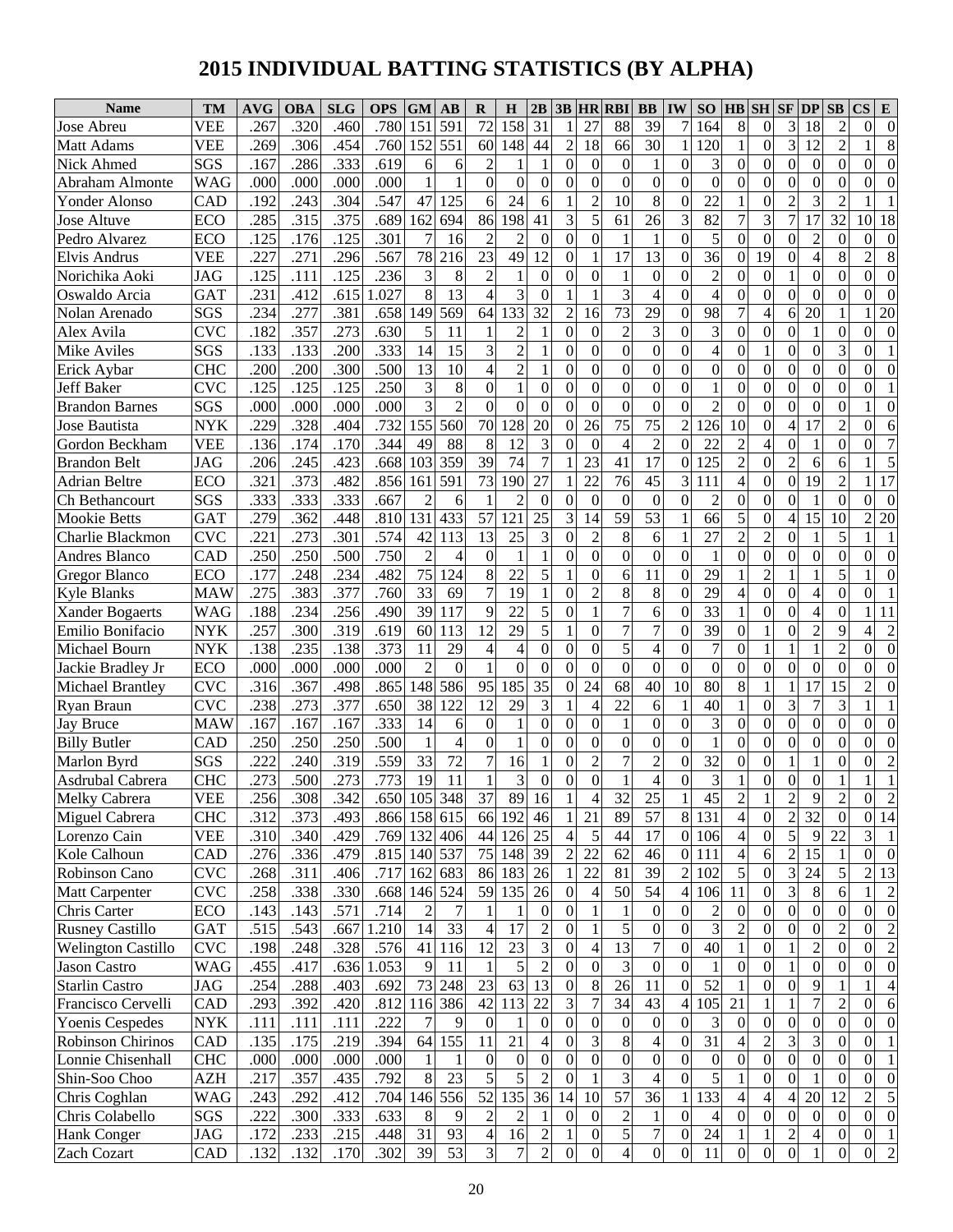| <b>Name</b>              | TM         | <b>AVG</b>        | <b>OBA</b> | <b>SLG</b> | <b>OPS</b> | <b>GM</b>      | AВ              | R                | H                | 2B               | 3B               |                  | <b>HR RBI</b>    | <b>BB</b>                | IW               | SO <sub>1</sub> | <b>HB</b> SH     |                  | $SF$ $DP$        |                  | <b>SB</b>        | CS<br>E                                      |
|--------------------------|------------|-------------------|------------|------------|------------|----------------|-----------------|------------------|------------------|------------------|------------------|------------------|------------------|--------------------------|------------------|-----------------|------------------|------------------|------------------|------------------|------------------|----------------------------------------------|
| <b>Brandon Crawford</b>  | ECO        | .221              | .298       | .382       | .680       | 152            | 466             | 60               | 103              | 18               | 6                | 15               | 45               | 50                       |                  | 130             | $\overline{3}$   | 9                | $\overline{4}$   | 17               | 6                | 21                                           |
| Carl Crawford            | <b>NYK</b> | .252              | .300       | .361       | .661       | 67             | 119             | 14               | 30               | 5                |                  | $\overline{2}$   | 15               | 6                        |                  | 22              | 3                |                  | $\overline{c}$   | $\overline{4}$   | $\overline{7}$   | $\overline{2}$<br>$\overline{c}$             |
| Coco Crisp               | MAW        | .232              | .351       | .308       | .660       | 142            | 483             | 70               | 112              | 12               | $\overline{c}$   | 7                | 38               | 91                       | $\Omega$         | 82              | $\overline{0}$   | 13               | $\overline{4}$   | $8\,$            | 22               | 3                                            |
| C.J. Cron                | CVC        | .271              | .287       | .490       | .777       | 36             | 96              | 10               | 26               | 6                | 0                | 5                | 15               | 3                        | $\mathbf{0}$     | 29              | $\mathbf{0}$     | $\mathbf{0}$     | $\overline{c}$   | 3                | $\theta$         | $\overline{0}$<br>$\theta$                   |
| <b>Nelson Cruz</b>       | CAD        | .224              | .263       | .483       | .746       | 62             | 174             | 22               | 39               | 6                | $\overline{0}$   | 13               | 39               | 10                       | $\mathbf{0}$     | 37              | $\mathbf{0}$     | $\mathbf{0}$     | $\overline{2}$   | 6                | $\Omega$         | $\theta$<br>$\Omega$                         |
| Michael Cuddyer          | SGS        | .270              | .293       | .431       | .724       | 111            | 415             | 43               | 112              | 16               | 3                | 15               | 61               | 14                       |                  | 85              | $\mathbf{0}$     | $\mathbf{0}$     | $\mathbf{1}$     | 19               | $\overline{2}$   | 10<br>0                                      |
| Travis D'Arnaud          | <b>NYK</b> | .277              | .307       | .504       | .811       | 71             | 238             | 35               | 66               | 16               | $\overline{4}$   | 10               | 40               | 9                        | $\Omega$         | 40              | $\overline{c}$   | $\mathbf{0}$     | $\overline{c}$   | 14               |                  | 7<br>$\theta$                                |
| Chris Davis              | <b>ECO</b> | .121              | .190       | .207       | .397       | 30             | 58              | 6                | $\boldsymbol{7}$ | $\overline{2}$   | $\theta$         |                  | $\overline{4}$   | 5                        | $\mathbf{0}$     | 27              | $\mathbf{0}$     | $\mathbf{0}$     | $\overline{0}$   | $\boldsymbol{0}$ |                  | $\theta$                                     |
| Khris Davis              | CAD        | $.25\overline{4}$ | .312       | .462       | .774       | 42             | 130             | 16               | 33               | 9                | 0                | 6                | 16               | 11                       | $\overline{0}$   | 45              | $\mathbf{0}$     | $\mathbf{0}$     | $\overline{0}$   | 3                |                  | $\theta$                                     |
| Rajai Davis              | WAG        | .263              | .296       | .362       | .657       | 56             | 152             | 21               | 40               | 12               | $\overline{0}$   |                  | 15               | $\overline{7}$           | $\mathbf{0}$     | 38              | $\mathbf{0}$     | $\mathbf{1}$     | $\overline{0}$   | 3                | 11               | 4<br>$\Omega$                                |
| Ian Desmond              | <b>GAT</b> | .199              | .284       | .338       | .621       | 146            | 477             | 60               | 95               | 12               | 6                | 14               | 59               | 47                       |                  | 181             | 10               | $\mathbf{0}$     | $\overline{c}$   | 16               | 11               | 29<br>$\overline{c}$                         |
| Corey Dickerson          | <b>ECO</b> | .292              | .337       | .512       | .849       | 146            | 551             | 69               | 161              | 24               | 5                | 29               | 82               | 40                       |                  | 132             | $\mathbf{0}$     | $\mathbf{0}$     | 5                | 14               | 11               | 5<br>4                                       |
| Derek Dietrich           | MAW        | .000              | .000       | .000       | .000       | $\overline{c}$ |                 | $\boldsymbol{0}$ | $\mathbf{0}$     | $\mathbf{0}$     | $\overline{0}$   | $\boldsymbol{0}$ | $\boldsymbol{0}$ | $\overline{0}$           | $\Omega$         | $\overline{c}$  | $\mathbf{0}$     | $\mathbf{0}$     | $\overline{0}$   | $\boldsymbol{0}$ | $\Omega$         | $\overline{0}$<br>$\theta$                   |
| <b>Matt Dominguez</b>    | CAD        | .000              | .000       | .000       | .000       | 5              | 16              | $\overline{0}$   | $\mathbf{0}$     | $\mathbf{0}$     | $\boldsymbol{0}$ | $\overline{0}$   | $\overline{0}$   | $\overline{0}$           | $\Omega$         | $\overline{4}$  | $\mathbf{0}$     | $\mathbf{0}$     | $\overline{0}$   | $\mathbf{1}$     | $\theta$         | $\Omega$<br>$\Omega$                         |
| <b>Josh Donaldson</b>    | JAG        | .234              | .325       | .410       | .735       | 122            | 432             | 50               | 101              | 18               | $\overline{c}$   | 18               | 41               | 53                       | $\overline{0}$   | 106             | 6                | $\mathbf{0}$     | $\mathbf{1}$     | 11               | $\overline{2}$   | 15                                           |
| <b>Brian Dozier</b>      | SGS        | .220              | .331       | .327       | .658       | 162            | 541             | 66               | 119              | 14               |                  | 14               | 50               | 81                       |                  | 143             | 10               | $8\,$            | 3                | 9                | 8                | 12<br>4                                      |
| <b>Stephen Drew</b>      | AZH        | .087              | .160       | .087       | .247       | 7              | 23              |                  | $\overline{2}$   | $\mathbf{0}$     | $\overline{0}$   | $\boldsymbol{0}$ | $\mathbf{1}$     | $\overline{2}$           | $\overline{0}$   | 11              | $\mathbf{0}$     | $\overline{0}$   | $\overline{0}$   | $\overline{0}$   | $\Omega$         | $\theta$<br>$\theta$                         |
| Lucas Duda               | <b>MAW</b> | .240              | .344       | .438       | .781       | 148            | 480             | 67               | 115              | 32               | $\overline{0}$   | 21               | 70               | 66                       |                  | 129             | 13               | $\mathbf{0}$     | 5                | 9                |                  | 7                                            |
| <b>Jarrod Dyson</b>      | VEE        | .209              | .233       | .233       | .466       | 100            | 129             | 19               | 27               | 3                | $\theta$         | $\theta$         | 12               | $\overline{4}$           | $\Omega$         | 23              | $\mathbf{0}$     | 9                | $\overline{0}$   | 1                | 18               | $\Omega$<br>7                                |
| <b>Adam Eaton</b>        | SGS        | .264              | .299       | .409       | .708       | 92             | 110             | 24               | 29               | 9                | $\overline{c}$   |                  | 12               | $\overline{4}$           |                  | 19              | $\overline{c}$   | $\overline{3}$   | $\mathbf{1}$     | $\overline{2}$   | $\overline{4}$   | $\overline{c}$<br>$\theta$                   |
| Jacoby Ellsbury          | <b>AZH</b> | .244              | .296       | .351       | .646       | 132            | 533             | 63               | 130              | 21               | 6                | $8\,$            | 41               | 37                       | $\theta$         | 82              | 3                | $\overline{2}$   | $\overline{c}$   | 11               | 26               | 6<br>$\theta$                                |
| <b>Edwin Encarnacion</b> | <b>CHC</b> | .243              | .325       | .499       | .824       | 147            | 547             | 80               | 133              | 24               | 1                | 38               | 101              | 69                       | $\Omega$         | 109             |                  | $\overline{0}$   | $\overline{7}$   | 17               | $\mathbf{1}$     | $\overline{3}$<br>$\theta$                   |
| Alcides Escobar          | <b>CVC</b> | .250              | .284       | .282       | .566       | 76             | 188             | 17               | 47               | 6                | $\Omega$         | $\Omega$         | 8                | 8                        | 3                | 36              |                  | 9                | $\overline{0}$   | 1                | 7                | 8<br>$\overline{2}$                          |
| Eduardo Escobar          | <b>GAT</b> | .292              | .356       | .400       | .756       | 28             | 65              | 5                | 19               | 1                | $\Omega$         | $\overline{2}$   | $\overline{4}$   | $\overline{4}$           | $\Omega$         | 18              | 3                | $\mathbf{1}$     | $\mathbf{1}$     | 1                | $\theta$         | $\overline{0}$<br>$\overline{c}$             |
| Danny Espinosa           | ECO        | .183              | .246       | .283       | .529       | 39             | $\overline{60}$ | $\overline{7}$   | 11               | $\overline{0}$   | $\theta$         | $\overline{2}$   | 6                | 5                        |                  | 25              | $\mathbf{0}$     | $\overline{2}$   | $\overline{0}$   | 1                | 6                | $\theta$                                     |
| Andre Ethier             | VEE        | .391              | .417       | .478       | .895       | 13             | $\overline{23}$ | 3                | 9                | $\overline{c}$   | $\Omega$         | $\overline{0}$   | $\overline{3}$   | $\mathbf{1}$             | $\Omega$         | 3               | $\mathbf{0}$     | $\overline{0}$   | $\overline{0}$   | $\boldsymbol{0}$ | $\Omega$         | $\theta$                                     |
| Prince Fielder           | <b>CVC</b> | .167              | .167       | .333       | .500       | 9              | 24              | $\overline{2}$   | $\overline{4}$   |                  | $\Omega$         |                  | $\overline{3}$   | $\overline{0}$           | $\Omega$         | 5               | $\Omega$         | $\overline{0}$   | $\overline{0}$   | $\mathbf{0}$     | $\theta$         | $\theta$<br>$\Omega$                         |
| Wilmer Flores            | SGS        | .256              | .291       | .376       | .667       | 48             | 133             | $\overline{13}$  | $\overline{34}$  | $\overline{4}$   | $\theta$         | 4                | $\overline{15}$  | 6                        | $\mathbf{0}$     | 28              |                  | $\overline{2}$   | $\mathbf{1}$     | $\overline{c}$   | $\theta$         | $\overline{2}$<br>$\Omega$                   |
| Dexter Fowler            | AZH        | .194              | .311       | .264       | .575       | 47             | 129             | 17               | 25               | $\overline{4}$   |                  |                  | 8                | 22                       | $\mathbf{0}$     | 35              | $\Omega$         | $\mathbf{1}$     | $\overline{0}$   | 3                | $\overline{2}$   | $\overline{3}$<br>$\theta$                   |
| <b>Todd Frazier</b>      | AZH        | .232              | .273       | .398       | .671       | 147            | 591             | 71               | 137              | 22               | $\overline{2}$   | 24               | 79               | 30                       | $\Omega$         | 158             | 6                | $\overline{0}$   | 6                | $\overline{15}$  | $\overline{12}$  | $\overline{9}$<br>3                          |
| Freddie Freeman          | <b>NYK</b> | .265              | .331       | .386       | .717       | 150            | 529             | 56               | 140              | $\overline{43}$  | $\overline{0}$   | $\overline{7}$   | 58               | 46                       | 2                | 49              | 7                | $\overline{0}$   | $\mathbf{1}$     | 17               | $\overline{4}$   | $\overline{5}$<br>$\overline{0}$             |
| David Freese             | CAD        | .292              | .414       | .333       | .747       | 12             | 24              | $\overline{c}$   | 7                | 1                | $\theta$         | $\theta$         | $\mathbf{0}$     | $\overline{4}$           |                  | 8               |                  | $\mathbf{0}$     | $\mathbf{0}$     | $\mathbf{1}$     | $\theta$         | $\overline{2}$<br>$\theta$                   |
| <b>Freddy Galvis</b>     | CVC        | .067              | .176       | .067       | .243       | 8              | 15              | $\mathbf{1}$     | $\mathbf{1}$     | $\mathbf{0}$     | $\theta$         | $\Omega$         | $\mathbf{0}$     | $\overline{2}$           | $\Omega$         | $\overline{4}$  | $\Omega$         | 1                | $\overline{0}$   | $\boldsymbol{0}$ | $\theta$         | $\Omega$<br>$\theta$                         |
| Avisail Garcia           | AZH        | .133              | .133       | .133       | .267       | $\overline{5}$ | 15              | $\overline{2}$   | $\overline{2}$   | $\boldsymbol{0}$ | $\boldsymbol{0}$ | $\overline{0}$   | $\mathbf{1}$     | $\overline{0}$           | $\boldsymbol{0}$ | $\overline{c}$  | $\boldsymbol{0}$ | $\mathbf{0}$     | $\overline{0}$   | $\overline{0}$   |                  | $\theta$<br>$\theta$                         |
| <b>Brett Gardner</b>     | ECO        | .197              | .278       | .330       | .607       | 153            | 488             | 51               | 96               | 16               | 8                | 11               | 48               | $\overline{53}$          | $\overline{0}$   | 139             | $\overline{2}$   | 22               | $\mathbf{1}$     | $\overline{4}$   | 14               | 4                                            |
| <b>Evan Gattis</b>       | ECO        | .179              | .223       | .348       | .571       | 45             | 112             | 9                | 20               | $\overline{4}$   | $\overline{0}$   | 5                | 14               | 3                        | $\Omega$         | 38              | $\overline{4}$   | $\mathbf{0}$     | $\overline{2}$   | $\overline{4}$   | $\theta$         | $\mathbf{0}$<br>$\theta$                     |
| <b>Scooter Gennett</b>   | NYK        | .233              | .282       | .322       | .604       |                | 65 146          | 20               | 34               |                  | $\overline{0}$   | 2                | 13               | 10                       | 3                | 24              | $\vert 0 \vert$  | 3                | U                | 2                | $\perp$          | $\theta$<br>4                                |
| Conor Gillaspie          | VEE        | .279              | .336       | .403       | .739       |                | 133 459         | 38               | 128              | 31               | 7                | 4                | 46               | 36                       |                  | 78              | 4                |                  | 1                | 9                | 0                | 0 <sub>10</sub>                              |
| Chris Gimenez            | CAD        | .143              | .250       | .286       | .536       | 4              |                 | $\mathbf{0}$     |                  |                  | 0                | $\mathbf{0}$     |                  | 1                        | $\Omega$         | 1               | $\mathbf{0}$     | $\boldsymbol{0}$ | $\mathbf{0}$     | $\overline{2}$   | $\Omega$         | $\theta$<br>$\theta$                         |
| Paul Goldschmidt         | AZH        | .261              | .343       | .422       | .766       |                | 145 559         | 71               | 146              | 51               | $\Omega$         | 13               | 61               | 66                       | 4                | 165             | 5                | $\boldsymbol{0}$ | $\overline{2}$   | 22               |                  | 13                                           |
| Yan Gomes                | <b>CHC</b> | .263              | .291       | .457       | .748       |                | 153 589         | 66               | 155              | 21               | 6                | 27               | 69               | 21                       | 2                | 152             | 3                | $\boldsymbol{0}$ | $\overline{2}$   | 23               | $\Omega$         | 11<br>$\theta$                               |
| Carlos Gomez             | SGS        | .226              | .308       | .372       | .679       |                | 153 530         | 63               | 120              | 23               | 3                | 16               | 58               | 42                       | $\overline{0}$   | 140             | 21               | 9                | $\overline{2}$   | 12               | 22               | 8<br>4                                       |
| <b>Adrian Gonzalez</b>   | <b>CVC</b> | .288              | .332       | .539       | .870       |                | 142 518         | 60               | 149              | 43               | $\theta$         | 29               | 103              | 32                       | 2                | 105             | 3                | $\boldsymbol{0}$ | $\boldsymbol{2}$ | 11               | $\Omega$         | $\overline{2}$                               |
| Carlos Gonzalez          | JAG        | .175              | .240       | .289       | .529       |                | 38 114          | 7                | 20               | 7                | 0                | $\overline{c}$   | 8                | 10                       | $\overline{0}$   | 30              | $\overline{0}$   | $\boldsymbol{0}$ |                  | 7                | $\Omega$         | $\boldsymbol{0}$<br>$\overline{0}$           |
| Marwin Gonzalez          | <b>MAW</b> | .271              | .300       | .375       | .675       | 17             | 48              | 5                | 13               | $\overline{c}$   | $\theta$         |                  | 6                | $\boldsymbol{0}$         | $\Omega$         | $\overline{7}$  | 2                |                  | $\mathbf{0}$     |                  | $\theta$         | $\overline{0}$                               |
| Alex Gordon              | JAG        | .243              | .319       | .374       | .693       |                | 140 511         | 56               | 124              | 31               | $\theta$         | 12               | 52               | 52                       |                  | 117             | 6                |                  |                  | 16               |                  | 3<br>$\mathbf{0}$                            |
| Dee Gordon               | AZH        | .268              | .299       | .344       | .643       | 153            | 523             | 54               | 140              | 16               | 9                | $\overline{c}$   | 42               | 23                       | $\overline{0}$   | 103             | 2                | 19               | $\overline{4}$   | 5                | 46               | 3<br>11                                      |
| <b>Anthony Gose</b>      | CAD        | .191              | .286       | .250       | .536       | 26             | 68              | 8                | 13               |                  | $\theta$         |                  | 6                | $\boldsymbol{7}$         | $\overline{0}$   | 25              | 2                | $\mathbf{0}$     | $\boldsymbol{0}$ | $\overline{2}$   | 5                | $\overline{0}$<br>$\theta$                   |
| Yasmani Grandal          | <b>GAT</b> | .148              | .268       | .213       | .481       | 21             | 61              | $\mathbf{1}$     | 9                | $\overline{4}$   | 0                | $\boldsymbol{0}$ | $\overline{c}$   | 9                        | $\overline{0}$   | 19              |                  | $\boldsymbol{0}$ | $\boldsymbol{0}$ | 1                | $\overline{0}$   | $\mathbf{0}$<br>$\overline{0}$               |
| <b>Curtis Granderson</b> | WAG        | .000              | .000       | .000       | .000       |                |                 | $\boldsymbol{0}$ | $\boldsymbol{0}$ | $\overline{0}$   | 0                | $\boldsymbol{0}$ | $\mathbf{0}$     | $\mathbf{0}$             | $\Omega$         | $\overline{0}$  | $\theta$         | $\boldsymbol{0}$ | $\boldsymbol{0}$ | $\mathbf{0}$     | $\Omega$         | $\overline{0}$<br>0                          |
| Didi Gregorius           | VEE        | .178              | .217       | .306       | .523       |                | 139 359         | 36               | $\overline{64}$  | 9                | 5                | 9                | $\overline{30}$  | $\overline{18}$          | $\overline{0}$   | 74              | $\theta$         | 12               |                  | 3                | 2                | 8<br>$\overline{0}$                          |
| <b>Billy Hamilton</b>    | WAG        | .170              | .185       | .208       | .393       | 30             | 53              | $\sqrt{2}$       | 9                | $\overline{c}$   | $\theta$         | $\overline{0}$   | $\mathbf{1}$     |                          | $\overline{0}$   | 15              | $\mathbf{0}$     | $\overline{c}$   | $\boldsymbol{0}$ | $\boldsymbol{0}$ | 4                | $\mathbf{0}$<br>2                            |
| <b>Josh Hamilton</b>     | ECO        | .220              | .271       | .410       | .681       | 35             | 100             | 9                | 22               | $\overline{4}$   | 0                | 5                | 21               | $\overline{\mathcal{L}}$ |                  | 36              | 3                |                  | $\boldsymbol{0}$ | 3                | 0                | $\theta$                                     |
| J.J. Hardy               | WAG        | .237              | .267       | .328       | .595       |                | 140 472         | 33               | 112              | 22               | $\overline{0}$   |                  | 46               | 19                       |                  | 109             |                  | $\overline{c}$   | 3                | 12               | $\theta$         | $\overline{0}$<br>14                         |
| <b>Bryce Harper</b>      | JAG        | .207              | .266       | .287       | .553       |                | 113 401         | 26               | 83               | 3                |                  | 9                | 29               | 32                       | $\overline{0}$   | 139             |                  | $\boldsymbol{0}$ | $\overline{c}$   | 13               |                  | 5<br>5                                       |
| <b>Josh Harrison</b>     | NYK        | .283              | .323       | .423       | .746       |                | 143 523         | 69               | 148              | 26               | 4                | 13               | 50               | 31                       | 5                | 104             |                  | $\boldsymbol{0}$ | $\overline{c}$   | 8                | 10               | 5 11                                         |
| <b>Chase Headley</b>     | <b>GAT</b> | .125              | .263       | .250       | .513       | 6              | 16              | $\overline{c}$   | $\overline{c}$   | $\overline{c}$   | 0                | $\boldsymbol{0}$ | $\boldsymbol{0}$ | 3                        | $\boldsymbol{0}$ | 9               | $\boldsymbol{0}$ | $\boldsymbol{0}$ | $\overline{0}$   | $\boldsymbol{0}$ | $\overline{0}$   | $\boldsymbol{0}$<br>$\overline{\phantom{0}}$ |
| Adeiny Hechavarria       | MAW        | .125              | .111       | .313       | .424       | 7 <sup>1</sup> | 16              | $\overline{2}$   | $\overline{2}$   | $\overline{0}$   | 0                |                  | 3                | $\overline{0}$           | $\overline{0}$   | 5               | $\overline{0}$   | $\overline{0}$   | $\overline{2}$   | $\mathbf{1}$     | $\boldsymbol{0}$ | $\boldsymbol{0}$<br>$\boldsymbol{0}$         |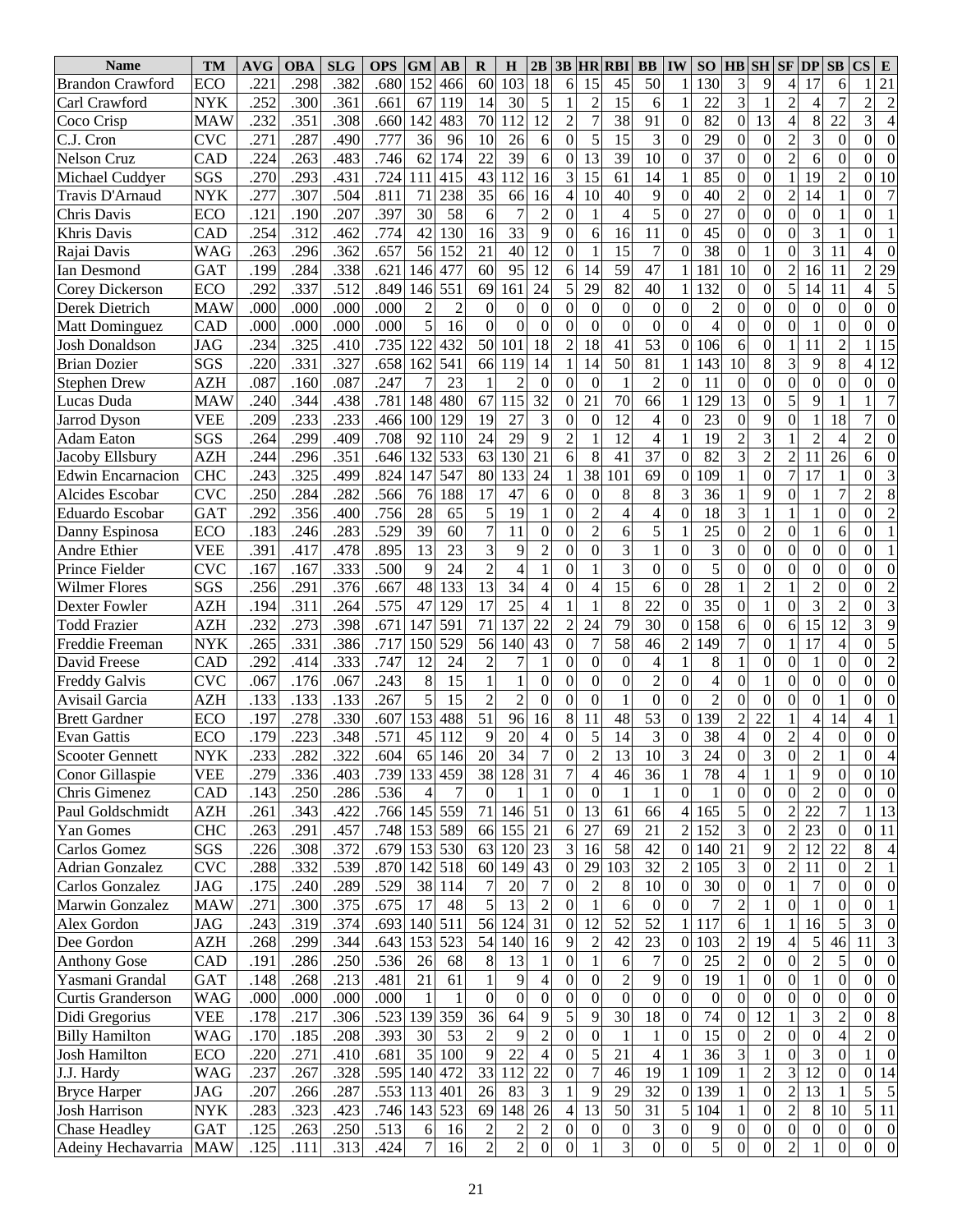| <b>Name</b>             | <b>TM</b>  | <b>AVG</b> | <b>OBA</b> | <b>SLG</b> | <b>OPS</b> | <b>GM</b>      | $\mathbf{A}\mathbf{B}$ | R                | $\bf H$          | 2B              | 3B               |                  | <b>HR RBI</b>    | <b>BB</b>        | <b>IW</b>        | SO              |                          | <b>HB</b> SH            | $SF$ $DP$               |                  | SB               | $\mathbf{CS}$<br>E                |
|-------------------------|------------|------------|------------|------------|------------|----------------|------------------------|------------------|------------------|-----------------|------------------|------------------|------------------|------------------|------------------|-----------------|--------------------------|-------------------------|-------------------------|------------------|------------------|-----------------------------------|
| Enrique Hernandez       | <b>CHC</b> | .167       | .231       | .167       | .397       | 9              | 12                     | $\mathbf{1}$     | $\overline{2}$   | $\mathbf{0}$    | $\overline{0}$   | $\Omega$         | $\theta$         | 1                |                  | $\mathbf{1}$    | $\Omega$                 | $\mathbf{0}$            | $\overline{0}$          |                  | $\theta$         | $\mathbf{0}$<br>$\boldsymbol{0}$  |
| Jason Heyward           | <b>CHC</b> | 266        | .336       | .407       | .742       | 135            | 526                    | 72               | 140              | 28              | 5                | 12               | 55               | 52               |                  | 98              | 5                        | $\overline{0}$          | $\overline{4}$          | 5                | 10               | 3<br>3                            |
| <b>Aaron Hicks</b>      | <b>MAW</b> | .158       | .213       | .211       | .424       | 47             | 57                     | 6                | 9                | 3               | $\theta$         | $\overline{0}$   | $\mathfrak{Z}$   | $\overline{4}$   | $\mathbf{0}$     | 24              | $\mathbf{0}$             |                         | $\overline{0}$          | $\overline{2}$   |                  | $\overline{0}$                    |
| Aaron Hill              | JAG        | .234       | .297       | .312       | .609       | 39             | 141                    | $\overline{4}$   | 33               | 8               | $\boldsymbol{0}$ |                  | $\overline{4}$   | 9                | $\boldsymbol{0}$ | 26              | 4                        | $\mathbf{0}$            | $\mathbf{1}$            | $\overline{7}$   |                  | $\overline{2}$<br>$\overline{c}$  |
| Matt Holliday           | SGS        | .232       | .306       | .329       | .636       | 154            | 595                    | 67               | 138              | 28              | $\boldsymbol{0}$ | 10               | 55               | 54               | $\mathbf{0}$     | 126             | 11                       | $\overline{0}$          | $\overline{\mathbf{3}}$ | 20               | $\overline{2}$   | 8<br>3                            |
| <b>Brock Holt</b>       | MAW        | .218       | .293       | .300       | .593       | 59             | 110                    | 15               | 24               | 3               | $\theta$         | $\overline{2}$   | 13               | 12               | $\boldsymbol{0}$ | 30              | $\mathbf{0}$             | $\mathbf{0}$            | $\mathbf{1}$            | $\boldsymbol{0}$ | $\overline{4}$   | 5                                 |
| Eric Hosmer             | <b>AZH</b> | .260       | .313       | .342       | .655       | 25             | 73                     | 9                | 19               | 6               | $\theta$         | $\Omega$         | 5                | 6                | $\mathbf{0}$     | 16              | $\mathbf{0}$             | $\mathbf{0}$            | $\mathbf{1}$            | 1                |                  | $\theta$                          |
| Ryan Howard             | <b>CVC</b> | .500       | .500       | .500       | .000       | $\overline{4}$ | $\overline{2}$         | 1                | 1                | $\overline{0}$  | $\boldsymbol{0}$ | $\overline{0}$   | $\mathbf{1}$     | $\overline{0}$   | $\boldsymbol{0}$ | $\overline{0}$  | $\mathbf{0}$             | $\mathbf{0}$            | $\overline{0}$          | $\mathbf{0}$     | $\overline{0}$   | $\theta$<br>$\theta$              |
| Nick Hundley            | SGS        | .250       | .250       | .250       | .500       | $\overline{2}$ | 4                      | $\boldsymbol{0}$ | $\mathbf{1}$     | $\overline{0}$  | 0                | $\theta$         | $\overline{0}$   | $\overline{0}$   | $\mathbf{0}$     | $\mathbf{1}$    | $\mathbf{0}$             | $\mathbf{0}$            | $\overline{0}$          | $\overline{0}$   | $\theta$         | $\theta$<br>$\theta$              |
| Torii Hunter            | VEE        | .283       | .333       | .583       | .917       | 35             | 60                     | 13               | 17               | 6               | $\theta$         | 4                | $\overline{13}$  | $\overline{4}$   | $\boldsymbol{0}$ | 14              |                          | $\mathbf{0}$            | $\mathbf{1}$            | $\overline{2}$   |                  | $\overline{0}$<br>$\theta$        |
| Chris Iannetta          | SGS        | .242       | .355       | .308       | .663       | 36             | 91                     | 11               | 22               | 6               | $\mathbf{0}$     | $\Omega$         | 5                | 15               | $\boldsymbol{0}$ | 25              |                          | $\overline{0}$          | $\overline{0}$          | $\overline{2}$   | $\theta$         | $\overline{0}$<br>$\theta$        |
| <b>Ender Inciarte</b>   | <b>JAG</b> | .184       | .214       | .272       | .486       | 102            | 364                    | 28               | 67               | 9               |                  | 7                | 24               | 14               | $\boldsymbol{0}$ | 59              | $\mathbf{0}$             | $\mathbf{1}$            | $\mathbf{1}$            | $\overline{7}$   | 6                | 3<br>7                            |
| Austin Jackson          | <b>CVC</b> | .333       | .467       | .500       | .967       | 6              | 12                     | $\overline{4}$   | $\overline{4}$   | $\overline{c}$  | $\overline{0}$   | $\overline{0}$   | $\overline{c}$   | 3                | $\boldsymbol{0}$ | $\overline{2}$  | $\mathbf{0}$             | $\mathbf{0}$            | $\overline{0}$          | $\mathbf{1}$     | $\theta$         | $\overline{0}$<br>$\theta$        |
| John Jaso               | <b>ECO</b> | .269       | .335       | .485       | .820       | 48             | 171                    | 24               | 46               | 10              | $\boldsymbol{0}$ | 9                | 17               | 11               | $\boldsymbol{0}$ | 41              | 6                        | $\mathbf{0}$            | $\overline{0}$          | $\overline{2}$   | $\boldsymbol{0}$ | $\overline{2}$<br>$\theta$        |
| Jon Jay                 | <b>VEE</b> | .242       | .312       | .283       | .595       | 110            | 396                    | 34               | 96               | 5               |                  | 3                | 36               | 24               | $\boldsymbol{0}$ | 72              | 17                       | $\overline{0}$          | $\overline{c}$          | 16               | 5                | 5<br>$\Omega$                     |
| <b>Desmond Jennings</b> | CAD        | .239       | .308       | .311       | .619       | 138            | 486                    | 46               | 116              | 23              | $\theta$         | 4                | 40               | 39               | $\mathbf{0}$     | 108             | 11                       | $\overline{\mathbf{3}}$ | $\overline{3}$          | 13               | 12               | $\overline{0}$                    |
| Derek Jeter             | WAG        | .400       | .438       | .400       | .838       | 5              | 15                     | $\overline{2}$   | 6                | $\overline{0}$  | $\overline{0}$   | $\Omega$         | $\overline{0}$   | $\mathbf{1}$     | $\Omega$         | 3               | $\Omega$                 | $\mathbf{1}$            | $\overline{0}$          | $\mathbf{0}$     | $\Omega$         | $\overline{0}$<br>$\theta$        |
| Chris Johnson           | AZH        | .268       | .292       | .372       | .664       | 51             | 164                    | 15               | $\overline{44}$  | 8               | $\theta$         | 3                | 21               | 6                | $\overline{0}$   | 52              | $\mathbf{0}$             | $\mathbf{0}$            | $\overline{1}$          | 3                | $\theta$         | $\theta$                          |
| <b>Adam Jones</b>       | <b>GAT</b> | .236       | .263       | .391       | .655       | 52             | 161                    | 25               | 38               | 5               |                  | 6                | 25               | $\overline{3}$   | $\mathbf{0}$     | 43              | 3                        | $\overline{0}$          | $\overline{0}$          | $\overline{2}$   |                  |                                   |
| Matt Joyce              | <b>WAG</b> | .000       | .000       | .000       | .000       |                |                        | $\overline{0}$   | $\boldsymbol{0}$ | $\overline{0}$  | $\boldsymbol{0}$ | $\boldsymbol{0}$ | $\boldsymbol{0}$ | $\overline{0}$   | $\boldsymbol{0}$ | $\overline{0}$  | $\mathbf{0}$             | $\overline{0}$          | $\overline{0}$          | $\overline{0}$   | $\Omega$         | $\theta$<br>$\theta$              |
| Matt Kemp               | SGS        | .259       | .317       | .513       | .830       | 83             | 263                    | 33               | 68               | 22              | $\mathbf{0}$     | 15               | 40               | 23               | $\overline{0}$   | 84              | $\mathbf{0}$             | $\boldsymbol{0}$        | $\mathbf{1}$            | $\overline{7}$   | $\overline{2}$   |                                   |
| Howie Kendrick          | <b>MAW</b> | .265       | .305       | .362       | .667       | 152            | 544                    | $\overline{55}$  | 144              | $\overline{26}$ | 6                | 5                | 50               | $\overline{29}$  | 3                | 104             | $\overline{5}$           | $\overline{3}$          | $\overline{5}$          | $\overline{15}$  | 8                | $\overline{12}$<br>$\overline{2}$ |
| Kevin Kiermaier         | <b>NYK</b> | .292       | .345       | .491       | .836       | 138            | 442                    | 65               | 129              | 30              | 5                | 16               | 62               | $\overline{28}$  | $\Omega$         | 89              | $\overline{9}$           | $\overline{8}$          | $\overline{2}$          | 11               | 8                | 3<br>6                            |
| Ian Kinsler             | WAG        | .214       | .247       | .314       | .561       | 20             | 70                     | 8                | 15               | $\overline{4}$  | $\overline{0}$   |                  | 3                | 3                | $\Omega$         | 10              | $\mathbf{0}$             | $\overline{0}$          | $\overline{0}$          | 5                |                  | $\overline{3}$<br>$\Omega$        |
| Jason Kipnis            | JAG        | .192       | .272       | .268       | .540       | 88             | 302                    | 22               | 58               | 11              | $\overline{0}$   | 4                | 17               | $\overline{31}$  | $\Omega$         | $\overline{63}$ | $\overline{2}$           | $\overline{0}$          | $\overline{0}$          | 10               | 7                | $\overline{3}$                    |
| Kevin Kouzmanoff        | <b>CVC</b> | .300       | .533       | .700       | .233       | 10             | 10                     | $\overline{4}$   | 3                |                 | $\Omega$         |                  | 5                | 3                |                  | $\overline{4}$  | $\overline{c}$           | $\overline{0}$          | $\overline{0}$          | $\boldsymbol{0}$ | $\Omega$         | $\overline{0}$<br>$\overline{0}$  |
| Juan Lagares            | <b>JAG</b> | .228       | .254       | .275       | .529       | 97             | 342                    | 17               | 78               | 11              |                  |                  | $\overline{14}$  | 8                | $\theta$         | 72              | $\overline{\mathbf{4}}$  | $\mathbf{1}$            | $\overline{0}$          | $\overline{4}$   | 10               | 5<br>$\overline{2}$               |
| Jake Lamb               | <b>GAT</b> | .348       | .375       | .522       | .897       | 13             | 23                     | $\overline{4}$   | 8                | 1               | $\theta$         |                  | $\overline{4}$   | $\mathbf{1}$     | $\Omega$         | 9               | $\mathbf{0}$             | $\overline{0}$          | $\overline{0}$          | $\mathbf{0}$     | $\overline{0}$   | $\overline{0}$                    |
| <b>Adam Laroche</b>     | ECO        | .200       | .315       | .347       | .662       | 122            | 404                    | 57               | 81               | 17              | $\mathbf{0}$     | 14               | $\overline{43}$  | $\overline{68}$  | $\Omega$         | 92              | $\mathbf{0}$             | $\overline{0}$          | $\mathbf{1}$            | 12               | $\overline{2}$   | $\overline{3}$<br>$\theta$        |
| <b>Brett Lawrie</b>     | <b>CHC</b> | .247       | .304       | .493       | .797       | 40             | 73                     | 10               | 18               | $\mathbf{0}$    | $\theta$         | 6                | 9                | $\overline{2}$   |                  | 16              | $\overline{\mathcal{L}}$ | $\mathbf{0}$            | $\overline{0}$          | $\overline{2}$   | $\overline{0}$   | $\overline{2}$<br>$\theta$        |
| D.J. Lemahieu           | <b>NYK</b> | .222       | .222       | .222       | .444       | 11             | 9                      | $\mathbf{1}$     | $\overline{2}$   | $\theta$        | $\theta$         | $\overline{0}$   | $\overline{0}$   | $\overline{0}$   | $\Omega$         | $\mathbf{1}$    | $\mathbf{0}$             | $\overline{0}$          | $\overline{0}$          | $\mathbf{0}$     |                  | $\overline{0}$<br>$\theta$        |
| Adam Lind               | SGS        | .293       | .329       | .420       | .749       | 120            | 443                    | 42               | 130              | 27              | $\overline{4}$   | 7                | $\overline{43}$  | 26               |                  | 76              | $\mathbf{0}$             | $\mathbf{0}$            | $\overline{5}$          | 12               | $\Omega$         | $\theta$<br>$\overline{2}$        |
| Jose Lobaton            | CAD        | .294       | .368       | .353       | .721       | 13             | $\overline{34}$        | $\mathbf{1}$     | 10               | $\overline{c}$  | $\theta$         | $\theta$         | $\overline{2}$   | $\overline{4}$   | $\Omega$         | 12              | $\mathbf{0}$             | $\overline{0}$          | $\overline{0}$          | $\overline{2}$   | $\Omega$         | $\mathbf{1}$<br>$\theta$          |
| Evan Longoria           | <b>JAG</b> | .185       | .254       | .291       | .545       | 73             | 227                    | $\overline{19}$  | $\overline{42}$  | $\overline{4}$  |                  | 6                | $\overline{15}$  | $\overline{17}$  | $\mathbf{0}$     | 56              | $\overline{\mathcal{L}}$ | $\mathbf{0}$            | $\overline{0}$          | 6                | $\boldsymbol{0}$ | 5                                 |
| Jed Lowrie              | <b>GAT</b> | .000       | .000       | .000       | .000       |                |                        | $\boldsymbol{0}$ | $\boldsymbol{0}$ | $\mathbf{0}$    | $\overline{0}$   | $\boldsymbol{0}$ | $\boldsymbol{0}$ | $\boldsymbol{0}$ | $\overline{0}$   | $\overline{0}$  | $\boldsymbol{0}$         | $\overline{0}$          | $\overline{0}$          | $\overline{0}$   | $\mathbf{0}$     | $\overline{0}$<br>$\theta$        |
| <b>Ed Lucas</b>         | WAG        | .294       | .333       | .471       | .804       | 6              | 17                     | $\overline{2}$   | $\overline{5}$   | $\overline{0}$  | $\overline{0}$   | $\mathbf{1}$     | $\overline{3}$   | $\mathbf{1}$     | $\Omega$         | $\overline{2}$  | $\Omega$                 | 1                       | $\overline{0}$          | $\overline{0}$   | $\overline{0}$   | $\overline{2}$<br>$\mathbf{0}$    |
| Jonathan Lucroy         | MAW        | .268       | .332       | .403       |            |                | .736  150  590         | 69               | <sup>158</sup>   | 35              | 0                | 15               | 54               | 52               | $\overline{0}$   | 90              | $\sigma$                 | $\boldsymbol{0}$        | 2                       | 14               | $\theta$         | 4                                 |
| Manny Machado           | <b>CVC</b> | .252       | .299       | .373       | .672       |                | 135 480                | 51               | 121              | 14              |                  | 14               | 48               | 27               | $\overline{0}$   | 117             | 6                        | 5                       | $\overline{2}$          | 18               | $\overline{0}$   | 16<br>$\overline{0}$              |
| Jake Marisnick          | <b>CVC</b> | .277       | .293       | .309       | .601       | 65             | 94                     | 13               | 26               | 3               | 0                | $\theta$         | 3                | 1                | $\overline{0}$   | 26              | 2                        | $\overline{c}$          | $\overline{2}$          | 3                | 4                | $\theta$                          |
| Nick Markakis           | <b>CVC</b> | .230       | .299       | .329       | .628       | 147            | 496                    | 45               | 114              | 16              | $\theta$         | 11               | 48               | 43               | $\overline{0}$   | 64              | 6                        | $\boldsymbol{0}$        | $\overline{0}$          | $\,8\,$          |                  | $\overline{c}$<br>$\mathbf{0}$    |
| <b>Starling Marte</b>   | VEE        | .259       | .321       | .407       | .728       | 149            | 602                    | 83               | 156              | 28              | 5                | 17               | 47               | 29               | $\overline{0}$   | 161             | 27                       | $\,$ 8 $\,$             | $\overline{2}$          | 10               | 37               | 3<br>11                           |
| Leonys Martin           | MAW        | .283       | .324       | .364       | .688       |                | 108 173                | 25               | 49               | 6               | 4                | $\boldsymbol{0}$ | 19               | 10               | $\overline{0}$   | 38              |                          | 9                       | $\mathbf{1}$            | 4                | 13               | $\mathbf{1}$<br>2                 |
| <b>Russell Martin</b>   | <b>CVC</b> | .268       | .378       | .451       | .829       |                | 130 466                | 80               | 125              | 19              | 0                | 22               | 59               | 61               |                  | 105             | 23                       | $\boldsymbol{0}$        | 3                       | 12               |                  | 3<br>4                            |
| J.D. Martinez           | NYK        | .291       | .329       | .439       | .768       | 137            | 526                    | 56               | 153              | 32              | $\overline{c}$   | 14               | 66               | 28               | 3                | 170             | 4                        | $\boldsymbol{0}$        | 4                       | 17               | 2                | $\overline{7}$<br>$\overline{0}$  |
| Victor Martinez         | MAW        | .267       | .321       | .452       | .774       | 154            | 621                    | 81               | 166              | 34              | $\boldsymbol{0}$ | 27               | 86               | 40               |                  | 76              | 11                       | $\boldsymbol{0}$        | 3                       | 21               |                  | $\theta$                          |
| Joe Mauer               | CAD        | .248       | .300       | .348       | .648       |                | 135 488                | 39               | 121              | 42              | $\overline{c}$   |                  | 25               | 37               | $\mathbf{3}$     | 114             | $\mathbf{0}$             |                         | $\overline{c}$          | 14               | 2                | $\overline{c}$<br>$\overline{0}$  |
| <b>Brian McCann</b>     | NYK        | .275       | .305       | .538       | .844       | 49             | 91                     | 14               | 25               | 3               | 0                |                  | 15               | $\overline{2}$   | $\overline{0}$   | 12              | 2                        | $\mathbf{0}$            | $\mathbf{0}$            | 5                | $\theta$         | $\overline{0}$<br>$\theta$        |
| Andrew McCutchen        | MAW        | .306       | .395       | .512       | .907       |                | 150 566                | 103              | 173              | 44              | 5                | 21               | 79               | 74               | 5                | 138             | 12                       | $\mathbf{0}$            | 4                       | 21               | 5                | 3<br>5                            |
| Casey McGehee           | <b>MAW</b> | .279       | .340       | .331       | .671       |                | 143 459                | 49               | 128              | 16              |                  | 2                | 41               | 44               |                  | 96              | $\overline{0}$           | $\boldsymbol{0}$        | 3                       | 17               | $\overline{c}$   | 3<br>$\theta$                     |
| Michael McKenry         | ECO        | .317       | .362       | .515       | .877       |                | 106 404                | 50               | 128              | 12              |                  | 22               | 67               | 30               | $\overline{0}$   | 104             | $\Omega$                 | $\boldsymbol{0}$        | $\overline{c}$          | 10               | $\Omega$         | 16<br>$\overline{0}$              |
| Jordy Mercer            | AZH        | .236       | .236       | .368       | .604       | 39             | 106                    | 12               | 25               | 3               |                  | 3                | $\overline{7}$   | $\mathbf{0}$     | $\mathbf{0}$     | 28              | $\Omega$                 | $\overline{c}$          | $\overline{0}$          | $\theta$         | $\theta$         | 3                                 |
| Devin Mesoraco          | JAG        | .266       | .370       | .520       | .890       | 80             | 248                    | 30               | 66               | 18              | $\theta$         | 15               | 39               | 26               | 2                | 75              | 15                       | $\boldsymbol{0}$        | $\boldsymbol{0}$        | 6                | $\Omega$         | $\overline{3}$<br>$\overline{2}$  |
| Yadier Molina           | <b>CHC</b> | .214       | .267       | .238       | .505       | 24             | 42                     | $\overline{4}$   | 9                |                 | 0                | $\mathbf{0}$     | 3                | $\overline{2}$   | $\theta$         | 6               |                          | 0                       | $\boldsymbol{0}$        | $\overline{2}$   | $\Omega$         | $\overline{0}$<br>$\theta$        |
| Miguel Montero          | VEE        | .223       | .280       | .318       | .598       |                | 135 431                | 23               | 96               | 20              | $\overline{0}$   | 7                | 38               | 24               | 2                | 93              | 11                       | $\boldsymbol{0}$        | $\overline{2}$          | $\overline{7}$   | $\boldsymbol{0}$ | $\overline{0}$<br>10              |
| Mitch Moreland          | <b>CHC</b> | .364       | .364       | .455       | .818       | 3              | 11                     | $\mathbf{1}$     | 4                |                 | 0                | $\mathbf{0}$     | $\mathbf{1}$     | $\mathbf{0}$     | $\overline{0}$   | $\overline{c}$  | $\theta$                 | $\boldsymbol{0}$        | $\overline{0}$          | $\mathbf{0}$     | $\Omega$         | $\overline{0}$<br>$\theta$        |
| Justin Morneau          | <b>CHC</b> | .298       | .340       | .456       | .797       |                | 139 563                | 71               | 168              | 26              | 6                | 17               | 82               | 34               |                  | 87              | 4                        | $\boldsymbol{0}$        | $\overline{4}$          | 13               | $\theta$         | $\overline{0}$<br>1               |
| Logan Morrison          | JAG        | .254       | .287       | .394       | .681       | 97             | 335                    | 27               | 85               | 20              | 0                | 9                | 26               | 14               | $\mathbf{0}$     | 60              | 2                        | $\boldsymbol{0}$        |                         | 9                | $\overline{c}$   | 3<br>$\boldsymbol{0}$             |
| Michael Morse           | WAG        | .269       | .327       | .397       | .724       |                | 113 401                | 42               | 108              | 26              | $\overline{c}$   | 7                | 32               | 30               |                  | 114             | $6 \mid$                 | $\overline{0}$          | $\overline{3}$          | 9                | $\overline{0}$   | $\mathbf{0}$<br>$\mathfrak{Z}$    |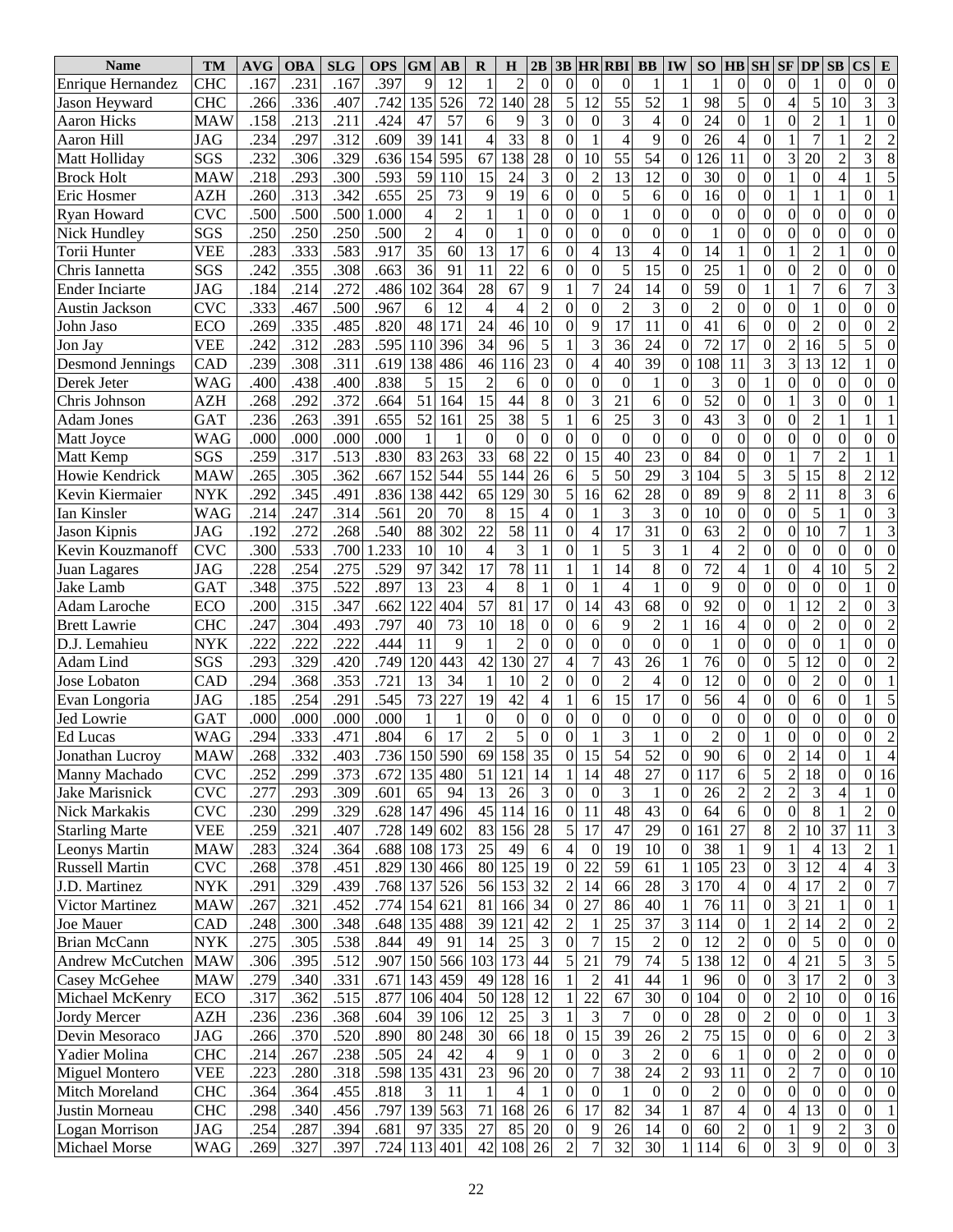| .332<br>376<br>49<br>88<br>19<br>3<br>22<br>.234<br>.476<br>.808<br>65<br>46<br>107<br>9<br>$\boldsymbol{0}$<br>11<br>$\overline{2}$<br>$\overline{c}$<br><b>Brandon Moss</b><br><b>MAW</b><br>114<br>$\overline{0}$<br>$\mathbf{0}$<br>$\overline{0}$<br>$\overline{0}$<br>.250<br>.250<br>.500<br>9<br>$\boldsymbol{0}$<br>.250<br>$\mathbf{0}$<br>$\boldsymbol{0}$<br>$\theta$<br>$\theta$<br>$\boldsymbol{0}$<br>$\mathbf{0}$<br>$\boldsymbol{0}$<br>$\Omega$<br>$\theta$<br>1<br>$\Omega$<br>$\mathbf{1}$<br>Mike Moustakas<br><b>MAW</b><br>4<br>8<br>3<br>$\overline{c}$<br>13<br>$\overline{0}$<br>.375<br>.648<br>32<br>$\mathbf{1}$<br>$\overline{0}$<br>.250<br>.273<br>10<br>$\mathbf{1}$<br>$\theta$<br>$\Omega$<br>CAD<br>$\mathbf{0}$<br>$\theta$<br>$\Omega$<br>Wil Myers<br>$\Omega$<br>14<br>64<br>$\overline{0}$<br>5<br>.188<br>.294<br>.602<br>160<br>30<br>11<br>14<br>$\mathbf{0}$<br>.309<br>70<br>$\Omega$<br>$\overline{c}$<br>26<br>$\mathfrak{2}$<br>$\theta$<br>Mike Napoli<br>ECO<br>0<br>$\overline{0}$<br>.542<br>58<br>13<br>$\overline{7}$<br>$\overline{0}$<br>.318<br>.224<br>25<br>$\overline{7}$<br>$\overline{0}$<br>$\overline{0}$<br>$\mathbf{1}$<br>.224<br>$\theta$<br>16<br>$\theta$<br>$\theta$<br>$\Omega$<br>Daniel Nava<br><b>WAG</b><br>$\Omega$<br>$\overline{2}$<br>65<br>8<br>$\overline{7}$<br>.251<br>.292<br>.632<br>87<br>259<br>21<br>5<br>29<br>16<br>43<br>.340<br>$\theta$<br>Dioner Navarro<br>$\Omega$<br>$\Omega$<br>$\theta$<br><b>NYK</b><br>$\overline{13}$<br>18<br>$\overline{0}$<br>.352<br>.492<br>.843<br>57<br>179<br>27<br>50<br>$\overline{c}$<br>22<br>43<br>$\mathbf{0}$<br>$\overline{4}$<br>.279<br>$\overline{2}$<br>$\overline{4}$<br>$\theta$<br>Kris Negron<br><b>WAG</b><br>$\Omega$<br>$\overline{2}$<br>.673<br>15<br>$\overline{0}$<br>.252<br>.286<br>.387<br>37<br>28<br>6<br>3<br>34<br>111<br>11<br>$\theta$<br>6<br>$\overline{4}$<br>$\Omega$<br>$\Omega$<br>$\theta$<br>Derek Norris<br><b>GAT</b><br>$\Omega$<br>9<br>$\overline{53}$<br>$\overline{c}$<br>48<br>80<br>$\mathbf{0}$<br>19<br>.326<br>.735<br>396<br>45<br>96<br>19<br>$\overline{2}$<br>242<br>.409<br>118<br>$\boldsymbol{0}$<br>$\Omega$<br>$\theta$<br>David Ortiz<br><b>NYK</b><br>$\Omega$<br>$\mathbf{0}$<br>$\overline{0}$<br>.000<br>.000<br>.000<br>3<br>$\overline{0}$<br>$\overline{0}$<br>.000<br>$\boldsymbol{0}$<br>$\mathbf{0}$<br>$\boldsymbol{0}$<br>$\theta$<br>$\boldsymbol{0}$<br>$\mathbf{1}$<br>$\mathbf{0}$<br>$\boldsymbol{0}$<br>$\Omega$<br>$\theta$<br>$\theta$<br>Chris Owings<br>ECO<br>0<br>$\Omega$<br>.687<br>13<br>3<br>19<br>13<br>61<br>$\mathbf{0}$<br>$\mathbf{1}$<br>$\overline{7}$<br>.287<br>20<br>47<br>.241<br>.400<br>66<br>195<br>$\mathbf{0}$<br>$\theta$<br>AZH<br>4<br>$\Omega$<br>Marcel Ozuna<br>$\Omega$<br>$\overline{37}$<br>23<br>3<br>29<br>61<br>$\overline{4}$<br>.375<br>.723<br>127<br>491<br>73<br>152<br>$\overline{2}$<br>9<br>31<br>310<br>.348<br>7<br>$\overline{2}$<br><b>WAG</b><br>$\Omega$<br>Angel Pagan<br>8<br>$\overline{0}$<br>.133<br>.133<br>.333<br>.467<br>15<br>$\overline{c}$<br>$\overline{0}$<br>$\mathbf{0}$<br>$\overline{0}$<br>6<br>$\boldsymbol{0}$<br>$\Omega$<br>$\mathbf{1}$<br>$\mathbf{0}$<br>$\theta$<br>$\theta$<br>$\Omega$<br><b>Jimmy Paredes</b><br><b>VEE</b><br>$\overline{3}$<br>5<br>$\overline{2}$<br>$\overline{0}$<br>$\overline{2}$<br>$\mathbf{0}$<br>$\overline{0}$<br>.333<br>.333<br>9<br>$\overline{0}$<br>333<br>1.000<br>$\theta$<br>$\overline{c}$<br>6<br>$\boldsymbol{0}$<br>$\Omega$<br>$\theta$<br>$\mathbf{0}$<br>$\theta$<br>Chris Parmelee<br><b>MAW</b><br>$\Omega$<br>$\overline{0}$<br>$\overline{0}$<br>$\overline{0}$<br>.000<br>.250<br>.250<br>3<br>$\overline{0}$<br>$\overline{0}$<br>$\overline{0}$<br>$\boldsymbol{0}$<br>$\mathbf{1}$<br>.000<br>$\mathbf{0}$<br>$\Omega$<br>$\mathbf{0}$<br>$\boldsymbol{0}$<br>$\boldsymbol{0}$<br>$\theta$<br>$\theta$<br>$\theta$<br>Gerardo Parra<br>CAD<br>17<br>13<br>$\overline{0}$<br>.429<br>.585<br>18<br>$\overline{0}$<br>$\mathbf{0}$<br>.415<br>.014<br>41<br>6<br>$\overline{4}$<br>6<br>$\boldsymbol{0}$<br>$\theta$<br>$\theta$<br><b>VEE</b><br>$\Omega$<br>$\overline{0}$<br>$\theta$<br>Ben Paulsen<br>$\overline{2}$<br>.382<br>47<br>25<br>65<br>.571<br>.953<br>273<br>89<br>20<br>15<br>49<br>$\overline{0}$<br>$\overline{c}$<br>326<br>90<br>$\theta$<br><b>NYK</b><br>0<br><b>Steve Pearce</b><br>$\overline{47}$<br>$\overline{2}$<br>25<br>5<br>44<br>.243<br>.293<br>.304<br>.597<br>158<br>651<br>66<br>158<br>101<br>14<br>3<br>$\theta$<br>1<br>$\overline{2}$<br>$\Omega$<br>Dustin Pedroia<br>CAD<br>$\Omega$<br>3<br>.281<br>.387<br>.668<br>31<br>9<br>$\overline{0}$<br>$\overline{4}$<br>$\boldsymbol{0}$<br>5<br>$\mathbf{0}$<br>$\overline{c}$<br>.290<br>12<br>$\mathbf{1}$<br>$\theta$<br>$\mathbf{0}$<br>$\mathbf{1}$<br>$\theta$<br>$\theta$<br>Brayan Pena<br><b>MAW</b><br>$\Omega$<br>5<br>39<br>$2\overline{3}$<br>$\mathbf{0}$<br>$\overline{7}$<br>.300<br>.372<br>.671<br>183<br>18<br>3<br>40<br>$\mathbf{1}$<br>.213<br>70<br>21<br>$\overline{2}$<br>6<br>$\Omega$<br><b>Hunter Pence</b><br>CAD<br>0<br>5<br>39<br>69<br>$\overline{7}$<br>$\overline{2}$<br>32<br>32<br>.155<br>.224<br>.194<br>.418<br>135<br>444<br>132<br>9<br>18<br>1<br>$\overline{4}$<br>$\overline{4}$<br>CAD<br>$\overline{2}$<br><b>Cliff Pennington</b><br>$\Omega$<br>$\overline{5}$<br>$\overline{12}$<br>$\overline{72}$<br>$\mathbf{0}$<br>3<br>.389<br>.657<br>522<br>54<br>129<br>10<br>16<br>105<br>23<br>10<br>.247<br>.268<br>136<br>16<br>$\theta$<br>David Peralta<br><b>WAG</b><br>$\Omega$<br>$\overline{7}$<br>$\overline{37}$<br>$\overline{2}$<br>.337<br>99<br>26<br>40<br>42<br>77<br>$\overline{0}$<br>11<br>.254<br>.379<br>.717<br>119<br>390<br>$\Omega$<br>$\theta$<br><b>CVC</b><br>Jhonny Peralta<br>5<br>$\overline{2}$<br>$\mathbf{0}$<br>5<br>.202<br>.462<br>52<br>$\overline{7}$<br>$\overline{2}$<br>14<br>$\boldsymbol{0}$<br>$\Omega$<br>.177<br>.260<br>96<br>17<br>$\theta$<br>$\theta$<br>$\theta$<br>ECO<br>Salvador Perez<br>$\mathbf{0}$<br>$\overline{0}$<br>$\overline{0}$<br>$\overline{0}$<br>$\overline{2}$<br>.000<br>.000<br>.000<br>.000<br>3<br>$\mathbf{0}$<br>$\mathbf{0}$<br>$\boldsymbol{0}$<br>$\theta$<br>1<br>$\theta$<br>Jace Peterson<br><b>JAG</b><br>$\theta$<br>$\Omega$<br>$\Omega$<br>$\Omega$<br>$\overline{5}$<br>$\overline{37}$<br>$\overline{17}$<br>$\overline{69}$<br>.359<br>.649<br>46<br>16<br>$\overline{0}$<br>9<br>$\overline{c}$<br>.258<br>.290<br>136 426<br>110<br>$\theta$<br>9<br>$\overline{4}$<br>$\overline{2}$<br><b>VEE</b><br>$\Omega$<br><b>Brandon Phillips</b><br>$\overline{0}$<br>$\overline{0}$<br>$\theta$<br>.000<br>.000<br>$\overline{0}$<br>$\overline{0}$<br>$\overline{0}$<br>$\overline{0}$<br>$\overline{0}$<br><b>MAW</b><br>.000<br>.000<br>$\boldsymbol{0}$<br>$\theta$<br>$\theta$<br>$\mathbf{0}$<br>$\Omega$<br>$\theta$<br>$\theta$<br>$\Omega$<br>A.J. Pierzynski<br>$\overline{3}$<br>$\overline{5}$<br>.555<br>5<br>$\overline{2}$<br>$\overline{0}$<br>.233<br>.321<br>39<br>28<br>6<br>$\overline{0}$<br>$\overline{0}$<br>.179<br>$\mathbf{1}$<br>$\mathbf{0}$<br>$\boldsymbol{0}$<br>$\theta$<br>$\Omega$<br>$\theta$<br><b>Gregory Polanco</b><br><b>MAW</b><br>$\overline{39}$<br>$\overline{13}$<br>$\overline{31}$<br>$\overline{92}$<br>.359<br>.529<br>.888<br>130<br>495<br>77<br>155<br>66<br>5<br>$\mathbf{0}$<br>$\mathbf{1}$<br>14<br>30<br>.313<br>14<br>$\overline{2}$<br>A.J. Pollock<br>AZH<br>$\Omega$<br>.353<br>$\overline{2}$<br>3<br>$\mathbf{0}$<br>$.26\overline{7}$<br>.753<br>15<br>$\overline{2}$<br>$\overline{2}$<br>$\overline{0}$<br>.400<br>10<br>$\boldsymbol{0}$<br>$\theta$<br>$\mathbf{0}$<br>$\theta$<br><b>JAG</b><br>4<br>$\Omega$<br>1<br>Dalton Pompey<br>$\overline{43}$<br>80<br>$\mathbf{0}$<br>$\overline{18}$<br>.347<br>.814<br>578<br>87<br>171<br>17<br>$\overline{2}$<br>70<br>$\overline{2}$<br>$\boldsymbol{0}$<br>.296<br>.467<br>143<br>26<br>$\theta$<br><b>GAT</b><br>$\theta$<br><b>Buster Posey</b><br>3<br>$\overline{2}$<br>5<br>.349<br>.790<br>57<br>20<br>11<br>20<br>$\overline{0}$<br>.292<br>.441<br>161<br>14<br>10<br>6<br>$\theta$<br><b>NYK</b><br>47<br>$\overline{4}$<br>$\Omega$<br>$\Omega$<br>Martin Prado<br>$\overline{0}$<br>$\overline{5}$<br>$\overline{39}$<br>$\overline{17}$<br>$\overline{23}$<br>$\overline{2}$<br>.346<br>.423<br>.770<br>155<br>75<br>9<br>13<br>61<br>61<br>63<br>14<br>SGS<br>.265<br>607<br>161<br>$\Omega$<br><b>Yasiel Puig</b><br>$\overline{12}$<br>.288<br>.736<br>36<br>89<br>18<br>39<br>53<br>$\mathbf{0}$<br>$\boldsymbol{0}$<br>.257<br>.448<br>92<br>346<br>$\mathbf{0}$<br>16<br>11<br>$\boldsymbol{0}$<br><b>JAG</b><br>$\Omega$<br>$\overline{4}$<br><b>Albert Pujols</b><br>$\overline{c}$<br>.594<br>54<br>93<br>15<br>22<br>$\overline{4}$<br>18<br>$\overline{0}$<br>3<br>.237<br>.260<br>.333<br>$\overline{7}$<br>1<br>$\overline{2}$<br>$\mathbf{1}$<br><b>GAT</b><br>$\theta$<br>Alexei Ramirez<br>$\overline{0}$<br>$\overline{37}$<br>$\overline{15}$<br>$\overline{36}$<br>$\overline{18}$<br>3<br>.343<br>.367<br>.590<br>.957<br>105<br>11<br>$\overline{0}$<br>5<br>16<br>$\overline{0}$<br>$\overline{0}$<br>$\Omega$<br>1<br>$\theta$<br>$\theta$<br><b>GAT</b><br>Aramis Ramirez<br>$\Omega$<br><b>Hanley Ramirez</b><br>CAD<br>.240<br>.338<br>.369<br>.707<br>132 458<br>43<br>110<br>36<br>43<br>56<br>103<br>14<br>$\boldsymbol{0}$<br>4<br>1<br>51<br>Ć<br>$\perp$<br>$\perp$<br>$\prime$<br>$\overline{c}$<br>$\boldsymbol{0}$<br>$\overline{c}$<br>$\boldsymbol{0}$<br>5<br>$\overline{4}$<br>8<br>$\mathbf{1}$<br>.243<br>52<br>179<br>13<br>36<br>10<br>JAG<br>.201<br>.223<br>.467<br>4<br>$\Omega$<br>$\theta$<br>29<br>$\overline{0}$<br>Jose Ramirez<br>$\mathbf{0}$<br>$\overline{0}$<br>9<br>$\boldsymbol{0}$<br>3<br>$\overline{0}$<br>.289<br>33<br>9<br>3<br>.220<br>.463<br>.752<br>$\overline{4}$<br>$\theta$<br>4<br>10<br>Wilson Ramos<br><b>MAW</b><br>41<br>1<br>2<br>$\overline{0}$<br>$\Omega$<br>3<br>5<br>3<br>$\boldsymbol{0}$<br>$\boldsymbol{0}$<br>9<br>21<br>43<br>$\boldsymbol{0}$<br>.158<br>.278<br>.455<br>39<br>133<br>6<br>3<br><b>Colby Rasmus</b><br>JAG<br>.176<br>$\Omega$<br>$\overline{0}$<br>83<br>42<br>$\tau$<br>3<br>.322<br>26<br>21<br>79<br>$\boldsymbol{0}$<br>.481<br>.804<br>132 486<br>62<br>129<br>8<br>$\Omega$<br>$\overline{0}$<br>Josh Reddick<br>CAD<br>.265<br>2<br>11<br>28<br>22<br>79<br>72<br>151<br>44<br>137<br>$\boldsymbol{0}$<br>20<br>8<br>16<br>.395<br>.690<br>155 626<br>7<br>Anthony Rendon<br>CAD<br>.241<br>.296<br>6<br>$\overline{0}$<br>$\overline{0}$<br>.255<br>.569<br>9<br>$\boldsymbol{0}$<br>3<br>$\boldsymbol{0}$<br>$\boldsymbol{0}$<br>$\boldsymbol{0}$<br><b>CVC</b><br>.271<br>.298<br>22<br>47<br>12<br>$\overline{0}$<br>13<br>Ben Revere<br>2<br>$\theta$<br>2<br>1<br>18<br>55<br>12<br>28<br>82<br>$\overline{\mathcal{L}}$<br>$\boldsymbol{2}$<br>13<br>14<br>.322<br>136 466<br>$\Omega$<br>10<br>7<br><b>Jose Reyes</b><br>NYK<br>.270<br>.296<br>.618<br>126<br>4<br>$\overline{0}$<br>$\overline{0}$<br>3<br>$\boldsymbol{0}$<br>15<br>$\boldsymbol{0}$<br>.462<br>.500<br>.769<br>1.269<br>26<br>12<br>5<br>2<br>$\overline{0}$<br>Alex Rios<br>VEE<br>6<br>$\theta$<br>$\Omega$<br>6<br>$\theta$<br>$\Omega$<br>$\theta$<br>$\overline{13}$<br>15<br>25<br>32<br>$\overline{0}$<br>.355<br>21<br>10<br>4<br>$\boldsymbol{0}$<br>Rene Rivera<br><b>VEE</b><br>.974<br>139<br>.295<br>.619<br>61<br>41<br>$\theta$<br>$\overline{0}$<br>4<br>$\Omega$<br>29<br>30<br>100<br>56<br>138<br>23<br>3<br>.335<br>.459<br>.794<br>154<br>73<br>9<br>11<br><b>Anthony Rizzo</b><br><b>GAT</b><br>.266<br>617<br>164<br>$\boldsymbol{0}$<br>$\overline{0}$<br>19<br>$\overline{c}$<br>$\overline{2}$<br>.212<br>.321<br>.301<br>.622<br>39<br>14<br>13<br>17<br>$\boldsymbol{0}$<br>3<br>Daniel Robertson<br>WAG<br>113<br>24<br>10<br>0<br>$\boldsymbol{0}$<br>$\theta$<br>$\overline{0}$<br>$\overline{0}$<br>$\overline{3}$<br>5<br>13<br>17<br>39<br>56<br>127<br>17<br>$\boldsymbol{7}$<br><b>CHC</b><br>.276<br>.288<br>.564<br>546<br>56<br>9<br>4<br><b>Jimmy Rollins</b><br>.203<br>161<br>111<br>$\Omega$<br>$\overline{0}$<br>$\overline{c}$<br>15<br>5<br>.272<br>13<br>8<br>$\overline{\mathbf{4}}$<br>$\boldsymbol{0}$<br>$\boldsymbol{0}$<br>$\boldsymbol{0}$<br>.570<br>.842<br>32<br>$\overline{2}$<br>14<br>Wilin Rosario<br><b>CHC</b><br>.244<br>86<br>21<br>$\Omega$<br>$\theta$<br>$\boldsymbol{0}$<br>$\overline{2}$<br>$\boldsymbol{0}$<br>$\mathbf{1}$<br>.250<br>.118<br>.368<br>$\overline{0}$<br>0<br>$\mathbf{0}$<br>$\theta$<br>Darin Ruf<br>JAG<br>.118<br>7<br>17<br>$\theta$<br>$\boldsymbol{0}$<br>6<br>$\Omega$<br>0<br>$\overline{0}$<br>$\overline{2}$<br>3<br>8<br>$\overline{\mathcal{L}}$<br>$\overline{0}$<br>.583<br>$\overline{0}$<br>$\boldsymbol{0}$<br>$\boldsymbol{0}$<br>$\boldsymbol{0}$<br><b>GAT</b><br>.368<br>.214<br>14<br>$\theta$<br>$\overline{0}$<br>$\Omega$<br>$\overline{0}$<br>Justin Ruggiano<br>.143<br>11<br>1<br>1<br>$\overline{\mathbf{3}}$<br>$\overline{3}$<br>$\overline{4}$<br>9<br>$\overline{0}$<br>.556<br>25<br>$\overline{0}$<br>$\boldsymbol{0}$<br>$\boldsymbol{0}$<br><b>CVC</b><br>.276<br>.280<br>$\overline{0}$<br>$\boldsymbol{0}$<br>$\overline{0}$<br>$\overline{0}$<br>Carlos Ruiz<br>.160<br>9<br>1<br>$\boldsymbol{0}$<br>$\boldsymbol{0}$<br>$\boldsymbol{0}$<br>$\overline{0}$<br>$\overline{4}$<br>$\boldsymbol{0}$<br>$\boldsymbol{0}$<br>.000<br>$\overline{4}$<br>9<br>$\boldsymbol{0}$<br>$\boldsymbol{0}$<br>$\mathbf{0}$<br>$\theta$<br>Cameron Rupp<br>JAG<br>.000<br>.000<br>.000<br>0<br>$\theta$<br>$\Omega$<br>0<br>$\theta$<br>$\overline{33}$<br>15<br>11<br>41<br>$\overline{c}$<br>$\,8\,$<br>55<br>5<br>$\overline{2}$<br>14<br>5<br>$\mathbf{1}$<br>.231<br>.306<br>.315<br>.621<br>143<br>$\overline{4}$<br>$\theta$<br>$\theta$<br>Josh Rutledge<br>NYK<br>$\Omega$<br>$\mathbf{0}$<br>19<br>.577<br>53<br>$\overline{2}$<br>8<br>$\boldsymbol{0}$<br>$\boldsymbol{0}$<br>$\mathbf{1}$<br>.232<br>.284<br>82<br>$\Omega$<br>6<br>26<br>$\overline{0}$<br>Gaby Sanchez<br>SGS<br>.293<br>6<br>$\Omega$<br>$\Omega$<br>3<br>43<br>15<br>48<br>15<br>.315<br>118<br>26<br>70<br>$\boldsymbol{0}$<br>Pablo Sandoval<br>ECO<br>.266<br>.404<br>.719<br>123 443<br>2<br>14<br>0<br>$\overline{0}$<br>7<br>$\Omega$<br>$\overline{2}$<br>31<br>67<br>102<br>162<br>$\boldsymbol{0}$<br>21<br>$\overline{2}$<br>12<br>.327<br>162 550<br>67<br>$\overline{0}$<br>19<br>.202<br>$\mathbf{1}$<br>Carlos Santana<br>WAG<br>.362<br>.689<br>111<br>$\overline{0}$ | <b>Name</b> | TM | <b>AVG</b> | <b>OBA</b> | <b>SLG</b> | <b>OPS</b> | <b>GM</b> | $\bf AB$ | R | $\bf H$ | 2B | 3B | <b>HR RBI</b> | <b>BB</b> | IW | SO <sub>1</sub> | <b>HB</b> SH | $SF$ $DP$ | SB | $\mathbf{CS}$<br>E |
|------------------------------------------------------------------------------------------------------------------------------------------------------------------------------------------------------------------------------------------------------------------------------------------------------------------------------------------------------------------------------------------------------------------------------------------------------------------------------------------------------------------------------------------------------------------------------------------------------------------------------------------------------------------------------------------------------------------------------------------------------------------------------------------------------------------------------------------------------------------------------------------------------------------------------------------------------------------------------------------------------------------------------------------------------------------------------------------------------------------------------------------------------------------------------------------------------------------------------------------------------------------------------------------------------------------------------------------------------------------------------------------------------------------------------------------------------------------------------------------------------------------------------------------------------------------------------------------------------------------------------------------------------------------------------------------------------------------------------------------------------------------------------------------------------------------------------------------------------------------------------------------------------------------------------------------------------------------------------------------------------------------------------------------------------------------------------------------------------------------------------------------------------------------------------------------------------------------------------------------------------------------------------------------------------------------------------------------------------------------------------------------------------------------------------------------------------------------------------------------------------------------------------------------------------------------------------------------------------------------------------------------------------------------------------------------------------------------------------------------------------------------------------------------------------------------------------------------------------------------------------------------------------------------------------------------------------------------------------------------------------------------------------------------------------------------------------------------------------------------------------------------------------------------------------------------------------------------------------------------------------------------------------------------------------------------------------------------------------------------------------------------------------------------------------------------------------------------------------------------------------------------------------------------------------------------------------------------------------------------------------------------------------------------------------------------------------------------------------------------------------------------------------------------------------------------------------------------------------------------------------------------------------------------------------------------------------------------------------------------------------------------------------------------------------------------------------------------------------------------------------------------------------------------------------------------------------------------------------------------------------------------------------------------------------------------------------------------------------------------------------------------------------------------------------------------------------------------------------------------------------------------------------------------------------------------------------------------------------------------------------------------------------------------------------------------------------------------------------------------------------------------------------------------------------------------------------------------------------------------------------------------------------------------------------------------------------------------------------------------------------------------------------------------------------------------------------------------------------------------------------------------------------------------------------------------------------------------------------------------------------------------------------------------------------------------------------------------------------------------------------------------------------------------------------------------------------------------------------------------------------------------------------------------------------------------------------------------------------------------------------------------------------------------------------------------------------------------------------------------------------------------------------------------------------------------------------------------------------------------------------------------------------------------------------------------------------------------------------------------------------------------------------------------------------------------------------------------------------------------------------------------------------------------------------------------------------------------------------------------------------------------------------------------------------------------------------------------------------------------------------------------------------------------------------------------------------------------------------------------------------------------------------------------------------------------------------------------------------------------------------------------------------------------------------------------------------------------------------------------------------------------------------------------------------------------------------------------------------------------------------------------------------------------------------------------------------------------------------------------------------------------------------------------------------------------------------------------------------------------------------------------------------------------------------------------------------------------------------------------------------------------------------------------------------------------------------------------------------------------------------------------------------------------------------------------------------------------------------------------------------------------------------------------------------------------------------------------------------------------------------------------------------------------------------------------------------------------------------------------------------------------------------------------------------------------------------------------------------------------------------------------------------------------------------------------------------------------------------------------------------------------------------------------------------------------------------------------------------------------------------------------------------------------------------------------------------------------------------------------------------------------------------------------------------------------------------------------------------------------------------------------------------------------------------------------------------------------------------------------------------------------------------------------------------------------------------------------------------------------------------------------------------------------------------------------------------------------------------------------------------------------------------------------------------------------------------------------------------------------------------------------------------------------------------------------------------------------------------------------------------------------------------------------------------------------------------------------------------------------------------------------------------------------------------------------------------------------------------------------------------------------------------------------------------------------------------------------------------------------------------------------------------------------------------------------------------------------------------------------------------------------------------------------------------------------------------------------------------------------------------------------------------------------------------------------------------------------------------------------------------------------------------------------------------------------------------------------------------------------------------------------------------------------------------------------------------------------------------------------------------------------------------------------------------------------------------------------------------------------------------------------------------------------------------------------------------------------------------------------------------------------------------------------------------------------------------------------------------------------------------------------------------------------------------------------------------------------------------------------------------------------------------------------------------------------------------------------------------------------------------------------------------------------------------------------------------------------------------------------------------------------------------------------------------------------------------------------------------------------------------------------------------------------------------------------------------------------------------------------------------------------------------------------------------------------------------------------------------------------------------------------------------------------------------------------------------------------------------------------------------------------------------------------------------------------------------------------------------------------------------------------------------------------------------------------------------------------------------------------------------------------------------------------------------------------------------------------------------------------------------------------------------------------------------------------------------------------------------------------------------------------------------------------------------------------------------------------------------------------------------------------------------------------------------------------------------------------------------------------------------------------------------------------------------------------------------------------------------------------------------------------------------------------------------------------------------------------------------------------------------------------------------------------------------------------------------------------------------------------------------------------------------------------------------------------------------------------------------------------------------------------------------------------------------------------------------------------------------------------------------------------------------------------------------------------------------------------------------------------------------------------------------------------------------------------------------------------------------------------------------------------------------------------------------------------------------------------------------------------------------------------------------------------------------------------------------------------------------------------------------------------------------------------------------------------------------------------------------------------------------------------------------------------------------------------------------------------------------------------------------------------------------------------------------------------------------------------------------------------------------------------------------------------------------------------------------------------------------------------------------------------------------------------------------------------------------------------------------------------------------------------------------------------------------------------------------------------------------------------------------------------------------------------------------------------------------------------------------------------------------------------------------------------------------------------------------------------------------------------------------------------------------------------------------------------------------------------------------------------------------------------------------------------------------------------------------------------------------------------------------------------------------------------------------------------------------------------------------------------------------------------------------------------------------------------------------------------------------------------------------------------------------------------------------------------------------------------------------------------------------------------------------------------------------|-------------|----|------------|------------|------------|------------|-----------|----------|---|---------|----|----|---------------|-----------|----|-----------------|--------------|-----------|----|--------------------|
|                                                                                                                                                                                                                                                                                                                                                                                                                                                                                                                                                                                                                                                                                                                                                                                                                                                                                                                                                                                                                                                                                                                                                                                                                                                                                                                                                                                                                                                                                                                                                                                                                                                                                                                                                                                                                                                                                                                                                                                                                                                                                                                                                                                                                                                                                                                                                                                                                                                                                                                                                                                                                                                                                                                                                                                                                                                                                                                                                                                                                                                                                                                                                                                                                                                                                                                                                                                                                                                                                                                                                                                                                                                                                                                                                                                                                                                                                                                                                                                                                                                                                                                                                                                                                                                                                                                                                                                                                                                                                                                                                                                                                                                                                                                                                                                                                                                                                                                                                                                                                                                                                                                                                                                                                                                                                                                                                                                                                                                                                                                                                                                                                                                                                                                                                                                                                                                                                                                                                                                                                                                                                                                                                                                                                                                                                                                                                                                                                                                                                                                                                                                                                                                                                                                                                                                                                                                                                                                                                                                                                                                                                                                                                                                                                                                                                                                                                                                                                                                                                                                                                                                                                                                                                                                                                                                                                                                                                                                                                                                                                                                                                                                                                                                                                                                                                                                                                                                                                                                                                                                                                                                                                                                                                                                                                                                                                                                                                                                                                                                                                                                                                                                                                                                                                                                                                                                                                                                                                                                                                                                                                                                                                                                                                                                                                                                                                                                                                                                                                                                                                                                                                                                                                                                                                                                                                                                                                                                                                                                                                                                                                                                                                                                                                                                                                                                                                                                                                                                                                                                                                                                                                                                                                                                                                                                                                                                                                                                                                                                                                                                                                                                                                                                                                                                                                                                                                                                                                                                                                                                                                                                                                                                                                                                                                                                                                                                                                                                                                                                                                                                                                                                                                                                                                                                                                                                                                                                                                                                                                                                                                                                                                                                                                                                                                                                                                                                                                                                                                                                                                                                                                                                                                                                                                                                                                                                                                                                                                                                                                                                                                                                                                                                                                                                                                                                                                                                                                                                                                                                                                                                                                                                                                                                                                                                                                                                                      |             |    |            |            |            |            |           |          |   |         |    |    |               |           |    |                 |              |           |    |                    |
|                                                                                                                                                                                                                                                                                                                                                                                                                                                                                                                                                                                                                                                                                                                                                                                                                                                                                                                                                                                                                                                                                                                                                                                                                                                                                                                                                                                                                                                                                                                                                                                                                                                                                                                                                                                                                                                                                                                                                                                                                                                                                                                                                                                                                                                                                                                                                                                                                                                                                                                                                                                                                                                                                                                                                                                                                                                                                                                                                                                                                                                                                                                                                                                                                                                                                                                                                                                                                                                                                                                                                                                                                                                                                                                                                                                                                                                                                                                                                                                                                                                                                                                                                                                                                                                                                                                                                                                                                                                                                                                                                                                                                                                                                                                                                                                                                                                                                                                                                                                                                                                                                                                                                                                                                                                                                                                                                                                                                                                                                                                                                                                                                                                                                                                                                                                                                                                                                                                                                                                                                                                                                                                                                                                                                                                                                                                                                                                                                                                                                                                                                                                                                                                                                                                                                                                                                                                                                                                                                                                                                                                                                                                                                                                                                                                                                                                                                                                                                                                                                                                                                                                                                                                                                                                                                                                                                                                                                                                                                                                                                                                                                                                                                                                                                                                                                                                                                                                                                                                                                                                                                                                                                                                                                                                                                                                                                                                                                                                                                                                                                                                                                                                                                                                                                                                                                                                                                                                                                                                                                                                                                                                                                                                                                                                                                                                                                                                                                                                                                                                                                                                                                                                                                                                                                                                                                                                                                                                                                                                                                                                                                                                                                                                                                                                                                                                                                                                                                                                                                                                                                                                                                                                                                                                                                                                                                                                                                                                                                                                                                                                                                                                                                                                                                                                                                                                                                                                                                                                                                                                                                                                                                                                                                                                                                                                                                                                                                                                                                                                                                                                                                                                                                                                                                                                                                                                                                                                                                                                                                                                                                                                                                                                                                                                                                                                                                                                                                                                                                                                                                                                                                                                                                                                                                                                                                                                                                                                                                                                                                                                                                                                                                                                                                                                                                                                                                                                                                                                                                                                                                                                                                                                                                                                                                                                                                                                                      |             |    |            |            |            |            |           |          |   |         |    |    |               |           |    |                 |              |           |    |                    |
|                                                                                                                                                                                                                                                                                                                                                                                                                                                                                                                                                                                                                                                                                                                                                                                                                                                                                                                                                                                                                                                                                                                                                                                                                                                                                                                                                                                                                                                                                                                                                                                                                                                                                                                                                                                                                                                                                                                                                                                                                                                                                                                                                                                                                                                                                                                                                                                                                                                                                                                                                                                                                                                                                                                                                                                                                                                                                                                                                                                                                                                                                                                                                                                                                                                                                                                                                                                                                                                                                                                                                                                                                                                                                                                                                                                                                                                                                                                                                                                                                                                                                                                                                                                                                                                                                                                                                                                                                                                                                                                                                                                                                                                                                                                                                                                                                                                                                                                                                                                                                                                                                                                                                                                                                                                                                                                                                                                                                                                                                                                                                                                                                                                                                                                                                                                                                                                                                                                                                                                                                                                                                                                                                                                                                                                                                                                                                                                                                                                                                                                                                                                                                                                                                                                                                                                                                                                                                                                                                                                                                                                                                                                                                                                                                                                                                                                                                                                                                                                                                                                                                                                                                                                                                                                                                                                                                                                                                                                                                                                                                                                                                                                                                                                                                                                                                                                                                                                                                                                                                                                                                                                                                                                                                                                                                                                                                                                                                                                                                                                                                                                                                                                                                                                                                                                                                                                                                                                                                                                                                                                                                                                                                                                                                                                                                                                                                                                                                                                                                                                                                                                                                                                                                                                                                                                                                                                                                                                                                                                                                                                                                                                                                                                                                                                                                                                                                                                                                                                                                                                                                                                                                                                                                                                                                                                                                                                                                                                                                                                                                                                                                                                                                                                                                                                                                                                                                                                                                                                                                                                                                                                                                                                                                                                                                                                                                                                                                                                                                                                                                                                                                                                                                                                                                                                                                                                                                                                                                                                                                                                                                                                                                                                                                                                                                                                                                                                                                                                                                                                                                                                                                                                                                                                                                                                                                                                                                                                                                                                                                                                                                                                                                                                                                                                                                                                                                                                                                                                                                                                                                                                                                                                                                                                                                                                                                                                                      |             |    |            |            |            |            |           |          |   |         |    |    |               |           |    |                 |              |           |    |                    |
|                                                                                                                                                                                                                                                                                                                                                                                                                                                                                                                                                                                                                                                                                                                                                                                                                                                                                                                                                                                                                                                                                                                                                                                                                                                                                                                                                                                                                                                                                                                                                                                                                                                                                                                                                                                                                                                                                                                                                                                                                                                                                                                                                                                                                                                                                                                                                                                                                                                                                                                                                                                                                                                                                                                                                                                                                                                                                                                                                                                                                                                                                                                                                                                                                                                                                                                                                                                                                                                                                                                                                                                                                                                                                                                                                                                                                                                                                                                                                                                                                                                                                                                                                                                                                                                                                                                                                                                                                                                                                                                                                                                                                                                                                                                                                                                                                                                                                                                                                                                                                                                                                                                                                                                                                                                                                                                                                                                                                                                                                                                                                                                                                                                                                                                                                                                                                                                                                                                                                                                                                                                                                                                                                                                                                                                                                                                                                                                                                                                                                                                                                                                                                                                                                                                                                                                                                                                                                                                                                                                                                                                                                                                                                                                                                                                                                                                                                                                                                                                                                                                                                                                                                                                                                                                                                                                                                                                                                                                                                                                                                                                                                                                                                                                                                                                                                                                                                                                                                                                                                                                                                                                                                                                                                                                                                                                                                                                                                                                                                                                                                                                                                                                                                                                                                                                                                                                                                                                                                                                                                                                                                                                                                                                                                                                                                                                                                                                                                                                                                                                                                                                                                                                                                                                                                                                                                                                                                                                                                                                                                                                                                                                                                                                                                                                                                                                                                                                                                                                                                                                                                                                                                                                                                                                                                                                                                                                                                                                                                                                                                                                                                                                                                                                                                                                                                                                                                                                                                                                                                                                                                                                                                                                                                                                                                                                                                                                                                                                                                                                                                                                                                                                                                                                                                                                                                                                                                                                                                                                                                                                                                                                                                                                                                                                                                                                                                                                                                                                                                                                                                                                                                                                                                                                                                                                                                                                                                                                                                                                                                                                                                                                                                                                                                                                                                                                                                                                                                                                                                                                                                                                                                                                                                                                                                                                                                                                                      |             |    |            |            |            |            |           |          |   |         |    |    |               |           |    |                 |              |           |    |                    |
|                                                                                                                                                                                                                                                                                                                                                                                                                                                                                                                                                                                                                                                                                                                                                                                                                                                                                                                                                                                                                                                                                                                                                                                                                                                                                                                                                                                                                                                                                                                                                                                                                                                                                                                                                                                                                                                                                                                                                                                                                                                                                                                                                                                                                                                                                                                                                                                                                                                                                                                                                                                                                                                                                                                                                                                                                                                                                                                                                                                                                                                                                                                                                                                                                                                                                                                                                                                                                                                                                                                                                                                                                                                                                                                                                                                                                                                                                                                                                                                                                                                                                                                                                                                                                                                                                                                                                                                                                                                                                                                                                                                                                                                                                                                                                                                                                                                                                                                                                                                                                                                                                                                                                                                                                                                                                                                                                                                                                                                                                                                                                                                                                                                                                                                                                                                                                                                                                                                                                                                                                                                                                                                                                                                                                                                                                                                                                                                                                                                                                                                                                                                                                                                                                                                                                                                                                                                                                                                                                                                                                                                                                                                                                                                                                                                                                                                                                                                                                                                                                                                                                                                                                                                                                                                                                                                                                                                                                                                                                                                                                                                                                                                                                                                                                                                                                                                                                                                                                                                                                                                                                                                                                                                                                                                                                                                                                                                                                                                                                                                                                                                                                                                                                                                                                                                                                                                                                                                                                                                                                                                                                                                                                                                                                                                                                                                                                                                                                                                                                                                                                                                                                                                                                                                                                                                                                                                                                                                                                                                                                                                                                                                                                                                                                                                                                                                                                                                                                                                                                                                                                                                                                                                                                                                                                                                                                                                                                                                                                                                                                                                                                                                                                                                                                                                                                                                                                                                                                                                                                                                                                                                                                                                                                                                                                                                                                                                                                                                                                                                                                                                                                                                                                                                                                                                                                                                                                                                                                                                                                                                                                                                                                                                                                                                                                                                                                                                                                                                                                                                                                                                                                                                                                                                                                                                                                                                                                                                                                                                                                                                                                                                                                                                                                                                                                                                                                                                                                                                                                                                                                                                                                                                                                                                                                                                                                                                                      |             |    |            |            |            |            |           |          |   |         |    |    |               |           |    |                 |              |           |    |                    |
|                                                                                                                                                                                                                                                                                                                                                                                                                                                                                                                                                                                                                                                                                                                                                                                                                                                                                                                                                                                                                                                                                                                                                                                                                                                                                                                                                                                                                                                                                                                                                                                                                                                                                                                                                                                                                                                                                                                                                                                                                                                                                                                                                                                                                                                                                                                                                                                                                                                                                                                                                                                                                                                                                                                                                                                                                                                                                                                                                                                                                                                                                                                                                                                                                                                                                                                                                                                                                                                                                                                                                                                                                                                                                                                                                                                                                                                                                                                                                                                                                                                                                                                                                                                                                                                                                                                                                                                                                                                                                                                                                                                                                                                                                                                                                                                                                                                                                                                                                                                                                                                                                                                                                                                                                                                                                                                                                                                                                                                                                                                                                                                                                                                                                                                                                                                                                                                                                                                                                                                                                                                                                                                                                                                                                                                                                                                                                                                                                                                                                                                                                                                                                                                                                                                                                                                                                                                                                                                                                                                                                                                                                                                                                                                                                                                                                                                                                                                                                                                                                                                                                                                                                                                                                                                                                                                                                                                                                                                                                                                                                                                                                                                                                                                                                                                                                                                                                                                                                                                                                                                                                                                                                                                                                                                                                                                                                                                                                                                                                                                                                                                                                                                                                                                                                                                                                                                                                                                                                                                                                                                                                                                                                                                                                                                                                                                                                                                                                                                                                                                                                                                                                                                                                                                                                                                                                                                                                                                                                                                                                                                                                                                                                                                                                                                                                                                                                                                                                                                                                                                                                                                                                                                                                                                                                                                                                                                                                                                                                                                                                                                                                                                                                                                                                                                                                                                                                                                                                                                                                                                                                                                                                                                                                                                                                                                                                                                                                                                                                                                                                                                                                                                                                                                                                                                                                                                                                                                                                                                                                                                                                                                                                                                                                                                                                                                                                                                                                                                                                                                                                                                                                                                                                                                                                                                                                                                                                                                                                                                                                                                                                                                                                                                                                                                                                                                                                                                                                                                                                                                                                                                                                                                                                                                                                                                                                                                                      |             |    |            |            |            |            |           |          |   |         |    |    |               |           |    |                 |              |           |    |                    |
|                                                                                                                                                                                                                                                                                                                                                                                                                                                                                                                                                                                                                                                                                                                                                                                                                                                                                                                                                                                                                                                                                                                                                                                                                                                                                                                                                                                                                                                                                                                                                                                                                                                                                                                                                                                                                                                                                                                                                                                                                                                                                                                                                                                                                                                                                                                                                                                                                                                                                                                                                                                                                                                                                                                                                                                                                                                                                                                                                                                                                                                                                                                                                                                                                                                                                                                                                                                                                                                                                                                                                                                                                                                                                                                                                                                                                                                                                                                                                                                                                                                                                                                                                                                                                                                                                                                                                                                                                                                                                                                                                                                                                                                                                                                                                                                                                                                                                                                                                                                                                                                                                                                                                                                                                                                                                                                                                                                                                                                                                                                                                                                                                                                                                                                                                                                                                                                                                                                                                                                                                                                                                                                                                                                                                                                                                                                                                                                                                                                                                                                                                                                                                                                                                                                                                                                                                                                                                                                                                                                                                                                                                                                                                                                                                                                                                                                                                                                                                                                                                                                                                                                                                                                                                                                                                                                                                                                                                                                                                                                                                                                                                                                                                                                                                                                                                                                                                                                                                                                                                                                                                                                                                                                                                                                                                                                                                                                                                                                                                                                                                                                                                                                                                                                                                                                                                                                                                                                                                                                                                                                                                                                                                                                                                                                                                                                                                                                                                                                                                                                                                                                                                                                                                                                                                                                                                                                                                                                                                                                                                                                                                                                                                                                                                                                                                                                                                                                                                                                                                                                                                                                                                                                                                                                                                                                                                                                                                                                                                                                                                                                                                                                                                                                                                                                                                                                                                                                                                                                                                                                                                                                                                                                                                                                                                                                                                                                                                                                                                                                                                                                                                                                                                                                                                                                                                                                                                                                                                                                                                                                                                                                                                                                                                                                                                                                                                                                                                                                                                                                                                                                                                                                                                                                                                                                                                                                                                                                                                                                                                                                                                                                                                                                                                                                                                                                                                                                                                                                                                                                                                                                                                                                                                                                                                                                                                                                                      |             |    |            |            |            |            |           |          |   |         |    |    |               |           |    |                 |              |           |    |                    |
|                                                                                                                                                                                                                                                                                                                                                                                                                                                                                                                                                                                                                                                                                                                                                                                                                                                                                                                                                                                                                                                                                                                                                                                                                                                                                                                                                                                                                                                                                                                                                                                                                                                                                                                                                                                                                                                                                                                                                                                                                                                                                                                                                                                                                                                                                                                                                                                                                                                                                                                                                                                                                                                                                                                                                                                                                                                                                                                                                                                                                                                                                                                                                                                                                                                                                                                                                                                                                                                                                                                                                                                                                                                                                                                                                                                                                                                                                                                                                                                                                                                                                                                                                                                                                                                                                                                                                                                                                                                                                                                                                                                                                                                                                                                                                                                                                                                                                                                                                                                                                                                                                                                                                                                                                                                                                                                                                                                                                                                                                                                                                                                                                                                                                                                                                                                                                                                                                                                                                                                                                                                                                                                                                                                                                                                                                                                                                                                                                                                                                                                                                                                                                                                                                                                                                                                                                                                                                                                                                                                                                                                                                                                                                                                                                                                                                                                                                                                                                                                                                                                                                                                                                                                                                                                                                                                                                                                                                                                                                                                                                                                                                                                                                                                                                                                                                                                                                                                                                                                                                                                                                                                                                                                                                                                                                                                                                                                                                                                                                                                                                                                                                                                                                                                                                                                                                                                                                                                                                                                                                                                                                                                                                                                                                                                                                                                                                                                                                                                                                                                                                                                                                                                                                                                                                                                                                                                                                                                                                                                                                                                                                                                                                                                                                                                                                                                                                                                                                                                                                                                                                                                                                                                                                                                                                                                                                                                                                                                                                                                                                                                                                                                                                                                                                                                                                                                                                                                                                                                                                                                                                                                                                                                                                                                                                                                                                                                                                                                                                                                                                                                                                                                                                                                                                                                                                                                                                                                                                                                                                                                                                                                                                                                                                                                                                                                                                                                                                                                                                                                                                                                                                                                                                                                                                                                                                                                                                                                                                                                                                                                                                                                                                                                                                                                                                                                                                                                                                                                                                                                                                                                                                                                                                                                                                                                                                                                                      |             |    |            |            |            |            |           |          |   |         |    |    |               |           |    |                 |              |           |    |                    |
|                                                                                                                                                                                                                                                                                                                                                                                                                                                                                                                                                                                                                                                                                                                                                                                                                                                                                                                                                                                                                                                                                                                                                                                                                                                                                                                                                                                                                                                                                                                                                                                                                                                                                                                                                                                                                                                                                                                                                                                                                                                                                                                                                                                                                                                                                                                                                                                                                                                                                                                                                                                                                                                                                                                                                                                                                                                                                                                                                                                                                                                                                                                                                                                                                                                                                                                                                                                                                                                                                                                                                                                                                                                                                                                                                                                                                                                                                                                                                                                                                                                                                                                                                                                                                                                                                                                                                                                                                                                                                                                                                                                                                                                                                                                                                                                                                                                                                                                                                                                                                                                                                                                                                                                                                                                                                                                                                                                                                                                                                                                                                                                                                                                                                                                                                                                                                                                                                                                                                                                                                                                                                                                                                                                                                                                                                                                                                                                                                                                                                                                                                                                                                                                                                                                                                                                                                                                                                                                                                                                                                                                                                                                                                                                                                                                                                                                                                                                                                                                                                                                                                                                                                                                                                                                                                                                                                                                                                                                                                                                                                                                                                                                                                                                                                                                                                                                                                                                                                                                                                                                                                                                                                                                                                                                                                                                                                                                                                                                                                                                                                                                                                                                                                                                                                                                                                                                                                                                                                                                                                                                                                                                                                                                                                                                                                                                                                                                                                                                                                                                                                                                                                                                                                                                                                                                                                                                                                                                                                                                                                                                                                                                                                                                                                                                                                                                                                                                                                                                                                                                                                                                                                                                                                                                                                                                                                                                                                                                                                                                                                                                                                                                                                                                                                                                                                                                                                                                                                                                                                                                                                                                                                                                                                                                                                                                                                                                                                                                                                                                                                                                                                                                                                                                                                                                                                                                                                                                                                                                                                                                                                                                                                                                                                                                                                                                                                                                                                                                                                                                                                                                                                                                                                                                                                                                                                                                                                                                                                                                                                                                                                                                                                                                                                                                                                                                                                                                                                                                                                                                                                                                                                                                                                                                                                                                                                                                                      |             |    |            |            |            |            |           |          |   |         |    |    |               |           |    |                 |              |           |    |                    |
|                                                                                                                                                                                                                                                                                                                                                                                                                                                                                                                                                                                                                                                                                                                                                                                                                                                                                                                                                                                                                                                                                                                                                                                                                                                                                                                                                                                                                                                                                                                                                                                                                                                                                                                                                                                                                                                                                                                                                                                                                                                                                                                                                                                                                                                                                                                                                                                                                                                                                                                                                                                                                                                                                                                                                                                                                                                                                                                                                                                                                                                                                                                                                                                                                                                                                                                                                                                                                                                                                                                                                                                                                                                                                                                                                                                                                                                                                                                                                                                                                                                                                                                                                                                                                                                                                                                                                                                                                                                                                                                                                                                                                                                                                                                                                                                                                                                                                                                                                                                                                                                                                                                                                                                                                                                                                                                                                                                                                                                                                                                                                                                                                                                                                                                                                                                                                                                                                                                                                                                                                                                                                                                                                                                                                                                                                                                                                                                                                                                                                                                                                                                                                                                                                                                                                                                                                                                                                                                                                                                                                                                                                                                                                                                                                                                                                                                                                                                                                                                                                                                                                                                                                                                                                                                                                                                                                                                                                                                                                                                                                                                                                                                                                                                                                                                                                                                                                                                                                                                                                                                                                                                                                                                                                                                                                                                                                                                                                                                                                                                                                                                                                                                                                                                                                                                                                                                                                                                                                                                                                                                                                                                                                                                                                                                                                                                                                                                                                                                                                                                                                                                                                                                                                                                                                                                                                                                                                                                                                                                                                                                                                                                                                                                                                                                                                                                                                                                                                                                                                                                                                                                                                                                                                                                                                                                                                                                                                                                                                                                                                                                                                                                                                                                                                                                                                                                                                                                                                                                                                                                                                                                                                                                                                                                                                                                                                                                                                                                                                                                                                                                                                                                                                                                                                                                                                                                                                                                                                                                                                                                                                                                                                                                                                                                                                                                                                                                                                                                                                                                                                                                                                                                                                                                                                                                                                                                                                                                                                                                                                                                                                                                                                                                                                                                                                                                                                                                                                                                                                                                                                                                                                                                                                                                                                                                                                                                                      |             |    |            |            |            |            |           |          |   |         |    |    |               |           |    |                 |              |           |    |                    |
|                                                                                                                                                                                                                                                                                                                                                                                                                                                                                                                                                                                                                                                                                                                                                                                                                                                                                                                                                                                                                                                                                                                                                                                                                                                                                                                                                                                                                                                                                                                                                                                                                                                                                                                                                                                                                                                                                                                                                                                                                                                                                                                                                                                                                                                                                                                                                                                                                                                                                                                                                                                                                                                                                                                                                                                                                                                                                                                                                                                                                                                                                                                                                                                                                                                                                                                                                                                                                                                                                                                                                                                                                                                                                                                                                                                                                                                                                                                                                                                                                                                                                                                                                                                                                                                                                                                                                                                                                                                                                                                                                                                                                                                                                                                                                                                                                                                                                                                                                                                                                                                                                                                                                                                                                                                                                                                                                                                                                                                                                                                                                                                                                                                                                                                                                                                                                                                                                                                                                                                                                                                                                                                                                                                                                                                                                                                                                                                                                                                                                                                                                                                                                                                                                                                                                                                                                                                                                                                                                                                                                                                                                                                                                                                                                                                                                                                                                                                                                                                                                                                                                                                                                                                                                                                                                                                                                                                                                                                                                                                                                                                                                                                                                                                                                                                                                                                                                                                                                                                                                                                                                                                                                                                                                                                                                                                                                                                                                                                                                                                                                                                                                                                                                                                                                                                                                                                                                                                                                                                                                                                                                                                                                                                                                                                                                                                                                                                                                                                                                                                                                                                                                                                                                                                                                                                                                                                                                                                                                                                                                                                                                                                                                                                                                                                                                                                                                                                                                                                                                                                                                                                                                                                                                                                                                                                                                                                                                                                                                                                                                                                                                                                                                                                                                                                                                                                                                                                                                                                                                                                                                                                                                                                                                                                                                                                                                                                                                                                                                                                                                                                                                                                                                                                                                                                                                                                                                                                                                                                                                                                                                                                                                                                                                                                                                                                                                                                                                                                                                                                                                                                                                                                                                                                                                                                                                                                                                                                                                                                                                                                                                                                                                                                                                                                                                                                                                                                                                                                                                                                                                                                                                                                                                                                                                                                                                                                                      |             |    |            |            |            |            |           |          |   |         |    |    |               |           |    |                 |              |           |    |                    |
|                                                                                                                                                                                                                                                                                                                                                                                                                                                                                                                                                                                                                                                                                                                                                                                                                                                                                                                                                                                                                                                                                                                                                                                                                                                                                                                                                                                                                                                                                                                                                                                                                                                                                                                                                                                                                                                                                                                                                                                                                                                                                                                                                                                                                                                                                                                                                                                                                                                                                                                                                                                                                                                                                                                                                                                                                                                                                                                                                                                                                                                                                                                                                                                                                                                                                                                                                                                                                                                                                                                                                                                                                                                                                                                                                                                                                                                                                                                                                                                                                                                                                                                                                                                                                                                                                                                                                                                                                                                                                                                                                                                                                                                                                                                                                                                                                                                                                                                                                                                                                                                                                                                                                                                                                                                                                                                                                                                                                                                                                                                                                                                                                                                                                                                                                                                                                                                                                                                                                                                                                                                                                                                                                                                                                                                                                                                                                                                                                                                                                                                                                                                                                                                                                                                                                                                                                                                                                                                                                                                                                                                                                                                                                                                                                                                                                                                                                                                                                                                                                                                                                                                                                                                                                                                                                                                                                                                                                                                                                                                                                                                                                                                                                                                                                                                                                                                                                                                                                                                                                                                                                                                                                                                                                                                                                                                                                                                                                                                                                                                                                                                                                                                                                                                                                                                                                                                                                                                                                                                                                                                                                                                                                                                                                                                                                                                                                                                                                                                                                                                                                                                                                                                                                                                                                                                                                                                                                                                                                                                                                                                                                                                                                                                                                                                                                                                                                                                                                                                                                                                                                                                                                                                                                                                                                                                                                                                                                                                                                                                                                                                                                                                                                                                                                                                                                                                                                                                                                                                                                                                                                                                                                                                                                                                                                                                                                                                                                                                                                                                                                                                                                                                                                                                                                                                                                                                                                                                                                                                                                                                                                                                                                                                                                                                                                                                                                                                                                                                                                                                                                                                                                                                                                                                                                                                                                                                                                                                                                                                                                                                                                                                                                                                                                                                                                                                                                                                                                                                                                                                                                                                                                                                                                                                                                                                                                                                                      |             |    |            |            |            |            |           |          |   |         |    |    |               |           |    |                 |              |           |    |                    |
|                                                                                                                                                                                                                                                                                                                                                                                                                                                                                                                                                                                                                                                                                                                                                                                                                                                                                                                                                                                                                                                                                                                                                                                                                                                                                                                                                                                                                                                                                                                                                                                                                                                                                                                                                                                                                                                                                                                                                                                                                                                                                                                                                                                                                                                                                                                                                                                                                                                                                                                                                                                                                                                                                                                                                                                                                                                                                                                                                                                                                                                                                                                                                                                                                                                                                                                                                                                                                                                                                                                                                                                                                                                                                                                                                                                                                                                                                                                                                                                                                                                                                                                                                                                                                                                                                                                                                                                                                                                                                                                                                                                                                                                                                                                                                                                                                                                                                                                                                                                                                                                                                                                                                                                                                                                                                                                                                                                                                                                                                                                                                                                                                                                                                                                                                                                                                                                                                                                                                                                                                                                                                                                                                                                                                                                                                                                                                                                                                                                                                                                                                                                                                                                                                                                                                                                                                                                                                                                                                                                                                                                                                                                                                                                                                                                                                                                                                                                                                                                                                                                                                                                                                                                                                                                                                                                                                                                                                                                                                                                                                                                                                                                                                                                                                                                                                                                                                                                                                                                                                                                                                                                                                                                                                                                                                                                                                                                                                                                                                                                                                                                                                                                                                                                                                                                                                                                                                                                                                                                                                                                                                                                                                                                                                                                                                                                                                                                                                                                                                                                                                                                                                                                                                                                                                                                                                                                                                                                                                                                                                                                                                                                                                                                                                                                                                                                                                                                                                                                                                                                                                                                                                                                                                                                                                                                                                                                                                                                                                                                                                                                                                                                                                                                                                                                                                                                                                                                                                                                                                                                                                                                                                                                                                                                                                                                                                                                                                                                                                                                                                                                                                                                                                                                                                                                                                                                                                                                                                                                                                                                                                                                                                                                                                                                                                                                                                                                                                                                                                                                                                                                                                                                                                                                                                                                                                                                                                                                                                                                                                                                                                                                                                                                                                                                                                                                                                                                                                                                                                                                                                                                                                                                                                                                                                                                                                                                                      |             |    |            |            |            |            |           |          |   |         |    |    |               |           |    |                 |              |           |    |                    |
|                                                                                                                                                                                                                                                                                                                                                                                                                                                                                                                                                                                                                                                                                                                                                                                                                                                                                                                                                                                                                                                                                                                                                                                                                                                                                                                                                                                                                                                                                                                                                                                                                                                                                                                                                                                                                                                                                                                                                                                                                                                                                                                                                                                                                                                                                                                                                                                                                                                                                                                                                                                                                                                                                                                                                                                                                                                                                                                                                                                                                                                                                                                                                                                                                                                                                                                                                                                                                                                                                                                                                                                                                                                                                                                                                                                                                                                                                                                                                                                                                                                                                                                                                                                                                                                                                                                                                                                                                                                                                                                                                                                                                                                                                                                                                                                                                                                                                                                                                                                                                                                                                                                                                                                                                                                                                                                                                                                                                                                                                                                                                                                                                                                                                                                                                                                                                                                                                                                                                                                                                                                                                                                                                                                                                                                                                                                                                                                                                                                                                                                                                                                                                                                                                                                                                                                                                                                                                                                                                                                                                                                                                                                                                                                                                                                                                                                                                                                                                                                                                                                                                                                                                                                                                                                                                                                                                                                                                                                                                                                                                                                                                                                                                                                                                                                                                                                                                                                                                                                                                                                                                                                                                                                                                                                                                                                                                                                                                                                                                                                                                                                                                                                                                                                                                                                                                                                                                                                                                                                                                                                                                                                                                                                                                                                                                                                                                                                                                                                                                                                                                                                                                                                                                                                                                                                                                                                                                                                                                                                                                                                                                                                                                                                                                                                                                                                                                                                                                                                                                                                                                                                                                                                                                                                                                                                                                                                                                                                                                                                                                                                                                                                                                                                                                                                                                                                                                                                                                                                                                                                                                                                                                                                                                                                                                                                                                                                                                                                                                                                                                                                                                                                                                                                                                                                                                                                                                                                                                                                                                                                                                                                                                                                                                                                                                                                                                                                                                                                                                                                                                                                                                                                                                                                                                                                                                                                                                                                                                                                                                                                                                                                                                                                                                                                                                                                                                                                                                                                                                                                                                                                                                                                                                                                                                                                                                                                                      |             |    |            |            |            |            |           |          |   |         |    |    |               |           |    |                 |              |           |    |                    |
|                                                                                                                                                                                                                                                                                                                                                                                                                                                                                                                                                                                                                                                                                                                                                                                                                                                                                                                                                                                                                                                                                                                                                                                                                                                                                                                                                                                                                                                                                                                                                                                                                                                                                                                                                                                                                                                                                                                                                                                                                                                                                                                                                                                                                                                                                                                                                                                                                                                                                                                                                                                                                                                                                                                                                                                                                                                                                                                                                                                                                                                                                                                                                                                                                                                                                                                                                                                                                                                                                                                                                                                                                                                                                                                                                                                                                                                                                                                                                                                                                                                                                                                                                                                                                                                                                                                                                                                                                                                                                                                                                                                                                                                                                                                                                                                                                                                                                                                                                                                                                                                                                                                                                                                                                                                                                                                                                                                                                                                                                                                                                                                                                                                                                                                                                                                                                                                                                                                                                                                                                                                                                                                                                                                                                                                                                                                                                                                                                                                                                                                                                                                                                                                                                                                                                                                                                                                                                                                                                                                                                                                                                                                                                                                                                                                                                                                                                                                                                                                                                                                                                                                                                                                                                                                                                                                                                                                                                                                                                                                                                                                                                                                                                                                                                                                                                                                                                                                                                                                                                                                                                                                                                                                                                                                                                                                                                                                                                                                                                                                                                                                                                                                                                                                                                                                                                                                                                                                                                                                                                                                                                                                                                                                                                                                                                                                                                                                                                                                                                                                                                                                                                                                                                                                                                                                                                                                                                                                                                                                                                                                                                                                                                                                                                                                                                                                                                                                                                                                                                                                                                                                                                                                                                                                                                                                                                                                                                                                                                                                                                                                                                                                                                                                                                                                                                                                                                                                                                                                                                                                                                                                                                                                                                                                                                                                                                                                                                                                                                                                                                                                                                                                                                                                                                                                                                                                                                                                                                                                                                                                                                                                                                                                                                                                                                                                                                                                                                                                                                                                                                                                                                                                                                                                                                                                                                                                                                                                                                                                                                                                                                                                                                                                                                                                                                                                                                                                                                                                                                                                                                                                                                                                                                                                                                                                                                                                                      |             |    |            |            |            |            |           |          |   |         |    |    |               |           |    |                 |              |           |    |                    |
|                                                                                                                                                                                                                                                                                                                                                                                                                                                                                                                                                                                                                                                                                                                                                                                                                                                                                                                                                                                                                                                                                                                                                                                                                                                                                                                                                                                                                                                                                                                                                                                                                                                                                                                                                                                                                                                                                                                                                                                                                                                                                                                                                                                                                                                                                                                                                                                                                                                                                                                                                                                                                                                                                                                                                                                                                                                                                                                                                                                                                                                                                                                                                                                                                                                                                                                                                                                                                                                                                                                                                                                                                                                                                                                                                                                                                                                                                                                                                                                                                                                                                                                                                                                                                                                                                                                                                                                                                                                                                                                                                                                                                                                                                                                                                                                                                                                                                                                                                                                                                                                                                                                                                                                                                                                                                                                                                                                                                                                                                                                                                                                                                                                                                                                                                                                                                                                                                                                                                                                                                                                                                                                                                                                                                                                                                                                                                                                                                                                                                                                                                                                                                                                                                                                                                                                                                                                                                                                                                                                                                                                                                                                                                                                                                                                                                                                                                                                                                                                                                                                                                                                                                                                                                                                                                                                                                                                                                                                                                                                                                                                                                                                                                                                                                                                                                                                                                                                                                                                                                                                                                                                                                                                                                                                                                                                                                                                                                                                                                                                                                                                                                                                                                                                                                                                                                                                                                                                                                                                                                                                                                                                                                                                                                                                                                                                                                                                                                                                                                                                                                                                                                                                                                                                                                                                                                                                                                                                                                                                                                                                                                                                                                                                                                                                                                                                                                                                                                                                                                                                                                                                                                                                                                                                                                                                                                                                                                                                                                                                                                                                                                                                                                                                                                                                                                                                                                                                                                                                                                                                                                                                                                                                                                                                                                                                                                                                                                                                                                                                                                                                                                                                                                                                                                                                                                                                                                                                                                                                                                                                                                                                                                                                                                                                                                                                                                                                                                                                                                                                                                                                                                                                                                                                                                                                                                                                                                                                                                                                                                                                                                                                                                                                                                                                                                                                                                                                                                                                                                                                                                                                                                                                                                                                                                                                                                                                                      |             |    |            |            |            |            |           |          |   |         |    |    |               |           |    |                 |              |           |    |                    |
|                                                                                                                                                                                                                                                                                                                                                                                                                                                                                                                                                                                                                                                                                                                                                                                                                                                                                                                                                                                                                                                                                                                                                                                                                                                                                                                                                                                                                                                                                                                                                                                                                                                                                                                                                                                                                                                                                                                                                                                                                                                                                                                                                                                                                                                                                                                                                                                                                                                                                                                                                                                                                                                                                                                                                                                                                                                                                                                                                                                                                                                                                                                                                                                                                                                                                                                                                                                                                                                                                                                                                                                                                                                                                                                                                                                                                                                                                                                                                                                                                                                                                                                                                                                                                                                                                                                                                                                                                                                                                                                                                                                                                                                                                                                                                                                                                                                                                                                                                                                                                                                                                                                                                                                                                                                                                                                                                                                                                                                                                                                                                                                                                                                                                                                                                                                                                                                                                                                                                                                                                                                                                                                                                                                                                                                                                                                                                                                                                                                                                                                                                                                                                                                                                                                                                                                                                                                                                                                                                                                                                                                                                                                                                                                                                                                                                                                                                                                                                                                                                                                                                                                                                                                                                                                                                                                                                                                                                                                                                                                                                                                                                                                                                                                                                                                                                                                                                                                                                                                                                                                                                                                                                                                                                                                                                                                                                                                                                                                                                                                                                                                                                                                                                                                                                                                                                                                                                                                                                                                                                                                                                                                                                                                                                                                                                                                                                                                                                                                                                                                                                                                                                                                                                                                                                                                                                                                                                                                                                                                                                                                                                                                                                                                                                                                                                                                                                                                                                                                                                                                                                                                                                                                                                                                                                                                                                                                                                                                                                                                                                                                                                                                                                                                                                                                                                                                                                                                                                                                                                                                                                                                                                                                                                                                                                                                                                                                                                                                                                                                                                                                                                                                                                                                                                                                                                                                                                                                                                                                                                                                                                                                                                                                                                                                                                                                                                                                                                                                                                                                                                                                                                                                                                                                                                                                                                                                                                                                                                                                                                                                                                                                                                                                                                                                                                                                                                                                                                                                                                                                                                                                                                                                                                                                                                                                                                                                                      |             |    |            |            |            |            |           |          |   |         |    |    |               |           |    |                 |              |           |    |                    |
|                                                                                                                                                                                                                                                                                                                                                                                                                                                                                                                                                                                                                                                                                                                                                                                                                                                                                                                                                                                                                                                                                                                                                                                                                                                                                                                                                                                                                                                                                                                                                                                                                                                                                                                                                                                                                                                                                                                                                                                                                                                                                                                                                                                                                                                                                                                                                                                                                                                                                                                                                                                                                                                                                                                                                                                                                                                                                                                                                                                                                                                                                                                                                                                                                                                                                                                                                                                                                                                                                                                                                                                                                                                                                                                                                                                                                                                                                                                                                                                                                                                                                                                                                                                                                                                                                                                                                                                                                                                                                                                                                                                                                                                                                                                                                                                                                                                                                                                                                                                                                                                                                                                                                                                                                                                                                                                                                                                                                                                                                                                                                                                                                                                                                                                                                                                                                                                                                                                                                                                                                                                                                                                                                                                                                                                                                                                                                                                                                                                                                                                                                                                                                                                                                                                                                                                                                                                                                                                                                                                                                                                                                                                                                                                                                                                                                                                                                                                                                                                                                                                                                                                                                                                                                                                                                                                                                                                                                                                                                                                                                                                                                                                                                                                                                                                                                                                                                                                                                                                                                                                                                                                                                                                                                                                                                                                                                                                                                                                                                                                                                                                                                                                                                                                                                                                                                                                                                                                                                                                                                                                                                                                                                                                                                                                                                                                                                                                                                                                                                                                                                                                                                                                                                                                                                                                                                                                                                                                                                                                                                                                                                                                                                                                                                                                                                                                                                                                                                                                                                                                                                                                                                                                                                                                                                                                                                                                                                                                                                                                                                                                                                                                                                                                                                                                                                                                                                                                                                                                                                                                                                                                                                                                                                                                                                                                                                                                                                                                                                                                                                                                                                                                                                                                                                                                                                                                                                                                                                                                                                                                                                                                                                                                                                                                                                                                                                                                                                                                                                                                                                                                                                                                                                                                                                                                                                                                                                                                                                                                                                                                                                                                                                                                                                                                                                                                                                                                                                                                                                                                                                                                                                                                                                                                                                                                                                                                                      |             |    |            |            |            |            |           |          |   |         |    |    |               |           |    |                 |              |           |    |                    |
|                                                                                                                                                                                                                                                                                                                                                                                                                                                                                                                                                                                                                                                                                                                                                                                                                                                                                                                                                                                                                                                                                                                                                                                                                                                                                                                                                                                                                                                                                                                                                                                                                                                                                                                                                                                                                                                                                                                                                                                                                                                                                                                                                                                                                                                                                                                                                                                                                                                                                                                                                                                                                                                                                                                                                                                                                                                                                                                                                                                                                                                                                                                                                                                                                                                                                                                                                                                                                                                                                                                                                                                                                                                                                                                                                                                                                                                                                                                                                                                                                                                                                                                                                                                                                                                                                                                                                                                                                                                                                                                                                                                                                                                                                                                                                                                                                                                                                                                                                                                                                                                                                                                                                                                                                                                                                                                                                                                                                                                                                                                                                                                                                                                                                                                                                                                                                                                                                                                                                                                                                                                                                                                                                                                                                                                                                                                                                                                                                                                                                                                                                                                                                                                                                                                                                                                                                                                                                                                                                                                                                                                                                                                                                                                                                                                                                                                                                                                                                                                                                                                                                                                                                                                                                                                                                                                                                                                                                                                                                                                                                                                                                                                                                                                                                                                                                                                                                                                                                                                                                                                                                                                                                                                                                                                                                                                                                                                                                                                                                                                                                                                                                                                                                                                                                                                                                                                                                                                                                                                                                                                                                                                                                                                                                                                                                                                                                                                                                                                                                                                                                                                                                                                                                                                                                                                                                                                                                                                                                                                                                                                                                                                                                                                                                                                                                                                                                                                                                                                                                                                                                                                                                                                                                                                                                                                                                                                                                                                                                                                                                                                                                                                                                                                                                                                                                                                                                                                                                                                                                                                                                                                                                                                                                                                                                                                                                                                                                                                                                                                                                                                                                                                                                                                                                                                                                                                                                                                                                                                                                                                                                                                                                                                                                                                                                                                                                                                                                                                                                                                                                                                                                                                                                                                                                                                                                                                                                                                                                                                                                                                                                                                                                                                                                                                                                                                                                                                                                                                                                                                                                                                                                                                                                                                                                                                                                                                                      |             |    |            |            |            |            |           |          |   |         |    |    |               |           |    |                 |              |           |    |                    |
|                                                                                                                                                                                                                                                                                                                                                                                                                                                                                                                                                                                                                                                                                                                                                                                                                                                                                                                                                                                                                                                                                                                                                                                                                                                                                                                                                                                                                                                                                                                                                                                                                                                                                                                                                                                                                                                                                                                                                                                                                                                                                                                                                                                                                                                                                                                                                                                                                                                                                                                                                                                                                                                                                                                                                                                                                                                                                                                                                                                                                                                                                                                                                                                                                                                                                                                                                                                                                                                                                                                                                                                                                                                                                                                                                                                                                                                                                                                                                                                                                                                                                                                                                                                                                                                                                                                                                                                                                                                                                                                                                                                                                                                                                                                                                                                                                                                                                                                                                                                                                                                                                                                                                                                                                                                                                                                                                                                                                                                                                                                                                                                                                                                                                                                                                                                                                                                                                                                                                                                                                                                                                                                                                                                                                                                                                                                                                                                                                                                                                                                                                                                                                                                                                                                                                                                                                                                                                                                                                                                                                                                                                                                                                                                                                                                                                                                                                                                                                                                                                                                                                                                                                                                                                                                                                                                                                                                                                                                                                                                                                                                                                                                                                                                                                                                                                                                                                                                                                                                                                                                                                                                                                                                                                                                                                                                                                                                                                                                                                                                                                                                                                                                                                                                                                                                                                                                                                                                                                                                                                                                                                                                                                                                                                                                                                                                                                                                                                                                                                                                                                                                                                                                                                                                                                                                                                                                                                                                                                                                                                                                                                                                                                                                                                                                                                                                                                                                                                                                                                                                                                                                                                                                                                                                                                                                                                                                                                                                                                                                                                                                                                                                                                                                                                                                                                                                                                                                                                                                                                                                                                                                                                                                                                                                                                                                                                                                                                                                                                                                                                                                                                                                                                                                                                                                                                                                                                                                                                                                                                                                                                                                                                                                                                                                                                                                                                                                                                                                                                                                                                                                                                                                                                                                                                                                                                                                                                                                                                                                                                                                                                                                                                                                                                                                                                                                                                                                                                                                                                                                                                                                                                                                                                                                                                                                                                                                                      |             |    |            |            |            |            |           |          |   |         |    |    |               |           |    |                 |              |           |    |                    |
|                                                                                                                                                                                                                                                                                                                                                                                                                                                                                                                                                                                                                                                                                                                                                                                                                                                                                                                                                                                                                                                                                                                                                                                                                                                                                                                                                                                                                                                                                                                                                                                                                                                                                                                                                                                                                                                                                                                                                                                                                                                                                                                                                                                                                                                                                                                                                                                                                                                                                                                                                                                                                                                                                                                                                                                                                                                                                                                                                                                                                                                                                                                                                                                                                                                                                                                                                                                                                                                                                                                                                                                                                                                                                                                                                                                                                                                                                                                                                                                                                                                                                                                                                                                                                                                                                                                                                                                                                                                                                                                                                                                                                                                                                                                                                                                                                                                                                                                                                                                                                                                                                                                                                                                                                                                                                                                                                                                                                                                                                                                                                                                                                                                                                                                                                                                                                                                                                                                                                                                                                                                                                                                                                                                                                                                                                                                                                                                                                                                                                                                                                                                                                                                                                                                                                                                                                                                                                                                                                                                                                                                                                                                                                                                                                                                                                                                                                                                                                                                                                                                                                                                                                                                                                                                                                                                                                                                                                                                                                                                                                                                                                                                                                                                                                                                                                                                                                                                                                                                                                                                                                                                                                                                                                                                                                                                                                                                                                                                                                                                                                                                                                                                                                                                                                                                                                                                                                                                                                                                                                                                                                                                                                                                                                                                                                                                                                                                                                                                                                                                                                                                                                                                                                                                                                                                                                                                                                                                                                                                                                                                                                                                                                                                                                                                                                                                                                                                                                                                                                                                                                                                                                                                                                                                                                                                                                                                                                                                                                                                                                                                                                                                                                                                                                                                                                                                                                                                                                                                                                                                                                                                                                                                                                                                                                                                                                                                                                                                                                                                                                                                                                                                                                                                                                                                                                                                                                                                                                                                                                                                                                                                                                                                                                                                                                                                                                                                                                                                                                                                                                                                                                                                                                                                                                                                                                                                                                                                                                                                                                                                                                                                                                                                                                                                                                                                                                                                                                                                                                                                                                                                                                                                                                                                                                                                                                                                                      |             |    |            |            |            |            |           |          |   |         |    |    |               |           |    |                 |              |           |    |                    |
|                                                                                                                                                                                                                                                                                                                                                                                                                                                                                                                                                                                                                                                                                                                                                                                                                                                                                                                                                                                                                                                                                                                                                                                                                                                                                                                                                                                                                                                                                                                                                                                                                                                                                                                                                                                                                                                                                                                                                                                                                                                                                                                                                                                                                                                                                                                                                                                                                                                                                                                                                                                                                                                                                                                                                                                                                                                                                                                                                                                                                                                                                                                                                                                                                                                                                                                                                                                                                                                                                                                                                                                                                                                                                                                                                                                                                                                                                                                                                                                                                                                                                                                                                                                                                                                                                                                                                                                                                                                                                                                                                                                                                                                                                                                                                                                                                                                                                                                                                                                                                                                                                                                                                                                                                                                                                                                                                                                                                                                                                                                                                                                                                                                                                                                                                                                                                                                                                                                                                                                                                                                                                                                                                                                                                                                                                                                                                                                                                                                                                                                                                                                                                                                                                                                                                                                                                                                                                                                                                                                                                                                                                                                                                                                                                                                                                                                                                                                                                                                                                                                                                                                                                                                                                                                                                                                                                                                                                                                                                                                                                                                                                                                                                                                                                                                                                                                                                                                                                                                                                                                                                                                                                                                                                                                                                                                                                                                                                                                                                                                                                                                                                                                                                                                                                                                                                                                                                                                                                                                                                                                                                                                                                                                                                                                                                                                                                                                                                                                                                                                                                                                                                                                                                                                                                                                                                                                                                                                                                                                                                                                                                                                                                                                                                                                                                                                                                                                                                                                                                                                                                                                                                                                                                                                                                                                                                                                                                                                                                                                                                                                                                                                                                                                                                                                                                                                                                                                                                                                                                                                                                                                                                                                                                                                                                                                                                                                                                                                                                                                                                                                                                                                                                                                                                                                                                                                                                                                                                                                                                                                                                                                                                                                                                                                                                                                                                                                                                                                                                                                                                                                                                                                                                                                                                                                                                                                                                                                                                                                                                                                                                                                                                                                                                                                                                                                                                                                                                                                                                                                                                                                                                                                                                                                                                                                                                                                                      |             |    |            |            |            |            |           |          |   |         |    |    |               |           |    |                 |              |           |    |                    |
|                                                                                                                                                                                                                                                                                                                                                                                                                                                                                                                                                                                                                                                                                                                                                                                                                                                                                                                                                                                                                                                                                                                                                                                                                                                                                                                                                                                                                                                                                                                                                                                                                                                                                                                                                                                                                                                                                                                                                                                                                                                                                                                                                                                                                                                                                                                                                                                                                                                                                                                                                                                                                                                                                                                                                                                                                                                                                                                                                                                                                                                                                                                                                                                                                                                                                                                                                                                                                                                                                                                                                                                                                                                                                                                                                                                                                                                                                                                                                                                                                                                                                                                                                                                                                                                                                                                                                                                                                                                                                                                                                                                                                                                                                                                                                                                                                                                                                                                                                                                                                                                                                                                                                                                                                                                                                                                                                                                                                                                                                                                                                                                                                                                                                                                                                                                                                                                                                                                                                                                                                                                                                                                                                                                                                                                                                                                                                                                                                                                                                                                                                                                                                                                                                                                                                                                                                                                                                                                                                                                                                                                                                                                                                                                                                                                                                                                                                                                                                                                                                                                                                                                                                                                                                                                                                                                                                                                                                                                                                                                                                                                                                                                                                                                                                                                                                                                                                                                                                                                                                                                                                                                                                                                                                                                                                                                                                                                                                                                                                                                                                                                                                                                                                                                                                                                                                                                                                                                                                                                                                                                                                                                                                                                                                                                                                                                                                                                                                                                                                                                                                                                                                                                                                                                                                                                                                                                                                                                                                                                                                                                                                                                                                                                                                                                                                                                                                                                                                                                                                                                                                                                                                                                                                                                                                                                                                                                                                                                                                                                                                                                                                                                                                                                                                                                                                                                                                                                                                                                                                                                                                                                                                                                                                                                                                                                                                                                                                                                                                                                                                                                                                                                                                                                                                                                                                                                                                                                                                                                                                                                                                                                                                                                                                                                                                                                                                                                                                                                                                                                                                                                                                                                                                                                                                                                                                                                                                                                                                                                                                                                                                                                                                                                                                                                                                                                                                                                                                                                                                                                                                                                                                                                                                                                                                                                                                                                                      |             |    |            |            |            |            |           |          |   |         |    |    |               |           |    |                 |              |           |    |                    |
|                                                                                                                                                                                                                                                                                                                                                                                                                                                                                                                                                                                                                                                                                                                                                                                                                                                                                                                                                                                                                                                                                                                                                                                                                                                                                                                                                                                                                                                                                                                                                                                                                                                                                                                                                                                                                                                                                                                                                                                                                                                                                                                                                                                                                                                                                                                                                                                                                                                                                                                                                                                                                                                                                                                                                                                                                                                                                                                                                                                                                                                                                                                                                                                                                                                                                                                                                                                                                                                                                                                                                                                                                                                                                                                                                                                                                                                                                                                                                                                                                                                                                                                                                                                                                                                                                                                                                                                                                                                                                                                                                                                                                                                                                                                                                                                                                                                                                                                                                                                                                                                                                                                                                                                                                                                                                                                                                                                                                                                                                                                                                                                                                                                                                                                                                                                                                                                                                                                                                                                                                                                                                                                                                                                                                                                                                                                                                                                                                                                                                                                                                                                                                                                                                                                                                                                                                                                                                                                                                                                                                                                                                                                                                                                                                                                                                                                                                                                                                                                                                                                                                                                                                                                                                                                                                                                                                                                                                                                                                                                                                                                                                                                                                                                                                                                                                                                                                                                                                                                                                                                                                                                                                                                                                                                                                                                                                                                                                                                                                                                                                                                                                                                                                                                                                                                                                                                                                                                                                                                                                                                                                                                                                                                                                                                                                                                                                                                                                                                                                                                                                                                                                                                                                                                                                                                                                                                                                                                                                                                                                                                                                                                                                                                                                                                                                                                                                                                                                                                                                                                                                                                                                                                                                                                                                                                                                                                                                                                                                                                                                                                                                                                                                                                                                                                                                                                                                                                                                                                                                                                                                                                                                                                                                                                                                                                                                                                                                                                                                                                                                                                                                                                                                                                                                                                                                                                                                                                                                                                                                                                                                                                                                                                                                                                                                                                                                                                                                                                                                                                                                                                                                                                                                                                                                                                                                                                                                                                                                                                                                                                                                                                                                                                                                                                                                                                                                                                                                                                                                                                                                                                                                                                                                                                                                                                                                                                                      |             |    |            |            |            |            |           |          |   |         |    |    |               |           |    |                 |              |           |    |                    |
|                                                                                                                                                                                                                                                                                                                                                                                                                                                                                                                                                                                                                                                                                                                                                                                                                                                                                                                                                                                                                                                                                                                                                                                                                                                                                                                                                                                                                                                                                                                                                                                                                                                                                                                                                                                                                                                                                                                                                                                                                                                                                                                                                                                                                                                                                                                                                                                                                                                                                                                                                                                                                                                                                                                                                                                                                                                                                                                                                                                                                                                                                                                                                                                                                                                                                                                                                                                                                                                                                                                                                                                                                                                                                                                                                                                                                                                                                                                                                                                                                                                                                                                                                                                                                                                                                                                                                                                                                                                                                                                                                                                                                                                                                                                                                                                                                                                                                                                                                                                                                                                                                                                                                                                                                                                                                                                                                                                                                                                                                                                                                                                                                                                                                                                                                                                                                                                                                                                                                                                                                                                                                                                                                                                                                                                                                                                                                                                                                                                                                                                                                                                                                                                                                                                                                                                                                                                                                                                                                                                                                                                                                                                                                                                                                                                                                                                                                                                                                                                                                                                                                                                                                                                                                                                                                                                                                                                                                                                                                                                                                                                                                                                                                                                                                                                                                                                                                                                                                                                                                                                                                                                                                                                                                                                                                                                                                                                                                                                                                                                                                                                                                                                                                                                                                                                                                                                                                                                                                                                                                                                                                                                                                                                                                                                                                                                                                                                                                                                                                                                                                                                                                                                                                                                                                                                                                                                                                                                                                                                                                                                                                                                                                                                                                                                                                                                                                                                                                                                                                                                                                                                                                                                                                                                                                                                                                                                                                                                                                                                                                                                                                                                                                                                                                                                                                                                                                                                                                                                                                                                                                                                                                                                                                                                                                                                                                                                                                                                                                                                                                                                                                                                                                                                                                                                                                                                                                                                                                                                                                                                                                                                                                                                                                                                                                                                                                                                                                                                                                                                                                                                                                                                                                                                                                                                                                                                                                                                                                                                                                                                                                                                                                                                                                                                                                                                                                                                                                                                                                                                                                                                                                                                                                                                                                                                                                                                                      |             |    |            |            |            |            |           |          |   |         |    |    |               |           |    |                 |              |           |    |                    |
|                                                                                                                                                                                                                                                                                                                                                                                                                                                                                                                                                                                                                                                                                                                                                                                                                                                                                                                                                                                                                                                                                                                                                                                                                                                                                                                                                                                                                                                                                                                                                                                                                                                                                                                                                                                                                                                                                                                                                                                                                                                                                                                                                                                                                                                                                                                                                                                                                                                                                                                                                                                                                                                                                                                                                                                                                                                                                                                                                                                                                                                                                                                                                                                                                                                                                                                                                                                                                                                                                                                                                                                                                                                                                                                                                                                                                                                                                                                                                                                                                                                                                                                                                                                                                                                                                                                                                                                                                                                                                                                                                                                                                                                                                                                                                                                                                                                                                                                                                                                                                                                                                                                                                                                                                                                                                                                                                                                                                                                                                                                                                                                                                                                                                                                                                                                                                                                                                                                                                                                                                                                                                                                                                                                                                                                                                                                                                                                                                                                                                                                                                                                                                                                                                                                                                                                                                                                                                                                                                                                                                                                                                                                                                                                                                                                                                                                                                                                                                                                                                                                                                                                                                                                                                                                                                                                                                                                                                                                                                                                                                                                                                                                                                                                                                                                                                                                                                                                                                                                                                                                                                                                                                                                                                                                                                                                                                                                                                                                                                                                                                                                                                                                                                                                                                                                                                                                                                                                                                                                                                                                                                                                                                                                                                                                                                                                                                                                                                                                                                                                                                                                                                                                                                                                                                                                                                                                                                                                                                                                                                                                                                                                                                                                                                                                                                                                                                                                                                                                                                                                                                                                                                                                                                                                                                                                                                                                                                                                                                                                                                                                                                                                                                                                                                                                                                                                                                                                                                                                                                                                                                                                                                                                                                                                                                                                                                                                                                                                                                                                                                                                                                                                                                                                                                                                                                                                                                                                                                                                                                                                                                                                                                                                                                                                                                                                                                                                                                                                                                                                                                                                                                                                                                                                                                                                                                                                                                                                                                                                                                                                                                                                                                                                                                                                                                                                                                                                                                                                                                                                                                                                                                                                                                                                                                                                                                                                                      |             |    |            |            |            |            |           |          |   |         |    |    |               |           |    |                 |              |           |    |                    |
|                                                                                                                                                                                                                                                                                                                                                                                                                                                                                                                                                                                                                                                                                                                                                                                                                                                                                                                                                                                                                                                                                                                                                                                                                                                                                                                                                                                                                                                                                                                                                                                                                                                                                                                                                                                                                                                                                                                                                                                                                                                                                                                                                                                                                                                                                                                                                                                                                                                                                                                                                                                                                                                                                                                                                                                                                                                                                                                                                                                                                                                                                                                                                                                                                                                                                                                                                                                                                                                                                                                                                                                                                                                                                                                                                                                                                                                                                                                                                                                                                                                                                                                                                                                                                                                                                                                                                                                                                                                                                                                                                                                                                                                                                                                                                                                                                                                                                                                                                                                                                                                                                                                                                                                                                                                                                                                                                                                                                                                                                                                                                                                                                                                                                                                                                                                                                                                                                                                                                                                                                                                                                                                                                                                                                                                                                                                                                                                                                                                                                                                                                                                                                                                                                                                                                                                                                                                                                                                                                                                                                                                                                                                                                                                                                                                                                                                                                                                                                                                                                                                                                                                                                                                                                                                                                                                                                                                                                                                                                                                                                                                                                                                                                                                                                                                                                                                                                                                                                                                                                                                                                                                                                                                                                                                                                                                                                                                                                                                                                                                                                                                                                                                                                                                                                                                                                                                                                                                                                                                                                                                                                                                                                                                                                                                                                                                                                                                                                                                                                                                                                                                                                                                                                                                                                                                                                                                                                                                                                                                                                                                                                                                                                                                                                                                                                                                                                                                                                                                                                                                                                                                                                                                                                                                                                                                                                                                                                                                                                                                                                                                                                                                                                                                                                                                                                                                                                                                                                                                                                                                                                                                                                                                                                                                                                                                                                                                                                                                                                                                                                                                                                                                                                                                                                                                                                                                                                                                                                                                                                                                                                                                                                                                                                                                                                                                                                                                                                                                                                                                                                                                                                                                                                                                                                                                                                                                                                                                                                                                                                                                                                                                                                                                                                                                                                                                                                                                                                                                                                                                                                                                                                                                                                                                                                                                                                                                                      |             |    |            |            |            |            |           |          |   |         |    |    |               |           |    |                 |              |           |    |                    |
|                                                                                                                                                                                                                                                                                                                                                                                                                                                                                                                                                                                                                                                                                                                                                                                                                                                                                                                                                                                                                                                                                                                                                                                                                                                                                                                                                                                                                                                                                                                                                                                                                                                                                                                                                                                                                                                                                                                                                                                                                                                                                                                                                                                                                                                                                                                                                                                                                                                                                                                                                                                                                                                                                                                                                                                                                                                                                                                                                                                                                                                                                                                                                                                                                                                                                                                                                                                                                                                                                                                                                                                                                                                                                                                                                                                                                                                                                                                                                                                                                                                                                                                                                                                                                                                                                                                                                                                                                                                                                                                                                                                                                                                                                                                                                                                                                                                                                                                                                                                                                                                                                                                                                                                                                                                                                                                                                                                                                                                                                                                                                                                                                                                                                                                                                                                                                                                                                                                                                                                                                                                                                                                                                                                                                                                                                                                                                                                                                                                                                                                                                                                                                                                                                                                                                                                                                                                                                                                                                                                                                                                                                                                                                                                                                                                                                                                                                                                                                                                                                                                                                                                                                                                                                                                                                                                                                                                                                                                                                                                                                                                                                                                                                                                                                                                                                                                                                                                                                                                                                                                                                                                                                                                                                                                                                                                                                                                                                                                                                                                                                                                                                                                                                                                                                                                                                                                                                                                                                                                                                                                                                                                                                                                                                                                                                                                                                                                                                                                                                                                                                                                                                                                                                                                                                                                                                                                                                                                                                                                                                                                                                                                                                                                                                                                                                                                                                                                                                                                                                                                                                                                                                                                                                                                                                                                                                                                                                                                                                                                                                                                                                                                                                                                                                                                                                                                                                                                                                                                                                                                                                                                                                                                                                                                                                                                                                                                                                                                                                                                                                                                                                                                                                                                                                                                                                                                                                                                                                                                                                                                                                                                                                                                                                                                                                                                                                                                                                                                                                                                                                                                                                                                                                                                                                                                                                                                                                                                                                                                                                                                                                                                                                                                                                                                                                                                                                                                                                                                                                                                                                                                                                                                                                                                                                                                                                                                                      |             |    |            |            |            |            |           |          |   |         |    |    |               |           |    |                 |              |           |    |                    |
|                                                                                                                                                                                                                                                                                                                                                                                                                                                                                                                                                                                                                                                                                                                                                                                                                                                                                                                                                                                                                                                                                                                                                                                                                                                                                                                                                                                                                                                                                                                                                                                                                                                                                                                                                                                                                                                                                                                                                                                                                                                                                                                                                                                                                                                                                                                                                                                                                                                                                                                                                                                                                                                                                                                                                                                                                                                                                                                                                                                                                                                                                                                                                                                                                                                                                                                                                                                                                                                                                                                                                                                                                                                                                                                                                                                                                                                                                                                                                                                                                                                                                                                                                                                                                                                                                                                                                                                                                                                                                                                                                                                                                                                                                                                                                                                                                                                                                                                                                                                                                                                                                                                                                                                                                                                                                                                                                                                                                                                                                                                                                                                                                                                                                                                                                                                                                                                                                                                                                                                                                                                                                                                                                                                                                                                                                                                                                                                                                                                                                                                                                                                                                                                                                                                                                                                                                                                                                                                                                                                                                                                                                                                                                                                                                                                                                                                                                                                                                                                                                                                                                                                                                                                                                                                                                                                                                                                                                                                                                                                                                                                                                                                                                                                                                                                                                                                                                                                                                                                                                                                                                                                                                                                                                                                                                                                                                                                                                                                                                                                                                                                                                                                                                                                                                                                                                                                                                                                                                                                                                                                                                                                                                                                                                                                                                                                                                                                                                                                                                                                                                                                                                                                                                                                                                                                                                                                                                                                                                                                                                                                                                                                                                                                                                                                                                                                                                                                                                                                                                                                                                                                                                                                                                                                                                                                                                                                                                                                                                                                                                                                                                                                                                                                                                                                                                                                                                                                                                                                                                                                                                                                                                                                                                                                                                                                                                                                                                                                                                                                                                                                                                                                                                                                                                                                                                                                                                                                                                                                                                                                                                                                                                                                                                                                                                                                                                                                                                                                                                                                                                                                                                                                                                                                                                                                                                                                                                                                                                                                                                                                                                                                                                                                                                                                                                                                                                                                                                                                                                                                                                                                                                                                                                                                                                                                                                                                                      |             |    |            |            |            |            |           |          |   |         |    |    |               |           |    |                 |              |           |    |                    |
|                                                                                                                                                                                                                                                                                                                                                                                                                                                                                                                                                                                                                                                                                                                                                                                                                                                                                                                                                                                                                                                                                                                                                                                                                                                                                                                                                                                                                                                                                                                                                                                                                                                                                                                                                                                                                                                                                                                                                                                                                                                                                                                                                                                                                                                                                                                                                                                                                                                                                                                                                                                                                                                                                                                                                                                                                                                                                                                                                                                                                                                                                                                                                                                                                                                                                                                                                                                                                                                                                                                                                                                                                                                                                                                                                                                                                                                                                                                                                                                                                                                                                                                                                                                                                                                                                                                                                                                                                                                                                                                                                                                                                                                                                                                                                                                                                                                                                                                                                                                                                                                                                                                                                                                                                                                                                                                                                                                                                                                                                                                                                                                                                                                                                                                                                                                                                                                                                                                                                                                                                                                                                                                                                                                                                                                                                                                                                                                                                                                                                                                                                                                                                                                                                                                                                                                                                                                                                                                                                                                                                                                                                                                                                                                                                                                                                                                                                                                                                                                                                                                                                                                                                                                                                                                                                                                                                                                                                                                                                                                                                                                                                                                                                                                                                                                                                                                                                                                                                                                                                                                                                                                                                                                                                                                                                                                                                                                                                                                                                                                                                                                                                                                                                                                                                                                                                                                                                                                                                                                                                                                                                                                                                                                                                                                                                                                                                                                                                                                                                                                                                                                                                                                                                                                                                                                                                                                                                                                                                                                                                                                                                                                                                                                                                                                                                                                                                                                                                                                                                                                                                                                                                                                                                                                                                                                                                                                                                                                                                                                                                                                                                                                                                                                                                                                                                                                                                                                                                                                                                                                                                                                                                                                                                                                                                                                                                                                                                                                                                                                                                                                                                                                                                                                                                                                                                                                                                                                                                                                                                                                                                                                                                                                                                                                                                                                                                                                                                                                                                                                                                                                                                                                                                                                                                                                                                                                                                                                                                                                                                                                                                                                                                                                                                                                                                                                                                                                                                                                                                                                                                                                                                                                                                                                                                                                                                                                                      |             |    |            |            |            |            |           |          |   |         |    |    |               |           |    |                 |              |           |    |                    |
|                                                                                                                                                                                                                                                                                                                                                                                                                                                                                                                                                                                                                                                                                                                                                                                                                                                                                                                                                                                                                                                                                                                                                                                                                                                                                                                                                                                                                                                                                                                                                                                                                                                                                                                                                                                                                                                                                                                                                                                                                                                                                                                                                                                                                                                                                                                                                                                                                                                                                                                                                                                                                                                                                                                                                                                                                                                                                                                                                                                                                                                                                                                                                                                                                                                                                                                                                                                                                                                                                                                                                                                                                                                                                                                                                                                                                                                                                                                                                                                                                                                                                                                                                                                                                                                                                                                                                                                                                                                                                                                                                                                                                                                                                                                                                                                                                                                                                                                                                                                                                                                                                                                                                                                                                                                                                                                                                                                                                                                                                                                                                                                                                                                                                                                                                                                                                                                                                                                                                                                                                                                                                                                                                                                                                                                                                                                                                                                                                                                                                                                                                                                                                                                                                                                                                                                                                                                                                                                                                                                                                                                                                                                                                                                                                                                                                                                                                                                                                                                                                                                                                                                                                                                                                                                                                                                                                                                                                                                                                                                                                                                                                                                                                                                                                                                                                                                                                                                                                                                                                                                                                                                                                                                                                                                                                                                                                                                                                                                                                                                                                                                                                                                                                                                                                                                                                                                                                                                                                                                                                                                                                                                                                                                                                                                                                                                                                                                                                                                                                                                                                                                                                                                                                                                                                                                                                                                                                                                                                                                                                                                                                                                                                                                                                                                                                                                                                                                                                                                                                                                                                                                                                                                                                                                                                                                                                                                                                                                                                                                                                                                                                                                                                                                                                                                                                                                                                                                                                                                                                                                                                                                                                                                                                                                                                                                                                                                                                                                                                                                                                                                                                                                                                                                                                                                                                                                                                                                                                                                                                                                                                                                                                                                                                                                                                                                                                                                                                                                                                                                                                                                                                                                                                                                                                                                                                                                                                                                                                                                                                                                                                                                                                                                                                                                                                                                                                                                                                                                                                                                                                                                                                                                                                                                                                                                                                                                                      |             |    |            |            |            |            |           |          |   |         |    |    |               |           |    |                 |              |           |    |                    |
|                                                                                                                                                                                                                                                                                                                                                                                                                                                                                                                                                                                                                                                                                                                                                                                                                                                                                                                                                                                                                                                                                                                                                                                                                                                                                                                                                                                                                                                                                                                                                                                                                                                                                                                                                                                                                                                                                                                                                                                                                                                                                                                                                                                                                                                                                                                                                                                                                                                                                                                                                                                                                                                                                                                                                                                                                                                                                                                                                                                                                                                                                                                                                                                                                                                                                                                                                                                                                                                                                                                                                                                                                                                                                                                                                                                                                                                                                                                                                                                                                                                                                                                                                                                                                                                                                                                                                                                                                                                                                                                                                                                                                                                                                                                                                                                                                                                                                                                                                                                                                                                                                                                                                                                                                                                                                                                                                                                                                                                                                                                                                                                                                                                                                                                                                                                                                                                                                                                                                                                                                                                                                                                                                                                                                                                                                                                                                                                                                                                                                                                                                                                                                                                                                                                                                                                                                                                                                                                                                                                                                                                                                                                                                                                                                                                                                                                                                                                                                                                                                                                                                                                                                                                                                                                                                                                                                                                                                                                                                                                                                                                                                                                                                                                                                                                                                                                                                                                                                                                                                                                                                                                                                                                                                                                                                                                                                                                                                                                                                                                                                                                                                                                                                                                                                                                                                                                                                                                                                                                                                                                                                                                                                                                                                                                                                                                                                                                                                                                                                                                                                                                                                                                                                                                                                                                                                                                                                                                                                                                                                                                                                                                                                                                                                                                                                                                                                                                                                                                                                                                                                                                                                                                                                                                                                                                                                                                                                                                                                                                                                                                                                                                                                                                                                                                                                                                                                                                                                                                                                                                                                                                                                                                                                                                                                                                                                                                                                                                                                                                                                                                                                                                                                                                                                                                                                                                                                                                                                                                                                                                                                                                                                                                                                                                                                                                                                                                                                                                                                                                                                                                                                                                                                                                                                                                                                                                                                                                                                                                                                                                                                                                                                                                                                                                                                                                                                                                                                                                                                                                                                                                                                                                                                                                                                                                                                                                                      |             |    |            |            |            |            |           |          |   |         |    |    |               |           |    |                 |              |           |    |                    |
|                                                                                                                                                                                                                                                                                                                                                                                                                                                                                                                                                                                                                                                                                                                                                                                                                                                                                                                                                                                                                                                                                                                                                                                                                                                                                                                                                                                                                                                                                                                                                                                                                                                                                                                                                                                                                                                                                                                                                                                                                                                                                                                                                                                                                                                                                                                                                                                                                                                                                                                                                                                                                                                                                                                                                                                                                                                                                                                                                                                                                                                                                                                                                                                                                                                                                                                                                                                                                                                                                                                                                                                                                                                                                                                                                                                                                                                                                                                                                                                                                                                                                                                                                                                                                                                                                                                                                                                                                                                                                                                                                                                                                                                                                                                                                                                                                                                                                                                                                                                                                                                                                                                                                                                                                                                                                                                                                                                                                                                                                                                                                                                                                                                                                                                                                                                                                                                                                                                                                                                                                                                                                                                                                                                                                                                                                                                                                                                                                                                                                                                                                                                                                                                                                                                                                                                                                                                                                                                                                                                                                                                                                                                                                                                                                                                                                                                                                                                                                                                                                                                                                                                                                                                                                                                                                                                                                                                                                                                                                                                                                                                                                                                                                                                                                                                                                                                                                                                                                                                                                                                                                                                                                                                                                                                                                                                                                                                                                                                                                                                                                                                                                                                                                                                                                                                                                                                                                                                                                                                                                                                                                                                                                                                                                                                                                                                                                                                                                                                                                                                                                                                                                                                                                                                                                                                                                                                                                                                                                                                                                                                                                                                                                                                                                                                                                                                                                                                                                                                                                                                                                                                                                                                                                                                                                                                                                                                                                                                                                                                                                                                                                                                                                                                                                                                                                                                                                                                                                                                                                                                                                                                                                                                                                                                                                                                                                                                                                                                                                                                                                                                                                                                                                                                                                                                                                                                                                                                                                                                                                                                                                                                                                                                                                                                                                                                                                                                                                                                                                                                                                                                                                                                                                                                                                                                                                                                                                                                                                                                                                                                                                                                                                                                                                                                                                                                                                                                                                                                                                                                                                                                                                                                                                                                                                                                                                                                                      |             |    |            |            |            |            |           |          |   |         |    |    |               |           |    |                 |              |           |    |                    |
|                                                                                                                                                                                                                                                                                                                                                                                                                                                                                                                                                                                                                                                                                                                                                                                                                                                                                                                                                                                                                                                                                                                                                                                                                                                                                                                                                                                                                                                                                                                                                                                                                                                                                                                                                                                                                                                                                                                                                                                                                                                                                                                                                                                                                                                                                                                                                                                                                                                                                                                                                                                                                                                                                                                                                                                                                                                                                                                                                                                                                                                                                                                                                                                                                                                                                                                                                                                                                                                                                                                                                                                                                                                                                                                                                                                                                                                                                                                                                                                                                                                                                                                                                                                                                                                                                                                                                                                                                                                                                                                                                                                                                                                                                                                                                                                                                                                                                                                                                                                                                                                                                                                                                                                                                                                                                                                                                                                                                                                                                                                                                                                                                                                                                                                                                                                                                                                                                                                                                                                                                                                                                                                                                                                                                                                                                                                                                                                                                                                                                                                                                                                                                                                                                                                                                                                                                                                                                                                                                                                                                                                                                                                                                                                                                                                                                                                                                                                                                                                                                                                                                                                                                                                                                                                                                                                                                                                                                                                                                                                                                                                                                                                                                                                                                                                                                                                                                                                                                                                                                                                                                                                                                                                                                                                                                                                                                                                                                                                                                                                                                                                                                                                                                                                                                                                                                                                                                                                                                                                                                                                                                                                                                                                                                                                                                                                                                                                                                                                                                                                                                                                                                                                                                                                                                                                                                                                                                                                                                                                                                                                                                                                                                                                                                                                                                                                                                                                                                                                                                                                                                                                                                                                                                                                                                                                                                                                                                                                                                                                                                                                                                                                                                                                                                                                                                                                                                                                                                                                                                                                                                                                                                                                                                                                                                                                                                                                                                                                                                                                                                                                                                                                                                                                                                                                                                                                                                                                                                                                                                                                                                                                                                                                                                                                                                                                                                                                                                                                                                                                                                                                                                                                                                                                                                                                                                                                                                                                                                                                                                                                                                                                                                                                                                                                                                                                                                                                                                                                                                                                                                                                                                                                                                                                                                                                                                                                                      |             |    |            |            |            |            |           |          |   |         |    |    |               |           |    |                 |              |           |    |                    |
|                                                                                                                                                                                                                                                                                                                                                                                                                                                                                                                                                                                                                                                                                                                                                                                                                                                                                                                                                                                                                                                                                                                                                                                                                                                                                                                                                                                                                                                                                                                                                                                                                                                                                                                                                                                                                                                                                                                                                                                                                                                                                                                                                                                                                                                                                                                                                                                                                                                                                                                                                                                                                                                                                                                                                                                                                                                                                                                                                                                                                                                                                                                                                                                                                                                                                                                                                                                                                                                                                                                                                                                                                                                                                                                                                                                                                                                                                                                                                                                                                                                                                                                                                                                                                                                                                                                                                                                                                                                                                                                                                                                                                                                                                                                                                                                                                                                                                                                                                                                                                                                                                                                                                                                                                                                                                                                                                                                                                                                                                                                                                                                                                                                                                                                                                                                                                                                                                                                                                                                                                                                                                                                                                                                                                                                                                                                                                                                                                                                                                                                                                                                                                                                                                                                                                                                                                                                                                                                                                                                                                                                                                                                                                                                                                                                                                                                                                                                                                                                                                                                                                                                                                                                                                                                                                                                                                                                                                                                                                                                                                                                                                                                                                                                                                                                                                                                                                                                                                                                                                                                                                                                                                                                                                                                                                                                                                                                                                                                                                                                                                                                                                                                                                                                                                                                                                                                                                                                                                                                                                                                                                                                                                                                                                                                                                                                                                                                                                                                                                                                                                                                                                                                                                                                                                                                                                                                                                                                                                                                                                                                                                                                                                                                                                                                                                                                                                                                                                                                                                                                                                                                                                                                                                                                                                                                                                                                                                                                                                                                                                                                                                                                                                                                                                                                                                                                                                                                                                                                                                                                                                                                                                                                                                                                                                                                                                                                                                                                                                                                                                                                                                                                                                                                                                                                                                                                                                                                                                                                                                                                                                                                                                                                                                                                                                                                                                                                                                                                                                                                                                                                                                                                                                                                                                                                                                                                                                                                                                                                                                                                                                                                                                                                                                                                                                                                                                                                                                                                                                                                                                                                                                                                                                                                                                                                                                                                                      |             |    |            |            |            |            |           |          |   |         |    |    |               |           |    |                 |              |           |    |                    |
|                                                                                                                                                                                                                                                                                                                                                                                                                                                                                                                                                                                                                                                                                                                                                                                                                                                                                                                                                                                                                                                                                                                                                                                                                                                                                                                                                                                                                                                                                                                                                                                                                                                                                                                                                                                                                                                                                                                                                                                                                                                                                                                                                                                                                                                                                                                                                                                                                                                                                                                                                                                                                                                                                                                                                                                                                                                                                                                                                                                                                                                                                                                                                                                                                                                                                                                                                                                                                                                                                                                                                                                                                                                                                                                                                                                                                                                                                                                                                                                                                                                                                                                                                                                                                                                                                                                                                                                                                                                                                                                                                                                                                                                                                                                                                                                                                                                                                                                                                                                                                                                                                                                                                                                                                                                                                                                                                                                                                                                                                                                                                                                                                                                                                                                                                                                                                                                                                                                                                                                                                                                                                                                                                                                                                                                                                                                                                                                                                                                                                                                                                                                                                                                                                                                                                                                                                                                                                                                                                                                                                                                                                                                                                                                                                                                                                                                                                                                                                                                                                                                                                                                                                                                                                                                                                                                                                                                                                                                                                                                                                                                                                                                                                                                                                                                                                                                                                                                                                                                                                                                                                                                                                                                                                                                                                                                                                                                                                                                                                                                                                                                                                                                                                                                                                                                                                                                                                                                                                                                                                                                                                                                                                                                                                                                                                                                                                                                                                                                                                                                                                                                                                                                                                                                                                                                                                                                                                                                                                                                                                                                                                                                                                                                                                                                                                                                                                                                                                                                                                                                                                                                                                                                                                                                                                                                                                                                                                                                                                                                                                                                                                                                                                                                                                                                                                                                                                                                                                                                                                                                                                                                                                                                                                                                                                                                                                                                                                                                                                                                                                                                                                                                                                                                                                                                                                                                                                                                                                                                                                                                                                                                                                                                                                                                                                                                                                                                                                                                                                                                                                                                                                                                                                                                                                                                                                                                                                                                                                                                                                                                                                                                                                                                                                                                                                                                                                                                                                                                                                                                                                                                                                                                                                                                                                                                                                                                                      |             |    |            |            |            |            |           |          |   |         |    |    |               |           |    |                 |              |           |    |                    |
|                                                                                                                                                                                                                                                                                                                                                                                                                                                                                                                                                                                                                                                                                                                                                                                                                                                                                                                                                                                                                                                                                                                                                                                                                                                                                                                                                                                                                                                                                                                                                                                                                                                                                                                                                                                                                                                                                                                                                                                                                                                                                                                                                                                                                                                                                                                                                                                                                                                                                                                                                                                                                                                                                                                                                                                                                                                                                                                                                                                                                                                                                                                                                                                                                                                                                                                                                                                                                                                                                                                                                                                                                                                                                                                                                                                                                                                                                                                                                                                                                                                                                                                                                                                                                                                                                                                                                                                                                                                                                                                                                                                                                                                                                                                                                                                                                                                                                                                                                                                                                                                                                                                                                                                                                                                                                                                                                                                                                                                                                                                                                                                                                                                                                                                                                                                                                                                                                                                                                                                                                                                                                                                                                                                                                                                                                                                                                                                                                                                                                                                                                                                                                                                                                                                                                                                                                                                                                                                                                                                                                                                                                                                                                                                                                                                                                                                                                                                                                                                                                                                                                                                                                                                                                                                                                                                                                                                                                                                                                                                                                                                                                                                                                                                                                                                                                                                                                                                                                                                                                                                                                                                                                                                                                                                                                                                                                                                                                                                                                                                                                                                                                                                                                                                                                                                                                                                                                                                                                                                                                                                                                                                                                                                                                                                                                                                                                                                                                                                                                                                                                                                                                                                                                                                                                                                                                                                                                                                                                                                                                                                                                                                                                                                                                                                                                                                                                                                                                                                                                                                                                                                                                                                                                                                                                                                                                                                                                                                                                                                                                                                                                                                                                                                                                                                                                                                                                                                                                                                                                                                                                                                                                                                                                                                                                                                                                                                                                                                                                                                                                                                                                                                                                                                                                                                                                                                                                                                                                                                                                                                                                                                                                                                                                                                                                                                                                                                                                                                                                                                                                                                                                                                                                                                                                                                                                                                                                                                                                                                                                                                                                                                                                                                                                                                                                                                                                                                                                                                                                                                                                                                                                                                                                                                                                                                                                                                                      |             |    |            |            |            |            |           |          |   |         |    |    |               |           |    |                 |              |           |    |                    |
|                                                                                                                                                                                                                                                                                                                                                                                                                                                                                                                                                                                                                                                                                                                                                                                                                                                                                                                                                                                                                                                                                                                                                                                                                                                                                                                                                                                                                                                                                                                                                                                                                                                                                                                                                                                                                                                                                                                                                                                                                                                                                                                                                                                                                                                                                                                                                                                                                                                                                                                                                                                                                                                                                                                                                                                                                                                                                                                                                                                                                                                                                                                                                                                                                                                                                                                                                                                                                                                                                                                                                                                                                                                                                                                                                                                                                                                                                                                                                                                                                                                                                                                                                                                                                                                                                                                                                                                                                                                                                                                                                                                                                                                                                                                                                                                                                                                                                                                                                                                                                                                                                                                                                                                                                                                                                                                                                                                                                                                                                                                                                                                                                                                                                                                                                                                                                                                                                                                                                                                                                                                                                                                                                                                                                                                                                                                                                                                                                                                                                                                                                                                                                                                                                                                                                                                                                                                                                                                                                                                                                                                                                                                                                                                                                                                                                                                                                                                                                                                                                                                                                                                                                                                                                                                                                                                                                                                                                                                                                                                                                                                                                                                                                                                                                                                                                                                                                                                                                                                                                                                                                                                                                                                                                                                                                                                                                                                                                                                                                                                                                                                                                                                                                                                                                                                                                                                                                                                                                                                                                                                                                                                                                                                                                                                                                                                                                                                                                                                                                                                                                                                                                                                                                                                                                                                                                                                                                                                                                                                                                                                                                                                                                                                                                                                                                                                                                                                                                                                                                                                                                                                                                                                                                                                                                                                                                                                                                                                                                                                                                                                                                                                                                                                                                                                                                                                                                                                                                                                                                                                                                                                                                                                                                                                                                                                                                                                                                                                                                                                                                                                                                                                                                                                                                                                                                                                                                                                                                                                                                                                                                                                                                                                                                                                                                                                                                                                                                                                                                                                                                                                                                                                                                                                                                                                                                                                                                                                                                                                                                                                                                                                                                                                                                                                                                                                                                                                                                                                                                                                                                                                                                                                                                                                                                                                                                                                                      |             |    |            |            |            |            |           |          |   |         |    |    |               |           |    |                 |              |           |    |                    |
|                                                                                                                                                                                                                                                                                                                                                                                                                                                                                                                                                                                                                                                                                                                                                                                                                                                                                                                                                                                                                                                                                                                                                                                                                                                                                                                                                                                                                                                                                                                                                                                                                                                                                                                                                                                                                                                                                                                                                                                                                                                                                                                                                                                                                                                                                                                                                                                                                                                                                                                                                                                                                                                                                                                                                                                                                                                                                                                                                                                                                                                                                                                                                                                                                                                                                                                                                                                                                                                                                                                                                                                                                                                                                                                                                                                                                                                                                                                                                                                                                                                                                                                                                                                                                                                                                                                                                                                                                                                                                                                                                                                                                                                                                                                                                                                                                                                                                                                                                                                                                                                                                                                                                                                                                                                                                                                                                                                                                                                                                                                                                                                                                                                                                                                                                                                                                                                                                                                                                                                                                                                                                                                                                                                                                                                                                                                                                                                                                                                                                                                                                                                                                                                                                                                                                                                                                                                                                                                                                                                                                                                                                                                                                                                                                                                                                                                                                                                                                                                                                                                                                                                                                                                                                                                                                                                                                                                                                                                                                                                                                                                                                                                                                                                                                                                                                                                                                                                                                                                                                                                                                                                                                                                                                                                                                                                                                                                                                                                                                                                                                                                                                                                                                                                                                                                                                                                                                                                                                                                                                                                                                                                                                                                                                                                                                                                                                                                                                                                                                                                                                                                                                                                                                                                                                                                                                                                                                                                                                                                                                                                                                                                                                                                                                                                                                                                                                                                                                                                                                                                                                                                                                                                                                                                                                                                                                                                                                                                                                                                                                                                                                                                                                                                                                                                                                                                                                                                                                                                                                                                                                                                                                                                                                                                                                                                                                                                                                                                                                                                                                                                                                                                                                                                                                                                                                                                                                                                                                                                                                                                                                                                                                                                                                                                                                                                                                                                                                                                                                                                                                                                                                                                                                                                                                                                                                                                                                                                                                                                                                                                                                                                                                                                                                                                                                                                                                                                                                                                                                                                                                                                                                                                                                                                                                                                                                                                                      |             |    |            |            |            |            |           |          |   |         |    |    |               |           |    |                 |              |           |    |                    |
|                                                                                                                                                                                                                                                                                                                                                                                                                                                                                                                                                                                                                                                                                                                                                                                                                                                                                                                                                                                                                                                                                                                                                                                                                                                                                                                                                                                                                                                                                                                                                                                                                                                                                                                                                                                                                                                                                                                                                                                                                                                                                                                                                                                                                                                                                                                                                                                                                                                                                                                                                                                                                                                                                                                                                                                                                                                                                                                                                                                                                                                                                                                                                                                                                                                                                                                                                                                                                                                                                                                                                                                                                                                                                                                                                                                                                                                                                                                                                                                                                                                                                                                                                                                                                                                                                                                                                                                                                                                                                                                                                                                                                                                                                                                                                                                                                                                                                                                                                                                                                                                                                                                                                                                                                                                                                                                                                                                                                                                                                                                                                                                                                                                                                                                                                                                                                                                                                                                                                                                                                                                                                                                                                                                                                                                                                                                                                                                                                                                                                                                                                                                                                                                                                                                                                                                                                                                                                                                                                                                                                                                                                                                                                                                                                                                                                                                                                                                                                                                                                                                                                                                                                                                                                                                                                                                                                                                                                                                                                                                                                                                                                                                                                                                                                                                                                                                                                                                                                                                                                                                                                                                                                                                                                                                                                                                                                                                                                                                                                                                                                                                                                                                                                                                                                                                                                                                                                                                                                                                                                                                                                                                                                                                                                                                                                                                                                                                                                                                                                                                                                                                                                                                                                                                                                                                                                                                                                                                                                                                                                                                                                                                                                                                                                                                                                                                                                                                                                                                                                                                                                                                                                                                                                                                                                                                                                                                                                                                                                                                                                                                                                                                                                                                                                                                                                                                                                                                                                                                                                                                                                                                                                                                                                                                                                                                                                                                                                                                                                                                                                                                                                                                                                                                                                                                                                                                                                                                                                                                                                                                                                                                                                                                                                                                                                                                                                                                                                                                                                                                                                                                                                                                                                                                                                                                                                                                                                                                                                                                                                                                                                                                                                                                                                                                                                                                                                                                                                                                                                                                                                                                                                                                                                                                                                                                                                                                                      |             |    |            |            |            |            |           |          |   |         |    |    |               |           |    |                 |              |           |    |                    |
|                                                                                                                                                                                                                                                                                                                                                                                                                                                                                                                                                                                                                                                                                                                                                                                                                                                                                                                                                                                                                                                                                                                                                                                                                                                                                                                                                                                                                                                                                                                                                                                                                                                                                                                                                                                                                                                                                                                                                                                                                                                                                                                                                                                                                                                                                                                                                                                                                                                                                                                                                                                                                                                                                                                                                                                                                                                                                                                                                                                                                                                                                                                                                                                                                                                                                                                                                                                                                                                                                                                                                                                                                                                                                                                                                                                                                                                                                                                                                                                                                                                                                                                                                                                                                                                                                                                                                                                                                                                                                                                                                                                                                                                                                                                                                                                                                                                                                                                                                                                                                                                                                                                                                                                                                                                                                                                                                                                                                                                                                                                                                                                                                                                                                                                                                                                                                                                                                                                                                                                                                                                                                                                                                                                                                                                                                                                                                                                                                                                                                                                                                                                                                                                                                                                                                                                                                                                                                                                                                                                                                                                                                                                                                                                                                                                                                                                                                                                                                                                                                                                                                                                                                                                                                                                                                                                                                                                                                                                                                                                                                                                                                                                                                                                                                                                                                                                                                                                                                                                                                                                                                                                                                                                                                                                                                                                                                                                                                                                                                                                                                                                                                                                                                                                                                                                                                                                                                                                                                                                                                                                                                                                                                                                                                                                                                                                                                                                                                                                                                                                                                                                                                                                                                                                                                                                                                                                                                                                                                                                                                                                                                                                                                                                                                                                                                                                                                                                                                                                                                                                                                                                                                                                                                                                                                                                                                                                                                                                                                                                                                                                                                                                                                                                                                                                                                                                                                                                                                                                                                                                                                                                                                                                                                                                                                                                                                                                                                                                                                                                                                                                                                                                                                                                                                                                                                                                                                                                                                                                                                                                                                                                                                                                                                                                                                                                                                                                                                                                                                                                                                                                                                                                                                                                                                                                                                                                                                                                                                                                                                                                                                                                                                                                                                                                                                                                                                                                                                                                                                                                                                                                                                                                                                                                                                                                                                                                                      |             |    |            |            |            |            |           |          |   |         |    |    |               |           |    |                 |              |           |    |                    |
|                                                                                                                                                                                                                                                                                                                                                                                                                                                                                                                                                                                                                                                                                                                                                                                                                                                                                                                                                                                                                                                                                                                                                                                                                                                                                                                                                                                                                                                                                                                                                                                                                                                                                                                                                                                                                                                                                                                                                                                                                                                                                                                                                                                                                                                                                                                                                                                                                                                                                                                                                                                                                                                                                                                                                                                                                                                                                                                                                                                                                                                                                                                                                                                                                                                                                                                                                                                                                                                                                                                                                                                                                                                                                                                                                                                                                                                                                                                                                                                                                                                                                                                                                                                                                                                                                                                                                                                                                                                                                                                                                                                                                                                                                                                                                                                                                                                                                                                                                                                                                                                                                                                                                                                                                                                                                                                                                                                                                                                                                                                                                                                                                                                                                                                                                                                                                                                                                                                                                                                                                                                                                                                                                                                                                                                                                                                                                                                                                                                                                                                                                                                                                                                                                                                                                                                                                                                                                                                                                                                                                                                                                                                                                                                                                                                                                                                                                                                                                                                                                                                                                                                                                                                                                                                                                                                                                                                                                                                                                                                                                                                                                                                                                                                                                                                                                                                                                                                                                                                                                                                                                                                                                                                                                                                                                                                                                                                                                                                                                                                                                                                                                                                                                                                                                                                                                                                                                                                                                                                                                                                                                                                                                                                                                                                                                                                                                                                                                                                                                                                                                                                                                                                                                                                                                                                                                                                                                                                                                                                                                                                                                                                                                                                                                                                                                                                                                                                                                                                                                                                                                                                                                                                                                                                                                                                                                                                                                                                                                                                                                                                                                                                                                                                                                                                                                                                                                                                                                                                                                                                                                                                                                                                                                                                                                                                                                                                                                                                                                                                                                                                                                                                                                                                                                                                                                                                                                                                                                                                                                                                                                                                                                                                                                                                                                                                                                                                                                                                                                                                                                                                                                                                                                                                                                                                                                                                                                                                                                                                                                                                                                                                                                                                                                                                                                                                                                                                                                                                                                                                                                                                                                                                                                                                                                                                                                                                                      |             |    |            |            |            |            |           |          |   |         |    |    |               |           |    |                 |              |           |    |                    |
|                                                                                                                                                                                                                                                                                                                                                                                                                                                                                                                                                                                                                                                                                                                                                                                                                                                                                                                                                                                                                                                                                                                                                                                                                                                                                                                                                                                                                                                                                                                                                                                                                                                                                                                                                                                                                                                                                                                                                                                                                                                                                                                                                                                                                                                                                                                                                                                                                                                                                                                                                                                                                                                                                                                                                                                                                                                                                                                                                                                                                                                                                                                                                                                                                                                                                                                                                                                                                                                                                                                                                                                                                                                                                                                                                                                                                                                                                                                                                                                                                                                                                                                                                                                                                                                                                                                                                                                                                                                                                                                                                                                                                                                                                                                                                                                                                                                                                                                                                                                                                                                                                                                                                                                                                                                                                                                                                                                                                                                                                                                                                                                                                                                                                                                                                                                                                                                                                                                                                                                                                                                                                                                                                                                                                                                                                                                                                                                                                                                                                                                                                                                                                                                                                                                                                                                                                                                                                                                                                                                                                                                                                                                                                                                                                                                                                                                                                                                                                                                                                                                                                                                                                                                                                                                                                                                                                                                                                                                                                                                                                                                                                                                                                                                                                                                                                                                                                                                                                                                                                                                                                                                                                                                                                                                                                                                                                                                                                                                                                                                                                                                                                                                                                                                                                                                                                                                                                                                                                                                                                                                                                                                                                                                                                                                                                                                                                                                                                                                                                                                                                                                                                                                                                                                                                                                                                                                                                                                                                                                                                                                                                                                                                                                                                                                                                                                                                                                                                                                                                                                                                                                                                                                                                                                                                                                                                                                                                                                                                                                                                                                                                                                                                                                                                                                                                                                                                                                                                                                                                                                                                                                                                                                                                                                                                                                                                                                                                                                                                                                                                                                                                                                                                                                                                                                                                                                                                                                                                                                                                                                                                                                                                                                                                                                                                                                                                                                                                                                                                                                                                                                                                                                                                                                                                                                                                                                                                                                                                                                                                                                                                                                                                                                                                                                                                                                                                                                                                                                                                                                                                                                                                                                                                                                                                                                                                                                                      |             |    |            |            |            |            |           |          |   |         |    |    |               |           |    |                 |              |           |    |                    |
|                                                                                                                                                                                                                                                                                                                                                                                                                                                                                                                                                                                                                                                                                                                                                                                                                                                                                                                                                                                                                                                                                                                                                                                                                                                                                                                                                                                                                                                                                                                                                                                                                                                                                                                                                                                                                                                                                                                                                                                                                                                                                                                                                                                                                                                                                                                                                                                                                                                                                                                                                                                                                                                                                                                                                                                                                                                                                                                                                                                                                                                                                                                                                                                                                                                                                                                                                                                                                                                                                                                                                                                                                                                                                                                                                                                                                                                                                                                                                                                                                                                                                                                                                                                                                                                                                                                                                                                                                                                                                                                                                                                                                                                                                                                                                                                                                                                                                                                                                                                                                                                                                                                                                                                                                                                                                                                                                                                                                                                                                                                                                                                                                                                                                                                                                                                                                                                                                                                                                                                                                                                                                                                                                                                                                                                                                                                                                                                                                                                                                                                                                                                                                                                                                                                                                                                                                                                                                                                                                                                                                                                                                                                                                                                                                                                                                                                                                                                                                                                                                                                                                                                                                                                                                                                                                                                                                                                                                                                                                                                                                                                                                                                                                                                                                                                                                                                                                                                                                                                                                                                                                                                                                                                                                                                                                                                                                                                                                                                                                                                                                                                                                                                                                                                                                                                                                                                                                                                                                                                                                                                                                                                                                                                                                                                                                                                                                                                                                                                                                                                                                                                                                                                                                                                                                                                                                                                                                                                                                                                                                                                                                                                                                                                                                                                                                                                                                                                                                                                                                                                                                                                                                                                                                                                                                                                                                                                                                                                                                                                                                                                                                                                                                                                                                                                                                                                                                                                                                                                                                                                                                                                                                                                                                                                                                                                                                                                                                                                                                                                                                                                                                                                                                                                                                                                                                                                                                                                                                                                                                                                                                                                                                                                                                                                                                                                                                                                                                                                                                                                                                                                                                                                                                                                                                                                                                                                                                                                                                                                                                                                                                                                                                                                                                                                                                                                                                                                                                                                                                                                                                                                                                                                                                                                                                                                                                                                                      |             |    |            |            |            |            |           |          |   |         |    |    |               |           |    |                 |              |           |    |                    |
|                                                                                                                                                                                                                                                                                                                                                                                                                                                                                                                                                                                                                                                                                                                                                                                                                                                                                                                                                                                                                                                                                                                                                                                                                                                                                                                                                                                                                                                                                                                                                                                                                                                                                                                                                                                                                                                                                                                                                                                                                                                                                                                                                                                                                                                                                                                                                                                                                                                                                                                                                                                                                                                                                                                                                                                                                                                                                                                                                                                                                                                                                                                                                                                                                                                                                                                                                                                                                                                                                                                                                                                                                                                                                                                                                                                                                                                                                                                                                                                                                                                                                                                                                                                                                                                                                                                                                                                                                                                                                                                                                                                                                                                                                                                                                                                                                                                                                                                                                                                                                                                                                                                                                                                                                                                                                                                                                                                                                                                                                                                                                                                                                                                                                                                                                                                                                                                                                                                                                                                                                                                                                                                                                                                                                                                                                                                                                                                                                                                                                                                                                                                                                                                                                                                                                                                                                                                                                                                                                                                                                                                                                                                                                                                                                                                                                                                                                                                                                                                                                                                                                                                                                                                                                                                                                                                                                                                                                                                                                                                                                                                                                                                                                                                                                                                                                                                                                                                                                                                                                                                                                                                                                                                                                                                                                                                                                                                                                                                                                                                                                                                                                                                                                                                                                                                                                                                                                                                                                                                                                                                                                                                                                                                                                                                                                                                                                                                                                                                                                                                                                                                                                                                                                                                                                                                                                                                                                                                                                                                                                                                                                                                                                                                                                                                                                                                                                                                                                                                                                                                                                                                                                                                                                                                                                                                                                                                                                                                                                                                                                                                                                                                                                                                                                                                                                                                                                                                                                                                                                                                                                                                                                                                                                                                                                                                                                                                                                                                                                                                                                                                                                                                                                                                                                                                                                                                                                                                                                                                                                                                                                                                                                                                                                                                                                                                                                                                                                                                                                                                                                                                                                                                                                                                                                                                                                                                                                                                                                                                                                                                                                                                                                                                                                                                                                                                                                                                                                                                                                                                                                                                                                                                                                                                                                                                                                                                                      |             |    |            |            |            |            |           |          |   |         |    |    |               |           |    |                 |              |           |    |                    |
|                                                                                                                                                                                                                                                                                                                                                                                                                                                                                                                                                                                                                                                                                                                                                                                                                                                                                                                                                                                                                                                                                                                                                                                                                                                                                                                                                                                                                                                                                                                                                                                                                                                                                                                                                                                                                                                                                                                                                                                                                                                                                                                                                                                                                                                                                                                                                                                                                                                                                                                                                                                                                                                                                                                                                                                                                                                                                                                                                                                                                                                                                                                                                                                                                                                                                                                                                                                                                                                                                                                                                                                                                                                                                                                                                                                                                                                                                                                                                                                                                                                                                                                                                                                                                                                                                                                                                                                                                                                                                                                                                                                                                                                                                                                                                                                                                                                                                                                                                                                                                                                                                                                                                                                                                                                                                                                                                                                                                                                                                                                                                                                                                                                                                                                                                                                                                                                                                                                                                                                                                                                                                                                                                                                                                                                                                                                                                                                                                                                                                                                                                                                                                                                                                                                                                                                                                                                                                                                                                                                                                                                                                                                                                                                                                                                                                                                                                                                                                                                                                                                                                                                                                                                                                                                                                                                                                                                                                                                                                                                                                                                                                                                                                                                                                                                                                                                                                                                                                                                                                                                                                                                                                                                                                                                                                                                                                                                                                                                                                                                                                                                                                                                                                                                                                                                                                                                                                                                                                                                                                                                                                                                                                                                                                                                                                                                                                                                                                                                                                                                                                                                                                                                                                                                                                                                                                                                                                                                                                                                                                                                                                                                                                                                                                                                                                                                                                                                                                                                                                                                                                                                                                                                                                                                                                                                                                                                                                                                                                                                                                                                                                                                                                                                                                                                                                                                                                                                                                                                                                                                                                                                                                                                                                                                                                                                                                                                                                                                                                                                                                                                                                                                                                                                                                                                                                                                                                                                                                                                                                                                                                                                                                                                                                                                                                                                                                                                                                                                                                                                                                                                                                                                                                                                                                                                                                                                                                                                                                                                                                                                                                                                                                                                                                                                                                                                                                                                                                                                                                                                                                                                                                                                                                                                                                                                                                                                                      |             |    |            |            |            |            |           |          |   |         |    |    |               |           |    |                 |              |           |    |                    |
|                                                                                                                                                                                                                                                                                                                                                                                                                                                                                                                                                                                                                                                                                                                                                                                                                                                                                                                                                                                                                                                                                                                                                                                                                                                                                                                                                                                                                                                                                                                                                                                                                                                                                                                                                                                                                                                                                                                                                                                                                                                                                                                                                                                                                                                                                                                                                                                                                                                                                                                                                                                                                                                                                                                                                                                                                                                                                                                                                                                                                                                                                                                                                                                                                                                                                                                                                                                                                                                                                                                                                                                                                                                                                                                                                                                                                                                                                                                                                                                                                                                                                                                                                                                                                                                                                                                                                                                                                                                                                                                                                                                                                                                                                                                                                                                                                                                                                                                                                                                                                                                                                                                                                                                                                                                                                                                                                                                                                                                                                                                                                                                                                                                                                                                                                                                                                                                                                                                                                                                                                                                                                                                                                                                                                                                                                                                                                                                                                                                                                                                                                                                                                                                                                                                                                                                                                                                                                                                                                                                                                                                                                                                                                                                                                                                                                                                                                                                                                                                                                                                                                                                                                                                                                                                                                                                                                                                                                                                                                                                                                                                                                                                                                                                                                                                                                                                                                                                                                                                                                                                                                                                                                                                                                                                                                                                                                                                                                                                                                                                                                                                                                                                                                                                                                                                                                                                                                                                                                                                                                                                                                                                                                                                                                                                                                                                                                                                                                                                                                                                                                                                                                                                                                                                                                                                                                                                                                                                                                                                                                                                                                                                                                                                                                                                                                                                                                                                                                                                                                                                                                                                                                                                                                                                                                                                                                                                                                                                                                                                                                                                                                                                                                                                                                                                                                                                                                                                                                                                                                                                                                                                                                                                                                                                                                                                                                                                                                                                                                                                                                                                                                                                                                                                                                                                                                                                                                                                                                                                                                                                                                                                                                                                                                                                                                                                                                                                                                                                                                                                                                                                                                                                                                                                                                                                                                                                                                                                                                                                                                                                                                                                                                                                                                                                                                                                                                                                                                                                                                                                                                                                                                                                                                                                                                                                                                                                                      |             |    |            |            |            |            |           |          |   |         |    |    |               |           |    |                 |              |           |    |                    |
|                                                                                                                                                                                                                                                                                                                                                                                                                                                                                                                                                                                                                                                                                                                                                                                                                                                                                                                                                                                                                                                                                                                                                                                                                                                                                                                                                                                                                                                                                                                                                                                                                                                                                                                                                                                                                                                                                                                                                                                                                                                                                                                                                                                                                                                                                                                                                                                                                                                                                                                                                                                                                                                                                                                                                                                                                                                                                                                                                                                                                                                                                                                                                                                                                                                                                                                                                                                                                                                                                                                                                                                                                                                                                                                                                                                                                                                                                                                                                                                                                                                                                                                                                                                                                                                                                                                                                                                                                                                                                                                                                                                                                                                                                                                                                                                                                                                                                                                                                                                                                                                                                                                                                                                                                                                                                                                                                                                                                                                                                                                                                                                                                                                                                                                                                                                                                                                                                                                                                                                                                                                                                                                                                                                                                                                                                                                                                                                                                                                                                                                                                                                                                                                                                                                                                                                                                                                                                                                                                                                                                                                                                                                                                                                                                                                                                                                                                                                                                                                                                                                                                                                                                                                                                                                                                                                                                                                                                                                                                                                                                                                                                                                                                                                                                                                                                                                                                                                                                                                                                                                                                                                                                                                                                                                                                                                                                                                                                                                                                                                                                                                                                                                                                                                                                                                                                                                                                                                                                                                                                                                                                                                                                                                                                                                                                                                                                                                                                                                                                                                                                                                                                                                                                                                                                                                                                                                                                                                                                                                                                                                                                                                                                                                                                                                                                                                                                                                                                                                                                                                                                                                                                                                                                                                                                                                                                                                                                                                                                                                                                                                                                                                                                                                                                                                                                                                                                                                                                                                                                                                                                                                                                                                                                                                                                                                                                                                                                                                                                                                                                                                                                                                                                                                                                                                                                                                                                                                                                                                                                                                                                                                                                                                                                                                                                                                                                                                                                                                                                                                                                                                                                                                                                                                                                                                                                                                                                                                                                                                                                                                                                                                                                                                                                                                                                                                                                                                                                                                                                                                                                                                                                                                                                                                                                                                                                                                                      |             |    |            |            |            |            |           |          |   |         |    |    |               |           |    |                 |              |           |    |                    |
|                                                                                                                                                                                                                                                                                                                                                                                                                                                                                                                                                                                                                                                                                                                                                                                                                                                                                                                                                                                                                                                                                                                                                                                                                                                                                                                                                                                                                                                                                                                                                                                                                                                                                                                                                                                                                                                                                                                                                                                                                                                                                                                                                                                                                                                                                                                                                                                                                                                                                                                                                                                                                                                                                                                                                                                                                                                                                                                                                                                                                                                                                                                                                                                                                                                                                                                                                                                                                                                                                                                                                                                                                                                                                                                                                                                                                                                                                                                                                                                                                                                                                                                                                                                                                                                                                                                                                                                                                                                                                                                                                                                                                                                                                                                                                                                                                                                                                                                                                                                                                                                                                                                                                                                                                                                                                                                                                                                                                                                                                                                                                                                                                                                                                                                                                                                                                                                                                                                                                                                                                                                                                                                                                                                                                                                                                                                                                                                                                                                                                                                                                                                                                                                                                                                                                                                                                                                                                                                                                                                                                                                                                                                                                                                                                                                                                                                                                                                                                                                                                                                                                                                                                                                                                                                                                                                                                                                                                                                                                                                                                                                                                                                                                                                                                                                                                                                                                                                                                                                                                                                                                                                                                                                                                                                                                                                                                                                                                                                                                                                                                                                                                                                                                                                                                                                                                                                                                                                                                                                                                                                                                                                                                                                                                                                                                                                                                                                                                                                                                                                                                                                                                                                                                                                                                                                                                                                                                                                                                                                                                                                                                                                                                                                                                                                                                                                                                                                                                                                                                                                                                                                                                                                                                                                                                                                                                                                                                                                                                                                                                                                                                                                                                                                                                                                                                                                                                                                                                                                                                                                                                                                                                                                                                                                                                                                                                                                                                                                                                                                                                                                                                                                                                                                                                                                                                                                                                                                                                                                                                                                                                                                                                                                                                                                                                                                                                                                                                                                                                                                                                                                                                                                                                                                                                                                                                                                                                                                                                                                                                                                                                                                                                                                                                                                                                                                                                                                                                                                                                                                                                                                                                                                                                                                                                                                                                                                                      |             |    |            |            |            |            |           |          |   |         |    |    |               |           |    |                 |              |           |    |                    |
|                                                                                                                                                                                                                                                                                                                                                                                                                                                                                                                                                                                                                                                                                                                                                                                                                                                                                                                                                                                                                                                                                                                                                                                                                                                                                                                                                                                                                                                                                                                                                                                                                                                                                                                                                                                                                                                                                                                                                                                                                                                                                                                                                                                                                                                                                                                                                                                                                                                                                                                                                                                                                                                                                                                                                                                                                                                                                                                                                                                                                                                                                                                                                                                                                                                                                                                                                                                                                                                                                                                                                                                                                                                                                                                                                                                                                                                                                                                                                                                                                                                                                                                                                                                                                                                                                                                                                                                                                                                                                                                                                                                                                                                                                                                                                                                                                                                                                                                                                                                                                                                                                                                                                                                                                                                                                                                                                                                                                                                                                                                                                                                                                                                                                                                                                                                                                                                                                                                                                                                                                                                                                                                                                                                                                                                                                                                                                                                                                                                                                                                                                                                                                                                                                                                                                                                                                                                                                                                                                                                                                                                                                                                                                                                                                                                                                                                                                                                                                                                                                                                                                                                                                                                                                                                                                                                                                                                                                                                                                                                                                                                                                                                                                                                                                                                                                                                                                                                                                                                                                                                                                                                                                                                                                                                                                                                                                                                                                                                                                                                                                                                                                                                                                                                                                                                                                                                                                                                                                                                                                                                                                                                                                                                                                                                                                                                                                                                                                                                                                                                                                                                                                                                                                                                                                                                                                                                                                                                                                                                                                                                                                                                                                                                                                                                                                                                                                                                                                                                                                                                                                                                                                                                                                                                                                                                                                                                                                                                                                                                                                                                                                                                                                                                                                                                                                                                                                                                                                                                                                                                                                                                                                                                                                                                                                                                                                                                                                                                                                                                                                                                                                                                                                                                                                                                                                                                                                                                                                                                                                                                                                                                                                                                                                                                                                                                                                                                                                                                                                                                                                                                                                                                                                                                                                                                                                                                                                                                                                                                                                                                                                                                                                                                                                                                                                                                                                                                                                                                                                                                                                                                                                                                                                                                                                                                                                                                                      |             |    |            |            |            |            |           |          |   |         |    |    |               |           |    |                 |              |           |    |                    |
|                                                                                                                                                                                                                                                                                                                                                                                                                                                                                                                                                                                                                                                                                                                                                                                                                                                                                                                                                                                                                                                                                                                                                                                                                                                                                                                                                                                                                                                                                                                                                                                                                                                                                                                                                                                                                                                                                                                                                                                                                                                                                                                                                                                                                                                                                                                                                                                                                                                                                                                                                                                                                                                                                                                                                                                                                                                                                                                                                                                                                                                                                                                                                                                                                                                                                                                                                                                                                                                                                                                                                                                                                                                                                                                                                                                                                                                                                                                                                                                                                                                                                                                                                                                                                                                                                                                                                                                                                                                                                                                                                                                                                                                                                                                                                                                                                                                                                                                                                                                                                                                                                                                                                                                                                                                                                                                                                                                                                                                                                                                                                                                                                                                                                                                                                                                                                                                                                                                                                                                                                                                                                                                                                                                                                                                                                                                                                                                                                                                                                                                                                                                                                                                                                                                                                                                                                                                                                                                                                                                                                                                                                                                                                                                                                                                                                                                                                                                                                                                                                                                                                                                                                                                                                                                                                                                                                                                                                                                                                                                                                                                                                                                                                                                                                                                                                                                                                                                                                                                                                                                                                                                                                                                                                                                                                                                                                                                                                                                                                                                                                                                                                                                                                                                                                                                                                                                                                                                                                                                                                                                                                                                                                                                                                                                                                                                                                                                                                                                                                                                                                                                                                                                                                                                                                                                                                                                                                                                                                                                                                                                                                                                                                                                                                                                                                                                                                                                                                                                                                                                                                                                                                                                                                                                                                                                                                                                                                                                                                                                                                                                                                                                                                                                                                                                                                                                                                                                                                                                                                                                                                                                                                                                                                                                                                                                                                                                                                                                                                                                                                                                                                                                                                                                                                                                                                                                                                                                                                                                                                                                                                                                                                                                                                                                                                                                                                                                                                                                                                                                                                                                                                                                                                                                                                                                                                                                                                                                                                                                                                                                                                                                                                                                                                                                                                                                                                                                                                                                                                                                                                                                                                                                                                                                                                                                                                                                                      |             |    |            |            |            |            |           |          |   |         |    |    |               |           |    |                 |              |           |    |                    |
|                                                                                                                                                                                                                                                                                                                                                                                                                                                                                                                                                                                                                                                                                                                                                                                                                                                                                                                                                                                                                                                                                                                                                                                                                                                                                                                                                                                                                                                                                                                                                                                                                                                                                                                                                                                                                                                                                                                                                                                                                                                                                                                                                                                                                                                                                                                                                                                                                                                                                                                                                                                                                                                                                                                                                                                                                                                                                                                                                                                                                                                                                                                                                                                                                                                                                                                                                                                                                                                                                                                                                                                                                                                                                                                                                                                                                                                                                                                                                                                                                                                                                                                                                                                                                                                                                                                                                                                                                                                                                                                                                                                                                                                                                                                                                                                                                                                                                                                                                                                                                                                                                                                                                                                                                                                                                                                                                                                                                                                                                                                                                                                                                                                                                                                                                                                                                                                                                                                                                                                                                                                                                                                                                                                                                                                                                                                                                                                                                                                                                                                                                                                                                                                                                                                                                                                                                                                                                                                                                                                                                                                                                                                                                                                                                                                                                                                                                                                                                                                                                                                                                                                                                                                                                                                                                                                                                                                                                                                                                                                                                                                                                                                                                                                                                                                                                                                                                                                                                                                                                                                                                                                                                                                                                                                                                                                                                                                                                                                                                                                                                                                                                                                                                                                                                                                                                                                                                                                                                                                                                                                                                                                                                                                                                                                                                                                                                                                                                                                                                                                                                                                                                                                                                                                                                                                                                                                                                                                                                                                                                                                                                                                                                                                                                                                                                                                                                                                                                                                                                                                                                                                                                                                                                                                                                                                                                                                                                                                                                                                                                                                                                                                                                                                                                                                                                                                                                                                                                                                                                                                                                                                                                                                                                                                                                                                                                                                                                                                                                                                                                                                                                                                                                                                                                                                                                                                                                                                                                                                                                                                                                                                                                                                                                                                                                                                                                                                                                                                                                                                                                                                                                                                                                                                                                                                                                                                                                                                                                                                                                                                                                                                                                                                                                                                                                                                                                                                                                                                                                                                                                                                                                                                                                                                                                                                                                                                                      |             |    |            |            |            |            |           |          |   |         |    |    |               |           |    |                 |              |           |    |                    |
|                                                                                                                                                                                                                                                                                                                                                                                                                                                                                                                                                                                                                                                                                                                                                                                                                                                                                                                                                                                                                                                                                                                                                                                                                                                                                                                                                                                                                                                                                                                                                                                                                                                                                                                                                                                                                                                                                                                                                                                                                                                                                                                                                                                                                                                                                                                                                                                                                                                                                                                                                                                                                                                                                                                                                                                                                                                                                                                                                                                                                                                                                                                                                                                                                                                                                                                                                                                                                                                                                                                                                                                                                                                                                                                                                                                                                                                                                                                                                                                                                                                                                                                                                                                                                                                                                                                                                                                                                                                                                                                                                                                                                                                                                                                                                                                                                                                                                                                                                                                                                                                                                                                                                                                                                                                                                                                                                                                                                                                                                                                                                                                                                                                                                                                                                                                                                                                                                                                                                                                                                                                                                                                                                                                                                                                                                                                                                                                                                                                                                                                                                                                                                                                                                                                                                                                                                                                                                                                                                                                                                                                                                                                                                                                                                                                                                                                                                                                                                                                                                                                                                                                                                                                                                                                                                                                                                                                                                                                                                                                                                                                                                                                                                                                                                                                                                                                                                                                                                                                                                                                                                                                                                                                                                                                                                                                                                                                                                                                                                                                                                                                                                                                                                                                                                                                                                                                                                                                                                                                                                                                                                                                                                                                                                                                                                                                                                                                                                                                                                                                                                                                                                                                                                                                                                                                                                                                                                                                                                                                                                                                                                                                                                                                                                                                                                                                                                                                                                                                                                                                                                                                                                                                                                                                                                                                                                                                                                                                                                                                                                                                                                                                                                                                                                                                                                                                                                                                                                                                                                                                                                                                                                                                                                                                                                                                                                                                                                                                                                                                                                                                                                                                                                                                                                                                                                                                                                                                                                                                                                                                                                                                                                                                                                                                                                                                                                                                                                                                                                                                                                                                                                                                                                                                                                                                                                                                                                                                                                                                                                                                                                                                                                                                                                                                                                                                                                                                                                                                                                                                                                                                                                                                                                                                                                                                                                                                                      |             |    |            |            |            |            |           |          |   |         |    |    |               |           |    |                 |              |           |    |                    |
|                                                                                                                                                                                                                                                                                                                                                                                                                                                                                                                                                                                                                                                                                                                                                                                                                                                                                                                                                                                                                                                                                                                                                                                                                                                                                                                                                                                                                                                                                                                                                                                                                                                                                                                                                                                                                                                                                                                                                                                                                                                                                                                                                                                                                                                                                                                                                                                                                                                                                                                                                                                                                                                                                                                                                                                                                                                                                                                                                                                                                                                                                                                                                                                                                                                                                                                                                                                                                                                                                                                                                                                                                                                                                                                                                                                                                                                                                                                                                                                                                                                                                                                                                                                                                                                                                                                                                                                                                                                                                                                                                                                                                                                                                                                                                                                                                                                                                                                                                                                                                                                                                                                                                                                                                                                                                                                                                                                                                                                                                                                                                                                                                                                                                                                                                                                                                                                                                                                                                                                                                                                                                                                                                                                                                                                                                                                                                                                                                                                                                                                                                                                                                                                                                                                                                                                                                                                                                                                                                                                                                                                                                                                                                                                                                                                                                                                                                                                                                                                                                                                                                                                                                                                                                                                                                                                                                                                                                                                                                                                                                                                                                                                                                                                                                                                                                                                                                                                                                                                                                                                                                                                                                                                                                                                                                                                                                                                                                                                                                                                                                                                                                                                                                                                                                                                                                                                                                                                                                                                                                                                                                                                                                                                                                                                                                                                                                                                                                                                                                                                                                                                                                                                                                                                                                                                                                                                                                                                                                                                                                                                                                                                                                                                                                                                                                                                                                                                                                                                                                                                                                                                                                                                                                                                                                                                                                                                                                                                                                                                                                                                                                                                                                                                                                                                                                                                                                                                                                                                                                                                                                                                                                                                                                                                                                                                                                                                                                                                                                                                                                                                                                                                                                                                                                                                                                                                                                                                                                                                                                                                                                                                                                                                                                                                                                                                                                                                                                                                                                                                                                                                                                                                                                                                                                                                                                                                                                                                                                                                                                                                                                                                                                                                                                                                                                                                                                                                                                                                                                                                                                                                                                                                                                                                                                                                                                                                                      |             |    |            |            |            |            |           |          |   |         |    |    |               |           |    |                 |              |           |    |                    |
|                                                                                                                                                                                                                                                                                                                                                                                                                                                                                                                                                                                                                                                                                                                                                                                                                                                                                                                                                                                                                                                                                                                                                                                                                                                                                                                                                                                                                                                                                                                                                                                                                                                                                                                                                                                                                                                                                                                                                                                                                                                                                                                                                                                                                                                                                                                                                                                                                                                                                                                                                                                                                                                                                                                                                                                                                                                                                                                                                                                                                                                                                                                                                                                                                                                                                                                                                                                                                                                                                                                                                                                                                                                                                                                                                                                                                                                                                                                                                                                                                                                                                                                                                                                                                                                                                                                                                                                                                                                                                                                                                                                                                                                                                                                                                                                                                                                                                                                                                                                                                                                                                                                                                                                                                                                                                                                                                                                                                                                                                                                                                                                                                                                                                                                                                                                                                                                                                                                                                                                                                                                                                                                                                                                                                                                                                                                                                                                                                                                                                                                                                                                                                                                                                                                                                                                                                                                                                                                                                                                                                                                                                                                                                                                                                                                                                                                                                                                                                                                                                                                                                                                                                                                                                                                                                                                                                                                                                                                                                                                                                                                                                                                                                                                                                                                                                                                                                                                                                                                                                                                                                                                                                                                                                                                                                                                                                                                                                                                                                                                                                                                                                                                                                                                                                                                                                                                                                                                                                                                                                                                                                                                                                                                                                                                                                                                                                                                                                                                                                                                                                                                                                                                                                                                                                                                                                                                                                                                                                                                                                                                                                                                                                                                                                                                                                                                                                                                                                                                                                                                                                                                                                                                                                                                                                                                                                                                                                                                                                                                                                                                                                                                                                                                                                                                                                                                                                                                                                                                                                                                                                                                                                                                                                                                                                                                                                                                                                                                                                                                                                                                                                                                                                                                                                                                                                                                                                                                                                                                                                                                                                                                                                                                                                                                                                                                                                                                                                                                                                                                                                                                                                                                                                                                                                                                                                                                                                                                                                                                                                                                                                                                                                                                                                                                                                                                                                                                                                                                                                                                                                                                                                                                                                                                                                                                                                                                                      |             |    |            |            |            |            |           |          |   |         |    |    |               |           |    |                 |              |           |    |                    |
|                                                                                                                                                                                                                                                                                                                                                                                                                                                                                                                                                                                                                                                                                                                                                                                                                                                                                                                                                                                                                                                                                                                                                                                                                                                                                                                                                                                                                                                                                                                                                                                                                                                                                                                                                                                                                                                                                                                                                                                                                                                                                                                                                                                                                                                                                                                                                                                                                                                                                                                                                                                                                                                                                                                                                                                                                                                                                                                                                                                                                                                                                                                                                                                                                                                                                                                                                                                                                                                                                                                                                                                                                                                                                                                                                                                                                                                                                                                                                                                                                                                                                                                                                                                                                                                                                                                                                                                                                                                                                                                                                                                                                                                                                                                                                                                                                                                                                                                                                                                                                                                                                                                                                                                                                                                                                                                                                                                                                                                                                                                                                                                                                                                                                                                                                                                                                                                                                                                                                                                                                                                                                                                                                                                                                                                                                                                                                                                                                                                                                                                                                                                                                                                                                                                                                                                                                                                                                                                                                                                                                                                                                                                                                                                                                                                                                                                                                                                                                                                                                                                                                                                                                                                                                                                                                                                                                                                                                                                                                                                                                                                                                                                                                                                                                                                                                                                                                                                                                                                                                                                                                                                                                                                                                                                                                                                                                                                                                                                                                                                                                                                                                                                                                                                                                                                                                                                                                                                                                                                                                                                                                                                                                                                                                                                                                                                                                                                                                                                                                                                                                                                                                                                                                                                                                                                                                                                                                                                                                                                                                                                                                                                                                                                                                                                                                                                                                                                                                                                                                                                                                                                                                                                                                                                                                                                                                                                                                                                                                                                                                                                                                                                                                                                                                                                                                                                                                                                                                                                                                                                                                                                                                                                                                                                                                                                                                                                                                                                                                                                                                                                                                                                                                                                                                                                                                                                                                                                                                                                                                                                                                                                                                                                                                                                                                                                                                                                                                                                                                                                                                                                                                                                                                                                                                                                                                                                                                                                                                                                                                                                                                                                                                                                                                                                                                                                                                                                                                                                                                                                                                                                                                                                                                                                                                                                                                                                                      |             |    |            |            |            |            |           |          |   |         |    |    |               |           |    |                 |              |           |    |                    |
|                                                                                                                                                                                                                                                                                                                                                                                                                                                                                                                                                                                                                                                                                                                                                                                                                                                                                                                                                                                                                                                                                                                                                                                                                                                                                                                                                                                                                                                                                                                                                                                                                                                                                                                                                                                                                                                                                                                                                                                                                                                                                                                                                                                                                                                                                                                                                                                                                                                                                                                                                                                                                                                                                                                                                                                                                                                                                                                                                                                                                                                                                                                                                                                                                                                                                                                                                                                                                                                                                                                                                                                                                                                                                                                                                                                                                                                                                                                                                                                                                                                                                                                                                                                                                                                                                                                                                                                                                                                                                                                                                                                                                                                                                                                                                                                                                                                                                                                                                                                                                                                                                                                                                                                                                                                                                                                                                                                                                                                                                                                                                                                                                                                                                                                                                                                                                                                                                                                                                                                                                                                                                                                                                                                                                                                                                                                                                                                                                                                                                                                                                                                                                                                                                                                                                                                                                                                                                                                                                                                                                                                                                                                                                                                                                                                                                                                                                                                                                                                                                                                                                                                                                                                                                                                                                                                                                                                                                                                                                                                                                                                                                                                                                                                                                                                                                                                                                                                                                                                                                                                                                                                                                                                                                                                                                                                                                                                                                                                                                                                                                                                                                                                                                                                                                                                                                                                                                                                                                                                                                                                                                                                                                                                                                                                                                                                                                                                                                                                                                                                                                                                                                                                                                                                                                                                                                                                                                                                                                                                                                                                                                                                                                                                                                                                                                                                                                                                                                                                                                                                                                                                                                                                                                                                                                                                                                                                                                                                                                                                                                                                                                                                                                                                                                                                                                                                                                                                                                                                                                                                                                                                                                                                                                                                                                                                                                                                                                                                                                                                                                                                                                                                                                                                                                                                                                                                                                                                                                                                                                                                                                                                                                                                                                                                                                                                                                                                                                                                                                                                                                                                                                                                                                                                                                                                                                                                                                                                                                                                                                                                                                                                                                                                                                                                                                                                                                                                                                                                                                                                                                                                                                                                                                                                                                                                                                                                                      |             |    |            |            |            |            |           |          |   |         |    |    |               |           |    |                 |              |           |    |                    |
|                                                                                                                                                                                                                                                                                                                                                                                                                                                                                                                                                                                                                                                                                                                                                                                                                                                                                                                                                                                                                                                                                                                                                                                                                                                                                                                                                                                                                                                                                                                                                                                                                                                                                                                                                                                                                                                                                                                                                                                                                                                                                                                                                                                                                                                                                                                                                                                                                                                                                                                                                                                                                                                                                                                                                                                                                                                                                                                                                                                                                                                                                                                                                                                                                                                                                                                                                                                                                                                                                                                                                                                                                                                                                                                                                                                                                                                                                                                                                                                                                                                                                                                                                                                                                                                                                                                                                                                                                                                                                                                                                                                                                                                                                                                                                                                                                                                                                                                                                                                                                                                                                                                                                                                                                                                                                                                                                                                                                                                                                                                                                                                                                                                                                                                                                                                                                                                                                                                                                                                                                                                                                                                                                                                                                                                                                                                                                                                                                                                                                                                                                                                                                                                                                                                                                                                                                                                                                                                                                                                                                                                                                                                                                                                                                                                                                                                                                                                                                                                                                                                                                                                                                                                                                                                                                                                                                                                                                                                                                                                                                                                                                                                                                                                                                                                                                                                                                                                                                                                                                                                                                                                                                                                                                                                                                                                                                                                                                                                                                                                                                                                                                                                                                                                                                                                                                                                                                                                                                                                                                                                                                                                                                                                                                                                                                                                                                                                                                                                                                                                                                                                                                                                                                                                                                                                                                                                                                                                                                                                                                                                                                                                                                                                                                                                                                                                                                                                                                                                                                                                                                                                                                                                                                                                                                                                                                                                                                                                                                                                                                                                                                                                                                                                                                                                                                                                                                                                                                                                                                                                                                                                                                                                                                                                                                                                                                                                                                                                                                                                                                                                                                                                                                                                                                                                                                                                                                                                                                                                                                                                                                                                                                                                                                                                                                                                                                                                                                                                                                                                                                                                                                                                                                                                                                                                                                                                                                                                                                                                                                                                                                                                                                                                                                                                                                                                                                                                                                                                                                                                                                                                                                                                                                                                                                                                                                                                                      |             |    |            |            |            |            |           |          |   |         |    |    |               |           |    |                 |              |           |    |                    |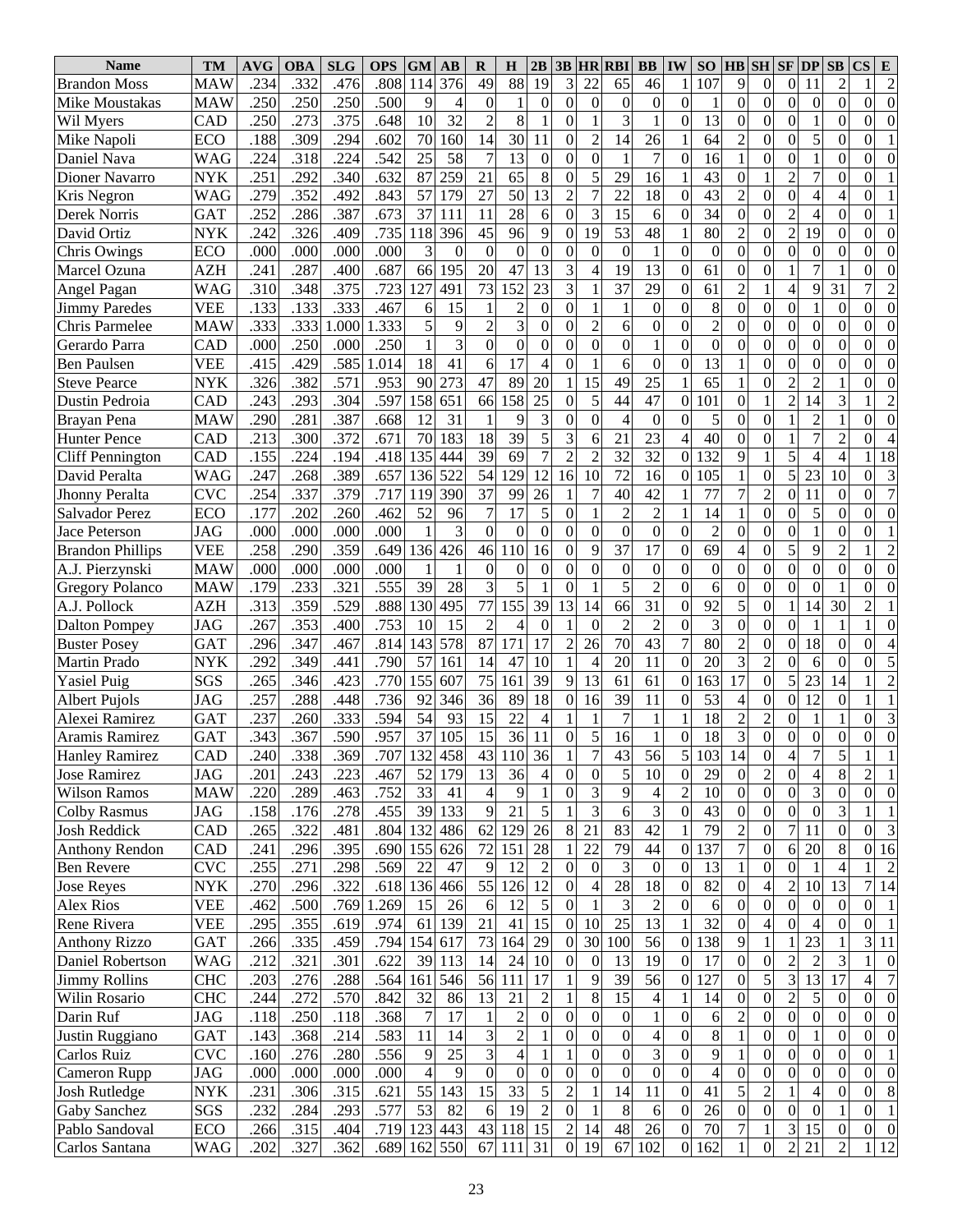| <b>Name</b>              | TM         | <b>AVG</b>   | <b>OBA</b>   | <b>SLG</b>   | <b>OPS</b> | <b>GM</b>      | $\mathbf{A}\mathbf{B}$ | R                | H              | 2B                    |                                    |                     | <b>3B HR RBI</b>                   | $\bf BB$                     | <b>IW</b>                          | SO               |                      | <b>HB</b> SH                        | $SF$ $DP$                        |                  | SB                             | <b>CS</b><br>E                                    |
|--------------------------|------------|--------------|--------------|--------------|------------|----------------|------------------------|------------------|----------------|-----------------------|------------------------------------|---------------------|------------------------------------|------------------------------|------------------------------------|------------------|----------------------|-------------------------------------|----------------------------------|------------------|--------------------------------|---------------------------------------------------|
| Danny Santana            | AZH        | .285         | .309         | .385         | .694       | 140            | 590                    | 60               | 168            | 26                    | 9                                  | 5                   | 68                                 | 13                           | $\Omega$                           | 133              | 9                    | 6                                   | 3                                | 3                | 29                             | 5<br>8                                            |
| <b>Michael Saunders</b>  | <b>GAT</b> | .253         | .330         | .429         | .759       | 137            | 466                    | 59               | 118            | 21                    | 5                                  | 17                  | 59                                 | 54                           | $\overline{2}$                     | 127              | $\boldsymbol{0}$     | $\overline{c}$                      | $\mathbf{1}$                     | $\overline{7}$   | 5                              | $\overline{2}$<br>$\theta$                        |
| <b>Kyle Seager</b>       | <b>GAT</b> | .254         | 342          | .458         | .800       | 140            | 504                    | 65               | 128            | 16                    | 3                                  | 27                  | 83                                 | 59                           | $\overline{3}$                     | 112              | 11                   | $\boldsymbol{0}$                    | 5                                | 14               | 3                              | 6                                                 |
| Jean Segura              | <b>JAG</b> | .219         | .238         | .270         | .508       | 98             | 311                    | 15               | 68             | $\overline{7}$        | $\theta$                           | 3                   | 17                                 | $\overline{7}$               | $\overline{0}$                     | 54               |                      | 6                                   | $\overline{0}$                   | 15               | 8                              | 5<br>3                                            |
| Marcus Semien            | <b>VEE</b> | .000         | .000         | .000         | .000       | 5              | $\overline{2}$         | $\boldsymbol{0}$ | $\Omega$       | $\theta$              | $\theta$                           | $\Omega$            | $\boldsymbol{0}$                   | $\mathbf{0}$                 | $\Omega$                           | $\mathbf{1}$     | $\Omega$             | $\mathbf{0}$                        | $\mathbf{0}$                     | $\theta$         | $\Omega$                       | $\theta$<br>$\theta$                              |
| <b>Andrelton Simmons</b> | <b>MAW</b> | .214         | .244         | .269         | .514       | 157            | 546                    | 36               | 117            | 16                    |                                    | 4                   | 58                                 | 23                           | $\overline{0}$                     | 85               | $\mathbf{0}$         | 4                                   | $\overline{4}$                   | 16               | $\overline{2}$                 | 14                                                |
| Seth Smith               | <b>WAG</b> | .252         | .335         | .393         | .728       | 91             | 298                    | 34               | 75             | 19                    |                                    | 7                   | 37                                 | 36                           | $\mathbf{0}$                       | 63               | 2                    | $\overline{0}$                      |                                  | 6                | $\Omega$                       | $\theta$<br>$\theta$                              |
| Jake Smolinski           | <b>CVC</b> | .250         | .357         | .417         | .774       | 19             | 24                     | $\overline{2}$   | 6              |                       | $\theta$                           |                     | 8                                  | 3                            | $\overline{c}$                     | 8                |                      | $\overline{0}$                      | $\mathbf{0}$                     | $\overline{0}$   | $\Omega$                       | $\theta$<br>$\theta$                              |
| Yangervis Solarte        | <b>VEE</b> | .222         | .301         | .349         | .651       | 28             | 63                     | $\,8\,$          | 14             | $\overline{2}$        | $\overline{0}$                     | $\overline{2}$      | 8                                  | 8                            | $\Omega$                           | 8                | $\mathbf{0}$         | $\mathbf{0}$                        | $\overline{2}$                   | $\overline{c}$   | $\Omega$                       | $\overline{2}$<br>$\theta$                        |
| Jorge Soler              | <b>CHC</b> | .143         | .167         | .229         | .395       | 11             | 35                     | $\overline{c}$   | 5              | 3                     | $\overline{0}$                     | $\overline{0}$      | 3                                  | 1                            | $\overline{0}$                     | 10               | $\mathbf{0}$         | $\mathbf{0}$                        | $\boldsymbol{0}$                 | $\mathbf{0}$     | $\Omega$                       | $\theta$<br>$\Omega$                              |
| Geovany Soto             | <b>VEE</b> | .000         | .000         | .000         | .000       | $\overline{2}$ | 1                      | $\boldsymbol{0}$ | $\mathbf{0}$   | $\mathbf{0}$          | $\overline{0}$                     | $\Omega$            | $\overline{0}$                     | $\boldsymbol{0}$             | $\Omega$                           | $\boldsymbol{0}$ | $\mathbf{0}$         | $\mathbf{0}$                        | $\boldsymbol{0}$                 | $\Omega$         | $\theta$                       | $\theta$<br>$\Omega$                              |
| Denard Span              | <b>GAT</b> | .299         | 342          | .394         | .736       | 138            | 578                    | 85               | 173            | 33                    | 5                                  | 4                   | 37                                 | 35                           | $\overline{0}$                     | 70               | 4                    | $\overline{2}$                      | $\overline{3}$                   | 9                | 25                             | 4                                                 |
| Cory Spangenberg         | <b>WAG</b> | .000         | .000         | .000         | .000       |                | 3                      | $\boldsymbol{0}$ | $\mathbf{0}$   | $\theta$              | $\theta$                           | $\mathbf{0}$        | $\boldsymbol{0}$                   | $\mathbf{0}$                 | $\Omega$                           | $\mathbf{1}$     | $\mathbf{0}$         | $\mathbf{0}$                        | $\boldsymbol{0}$                 | $\boldsymbol{0}$ | $\overline{0}$                 | $\theta$<br>$\theta$                              |
| George Springer          | <b>CVC</b> | .265         | .335         | .488         | .823       | 126            | 453                    | 79               | 120            | 16                    | $\overline{2}$                     | 27                  | 80                                 | 40                           |                                    | 175              | 9                    | $\mathbf{0}$                        | $\overline{3}$                   | 9                | 6                              | 9                                                 |
| Giancarlo Stanton        | <b>GAT</b> | .260         | .355         | .517         | .873       | 161            | 630                    | 111              | 164            | 31                    |                                    | 43                  | 105                                | 93                           | 2                                  | 197              |                      | $\mathbf{0}$                        | $\overline{2}$                   | 10               | $\overline{4}$                 | $\theta$                                          |
| Chris Stewart            | <b>VEE</b> | .300         | .364         | .500         | .864       | 5              | 10                     | $\theta$         | 3              | $\overline{c}$        | $\boldsymbol{0}$                   | $\Omega$            |                                    |                              | $\Omega$                           | $\overline{c}$   | $\Omega$             | $\mathbf{0}$                        | $\boldsymbol{0}$                 | $\overline{c}$   | $\theta$                       | $\theta$<br>$\Omega$                              |
| <b>Drew Stubbs</b>       | <b>CHC</b> | .238         | .296         | .423         | .719       | 52             | 130                    | 21               | 31             | 6                     | $\boldsymbol{0}$                   | 6                   | 15                                 | 11                           | $\mathbf{0}$                       | 46               | $\mathbf{0}$         | $\overline{0}$                      |                                  | 3                | $\overline{4}$                 | $\theta$                                          |
| <b>Andrew Susac</b>      | SGS        | .273         | .325         | .532         | .858       | 30             | 77                     | 9                | 21             | 6                     |                                    | 4                   | 12                                 | 6                            | $\Omega$                           | 20               | $\mathbf{0}$         | $\mathbf{0}$                        | $\boldsymbol{0}$                 | $\overline{c}$   | $\Omega$                       | $\theta$<br>$\theta$                              |
| Ichiro Suzuki            | <b>CVC</b> | .357         | .393         | .468         | .861       | 46             | 126                    | 21               | 45             | 8                     | $\theta$                           | $\overline{c}$      | 15                                 | $\overline{7}$               | $\Omega$                           | 27               |                      |                                     | 1                                | $\mathbf{0}$     |                                | $\overline{c}$                                    |
| Kurt Suzuki              | AZH        | .254         | 305          | .342         | .648       | 141            | 485                    | 38               | 123            | 37                    | $\theta$                           | $\overline{2}$      | 61                                 | 31                           | $\Omega$                           | 81               | 6                    | $\overline{2}$                      | $\overline{2}$                   | 16               | $\Omega$                       | 3<br>$\theta$                                     |
| Chris Taylor             | <b>JAG</b> | .222         | .300         | .222         | .522       | 7              | 9                      | $\theta$         | $\overline{c}$ | $\theta$              | $\overline{0}$                     | $\overline{0}$      | $\boldsymbol{0}$                   | 1                            | $\mathbf{0}$                       | 3                | $\theta$             | $\mathbf{0}$                        | $\boldsymbol{0}$                 | $\theta$         |                                | $\theta$                                          |
| Michael Taylor           | <b>MAW</b> | .100         | .100         | .100         | .200       | 18             | 20                     | 1                | $\overline{2}$ | $\boldsymbol{0}$      | $\overline{0}$                     | $\mathbf{0}$        | $\boldsymbol{0}$                   | $\mathbf{0}$                 | $\Omega$                           | 8                | $\mathbf{0}$         | $\overline{0}$                      | $\overline{0}$                   | $\boldsymbol{0}$ | $\theta$                       | $\theta$<br>$\theta$                              |
| <b>Mike Trout</b>        | <b>CHC</b> | .255         | .344         | .440         | .783       | 162            | 655                    | 108              | 167            | 42                    | 8                                  | 21                  | 74                                 | $\overline{78}$              | $\overline{3}$                     | $\overline{225}$ | 11                   | $\overline{0}$                      | 1                                | 11               | $\overline{4}$                 | $\overline{2}$<br>2                               |
| Mark Trumbo              | <b>MAW</b> | .000         | .000         | .000         | .000       | $\overline{2}$ | 2                      | $\theta$         | $\mathbf{0}$   | $\overline{0}$        | $\overline{0}$                     | $\mathbf{0}$        | $\boldsymbol{0}$                   | $\boldsymbol{0}$             | $\mathbf{0}$                       | $\mathbf{1}$     | $\Omega$             | $\mathbf{0}$                        | $\mathbf{0}$                     | $\theta$         | $\theta$                       | $\theta$<br>$\theta$                              |
| Troy Tulowitzki          | SGS        | .288         | .383         | .482         | .866       | 143            | 539                    | 82               | 155            | 25                    | 1                                  | 26                  | 87                                 | $\overline{72}$              | 1                                  | 116              | 14                   | 1                                   | $\overline{4}$                   | 14               | 3                              | $\overline{2}$<br>6                               |
| <b>Justin Turner</b>     | <b>NYK</b> | .308         | .360         | .434         | .794       | 134            | 546                    | 77               | 168            | 39                    | $\overline{0}$                     | 10                  | 59                                 | 39                           | 5                                  | 135              | 6                    | $\overline{0}$                      |                                  | 12               | $\overline{5}$                 | 13<br>$\overline{2}$                              |
| Justin Upton             | <b>CHC</b> | .218         | .288         | .366         | .653       | 157            | 577                    | 64               | 126            | 22                    | $\overline{0}$                     | 21                  | 59                                 | $\overline{56}$              | $\Omega$                           | 193              | $\overline{c}$       | $\overline{0}$                      | 5                                | 9                | 6                              | 8                                                 |
| Juan Uribe               | WAG        | 325          | .338         | .430         | .769       | 143            | 567                    | 57               | 184            | 30                    | $\boldsymbol{0}$                   | 10                  | 73                                 | 11                           | $\overline{0}$                     | 129              | 3                    | $\overline{0}$                      | $\overline{4}$                   | 13               | $\Omega$                       | $\overline{7}$<br>$\theta$                        |
| Chase Utley              | <b>WAG</b> | .279         | .336         | .408         | .743       | 129            | 412                    | 45               | 115            | 23                    | 6                                  | 6                   | $\overline{52}$                    | 21                           | 3                                  | 75               | 14                   | $\overline{0}$                      | $\mathbf{0}$                     | 6                | 6                              | 8                                                 |
| Luis Valbuena            | <b>CHC</b> | .237         | .313         | .443         | .756       | 142            | 476                    | 60               | 113            | 36                    |                                    | 20                  | $\overline{59}$                    | 49                           | 3                                  | 110              | 4                    | 1                                   | $\overline{c}$                   | 12               |                                | $\theta$<br>$\overline{4}$                        |
| Danny Valencia           | <b>NYK</b> | .167         | .286         | .250         | .536       | 5              | 12                     | $\mathbf{1}$     | $\overline{2}$ | 1                     | $\Omega$                           | $\boldsymbol{0}$    | $\boldsymbol{0}$                   | $\overline{2}$               | $\Omega$                           | $\overline{2}$   | $\mathbf{0}$         | $\mathbf{0}$                        | $\overline{0}$                   | $\boldsymbol{0}$ | $\theta$                       | $\overline{0}$<br>$\overline{0}$                  |
| Scott Van Slyke          | <b>VEE</b> | .250         | .356         | .422         | .778       | 68             | 128                    | 17               | 32             | 13                    | $\mathbf{0}$                       | 3                   | 14                                 | $\overline{18}$              | $\overline{0}$                     | 50               | 3                    | $\mathbf{0}$                        | $\overline{0}$                   | $\overline{2}$   |                                | $\theta$<br>$\theta$                              |
| <b>Kennys Vargas</b>     | <b>GAT</b> | .265         | .294         | .495         | .788       | 147            | 548                    | 68               | 145            | 20                    | $\overline{c}$                     | 34                  | 76                                 | 14                           | $\overline{0}$                     | 173              | 9                    | $\overline{0}$                      |                                  | 28               | $\Omega$                       | $\overline{0}$                                    |
| Christian Vazquez        | <b>AZH</b> | .152         | .163         | .196         | .359       | 28             | 46                     | $\mathbf{1}$     | 7              | $\overline{c}$        | $\overline{0}$                     | $\boldsymbol{0}$    | 6                                  | $\mathbf{1}$                 | $\mathbf{0}$                       | 10               | $\mathbf{0}$         | $\overline{3}$                      | $\overline{c}$                   | $\overline{2}$   | $\Omega$                       | $\overline{0}$<br>$\theta$                        |
| Shane Victorino          | WAG        | .274         | .321         | .384         | .704       | 30             | 73                     | $\overline{7}$   | 20             | $\overline{c}$        | $\boldsymbol{0}$                   | $\overline{2}$      | 9                                  | $\overline{4}$               | $\mathbf{0}$                       | 12               |                      | $\boldsymbol{0}$                    | $\overline{0}$                   | $\mathbf{1}$     | $\theta$                       | $\theta$<br>$\theta$                              |
| <b>Stephen Vogt</b>      | SGS        | .235         | .281         | .316         | .597       | 144            | 490                    | 39               | 115            | 12                    | $\overline{2}$                     | 8                   | 34                                 | 28                           | 3                                  | 91               | 4                    | $\overline{2}$                      | $\overline{2}$                   | 12               | $\theta$                       | $\theta$<br>$\theta$                              |
| <b>Joey Votto</b>        |            |              |              |              |            |                | .705   114   358       |                  |                |                       |                                    |                     |                                    |                              |                                    |                  |                      |                                     |                                  |                  |                                |                                                   |
| Neil Walker              | WAG<br>AZH | .232<br>.222 | .362<br>.312 | .344<br>.444 | .756       |                | 135 464                | 47<br>63         | 83<br>103      | 22<br>16              | $\boldsymbol{0}$<br>$\mathfrak{Z}$ | 6<br>27             | 27<br>68                           | 70<br>47                     | $\mathbf{0}$                       | 90<br>106        | $\overline{4}$<br>15 | $\vert 0 \vert$<br>$\boldsymbol{2}$ | $\overline{2}$<br>$\overline{3}$ | 9<br>15          | <sub>0</sub><br>$\overline{0}$ | 0 14<br>$\overline{0}$<br>$\overline{\mathbf{3}}$ |
| Zach Walters             | <b>MAW</b> | .176         | .222         | .412         | .634       |                | 51                     | 7                |                |                       | $\mathbf{0}$                       |                     |                                    | 3                            |                                    | 22               | $\overline{0}$       | $\boldsymbol{0}$                    | $\boldsymbol{0}$                 | -1               | $\mathbf{0}$                   | $\boldsymbol{0}$<br>$\overline{0}$                |
| <b>Rickie Weeks</b>      | <b>CHC</b> |              | .248         | .300         | .548       | 26             | 48 130                 | 14               | 9<br>26        | 3<br>5                |                                    | 3<br>$\overline{c}$ | 9<br>11                            | $\overline{7}$               | 3<br>$\overline{0}$                | 44               | $\overline{c}$       | $\boldsymbol{0}$                    | $\overline{2}$                   | 3                |                                | 5<br>$\boldsymbol{0}$                             |
|                          |            | .200         |              |              |            |                | 156 599                | 70               |                | 30                    |                                    | 12                  | 64                                 |                              |                                    | 128              |                      | $\boldsymbol{0}$                    |                                  | 15               | 5                              | $\overline{5}$                                    |
| Jayson Werth             | ECO        | .227         | .303         | .337         | .640       |                |                        |                  | 136            |                       | $\boldsymbol{0}$                   |                     |                                    | 65                           | 1                                  |                  | 3                    |                                     | 6                                |                  |                                | $\boldsymbol{0}$                                  |
| <b>Matt Wieters</b>      | AZH        | .256         | .313         | .349         | .661       | 19             | 43                     | $\overline{4}$   | 11             | 1<br>$\boldsymbol{0}$ | $\overline{0}$                     | 1                   | $\mathfrak{S}$<br>$\boldsymbol{7}$ | $\overline{\mathbf{4}}$<br>3 | $\boldsymbol{0}$<br>$\overline{0}$ | 8                | $\boldsymbol{0}$     | $\boldsymbol{0}$                    | 1<br>1                           | 1                | $\mathbf{0}$                   | $\boldsymbol{0}$                                  |
| Kolton Wong              | AZH        | .159         | .224         | .246         | .470       | 36             | 69                     | $8\,$            | 11             |                       | $\boldsymbol{0}$                   | $\overline{c}$      |                                    |                              |                                    | 15               | 3                    | $\overline{c}$                      |                                  | 3                | $\overline{c}$                 | $\overline{c}$                                    |
| David Wright             | VEE        | .255         | .282         | .344         | .626       | 81             | 157                    | 11               | 40             | 8                     | $\boldsymbol{0}$                   | $\overline{c}$      | 12                                 | 6                            |                                    | 37               | $\overline{0}$       | $\boldsymbol{0}$                    | $\boldsymbol{0}$                 | 3                |                                | 5<br>2                                            |
| Christian Yelich         | AZH        | .267         | .330         | .350         | .680       |                | 158 540                | 63               | 144            | 23                    | $\overline{2}$                     | 6                   | 42                                 | 52                           | $\overline{0}$                     | 139              |                      | 5                                   | 4                                | 11               | 14                             | $\mathbf{1}$<br>10                                |
| Chris B. Young           | JAG        | .233         | .258         | .433         | .691       | 11             | 30                     | $\overline{2}$   | 7              | 3                     | $\boldsymbol{0}$                   |                     | $\mathbf{1}$                       | $\mathbf{1}$                 | $\boldsymbol{0}$                   | 8                | $\overline{0}$       | $\boldsymbol{0}$                    | $\boldsymbol{0}$                 | 1                | $\boldsymbol{0}$               | $\overline{0}$<br>$\boldsymbol{0}$                |
| Delmon Young             | WAG        | .289         | .325         | .444         | .769       |                | 55 180                 | 23               | 52             | 13                    | $\boldsymbol{0}$                   | 5                   | 21                                 | $\,8\,$                      | $\boldsymbol{0}$                   | 49               | 2                    | $\boldsymbol{0}$                    | 1                                | 9                | 1                              | $\overline{0}$<br>$\overline{0}$                  |
| Ryan Zimmerman           | <b>MAW</b> | .230         | .308         | .368         | .676       |                | 83 204                 | 22               | 47             | 11                    | 1                                  | 5                   | 12                                 | 23                           | $\overline{0}$                     | 62               | $\overline{0}$       | $\boldsymbol{0}$                    | $\boldsymbol{0}$                 | $\sqrt{5}$       | $\mathbf{0}$                   | $\overline{c}$<br>$\boldsymbol{0}$                |
| Ben Zobrist              | GAT        | .295         | .369         | .454         | .822       | 84             | 183                    | 28               | 54             | 16                    | $\overline{2}$                     | 3                   | 21                                 | $22\,$                       | $\boldsymbol{0}$                   | 31               | $\boldsymbol{0}$     | 1                                   | 1                                | $\mathbf{1}$     | $\overline{c}$                 | $\boldsymbol{7}$<br>$\boldsymbol{0}$              |
| Mike Zunino              | JAG        | .176         | .226         | .385         | .611       |                | 62 187                 | 17               | 33             | $\mathfrak s$         | $\overline{c}$                     | 10                  | 21                                 | $\mathfrak{S}$               | $\mathbf{0}$                       | 75               | 7                    | $\boldsymbol{2}$                    | $\boldsymbol{0}$                 | $\mathfrak{Z}$   | $\boldsymbol{0}$               | $\,1\,$<br>$\vert 0 \vert$                        |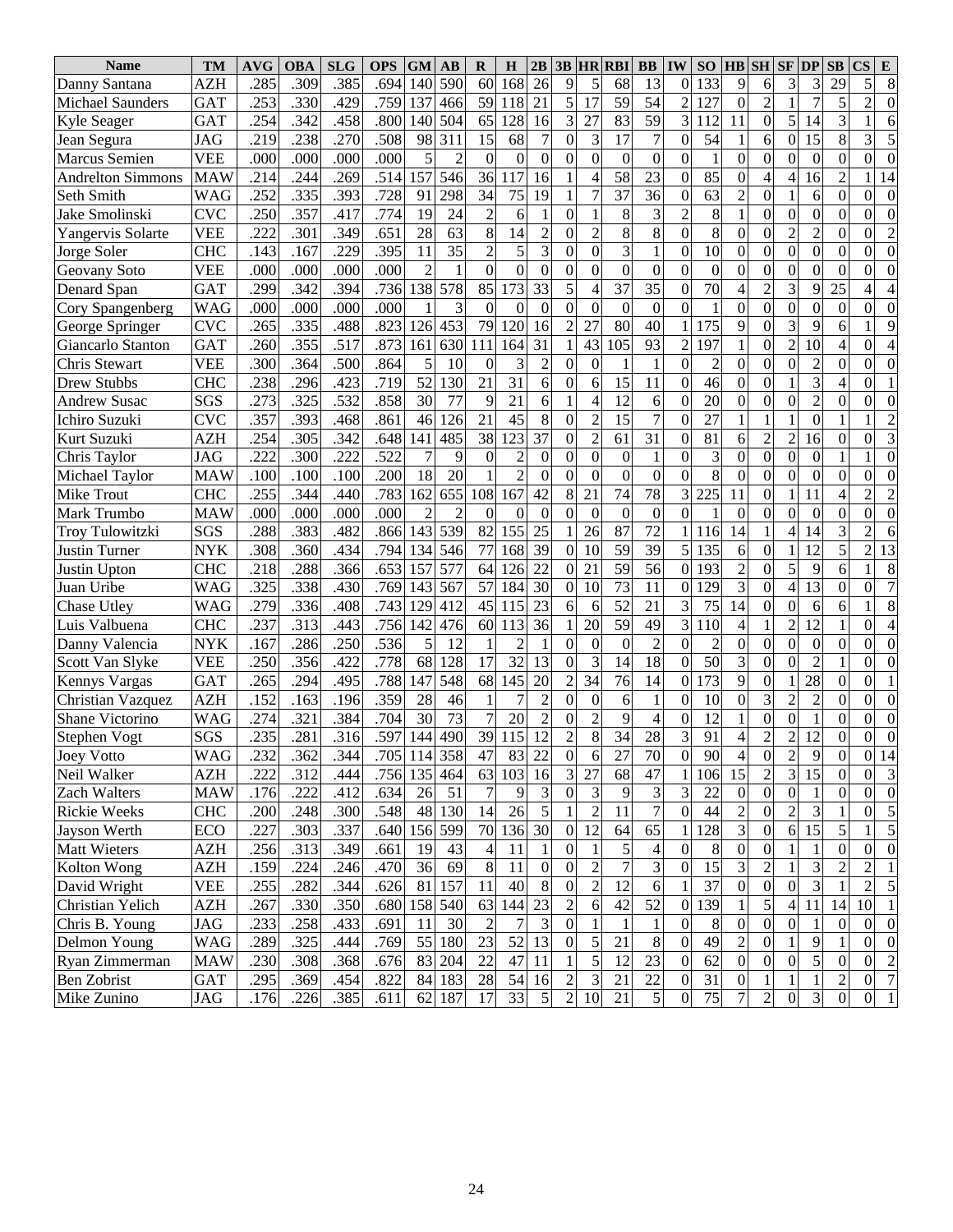# **2015 INDIVIDUAL PITCHING STATISTICS (BY ALPHA)**

| 3<br>3<br>24<br>.500<br>$\boldsymbol{0}$<br>12<br>3<br>26.3<br>20<br>5<br><b>CHC</b><br>.211<br>2.05<br>$\overline{0}$<br>$\boldsymbol{0}$<br>7<br>17<br>1.55<br>Fernando Abad<br>6<br>11<br>1.18<br>$\overline{13}$<br>$\overline{0}$<br>$\overline{0}$<br>$\overline{7}$<br>.500<br>$\overline{0}$<br>$\tau$<br>$\overline{c}$<br>13<br>8<br>8<br><b>CVC</b><br>.186<br>3.04<br>$\mathbf{1}$<br>20.7<br>10<br>0.80<br>1.11<br>Jeremy Affeldt<br>$\boldsymbol{0}$<br>$\overline{23}$<br>$\overline{0}$<br>51<br>47<br>12<br>23<br><b>VEE</b><br>1.64<br>.500<br>$\mathbf{0}$<br>65.7<br>13<br>92<br>.202<br>$\overline{4}$<br>4.00<br>1.07<br>Cody Allen<br>4<br>$\overline{4}$<br>$\overline{33}$<br>5<br>4.29<br>12<br>33<br>$\overline{0}$<br>121<br>1.51<br>.312<br>17<br>.414<br>$\mathbf{1}$<br>209.7<br>269<br>100<br>23<br>48<br>101<br>ECO<br>$\overline{0}$<br>2.10<br><b>Henderson Alvarez</b><br>$\overline{2}$<br>$\overline{c}$<br>$\overline{0}$<br>.256<br>0.80<br>$\mathbf{1}$<br>1.000<br>$\overline{0}$<br>$\mathbf{0}$<br>11.3<br>$\theta$<br>$\overline{7}$<br>2.00<br>1.59<br>JAG<br>$\overline{0}$<br>$\theta$<br>11<br>14<br>Chase Anderson<br>$\overline{33}$<br>$\overline{33}$<br>$\overline{7}$<br>$\boldsymbol{0}$<br>1.51<br><b>VEE</b><br>.279<br>13<br>15<br>.464<br>$\mathbf{0}$<br>212.3<br>233<br>115<br>110<br>88<br>187<br>2.13<br>4.66<br>0<br>17<br>Chris Archer<br>$\overline{31}$<br>$\overline{31}$<br>5<br>18<br>.818<br>10<br>59<br>72<br><b>CVC</b><br>.238<br>2.31<br>$\mathbf{0}$<br>229.7<br>203<br>60<br>213<br>2.96<br>1.20<br>$\overline{4}$<br>$\overline{0}$<br>6<br>Jake Arrieta<br>$\overline{0}$<br>7.50<br>3<br>9<br>$\boldsymbol{0}$<br>5<br>5<br>3<br>SGS<br>.387<br>$\boldsymbol{0}$<br>.000<br>$\theta$<br>6.0<br>12<br>8<br>3<br>$\boldsymbol{0}$<br>0.00<br>2.00<br>$\overline{0}$<br><b>Scott Atchison</b><br>$\overline{0}$<br>$\overline{0}$<br>$\overline{52}$<br><b>CVC</b><br>46<br>$1\overline{1}$<br>3<br>64.3<br>18<br>16<br>15<br>.221<br>2.24<br>$\overline{4}$<br>.800<br>$\mathbf{0}$<br>10<br>81<br>5.40<br>1.04<br>Joaquin Benoit<br>$\boldsymbol{0}$<br>$\overline{50}$<br>$\overline{17}$<br>1.21<br>8<br>.889<br>66<br>$\overline{0}$<br>$\boldsymbol{0}$<br>34<br>74<br>5<br>41<br>SGS<br>.169<br>126.7<br>19<br>192<br>4.68<br>0.91<br><b>Dellin Betances</b><br>$\overline{53}$<br>$\boldsymbol{0}$<br>26<br>$\boldsymbol{0}$<br>5<br>53<br>28<br>27<br>19<br><b>GAT</b><br>.185<br>2.96<br>$\overline{4}$<br>5<br>$\mathbf{0}$<br>82.0<br>14<br>128<br>6.74<br>0.88<br>.444<br><b>Brad Boxberger</b><br>3<br>$\overline{0}$<br>2.82<br>.571<br>40<br>18<br>$\overline{0}$<br>$\overline{7}$<br>33<br>14<br>13<br><b>CHC</b><br>$\overline{4}$<br>$\mathbf{0}$<br>44.7<br>3<br>49<br>3.77<br>.205<br>16<br>1.03<br>Zach Britton<br>$\overline{0}$<br>$\boldsymbol{0}$<br><b>NYK</b><br>.167<br>0.00<br>$\boldsymbol{0}$<br>$\theta$<br>.000<br>$\mathbf{1}$<br>$\boldsymbol{0}$<br>6.7<br>$\overline{4}$<br>$\boldsymbol{0}$<br>$\theta$<br>$\overline{4}$<br>1.50<br>$\overline{4}$<br>0<br>$\mathbf{1}$<br>1.19<br>Jonathan Broxton<br>6<br>$\overline{48}$<br>$\overline{2}$<br>10<br>$\overline{0}$<br>62.0<br><b>JAG</b><br>6.97<br>.250<br>10<br>$\mathbf{0}$<br>$\mathbf{0}$<br>91<br>49<br>26<br>34<br>1.31<br>1.89<br>.343<br>6<br>6<br>Clay Buchholz<br>$\overline{2}$<br>$\overline{15}$<br>5<br><b>CVC</b><br>$\overline{0}$<br>$\boldsymbol{0}$<br>25<br>5<br>.284<br>.667<br>$\mathbf{0}$<br>6<br>$\overline{7}$<br>14<br>2.00<br>1.52<br>2.14<br>$\theta$<br>21.0<br><b>Buddy Carlyle</b><br>$\overline{33}$<br>$\overline{12}$<br>$\overline{0}$<br>$\overline{73}$<br>2.68<br>12<br>33<br>$\overline{4}$<br>222<br>97<br>59<br>3.83<br><b>WAG</b><br>.238<br>15<br>27<br>226<br>1.15<br>.444<br>$\theta$<br>244.7<br>Carlos Carrasco<br>$\overline{32}$<br>$\overline{32}$<br>$\overline{10}$<br>2.32<br>21<br>$\overline{7}$<br>.750<br>$\mathbf{1}$<br>62<br>24<br>52<br>3.58<br>ECO<br>.219<br>$\mathbf{0}$<br>197<br>66<br>186<br>1.03<br>$\theta$<br>241.0<br><b>Andrew Cashner</b><br>3.86<br>$\overline{2}$<br>41<br>$\boldsymbol{0}$<br>23<br>$\overline{0}$<br><b>VEE</b><br>.221<br>3<br>.400<br>$\boldsymbol{0}$<br>$\overline{c}$<br>56.0<br>26<br>24<br>$\overline{7}$<br>20<br>32<br>46<br>1.60<br>1.18<br>Santiago Casilla<br>.333<br>41<br>$\boldsymbol{0}$<br>28<br>$\boldsymbol{0}$<br>9<br>37<br>8<br><b>MAW</b><br>.223<br>1.61<br>$\overline{2}$<br>44.7<br>9<br>24<br>79<br>3.29<br>$\mathbf{1}$<br>$\overline{0}$<br>1.36<br>$\Omega$<br>Aroldis Chapman<br>$\overline{32}$<br>$\overline{32}$<br>$\overline{2}$<br>$.41\overline{7}$<br>10<br>$\overline{0}$<br>225<br>.260<br>4.40<br>10<br>14<br>227.3<br>116<br>11<br>34<br>73<br>2.82<br>1.31<br><b>WAG</b><br>$\overline{0}$<br>206<br>Jesse Chavez<br>5<br>$\overline{0}$<br>$\boldsymbol{0}$<br>1.80<br>$\boldsymbol{0}$<br>.000<br>$\mathbf{0}$<br>$\overline{2}$<br>8<br>$\overline{c}$<br>0.90<br><b>NYK</b><br>.216<br>$\Omega$<br>$\overline{0}$<br>10.0<br>$\overline{c}$<br>$\theta$<br>$\mathbf{1}$<br>11<br>11.00<br><b>Steve Cishek</b><br>37<br>47<br>$\overline{0}$<br>$\overline{19}$<br>23<br>62.0<br>20<br>5<br>15<br>.219<br>2.76<br>.500<br>$\mathbf{0}$<br>$\boldsymbol{0}$<br>49<br>79<br>5.27<br>$\overline{4}$<br>1.03<br><b>Tyler Clippard</b><br>CAD<br>4<br>$\overline{32}$<br>$\overline{32}$<br>7<br>3.63<br>$\overline{0}$<br>$\boldsymbol{0}$<br>230<br>92<br>84<br>76<br>.275<br>16<br>9<br>.640<br>$\boldsymbol{0}$<br>208.0<br>20<br>176<br>2.32<br><b>GAT</b><br>1.47<br>Alex Cobb<br>2.47<br>.000<br>$\overline{0}$<br>$\overline{0}$<br>$\overline{2}$<br><b>NYK</b><br>.167<br>$\overline{1}$<br>1<br>0<br>$\theta$<br>7.3<br>$\overline{c}$<br>$\theta$<br>$\overline{4}$<br>5<br>.25<br>Gerrit Cole<br>$\mathbf{1}$<br>$\overline{0}$<br>1.10<br>4<br>5<br>4.51<br>36<br>32<br>$\mathbf{1}$<br>127<br>116<br>33<br><b>CVC</b><br>.262<br>14<br>.467<br>$\mathbf{1}$<br>231.7<br>237<br>66<br>118<br>.79<br>1.31<br><b>Josh Collmenter</b><br>16<br>0<br>$\overline{17}$<br>$\mathbf{0}$<br>12<br>$\overline{0}$<br>33<br>17<br>13<br>1.52<br><b>AZH</b><br>.275<br>5.05<br>$\overline{0}$<br>.000<br>$\mathbf{0}$<br>30.3<br>19<br>0.92<br>4<br>12<br>Alex Colome<br>6.67<br>5<br>$\overline{0}$<br>$\overline{2}$<br>$\overline{0}$<br>5<br>$\overline{2}$<br>SGS<br>.385<br>.000<br>$\mathbf{0}$<br>$\theta$<br>2.7<br>$\overline{2}$<br>$\overline{4}$<br>$\overline{2}$<br>3.33<br>$\overline{0}$<br>$\Omega$<br>$\theta$<br>0.50<br><b>Ryan Cook</b><br>$\overline{33}$<br>$\overline{33}$<br>3<br>$\overline{0}$<br>$\boldsymbol{0}$<br>218.3<br>138<br>5.69<br>8<br>.333<br>265<br>144<br>24<br>99<br>112<br>1.13<br>1.67<br><b>VEE</b><br>.306<br>16<br>$\overline{0}$<br><b>Jarred Cosart</b><br>$\overline{17}$<br>$\overline{c}$<br>18<br>17<br>.514<br>41<br>41<br>$\overline{0}$<br>39<br>.233<br>3.05<br>312.3<br>273<br>117<br>106<br>103<br>287<br>2.79<br><b>AZH</b><br>0<br>1.20<br>Johnny Cueto<br>13<br>$\overline{2}$<br>$\overline{33}$<br>$\overline{33}$<br>4.48<br>12<br>17<br>$\overline{0}$<br>238<br>127<br>23<br>ECO<br>.256<br>.414<br>239.3<br>119<br>87<br>258<br>2.97<br>1.36<br>0<br>Yu Darvish<br>58<br>$\overline{0}$<br>1.38<br>8<br>5<br>$.61\overline{5}$<br>$\overline{0}$<br>34<br>59<br><b>GAT</b><br>$\boldsymbol{0}$<br>12<br>20<br>15<br>$\theta$<br>35<br>147<br>4.20<br>0.96<br>.174<br>97.7<br>Wade Davis<br>$\overline{2}$<br>3.29<br>3<br>38<br>$\mathbf{0}$<br>16<br>$\boldsymbol{0}$<br>59<br>23<br>8<br>5<br><b>JAG</b><br>.400<br>$\mathbf{0}$<br>$\mathbf{0}$<br>63.0<br>26<br>46<br>9.20<br>.247<br>1.02<br>Justin De Fratus<br>$\overline{33}$<br>$\overline{2}$<br>.393<br>33<br>253<br>25<br>83<br><b>WAG</b><br>4.66<br>11<br>17<br>11<br>$\mathbf{0}$<br>232.0<br>130<br>120<br>229<br>2.76<br>.273<br>$\overline{0}$<br>1.45<br>Jacob Degrom<br>$\boldsymbol{0}$<br>$\overline{7}$<br>$\overline{7}$<br>5<br>.245<br>4.07<br>$\boldsymbol{0}$<br>.000<br>$\mathbf{0}$<br>42.0<br>40<br>23<br>19<br>18<br>50<br>1.38<br><b>JAG</b><br>$\overline{0}$<br>2.78<br>$\overline{4}$<br>Randall Delgado<br>$\overline{33}$<br>$\overline{33}$<br>$\overline{2}$<br>13<br>$\overline{7}$<br>231<br>21<br>137<br>.262<br>4.20<br>11<br>.458<br>$\mathbf{0}$<br>116<br>106<br>80<br>1.71<br>1.37<br><b>MAW</b><br>$\overline{0}$<br>227.3<br>Od Despaigne<br>$\overline{64}$<br>2.75<br>8<br>5<br>.615<br>$\boldsymbol{0}$<br>48<br>$\overline{0}$<br>8<br>0.82<br>.197<br>$\theta$<br>23<br>85.0<br>61<br>29<br>9<br>118<br>13.11<br>Sean Doolittle<br>WAG<br>26<br>Danny Duffy<br>NYK<br>.239<br>3.97 13 14<br>.481 33<br>33<br>$\overline{9}$<br>$\boldsymbol{0}$<br>3<br>0 219.7 201 113<br>97<br>30<br>99<br>173<br>1.75<br>1.37<br>3<br>.250 30<br>14<br>$\boldsymbol{0}$<br>5<br>.252<br>2.48<br>$\boldsymbol{0}$<br>$\boldsymbol{0}$<br>32.7<br>31<br>10<br>9<br>9<br>31<br>1.22<br>Zach Duke<br>JAG<br>-1<br>3.44<br>1<br>5<br>$\sqrt{2}$<br>17<br>32<br>4.99<br>$\overline{7}$<br>9<br>.438 18<br>90<br>2.81<br>JAG<br>.248<br>$\boldsymbol{0}$<br>$\boldsymbol{0}$<br>119.0<br>114<br>66<br>66<br>27<br>1.23<br>Marco Estrada<br>$\boldsymbol{0}$<br>SGS<br>$\overline{2}$<br>1.000 13<br>.235<br>0.90<br>$\boldsymbol{0}$<br>$\mathbf{0}$<br>8<br>$\boldsymbol{0}$<br>2.25<br>1.20<br>Jeurys Familia<br>4<br>$\boldsymbol{0}$<br>10.0<br>$\overline{4}$<br>9<br>$\overline{0}$<br>1<br>$\boldsymbol{0}$<br>15<br>41<br>23<br>$\boldsymbol{0}$<br>54<br>27<br><b>CHC</b><br>1.98<br>6<br>68.3<br>Danny Farquhar<br>.214<br>2<br>.750<br>$\mathbf{0}$<br>16<br>4<br>66<br>2.44<br>1.19<br>1<br>$\overline{c}$<br>$\overline{2}$<br>$\boldsymbol{0}$<br>11<br>5<br>5<br>JAG<br>2.50<br>$\boldsymbol{0}$<br>.000<br>$\overline{c}$<br>$\boldsymbol{0}$<br>$\boldsymbol{0}$<br>18.0<br>$\overline{c}$<br>23<br>4.60<br>0.89<br>Jose Fernandez<br>.164<br>2<br>6<br>$\overline{0}$<br>$\overline{3}$<br>3<br>$\boldsymbol{0}$<br>.000<br>$\boldsymbol{0}$<br>5.3<br>Josh Fields<br><b>WAG</b><br>.273<br>5.09<br>$\boldsymbol{0}$<br>$\overline{4}$<br>$\boldsymbol{0}$<br>$\boldsymbol{0}$<br>6<br>9<br>1.32<br>$\mathbf{0}$<br>1<br>1<br>9.00<br>$\boldsymbol{0}$<br>8<br>5<br>$\boldsymbol{0}$<br>8<br>$8\,$<br>.000<br>10.0<br>3<br>$\overline{4}$<br>9<br>ECO<br>7.20<br>$\boldsymbol{0}$<br>$\overline{0}$<br>$\boldsymbol{0}$<br>2.25<br>1.20<br>Casey Fien<br>.216<br>1<br>$\mathbf{1}$<br>54<br>20<br>9<br>19<br>2.62<br>3<br>29<br>$\boldsymbol{0}$<br>68.7<br>21<br>78<br>Mike Fiers<br><b>AZH</b><br>.211<br>$\overline{2}$<br>.600<br>7<br>1.06<br>$\boldsymbol{0}$<br>$\theta$<br>4.11<br>$\overline{15}$<br>5<br>15<br>5<br>55<br>52<br><b>CVC</b><br>4.53<br>$\boldsymbol{0}$<br>107<br>20<br>30<br>51<br>$\overline{7}$<br>.417<br>$\mathbf{1}$<br>$\boldsymbol{0}$<br>103.3<br>1.70<br>1.33<br>Doug Fister<br>.266<br>5<br>$\boldsymbol{0}$<br><b>VEE</b><br>6.00<br>.000<br>$\overline{c}$<br>$\boldsymbol{0}$<br>$\boldsymbol{0}$<br>6.0<br>7<br>3<br>3<br>3.33<br>1.67<br>Jason Frasor<br>.304<br>$\boldsymbol{0}$<br>$\mathbf{0}$<br>$\overline{4}$<br>10<br>$\theta$<br>4<br>3<br>3<br>$\boldsymbol{0}$<br>$\boldsymbol{0}$<br>17.3<br>15<br>6<br>$\overline{2}$<br>SGS<br>.234<br>3.12<br>.500<br>$\boldsymbol{0}$<br>$6\,$<br>$\overline{7}$<br>2.00<br>1.27<br>Yovani Gallardo<br>1<br>$\boldsymbol{0}$<br>14<br>19<br><b>CVC</b><br>.462<br>19<br>$\boldsymbol{0}$<br>128<br>68<br>66<br>45<br>.278<br>5.08<br>$\overline{4}$<br>$\mathbf{1}$<br>117.0<br>16<br>66<br>Dillon Gee<br>6<br>7<br>$\overline{0}$<br>1.47<br>1.48<br>$\overline{7}$<br>$\overline{c}$<br>5.32<br>.304 29<br>29<br>112<br>24<br>79<br>1.50<br><b>WAG</b><br>.275<br>$\overline{7}$<br>$\theta$<br>189.3 205<br>118<br>1.22<br>Kyle Gibson<br>16<br>$\boldsymbol{0}$<br>96<br>65<br>2.32<br>12<br>$\boldsymbol{0}$<br>$\overline{0}$<br>Ken Giles<br><b>VEE</b><br>.667<br>46<br>22<br>97.0<br>68<br>25<br>25<br>$\overline{2}$<br>21<br>140<br>6.67<br>0.92<br>.195<br>6<br>$\boldsymbol{0}$<br>33<br>10<br>5<br><b>CVC</b><br>3.78 15<br>33<br>9<br>.625<br>240.7 237<br>107<br>101<br>31<br>94<br>193<br>2.05<br>1.38<br>Sonny Gray<br>.260<br>$\mathbf{0}$<br>$\overline{0}$<br>47<br>$\overline{0}$<br>32<br>15<br>JAG<br>.222<br>3.16<br>$\overline{3}$<br>8<br>.273<br>$\boldsymbol{0}$<br>5<br>71.3<br>57<br>25<br>25<br>4.53<br>1.01<br>Luke Gregerson<br>68<br>$\boldsymbol{0}$<br>6<br>4.70 15<br>14<br>155<br>39<br>72<br>19<br>.441<br>41<br>41<br>$\boldsymbol{0}$<br>$\mathbf{1}$<br>296.7 341<br>291<br>Zack Greinke<br><b>MAW</b><br>.292<br>$\overline{0}$<br>160<br>4.04<br>1.39<br>8<br>11.7<br>5<br>1.11<br>Justin Grimm<br>JAG<br>.190<br>4.62<br>$\boldsymbol{0}$<br>.000<br>$\boldsymbol{0}$<br>$\boldsymbol{0}$<br>$\overline{\mathbf{c}}$<br>8<br>$\mathbf{0}$<br>2.00<br>$\boldsymbol{0}$<br>$\boldsymbol{0}$<br>4<br>10<br>6<br>6<br>.750 30 | <b>Name</b> | Tm  | <b>AVG</b> | <b>ERA</b> | $\mathbf W$ | L | <b>PCT</b> | ${\bf G}$ | <b>GS</b>      | CG           | GF | <b>Sh</b>      | Sv           | IP   | $\bf{H}$ | R  | <b>ER</b>       | <b>HR</b> | <b>BB</b> | $\mathbf K$ | K/BB | <b>WHIP</b> |
|------------------------------------------------------------------------------------------------------------------------------------------------------------------------------------------------------------------------------------------------------------------------------------------------------------------------------------------------------------------------------------------------------------------------------------------------------------------------------------------------------------------------------------------------------------------------------------------------------------------------------------------------------------------------------------------------------------------------------------------------------------------------------------------------------------------------------------------------------------------------------------------------------------------------------------------------------------------------------------------------------------------------------------------------------------------------------------------------------------------------------------------------------------------------------------------------------------------------------------------------------------------------------------------------------------------------------------------------------------------------------------------------------------------------------------------------------------------------------------------------------------------------------------------------------------------------------------------------------------------------------------------------------------------------------------------------------------------------------------------------------------------------------------------------------------------------------------------------------------------------------------------------------------------------------------------------------------------------------------------------------------------------------------------------------------------------------------------------------------------------------------------------------------------------------------------------------------------------------------------------------------------------------------------------------------------------------------------------------------------------------------------------------------------------------------------------------------------------------------------------------------------------------------------------------------------------------------------------------------------------------------------------------------------------------------------------------------------------------------------------------------------------------------------------------------------------------------------------------------------------------------------------------------------------------------------------------------------------------------------------------------------------------------------------------------------------------------------------------------------------------------------------------------------------------------------------------------------------------------------------------------------------------------------------------------------------------------------------------------------------------------------------------------------------------------------------------------------------------------------------------------------------------------------------------------------------------------------------------------------------------------------------------------------------------------------------------------------------------------------------------------------------------------------------------------------------------------------------------------------------------------------------------------------------------------------------------------------------------------------------------------------------------------------------------------------------------------------------------------------------------------------------------------------------------------------------------------------------------------------------------------------------------------------------------------------------------------------------------------------------------------------------------------------------------------------------------------------------------------------------------------------------------------------------------------------------------------------------------------------------------------------------------------------------------------------------------------------------------------------------------------------------------------------------------------------------------------------------------------------------------------------------------------------------------------------------------------------------------------------------------------------------------------------------------------------------------------------------------------------------------------------------------------------------------------------------------------------------------------------------------------------------------------------------------------------------------------------------------------------------------------------------------------------------------------------------------------------------------------------------------------------------------------------------------------------------------------------------------------------------------------------------------------------------------------------------------------------------------------------------------------------------------------------------------------------------------------------------------------------------------------------------------------------------------------------------------------------------------------------------------------------------------------------------------------------------------------------------------------------------------------------------------------------------------------------------------------------------------------------------------------------------------------------------------------------------------------------------------------------------------------------------------------------------------------------------------------------------------------------------------------------------------------------------------------------------------------------------------------------------------------------------------------------------------------------------------------------------------------------------------------------------------------------------------------------------------------------------------------------------------------------------------------------------------------------------------------------------------------------------------------------------------------------------------------------------------------------------------------------------------------------------------------------------------------------------------------------------------------------------------------------------------------------------------------------------------------------------------------------------------------------------------------------------------------------------------------------------------------------------------------------------------------------------------------------------------------------------------------------------------------------------------------------------------------------------------------------------------------------------------------------------------------------------------------------------------------------------------------------------------------------------------------------------------------------------------------------------------------------------------------------------------------------------------------------------------------------------------------------------------------------------------------------------------------------------------------------------------------------------------------------------------------------------------------------------------------------------------------------------------------------------------------------------------------------------------------------------------------------------------------------------------------------------------------------------------------------------------------------------------------------------------------------------------------------------------------------------------------------------------------------------------------------------------------------------------------------------------------------------------------------------------------------------------------------------------------------------------------------------------------------------------------------------------------------------------------------------------------------------------------------------------------------------------------------------------------------------------------------------------------------------------------------------------------------------------------------------------------------------------------------------------------------------------------------------------------------------------------------------------------------------------------------------------------------------------------------------------------------------------------------------------------------------------------------------------------------------------------------------------------------------------------------------------------------------------------------------------------------------------------------------------------------------------------------------------------------------------------------------------------------------------------------------------------------------------------------------------------------------------------------------------------------------------------------------------------------------------------------------------------------------------------------------------------------------------------------------------------------------------------------------------------------------------------------------------------------------------------------------------------------------------------------------------------------------------------------------------------------------------------------------------------------------------------------------------------------------------------------------------------------------------------------------------------------------------------------------------------------------------------------------------------------------------------------------------------------------------------------------------------------------------------------------------------------------------------------------------------------------------------------------------------------------------------------------------------------------------------------------------------------------------------------------------------------------------------------------------------------------------------------------------------------------------------------------------------------------------------------------------------------------------------------------------------------------------------------------------------------------------------------------------------------------------------------------------------------------------------------------------------------------------------------------------------------------------------------------------------------------------------------------------------------------------------------------------------------------------------------------------------------------------------------------------------------------------------------------------------------------------------------------------------------------------------------------------------------------------------------------------------------------------------------------------------------------------------------------------------------------------------------------------------------------------------------------------------------------------------------------------------------------------------------------------------------------------------------------------------------------------------------------------------------------------------------------------------------------------------------------------------------------------------------------------------------------------------------------------------------------------------------------------------------------------------------------------------------|-------------|-----|------------|------------|-------------|---|------------|-----------|----------------|--------------|----|----------------|--------------|------|----------|----|-----------------|-----------|-----------|-------------|------|-------------|
|                                                                                                                                                                                                                                                                                                                                                                                                                                                                                                                                                                                                                                                                                                                                                                                                                                                                                                                                                                                                                                                                                                                                                                                                                                                                                                                                                                                                                                                                                                                                                                                                                                                                                                                                                                                                                                                                                                                                                                                                                                                                                                                                                                                                                                                                                                                                                                                                                                                                                                                                                                                                                                                                                                                                                                                                                                                                                                                                                                                                                                                                                                                                                                                                                                                                                                                                                                                                                                                                                                                                                                                                                                                                                                                                                                                                                                                                                                                                                                                                                                                                                                                                                                                                                                                                                                                                                                                                                                                                                                                                                                                                                                                                                                                                                                                                                                                                                                                                                                                                                                                                                                                                                                                                                                                                                                                                                                                                                                                                                                                                                                                                                                                                                                                                                                                                                                                                                                                                                                                                                                                                                                                                                                                                                                                                                                                                                                                                                                                                                                                                                                                                                                                                                                                                                                                                                                                                                                                                                                                                                                                                                                                                                                                                                                                                                                                                                                                                                                                                                                                                                                                                                                                                                                                                                                                                                                                                                                                                                                                                                                                                                                                                                                                                                                                                                                                                                                                                                                                                                                                                                                                                                                                                                                                                                                                                                                                                                                                                                                                                                                                                                                                                                                                                                                                                                                                                                                                                                                                                                                                                                                                                                                                                                                                                                                                                                                                                                                                                                                                                                                                                                                                                                                                                                                                                                                                                                                                                                                                                                                                                                                                                                                                                                                                                                                                                                                                                                                                                                                                                                                                                                                                                                                                                                                                                                                                                                                                                                                                                                                                                                                                                                                                                                                                                                                                                                                                                                                                                                                                                                                                                                                                                                                                                                                                                                                                                                                                                                                                                                                                                                                                                                                                                                                                                                                                                                                                                                                                                                                  |             |     |            |            |             |   |            |           |                |              |    |                |              |      |          |    |                 |           |           |             |      |             |
|                                                                                                                                                                                                                                                                                                                                                                                                                                                                                                                                                                                                                                                                                                                                                                                                                                                                                                                                                                                                                                                                                                                                                                                                                                                                                                                                                                                                                                                                                                                                                                                                                                                                                                                                                                                                                                                                                                                                                                                                                                                                                                                                                                                                                                                                                                                                                                                                                                                                                                                                                                                                                                                                                                                                                                                                                                                                                                                                                                                                                                                                                                                                                                                                                                                                                                                                                                                                                                                                                                                                                                                                                                                                                                                                                                                                                                                                                                                                                                                                                                                                                                                                                                                                                                                                                                                                                                                                                                                                                                                                                                                                                                                                                                                                                                                                                                                                                                                                                                                                                                                                                                                                                                                                                                                                                                                                                                                                                                                                                                                                                                                                                                                                                                                                                                                                                                                                                                                                                                                                                                                                                                                                                                                                                                                                                                                                                                                                                                                                                                                                                                                                                                                                                                                                                                                                                                                                                                                                                                                                                                                                                                                                                                                                                                                                                                                                                                                                                                                                                                                                                                                                                                                                                                                                                                                                                                                                                                                                                                                                                                                                                                                                                                                                                                                                                                                                                                                                                                                                                                                                                                                                                                                                                                                                                                                                                                                                                                                                                                                                                                                                                                                                                                                                                                                                                                                                                                                                                                                                                                                                                                                                                                                                                                                                                                                                                                                                                                                                                                                                                                                                                                                                                                                                                                                                                                                                                                                                                                                                                                                                                                                                                                                                                                                                                                                                                                                                                                                                                                                                                                                                                                                                                                                                                                                                                                                                                                                                                                                                                                                                                                                                                                                                                                                                                                                                                                                                                                                                                                                                                                                                                                                                                                                                                                                                                                                                                                                                                                                                                                                                                                                                                                                                                                                                                                                                                                                                                                                                                                  |             |     |            |            |             |   |            |           |                |              |    |                |              |      |          |    |                 |           |           |             |      |             |
|                                                                                                                                                                                                                                                                                                                                                                                                                                                                                                                                                                                                                                                                                                                                                                                                                                                                                                                                                                                                                                                                                                                                                                                                                                                                                                                                                                                                                                                                                                                                                                                                                                                                                                                                                                                                                                                                                                                                                                                                                                                                                                                                                                                                                                                                                                                                                                                                                                                                                                                                                                                                                                                                                                                                                                                                                                                                                                                                                                                                                                                                                                                                                                                                                                                                                                                                                                                                                                                                                                                                                                                                                                                                                                                                                                                                                                                                                                                                                                                                                                                                                                                                                                                                                                                                                                                                                                                                                                                                                                                                                                                                                                                                                                                                                                                                                                                                                                                                                                                                                                                                                                                                                                                                                                                                                                                                                                                                                                                                                                                                                                                                                                                                                                                                                                                                                                                                                                                                                                                                                                                                                                                                                                                                                                                                                                                                                                                                                                                                                                                                                                                                                                                                                                                                                                                                                                                                                                                                                                                                                                                                                                                                                                                                                                                                                                                                                                                                                                                                                                                                                                                                                                                                                                                                                                                                                                                                                                                                                                                                                                                                                                                                                                                                                                                                                                                                                                                                                                                                                                                                                                                                                                                                                                                                                                                                                                                                                                                                                                                                                                                                                                                                                                                                                                                                                                                                                                                                                                                                                                                                                                                                                                                                                                                                                                                                                                                                                                                                                                                                                                                                                                                                                                                                                                                                                                                                                                                                                                                                                                                                                                                                                                                                                                                                                                                                                                                                                                                                                                                                                                                                                                                                                                                                                                                                                                                                                                                                                                                                                                                                                                                                                                                                                                                                                                                                                                                                                                                                                                                                                                                                                                                                                                                                                                                                                                                                                                                                                                                                                                                                                                                                                                                                                                                                                                                                                                                                                                                                                                  |             |     |            |            |             |   |            |           |                |              |    |                |              |      |          |    |                 |           |           |             |      |             |
|                                                                                                                                                                                                                                                                                                                                                                                                                                                                                                                                                                                                                                                                                                                                                                                                                                                                                                                                                                                                                                                                                                                                                                                                                                                                                                                                                                                                                                                                                                                                                                                                                                                                                                                                                                                                                                                                                                                                                                                                                                                                                                                                                                                                                                                                                                                                                                                                                                                                                                                                                                                                                                                                                                                                                                                                                                                                                                                                                                                                                                                                                                                                                                                                                                                                                                                                                                                                                                                                                                                                                                                                                                                                                                                                                                                                                                                                                                                                                                                                                                                                                                                                                                                                                                                                                                                                                                                                                                                                                                                                                                                                                                                                                                                                                                                                                                                                                                                                                                                                                                                                                                                                                                                                                                                                                                                                                                                                                                                                                                                                                                                                                                                                                                                                                                                                                                                                                                                                                                                                                                                                                                                                                                                                                                                                                                                                                                                                                                                                                                                                                                                                                                                                                                                                                                                                                                                                                                                                                                                                                                                                                                                                                                                                                                                                                                                                                                                                                                                                                                                                                                                                                                                                                                                                                                                                                                                                                                                                                                                                                                                                                                                                                                                                                                                                                                                                                                                                                                                                                                                                                                                                                                                                                                                                                                                                                                                                                                                                                                                                                                                                                                                                                                                                                                                                                                                                                                                                                                                                                                                                                                                                                                                                                                                                                                                                                                                                                                                                                                                                                                                                                                                                                                                                                                                                                                                                                                                                                                                                                                                                                                                                                                                                                                                                                                                                                                                                                                                                                                                                                                                                                                                                                                                                                                                                                                                                                                                                                                                                                                                                                                                                                                                                                                                                                                                                                                                                                                                                                                                                                                                                                                                                                                                                                                                                                                                                                                                                                                                                                                                                                                                                                                                                                                                                                                                                                                                                                                                                                                  |             |     |            |            |             |   |            |           |                |              |    |                |              |      |          |    |                 |           |           |             |      |             |
|                                                                                                                                                                                                                                                                                                                                                                                                                                                                                                                                                                                                                                                                                                                                                                                                                                                                                                                                                                                                                                                                                                                                                                                                                                                                                                                                                                                                                                                                                                                                                                                                                                                                                                                                                                                                                                                                                                                                                                                                                                                                                                                                                                                                                                                                                                                                                                                                                                                                                                                                                                                                                                                                                                                                                                                                                                                                                                                                                                                                                                                                                                                                                                                                                                                                                                                                                                                                                                                                                                                                                                                                                                                                                                                                                                                                                                                                                                                                                                                                                                                                                                                                                                                                                                                                                                                                                                                                                                                                                                                                                                                                                                                                                                                                                                                                                                                                                                                                                                                                                                                                                                                                                                                                                                                                                                                                                                                                                                                                                                                                                                                                                                                                                                                                                                                                                                                                                                                                                                                                                                                                                                                                                                                                                                                                                                                                                                                                                                                                                                                                                                                                                                                                                                                                                                                                                                                                                                                                                                                                                                                                                                                                                                                                                                                                                                                                                                                                                                                                                                                                                                                                                                                                                                                                                                                                                                                                                                                                                                                                                                                                                                                                                                                                                                                                                                                                                                                                                                                                                                                                                                                                                                                                                                                                                                                                                                                                                                                                                                                                                                                                                                                                                                                                                                                                                                                                                                                                                                                                                                                                                                                                                                                                                                                                                                                                                                                                                                                                                                                                                                                                                                                                                                                                                                                                                                                                                                                                                                                                                                                                                                                                                                                                                                                                                                                                                                                                                                                                                                                                                                                                                                                                                                                                                                                                                                                                                                                                                                                                                                                                                                                                                                                                                                                                                                                                                                                                                                                                                                                                                                                                                                                                                                                                                                                                                                                                                                                                                                                                                                                                                                                                                                                                                                                                                                                                                                                                                                                                                                  |             |     |            |            |             |   |            |           |                |              |    |                |              |      |          |    |                 |           |           |             |      |             |
|                                                                                                                                                                                                                                                                                                                                                                                                                                                                                                                                                                                                                                                                                                                                                                                                                                                                                                                                                                                                                                                                                                                                                                                                                                                                                                                                                                                                                                                                                                                                                                                                                                                                                                                                                                                                                                                                                                                                                                                                                                                                                                                                                                                                                                                                                                                                                                                                                                                                                                                                                                                                                                                                                                                                                                                                                                                                                                                                                                                                                                                                                                                                                                                                                                                                                                                                                                                                                                                                                                                                                                                                                                                                                                                                                                                                                                                                                                                                                                                                                                                                                                                                                                                                                                                                                                                                                                                                                                                                                                                                                                                                                                                                                                                                                                                                                                                                                                                                                                                                                                                                                                                                                                                                                                                                                                                                                                                                                                                                                                                                                                                                                                                                                                                                                                                                                                                                                                                                                                                                                                                                                                                                                                                                                                                                                                                                                                                                                                                                                                                                                                                                                                                                                                                                                                                                                                                                                                                                                                                                                                                                                                                                                                                                                                                                                                                                                                                                                                                                                                                                                                                                                                                                                                                                                                                                                                                                                                                                                                                                                                                                                                                                                                                                                                                                                                                                                                                                                                                                                                                                                                                                                                                                                                                                                                                                                                                                                                                                                                                                                                                                                                                                                                                                                                                                                                                                                                                                                                                                                                                                                                                                                                                                                                                                                                                                                                                                                                                                                                                                                                                                                                                                                                                                                                                                                                                                                                                                                                                                                                                                                                                                                                                                                                                                                                                                                                                                                                                                                                                                                                                                                                                                                                                                                                                                                                                                                                                                                                                                                                                                                                                                                                                                                                                                                                                                                                                                                                                                                                                                                                                                                                                                                                                                                                                                                                                                                                                                                                                                                                                                                                                                                                                                                                                                                                                                                                                                                                                                                                  |             |     |            |            |             |   |            |           |                |              |    |                |              |      |          |    |                 |           |           |             |      |             |
|                                                                                                                                                                                                                                                                                                                                                                                                                                                                                                                                                                                                                                                                                                                                                                                                                                                                                                                                                                                                                                                                                                                                                                                                                                                                                                                                                                                                                                                                                                                                                                                                                                                                                                                                                                                                                                                                                                                                                                                                                                                                                                                                                                                                                                                                                                                                                                                                                                                                                                                                                                                                                                                                                                                                                                                                                                                                                                                                                                                                                                                                                                                                                                                                                                                                                                                                                                                                                                                                                                                                                                                                                                                                                                                                                                                                                                                                                                                                                                                                                                                                                                                                                                                                                                                                                                                                                                                                                                                                                                                                                                                                                                                                                                                                                                                                                                                                                                                                                                                                                                                                                                                                                                                                                                                                                                                                                                                                                                                                                                                                                                                                                                                                                                                                                                                                                                                                                                                                                                                                                                                                                                                                                                                                                                                                                                                                                                                                                                                                                                                                                                                                                                                                                                                                                                                                                                                                                                                                                                                                                                                                                                                                                                                                                                                                                                                                                                                                                                                                                                                                                                                                                                                                                                                                                                                                                                                                                                                                                                                                                                                                                                                                                                                                                                                                                                                                                                                                                                                                                                                                                                                                                                                                                                                                                                                                                                                                                                                                                                                                                                                                                                                                                                                                                                                                                                                                                                                                                                                                                                                                                                                                                                                                                                                                                                                                                                                                                                                                                                                                                                                                                                                                                                                                                                                                                                                                                                                                                                                                                                                                                                                                                                                                                                                                                                                                                                                                                                                                                                                                                                                                                                                                                                                                                                                                                                                                                                                                                                                                                                                                                                                                                                                                                                                                                                                                                                                                                                                                                                                                                                                                                                                                                                                                                                                                                                                                                                                                                                                                                                                                                                                                                                                                                                                                                                                                                                                                                                                                                                  |             |     |            |            |             |   |            |           |                |              |    |                |              |      |          |    |                 |           |           |             |      |             |
|                                                                                                                                                                                                                                                                                                                                                                                                                                                                                                                                                                                                                                                                                                                                                                                                                                                                                                                                                                                                                                                                                                                                                                                                                                                                                                                                                                                                                                                                                                                                                                                                                                                                                                                                                                                                                                                                                                                                                                                                                                                                                                                                                                                                                                                                                                                                                                                                                                                                                                                                                                                                                                                                                                                                                                                                                                                                                                                                                                                                                                                                                                                                                                                                                                                                                                                                                                                                                                                                                                                                                                                                                                                                                                                                                                                                                                                                                                                                                                                                                                                                                                                                                                                                                                                                                                                                                                                                                                                                                                                                                                                                                                                                                                                                                                                                                                                                                                                                                                                                                                                                                                                                                                                                                                                                                                                                                                                                                                                                                                                                                                                                                                                                                                                                                                                                                                                                                                                                                                                                                                                                                                                                                                                                                                                                                                                                                                                                                                                                                                                                                                                                                                                                                                                                                                                                                                                                                                                                                                                                                                                                                                                                                                                                                                                                                                                                                                                                                                                                                                                                                                                                                                                                                                                                                                                                                                                                                                                                                                                                                                                                                                                                                                                                                                                                                                                                                                                                                                                                                                                                                                                                                                                                                                                                                                                                                                                                                                                                                                                                                                                                                                                                                                                                                                                                                                                                                                                                                                                                                                                                                                                                                                                                                                                                                                                                                                                                                                                                                                                                                                                                                                                                                                                                                                                                                                                                                                                                                                                                                                                                                                                                                                                                                                                                                                                                                                                                                                                                                                                                                                                                                                                                                                                                                                                                                                                                                                                                                                                                                                                                                                                                                                                                                                                                                                                                                                                                                                                                                                                                                                                                                                                                                                                                                                                                                                                                                                                                                                                                                                                                                                                                                                                                                                                                                                                                                                                                                                                                                                  |             |     |            |            |             |   |            |           |                |              |    |                |              |      |          |    |                 |           |           |             |      |             |
|                                                                                                                                                                                                                                                                                                                                                                                                                                                                                                                                                                                                                                                                                                                                                                                                                                                                                                                                                                                                                                                                                                                                                                                                                                                                                                                                                                                                                                                                                                                                                                                                                                                                                                                                                                                                                                                                                                                                                                                                                                                                                                                                                                                                                                                                                                                                                                                                                                                                                                                                                                                                                                                                                                                                                                                                                                                                                                                                                                                                                                                                                                                                                                                                                                                                                                                                                                                                                                                                                                                                                                                                                                                                                                                                                                                                                                                                                                                                                                                                                                                                                                                                                                                                                                                                                                                                                                                                                                                                                                                                                                                                                                                                                                                                                                                                                                                                                                                                                                                                                                                                                                                                                                                                                                                                                                                                                                                                                                                                                                                                                                                                                                                                                                                                                                                                                                                                                                                                                                                                                                                                                                                                                                                                                                                                                                                                                                                                                                                                                                                                                                                                                                                                                                                                                                                                                                                                                                                                                                                                                                                                                                                                                                                                                                                                                                                                                                                                                                                                                                                                                                                                                                                                                                                                                                                                                                                                                                                                                                                                                                                                                                                                                                                                                                                                                                                                                                                                                                                                                                                                                                                                                                                                                                                                                                                                                                                                                                                                                                                                                                                                                                                                                                                                                                                                                                                                                                                                                                                                                                                                                                                                                                                                                                                                                                                                                                                                                                                                                                                                                                                                                                                                                                                                                                                                                                                                                                                                                                                                                                                                                                                                                                                                                                                                                                                                                                                                                                                                                                                                                                                                                                                                                                                                                                                                                                                                                                                                                                                                                                                                                                                                                                                                                                                                                                                                                                                                                                                                                                                                                                                                                                                                                                                                                                                                                                                                                                                                                                                                                                                                                                                                                                                                                                                                                                                                                                                                                                                                                                  |             |     |            |            |             |   |            |           |                |              |    |                |              |      |          |    |                 |           |           |             |      |             |
|                                                                                                                                                                                                                                                                                                                                                                                                                                                                                                                                                                                                                                                                                                                                                                                                                                                                                                                                                                                                                                                                                                                                                                                                                                                                                                                                                                                                                                                                                                                                                                                                                                                                                                                                                                                                                                                                                                                                                                                                                                                                                                                                                                                                                                                                                                                                                                                                                                                                                                                                                                                                                                                                                                                                                                                                                                                                                                                                                                                                                                                                                                                                                                                                                                                                                                                                                                                                                                                                                                                                                                                                                                                                                                                                                                                                                                                                                                                                                                                                                                                                                                                                                                                                                                                                                                                                                                                                                                                                                                                                                                                                                                                                                                                                                                                                                                                                                                                                                                                                                                                                                                                                                                                                                                                                                                                                                                                                                                                                                                                                                                                                                                                                                                                                                                                                                                                                                                                                                                                                                                                                                                                                                                                                                                                                                                                                                                                                                                                                                                                                                                                                                                                                                                                                                                                                                                                                                                                                                                                                                                                                                                                                                                                                                                                                                                                                                                                                                                                                                                                                                                                                                                                                                                                                                                                                                                                                                                                                                                                                                                                                                                                                                                                                                                                                                                                                                                                                                                                                                                                                                                                                                                                                                                                                                                                                                                                                                                                                                                                                                                                                                                                                                                                                                                                                                                                                                                                                                                                                                                                                                                                                                                                                                                                                                                                                                                                                                                                                                                                                                                                                                                                                                                                                                                                                                                                                                                                                                                                                                                                                                                                                                                                                                                                                                                                                                                                                                                                                                                                                                                                                                                                                                                                                                                                                                                                                                                                                                                                                                                                                                                                                                                                                                                                                                                                                                                                                                                                                                                                                                                                                                                                                                                                                                                                                                                                                                                                                                                                                                                                                                                                                                                                                                                                                                                                                                                                                                                                                                                  |             |     |            |            |             |   |            |           |                |              |    |                |              |      |          |    |                 |           |           |             |      |             |
|                                                                                                                                                                                                                                                                                                                                                                                                                                                                                                                                                                                                                                                                                                                                                                                                                                                                                                                                                                                                                                                                                                                                                                                                                                                                                                                                                                                                                                                                                                                                                                                                                                                                                                                                                                                                                                                                                                                                                                                                                                                                                                                                                                                                                                                                                                                                                                                                                                                                                                                                                                                                                                                                                                                                                                                                                                                                                                                                                                                                                                                                                                                                                                                                                                                                                                                                                                                                                                                                                                                                                                                                                                                                                                                                                                                                                                                                                                                                                                                                                                                                                                                                                                                                                                                                                                                                                                                                                                                                                                                                                                                                                                                                                                                                                                                                                                                                                                                                                                                                                                                                                                                                                                                                                                                                                                                                                                                                                                                                                                                                                                                                                                                                                                                                                                                                                                                                                                                                                                                                                                                                                                                                                                                                                                                                                                                                                                                                                                                                                                                                                                                                                                                                                                                                                                                                                                                                                                                                                                                                                                                                                                                                                                                                                                                                                                                                                                                                                                                                                                                                                                                                                                                                                                                                                                                                                                                                                                                                                                                                                                                                                                                                                                                                                                                                                                                                                                                                                                                                                                                                                                                                                                                                                                                                                                                                                                                                                                                                                                                                                                                                                                                                                                                                                                                                                                                                                                                                                                                                                                                                                                                                                                                                                                                                                                                                                                                                                                                                                                                                                                                                                                                                                                                                                                                                                                                                                                                                                                                                                                                                                                                                                                                                                                                                                                                                                                                                                                                                                                                                                                                                                                                                                                                                                                                                                                                                                                                                                                                                                                                                                                                                                                                                                                                                                                                                                                                                                                                                                                                                                                                                                                                                                                                                                                                                                                                                                                                                                                                                                                                                                                                                                                                                                                                                                                                                                                                                                                                                                                  |             |     |            |            |             |   |            |           |                |              |    |                |              |      |          |    |                 |           |           |             |      |             |
|                                                                                                                                                                                                                                                                                                                                                                                                                                                                                                                                                                                                                                                                                                                                                                                                                                                                                                                                                                                                                                                                                                                                                                                                                                                                                                                                                                                                                                                                                                                                                                                                                                                                                                                                                                                                                                                                                                                                                                                                                                                                                                                                                                                                                                                                                                                                                                                                                                                                                                                                                                                                                                                                                                                                                                                                                                                                                                                                                                                                                                                                                                                                                                                                                                                                                                                                                                                                                                                                                                                                                                                                                                                                                                                                                                                                                                                                                                                                                                                                                                                                                                                                                                                                                                                                                                                                                                                                                                                                                                                                                                                                                                                                                                                                                                                                                                                                                                                                                                                                                                                                                                                                                                                                                                                                                                                                                                                                                                                                                                                                                                                                                                                                                                                                                                                                                                                                                                                                                                                                                                                                                                                                                                                                                                                                                                                                                                                                                                                                                                                                                                                                                                                                                                                                                                                                                                                                                                                                                                                                                                                                                                                                                                                                                                                                                                                                                                                                                                                                                                                                                                                                                                                                                                                                                                                                                                                                                                                                                                                                                                                                                                                                                                                                                                                                                                                                                                                                                                                                                                                                                                                                                                                                                                                                                                                                                                                                                                                                                                                                                                                                                                                                                                                                                                                                                                                                                                                                                                                                                                                                                                                                                                                                                                                                                                                                                                                                                                                                                                                                                                                                                                                                                                                                                                                                                                                                                                                                                                                                                                                                                                                                                                                                                                                                                                                                                                                                                                                                                                                                                                                                                                                                                                                                                                                                                                                                                                                                                                                                                                                                                                                                                                                                                                                                                                                                                                                                                                                                                                                                                                                                                                                                                                                                                                                                                                                                                                                                                                                                                                                                                                                                                                                                                                                                                                                                                                                                                                                                                                  |             |     |            |            |             |   |            |           |                |              |    |                |              |      |          |    |                 |           |           |             |      |             |
|                                                                                                                                                                                                                                                                                                                                                                                                                                                                                                                                                                                                                                                                                                                                                                                                                                                                                                                                                                                                                                                                                                                                                                                                                                                                                                                                                                                                                                                                                                                                                                                                                                                                                                                                                                                                                                                                                                                                                                                                                                                                                                                                                                                                                                                                                                                                                                                                                                                                                                                                                                                                                                                                                                                                                                                                                                                                                                                                                                                                                                                                                                                                                                                                                                                                                                                                                                                                                                                                                                                                                                                                                                                                                                                                                                                                                                                                                                                                                                                                                                                                                                                                                                                                                                                                                                                                                                                                                                                                                                                                                                                                                                                                                                                                                                                                                                                                                                                                                                                                                                                                                                                                                                                                                                                                                                                                                                                                                                                                                                                                                                                                                                                                                                                                                                                                                                                                                                                                                                                                                                                                                                                                                                                                                                                                                                                                                                                                                                                                                                                                                                                                                                                                                                                                                                                                                                                                                                                                                                                                                                                                                                                                                                                                                                                                                                                                                                                                                                                                                                                                                                                                                                                                                                                                                                                                                                                                                                                                                                                                                                                                                                                                                                                                                                                                                                                                                                                                                                                                                                                                                                                                                                                                                                                                                                                                                                                                                                                                                                                                                                                                                                                                                                                                                                                                                                                                                                                                                                                                                                                                                                                                                                                                                                                                                                                                                                                                                                                                                                                                                                                                                                                                                                                                                                                                                                                                                                                                                                                                                                                                                                                                                                                                                                                                                                                                                                                                                                                                                                                                                                                                                                                                                                                                                                                                                                                                                                                                                                                                                                                                                                                                                                                                                                                                                                                                                                                                                                                                                                                                                                                                                                                                                                                                                                                                                                                                                                                                                                                                                                                                                                                                                                                                                                                                                                                                                                                                                                                                                                  |             |     |            |            |             |   |            |           |                |              |    |                |              |      |          |    |                 |           |           |             |      |             |
|                                                                                                                                                                                                                                                                                                                                                                                                                                                                                                                                                                                                                                                                                                                                                                                                                                                                                                                                                                                                                                                                                                                                                                                                                                                                                                                                                                                                                                                                                                                                                                                                                                                                                                                                                                                                                                                                                                                                                                                                                                                                                                                                                                                                                                                                                                                                                                                                                                                                                                                                                                                                                                                                                                                                                                                                                                                                                                                                                                                                                                                                                                                                                                                                                                                                                                                                                                                                                                                                                                                                                                                                                                                                                                                                                                                                                                                                                                                                                                                                                                                                                                                                                                                                                                                                                                                                                                                                                                                                                                                                                                                                                                                                                                                                                                                                                                                                                                                                                                                                                                                                                                                                                                                                                                                                                                                                                                                                                                                                                                                                                                                                                                                                                                                                                                                                                                                                                                                                                                                                                                                                                                                                                                                                                                                                                                                                                                                                                                                                                                                                                                                                                                                                                                                                                                                                                                                                                                                                                                                                                                                                                                                                                                                                                                                                                                                                                                                                                                                                                                                                                                                                                                                                                                                                                                                                                                                                                                                                                                                                                                                                                                                                                                                                                                                                                                                                                                                                                                                                                                                                                                                                                                                                                                                                                                                                                                                                                                                                                                                                                                                                                                                                                                                                                                                                                                                                                                                                                                                                                                                                                                                                                                                                                                                                                                                                                                                                                                                                                                                                                                                                                                                                                                                                                                                                                                                                                                                                                                                                                                                                                                                                                                                                                                                                                                                                                                                                                                                                                                                                                                                                                                                                                                                                                                                                                                                                                                                                                                                                                                                                                                                                                                                                                                                                                                                                                                                                                                                                                                                                                                                                                                                                                                                                                                                                                                                                                                                                                                                                                                                                                                                                                                                                                                                                                                                                                                                                                                                                                                  |             |     |            |            |             |   |            |           |                |              |    |                |              |      |          |    |                 |           |           |             |      |             |
|                                                                                                                                                                                                                                                                                                                                                                                                                                                                                                                                                                                                                                                                                                                                                                                                                                                                                                                                                                                                                                                                                                                                                                                                                                                                                                                                                                                                                                                                                                                                                                                                                                                                                                                                                                                                                                                                                                                                                                                                                                                                                                                                                                                                                                                                                                                                                                                                                                                                                                                                                                                                                                                                                                                                                                                                                                                                                                                                                                                                                                                                                                                                                                                                                                                                                                                                                                                                                                                                                                                                                                                                                                                                                                                                                                                                                                                                                                                                                                                                                                                                                                                                                                                                                                                                                                                                                                                                                                                                                                                                                                                                                                                                                                                                                                                                                                                                                                                                                                                                                                                                                                                                                                                                                                                                                                                                                                                                                                                                                                                                                                                                                                                                                                                                                                                                                                                                                                                                                                                                                                                                                                                                                                                                                                                                                                                                                                                                                                                                                                                                                                                                                                                                                                                                                                                                                                                                                                                                                                                                                                                                                                                                                                                                                                                                                                                                                                                                                                                                                                                                                                                                                                                                                                                                                                                                                                                                                                                                                                                                                                                                                                                                                                                                                                                                                                                                                                                                                                                                                                                                                                                                                                                                                                                                                                                                                                                                                                                                                                                                                                                                                                                                                                                                                                                                                                                                                                                                                                                                                                                                                                                                                                                                                                                                                                                                                                                                                                                                                                                                                                                                                                                                                                                                                                                                                                                                                                                                                                                                                                                                                                                                                                                                                                                                                                                                                                                                                                                                                                                                                                                                                                                                                                                                                                                                                                                                                                                                                                                                                                                                                                                                                                                                                                                                                                                                                                                                                                                                                                                                                                                                                                                                                                                                                                                                                                                                                                                                                                                                                                                                                                                                                                                                                                                                                                                                                                                                                                                                                                  |             |     |            |            |             |   |            |           |                |              |    |                |              |      |          |    |                 |           |           |             |      |             |
|                                                                                                                                                                                                                                                                                                                                                                                                                                                                                                                                                                                                                                                                                                                                                                                                                                                                                                                                                                                                                                                                                                                                                                                                                                                                                                                                                                                                                                                                                                                                                                                                                                                                                                                                                                                                                                                                                                                                                                                                                                                                                                                                                                                                                                                                                                                                                                                                                                                                                                                                                                                                                                                                                                                                                                                                                                                                                                                                                                                                                                                                                                                                                                                                                                                                                                                                                                                                                                                                                                                                                                                                                                                                                                                                                                                                                                                                                                                                                                                                                                                                                                                                                                                                                                                                                                                                                                                                                                                                                                                                                                                                                                                                                                                                                                                                                                                                                                                                                                                                                                                                                                                                                                                                                                                                                                                                                                                                                                                                                                                                                                                                                                                                                                                                                                                                                                                                                                                                                                                                                                                                                                                                                                                                                                                                                                                                                                                                                                                                                                                                                                                                                                                                                                                                                                                                                                                                                                                                                                                                                                                                                                                                                                                                                                                                                                                                                                                                                                                                                                                                                                                                                                                                                                                                                                                                                                                                                                                                                                                                                                                                                                                                                                                                                                                                                                                                                                                                                                                                                                                                                                                                                                                                                                                                                                                                                                                                                                                                                                                                                                                                                                                                                                                                                                                                                                                                                                                                                                                                                                                                                                                                                                                                                                                                                                                                                                                                                                                                                                                                                                                                                                                                                                                                                                                                                                                                                                                                                                                                                                                                                                                                                                                                                                                                                                                                                                                                                                                                                                                                                                                                                                                                                                                                                                                                                                                                                                                                                                                                                                                                                                                                                                                                                                                                                                                                                                                                                                                                                                                                                                                                                                                                                                                                                                                                                                                                                                                                                                                                                                                                                                                                                                                                                                                                                                                                                                                                                                                                                                  |             |     |            |            |             |   |            |           |                |              |    |                |              |      |          |    |                 |           |           |             |      |             |
|                                                                                                                                                                                                                                                                                                                                                                                                                                                                                                                                                                                                                                                                                                                                                                                                                                                                                                                                                                                                                                                                                                                                                                                                                                                                                                                                                                                                                                                                                                                                                                                                                                                                                                                                                                                                                                                                                                                                                                                                                                                                                                                                                                                                                                                                                                                                                                                                                                                                                                                                                                                                                                                                                                                                                                                                                                                                                                                                                                                                                                                                                                                                                                                                                                                                                                                                                                                                                                                                                                                                                                                                                                                                                                                                                                                                                                                                                                                                                                                                                                                                                                                                                                                                                                                                                                                                                                                                                                                                                                                                                                                                                                                                                                                                                                                                                                                                                                                                                                                                                                                                                                                                                                                                                                                                                                                                                                                                                                                                                                                                                                                                                                                                                                                                                                                                                                                                                                                                                                                                                                                                                                                                                                                                                                                                                                                                                                                                                                                                                                                                                                                                                                                                                                                                                                                                                                                                                                                                                                                                                                                                                                                                                                                                                                                                                                                                                                                                                                                                                                                                                                                                                                                                                                                                                                                                                                                                                                                                                                                                                                                                                                                                                                                                                                                                                                                                                                                                                                                                                                                                                                                                                                                                                                                                                                                                                                                                                                                                                                                                                                                                                                                                                                                                                                                                                                                                                                                                                                                                                                                                                                                                                                                                                                                                                                                                                                                                                                                                                                                                                                                                                                                                                                                                                                                                                                                                                                                                                                                                                                                                                                                                                                                                                                                                                                                                                                                                                                                                                                                                                                                                                                                                                                                                                                                                                                                                                                                                                                                                                                                                                                                                                                                                                                                                                                                                                                                                                                                                                                                                                                                                                                                                                                                                                                                                                                                                                                                                                                                                                                                                                                                                                                                                                                                                                                                                                                                                                                                                                                  |             |     |            |            |             |   |            |           |                |              |    |                |              |      |          |    |                 |           |           |             |      |             |
|                                                                                                                                                                                                                                                                                                                                                                                                                                                                                                                                                                                                                                                                                                                                                                                                                                                                                                                                                                                                                                                                                                                                                                                                                                                                                                                                                                                                                                                                                                                                                                                                                                                                                                                                                                                                                                                                                                                                                                                                                                                                                                                                                                                                                                                                                                                                                                                                                                                                                                                                                                                                                                                                                                                                                                                                                                                                                                                                                                                                                                                                                                                                                                                                                                                                                                                                                                                                                                                                                                                                                                                                                                                                                                                                                                                                                                                                                                                                                                                                                                                                                                                                                                                                                                                                                                                                                                                                                                                                                                                                                                                                                                                                                                                                                                                                                                                                                                                                                                                                                                                                                                                                                                                                                                                                                                                                                                                                                                                                                                                                                                                                                                                                                                                                                                                                                                                                                                                                                                                                                                                                                                                                                                                                                                                                                                                                                                                                                                                                                                                                                                                                                                                                                                                                                                                                                                                                                                                                                                                                                                                                                                                                                                                                                                                                                                                                                                                                                                                                                                                                                                                                                                                                                                                                                                                                                                                                                                                                                                                                                                                                                                                                                                                                                                                                                                                                                                                                                                                                                                                                                                                                                                                                                                                                                                                                                                                                                                                                                                                                                                                                                                                                                                                                                                                                                                                                                                                                                                                                                                                                                                                                                                                                                                                                                                                                                                                                                                                                                                                                                                                                                                                                                                                                                                                                                                                                                                                                                                                                                                                                                                                                                                                                                                                                                                                                                                                                                                                                                                                                                                                                                                                                                                                                                                                                                                                                                                                                                                                                                                                                                                                                                                                                                                                                                                                                                                                                                                                                                                                                                                                                                                                                                                                                                                                                                                                                                                                                                                                                                                                                                                                                                                                                                                                                                                                                                                                                                                                                                                  |             |     |            |            |             |   |            |           |                |              |    |                |              |      |          |    |                 |           |           |             |      |             |
|                                                                                                                                                                                                                                                                                                                                                                                                                                                                                                                                                                                                                                                                                                                                                                                                                                                                                                                                                                                                                                                                                                                                                                                                                                                                                                                                                                                                                                                                                                                                                                                                                                                                                                                                                                                                                                                                                                                                                                                                                                                                                                                                                                                                                                                                                                                                                                                                                                                                                                                                                                                                                                                                                                                                                                                                                                                                                                                                                                                                                                                                                                                                                                                                                                                                                                                                                                                                                                                                                                                                                                                                                                                                                                                                                                                                                                                                                                                                                                                                                                                                                                                                                                                                                                                                                                                                                                                                                                                                                                                                                                                                                                                                                                                                                                                                                                                                                                                                                                                                                                                                                                                                                                                                                                                                                                                                                                                                                                                                                                                                                                                                                                                                                                                                                                                                                                                                                                                                                                                                                                                                                                                                                                                                                                                                                                                                                                                                                                                                                                                                                                                                                                                                                                                                                                                                                                                                                                                                                                                                                                                                                                                                                                                                                                                                                                                                                                                                                                                                                                                                                                                                                                                                                                                                                                                                                                                                                                                                                                                                                                                                                                                                                                                                                                                                                                                                                                                                                                                                                                                                                                                                                                                                                                                                                                                                                                                                                                                                                                                                                                                                                                                                                                                                                                                                                                                                                                                                                                                                                                                                                                                                                                                                                                                                                                                                                                                                                                                                                                                                                                                                                                                                                                                                                                                                                                                                                                                                                                                                                                                                                                                                                                                                                                                                                                                                                                                                                                                                                                                                                                                                                                                                                                                                                                                                                                                                                                                                                                                                                                                                                                                                                                                                                                                                                                                                                                                                                                                                                                                                                                                                                                                                                                                                                                                                                                                                                                                                                                                                                                                                                                                                                                                                                                                                                                                                                                                                                                                                                                  |             |     |            |            |             |   |            |           |                |              |    |                |              |      |          |    |                 |           |           |             |      |             |
|                                                                                                                                                                                                                                                                                                                                                                                                                                                                                                                                                                                                                                                                                                                                                                                                                                                                                                                                                                                                                                                                                                                                                                                                                                                                                                                                                                                                                                                                                                                                                                                                                                                                                                                                                                                                                                                                                                                                                                                                                                                                                                                                                                                                                                                                                                                                                                                                                                                                                                                                                                                                                                                                                                                                                                                                                                                                                                                                                                                                                                                                                                                                                                                                                                                                                                                                                                                                                                                                                                                                                                                                                                                                                                                                                                                                                                                                                                                                                                                                                                                                                                                                                                                                                                                                                                                                                                                                                                                                                                                                                                                                                                                                                                                                                                                                                                                                                                                                                                                                                                                                                                                                                                                                                                                                                                                                                                                                                                                                                                                                                                                                                                                                                                                                                                                                                                                                                                                                                                                                                                                                                                                                                                                                                                                                                                                                                                                                                                                                                                                                                                                                                                                                                                                                                                                                                                                                                                                                                                                                                                                                                                                                                                                                                                                                                                                                                                                                                                                                                                                                                                                                                                                                                                                                                                                                                                                                                                                                                                                                                                                                                                                                                                                                                                                                                                                                                                                                                                                                                                                                                                                                                                                                                                                                                                                                                                                                                                                                                                                                                                                                                                                                                                                                                                                                                                                                                                                                                                                                                                                                                                                                                                                                                                                                                                                                                                                                                                                                                                                                                                                                                                                                                                                                                                                                                                                                                                                                                                                                                                                                                                                                                                                                                                                                                                                                                                                                                                                                                                                                                                                                                                                                                                                                                                                                                                                                                                                                                                                                                                                                                                                                                                                                                                                                                                                                                                                                                                                                                                                                                                                                                                                                                                                                                                                                                                                                                                                                                                                                                                                                                                                                                                                                                                                                                                                                                                                                                                                                                                  |             |     |            |            |             |   |            |           |                |              |    |                |              |      |          |    |                 |           |           |             |      |             |
|                                                                                                                                                                                                                                                                                                                                                                                                                                                                                                                                                                                                                                                                                                                                                                                                                                                                                                                                                                                                                                                                                                                                                                                                                                                                                                                                                                                                                                                                                                                                                                                                                                                                                                                                                                                                                                                                                                                                                                                                                                                                                                                                                                                                                                                                                                                                                                                                                                                                                                                                                                                                                                                                                                                                                                                                                                                                                                                                                                                                                                                                                                                                                                                                                                                                                                                                                                                                                                                                                                                                                                                                                                                                                                                                                                                                                                                                                                                                                                                                                                                                                                                                                                                                                                                                                                                                                                                                                                                                                                                                                                                                                                                                                                                                                                                                                                                                                                                                                                                                                                                                                                                                                                                                                                                                                                                                                                                                                                                                                                                                                                                                                                                                                                                                                                                                                                                                                                                                                                                                                                                                                                                                                                                                                                                                                                                                                                                                                                                                                                                                                                                                                                                                                                                                                                                                                                                                                                                                                                                                                                                                                                                                                                                                                                                                                                                                                                                                                                                                                                                                                                                                                                                                                                                                                                                                                                                                                                                                                                                                                                                                                                                                                                                                                                                                                                                                                                                                                                                                                                                                                                                                                                                                                                                                                                                                                                                                                                                                                                                                                                                                                                                                                                                                                                                                                                                                                                                                                                                                                                                                                                                                                                                                                                                                                                                                                                                                                                                                                                                                                                                                                                                                                                                                                                                                                                                                                                                                                                                                                                                                                                                                                                                                                                                                                                                                                                                                                                                                                                                                                                                                                                                                                                                                                                                                                                                                                                                                                                                                                                                                                                                                                                                                                                                                                                                                                                                                                                                                                                                                                                                                                                                                                                                                                                                                                                                                                                                                                                                                                                                                                                                                                                                                                                                                                                                                                                                                                                                                                                  |             |     |            |            |             |   |            |           |                |              |    |                |              |      |          |    |                 |           |           |             |      |             |
|                                                                                                                                                                                                                                                                                                                                                                                                                                                                                                                                                                                                                                                                                                                                                                                                                                                                                                                                                                                                                                                                                                                                                                                                                                                                                                                                                                                                                                                                                                                                                                                                                                                                                                                                                                                                                                                                                                                                                                                                                                                                                                                                                                                                                                                                                                                                                                                                                                                                                                                                                                                                                                                                                                                                                                                                                                                                                                                                                                                                                                                                                                                                                                                                                                                                                                                                                                                                                                                                                                                                                                                                                                                                                                                                                                                                                                                                                                                                                                                                                                                                                                                                                                                                                                                                                                                                                                                                                                                                                                                                                                                                                                                                                                                                                                                                                                                                                                                                                                                                                                                                                                                                                                                                                                                                                                                                                                                                                                                                                                                                                                                                                                                                                                                                                                                                                                                                                                                                                                                                                                                                                                                                                                                                                                                                                                                                                                                                                                                                                                                                                                                                                                                                                                                                                                                                                                                                                                                                                                                                                                                                                                                                                                                                                                                                                                                                                                                                                                                                                                                                                                                                                                                                                                                                                                                                                                                                                                                                                                                                                                                                                                                                                                                                                                                                                                                                                                                                                                                                                                                                                                                                                                                                                                                                                                                                                                                                                                                                                                                                                                                                                                                                                                                                                                                                                                                                                                                                                                                                                                                                                                                                                                                                                                                                                                                                                                                                                                                                                                                                                                                                                                                                                                                                                                                                                                                                                                                                                                                                                                                                                                                                                                                                                                                                                                                                                                                                                                                                                                                                                                                                                                                                                                                                                                                                                                                                                                                                                                                                                                                                                                                                                                                                                                                                                                                                                                                                                                                                                                                                                                                                                                                                                                                                                                                                                                                                                                                                                                                                                                                                                                                                                                                                                                                                                                                                                                                                                                                                                                  |             |     |            |            |             |   |            |           |                |              |    |                |              |      |          |    |                 |           |           |             |      |             |
|                                                                                                                                                                                                                                                                                                                                                                                                                                                                                                                                                                                                                                                                                                                                                                                                                                                                                                                                                                                                                                                                                                                                                                                                                                                                                                                                                                                                                                                                                                                                                                                                                                                                                                                                                                                                                                                                                                                                                                                                                                                                                                                                                                                                                                                                                                                                                                                                                                                                                                                                                                                                                                                                                                                                                                                                                                                                                                                                                                                                                                                                                                                                                                                                                                                                                                                                                                                                                                                                                                                                                                                                                                                                                                                                                                                                                                                                                                                                                                                                                                                                                                                                                                                                                                                                                                                                                                                                                                                                                                                                                                                                                                                                                                                                                                                                                                                                                                                                                                                                                                                                                                                                                                                                                                                                                                                                                                                                                                                                                                                                                                                                                                                                                                                                                                                                                                                                                                                                                                                                                                                                                                                                                                                                                                                                                                                                                                                                                                                                                                                                                                                                                                                                                                                                                                                                                                                                                                                                                                                                                                                                                                                                                                                                                                                                                                                                                                                                                                                                                                                                                                                                                                                                                                                                                                                                                                                                                                                                                                                                                                                                                                                                                                                                                                                                                                                                                                                                                                                                                                                                                                                                                                                                                                                                                                                                                                                                                                                                                                                                                                                                                                                                                                                                                                                                                                                                                                                                                                                                                                                                                                                                                                                                                                                                                                                                                                                                                                                                                                                                                                                                                                                                                                                                                                                                                                                                                                                                                                                                                                                                                                                                                                                                                                                                                                                                                                                                                                                                                                                                                                                                                                                                                                                                                                                                                                                                                                                                                                                                                                                                                                                                                                                                                                                                                                                                                                                                                                                                                                                                                                                                                                                                                                                                                                                                                                                                                                                                                                                                                                                                                                                                                                                                                                                                                                                                                                                                                                                                                                  |             |     |            |            |             |   |            |           |                |              |    |                |              |      |          |    |                 |           |           |             |      |             |
|                                                                                                                                                                                                                                                                                                                                                                                                                                                                                                                                                                                                                                                                                                                                                                                                                                                                                                                                                                                                                                                                                                                                                                                                                                                                                                                                                                                                                                                                                                                                                                                                                                                                                                                                                                                                                                                                                                                                                                                                                                                                                                                                                                                                                                                                                                                                                                                                                                                                                                                                                                                                                                                                                                                                                                                                                                                                                                                                                                                                                                                                                                                                                                                                                                                                                                                                                                                                                                                                                                                                                                                                                                                                                                                                                                                                                                                                                                                                                                                                                                                                                                                                                                                                                                                                                                                                                                                                                                                                                                                                                                                                                                                                                                                                                                                                                                                                                                                                                                                                                                                                                                                                                                                                                                                                                                                                                                                                                                                                                                                                                                                                                                                                                                                                                                                                                                                                                                                                                                                                                                                                                                                                                                                                                                                                                                                                                                                                                                                                                                                                                                                                                                                                                                                                                                                                                                                                                                                                                                                                                                                                                                                                                                                                                                                                                                                                                                                                                                                                                                                                                                                                                                                                                                                                                                                                                                                                                                                                                                                                                                                                                                                                                                                                                                                                                                                                                                                                                                                                                                                                                                                                                                                                                                                                                                                                                                                                                                                                                                                                                                                                                                                                                                                                                                                                                                                                                                                                                                                                                                                                                                                                                                                                                                                                                                                                                                                                                                                                                                                                                                                                                                                                                                                                                                                                                                                                                                                                                                                                                                                                                                                                                                                                                                                                                                                                                                                                                                                                                                                                                                                                                                                                                                                                                                                                                                                                                                                                                                                                                                                                                                                                                                                                                                                                                                                                                                                                                                                                                                                                                                                                                                                                                                                                                                                                                                                                                                                                                                                                                                                                                                                                                                                                                                                                                                                                                                                                                                                                                                  |             |     |            |            |             |   |            |           |                |              |    |                |              |      |          |    |                 |           |           |             |      |             |
|                                                                                                                                                                                                                                                                                                                                                                                                                                                                                                                                                                                                                                                                                                                                                                                                                                                                                                                                                                                                                                                                                                                                                                                                                                                                                                                                                                                                                                                                                                                                                                                                                                                                                                                                                                                                                                                                                                                                                                                                                                                                                                                                                                                                                                                                                                                                                                                                                                                                                                                                                                                                                                                                                                                                                                                                                                                                                                                                                                                                                                                                                                                                                                                                                                                                                                                                                                                                                                                                                                                                                                                                                                                                                                                                                                                                                                                                                                                                                                                                                                                                                                                                                                                                                                                                                                                                                                                                                                                                                                                                                                                                                                                                                                                                                                                                                                                                                                                                                                                                                                                                                                                                                                                                                                                                                                                                                                                                                                                                                                                                                                                                                                                                                                                                                                                                                                                                                                                                                                                                                                                                                                                                                                                                                                                                                                                                                                                                                                                                                                                                                                                                                                                                                                                                                                                                                                                                                                                                                                                                                                                                                                                                                                                                                                                                                                                                                                                                                                                                                                                                                                                                                                                                                                                                                                                                                                                                                                                                                                                                                                                                                                                                                                                                                                                                                                                                                                                                                                                                                                                                                                                                                                                                                                                                                                                                                                                                                                                                                                                                                                                                                                                                                                                                                                                                                                                                                                                                                                                                                                                                                                                                                                                                                                                                                                                                                                                                                                                                                                                                                                                                                                                                                                                                                                                                                                                                                                                                                                                                                                                                                                                                                                                                                                                                                                                                                                                                                                                                                                                                                                                                                                                                                                                                                                                                                                                                                                                                                                                                                                                                                                                                                                                                                                                                                                                                                                                                                                                                                                                                                                                                                                                                                                                                                                                                                                                                                                                                                                                                                                                                                                                                                                                                                                                                                                                                                                                                                                                                                                  |             |     |            |            |             |   |            |           |                |              |    |                |              |      |          |    |                 |           |           |             |      |             |
|                                                                                                                                                                                                                                                                                                                                                                                                                                                                                                                                                                                                                                                                                                                                                                                                                                                                                                                                                                                                                                                                                                                                                                                                                                                                                                                                                                                                                                                                                                                                                                                                                                                                                                                                                                                                                                                                                                                                                                                                                                                                                                                                                                                                                                                                                                                                                                                                                                                                                                                                                                                                                                                                                                                                                                                                                                                                                                                                                                                                                                                                                                                                                                                                                                                                                                                                                                                                                                                                                                                                                                                                                                                                                                                                                                                                                                                                                                                                                                                                                                                                                                                                                                                                                                                                                                                                                                                                                                                                                                                                                                                                                                                                                                                                                                                                                                                                                                                                                                                                                                                                                                                                                                                                                                                                                                                                                                                                                                                                                                                                                                                                                                                                                                                                                                                                                                                                                                                                                                                                                                                                                                                                                                                                                                                                                                                                                                                                                                                                                                                                                                                                                                                                                                                                                                                                                                                                                                                                                                                                                                                                                                                                                                                                                                                                                                                                                                                                                                                                                                                                                                                                                                                                                                                                                                                                                                                                                                                                                                                                                                                                                                                                                                                                                                                                                                                                                                                                                                                                                                                                                                                                                                                                                                                                                                                                                                                                                                                                                                                                                                                                                                                                                                                                                                                                                                                                                                                                                                                                                                                                                                                                                                                                                                                                                                                                                                                                                                                                                                                                                                                                                                                                                                                                                                                                                                                                                                                                                                                                                                                                                                                                                                                                                                                                                                                                                                                                                                                                                                                                                                                                                                                                                                                                                                                                                                                                                                                                                                                                                                                                                                                                                                                                                                                                                                                                                                                                                                                                                                                                                                                                                                                                                                                                                                                                                                                                                                                                                                                                                                                                                                                                                                                                                                                                                                                                                                                                                                                                                                  |             |     |            |            |             |   |            |           |                |              |    |                |              |      |          |    |                 |           |           |             |      |             |
|                                                                                                                                                                                                                                                                                                                                                                                                                                                                                                                                                                                                                                                                                                                                                                                                                                                                                                                                                                                                                                                                                                                                                                                                                                                                                                                                                                                                                                                                                                                                                                                                                                                                                                                                                                                                                                                                                                                                                                                                                                                                                                                                                                                                                                                                                                                                                                                                                                                                                                                                                                                                                                                                                                                                                                                                                                                                                                                                                                                                                                                                                                                                                                                                                                                                                                                                                                                                                                                                                                                                                                                                                                                                                                                                                                                                                                                                                                                                                                                                                                                                                                                                                                                                                                                                                                                                                                                                                                                                                                                                                                                                                                                                                                                                                                                                                                                                                                                                                                                                                                                                                                                                                                                                                                                                                                                                                                                                                                                                                                                                                                                                                                                                                                                                                                                                                                                                                                                                                                                                                                                                                                                                                                                                                                                                                                                                                                                                                                                                                                                                                                                                                                                                                                                                                                                                                                                                                                                                                                                                                                                                                                                                                                                                                                                                                                                                                                                                                                                                                                                                                                                                                                                                                                                                                                                                                                                                                                                                                                                                                                                                                                                                                                                                                                                                                                                                                                                                                                                                                                                                                                                                                                                                                                                                                                                                                                                                                                                                                                                                                                                                                                                                                                                                                                                                                                                                                                                                                                                                                                                                                                                                                                                                                                                                                                                                                                                                                                                                                                                                                                                                                                                                                                                                                                                                                                                                                                                                                                                                                                                                                                                                                                                                                                                                                                                                                                                                                                                                                                                                                                                                                                                                                                                                                                                                                                                                                                                                                                                                                                                                                                                                                                                                                                                                                                                                                                                                                                                                                                                                                                                                                                                                                                                                                                                                                                                                                                                                                                                                                                                                                                                                                                                                                                                                                                                                                                                                                                                                                                  |             |     |            |            |             |   |            |           |                |              |    |                |              |      |          |    |                 |           |           |             |      |             |
|                                                                                                                                                                                                                                                                                                                                                                                                                                                                                                                                                                                                                                                                                                                                                                                                                                                                                                                                                                                                                                                                                                                                                                                                                                                                                                                                                                                                                                                                                                                                                                                                                                                                                                                                                                                                                                                                                                                                                                                                                                                                                                                                                                                                                                                                                                                                                                                                                                                                                                                                                                                                                                                                                                                                                                                                                                                                                                                                                                                                                                                                                                                                                                                                                                                                                                                                                                                                                                                                                                                                                                                                                                                                                                                                                                                                                                                                                                                                                                                                                                                                                                                                                                                                                                                                                                                                                                                                                                                                                                                                                                                                                                                                                                                                                                                                                                                                                                                                                                                                                                                                                                                                                                                                                                                                                                                                                                                                                                                                                                                                                                                                                                                                                                                                                                                                                                                                                                                                                                                                                                                                                                                                                                                                                                                                                                                                                                                                                                                                                                                                                                                                                                                                                                                                                                                                                                                                                                                                                                                                                                                                                                                                                                                                                                                                                                                                                                                                                                                                                                                                                                                                                                                                                                                                                                                                                                                                                                                                                                                                                                                                                                                                                                                                                                                                                                                                                                                                                                                                                                                                                                                                                                                                                                                                                                                                                                                                                                                                                                                                                                                                                                                                                                                                                                                                                                                                                                                                                                                                                                                                                                                                                                                                                                                                                                                                                                                                                                                                                                                                                                                                                                                                                                                                                                                                                                                                                                                                                                                                                                                                                                                                                                                                                                                                                                                                                                                                                                                                                                                                                                                                                                                                                                                                                                                                                                                                                                                                                                                                                                                                                                                                                                                                                                                                                                                                                                                                                                                                                                                                                                                                                                                                                                                                                                                                                                                                                                                                                                                                                                                                                                                                                                                                                                                                                                                                                                                                                                                                                                  |             |     |            |            |             |   |            |           |                |              |    |                |              |      |          |    |                 |           |           |             |      |             |
|                                                                                                                                                                                                                                                                                                                                                                                                                                                                                                                                                                                                                                                                                                                                                                                                                                                                                                                                                                                                                                                                                                                                                                                                                                                                                                                                                                                                                                                                                                                                                                                                                                                                                                                                                                                                                                                                                                                                                                                                                                                                                                                                                                                                                                                                                                                                                                                                                                                                                                                                                                                                                                                                                                                                                                                                                                                                                                                                                                                                                                                                                                                                                                                                                                                                                                                                                                                                                                                                                                                                                                                                                                                                                                                                                                                                                                                                                                                                                                                                                                                                                                                                                                                                                                                                                                                                                                                                                                                                                                                                                                                                                                                                                                                                                                                                                                                                                                                                                                                                                                                                                                                                                                                                                                                                                                                                                                                                                                                                                                                                                                                                                                                                                                                                                                                                                                                                                                                                                                                                                                                                                                                                                                                                                                                                                                                                                                                                                                                                                                                                                                                                                                                                                                                                                                                                                                                                                                                                                                                                                                                                                                                                                                                                                                                                                                                                                                                                                                                                                                                                                                                                                                                                                                                                                                                                                                                                                                                                                                                                                                                                                                                                                                                                                                                                                                                                                                                                                                                                                                                                                                                                                                                                                                                                                                                                                                                                                                                                                                                                                                                                                                                                                                                                                                                                                                                                                                                                                                                                                                                                                                                                                                                                                                                                                                                                                                                                                                                                                                                                                                                                                                                                                                                                                                                                                                                                                                                                                                                                                                                                                                                                                                                                                                                                                                                                                                                                                                                                                                                                                                                                                                                                                                                                                                                                                                                                                                                                                                                                                                                                                                                                                                                                                                                                                                                                                                                                                                                                                                                                                                                                                                                                                                                                                                                                                                                                                                                                                                                                                                                                                                                                                                                                                                                                                                                                                                                                                                                                                                  |             |     |            |            |             |   |            |           |                |              |    |                |              |      |          |    |                 |           |           |             |      |             |
|                                                                                                                                                                                                                                                                                                                                                                                                                                                                                                                                                                                                                                                                                                                                                                                                                                                                                                                                                                                                                                                                                                                                                                                                                                                                                                                                                                                                                                                                                                                                                                                                                                                                                                                                                                                                                                                                                                                                                                                                                                                                                                                                                                                                                                                                                                                                                                                                                                                                                                                                                                                                                                                                                                                                                                                                                                                                                                                                                                                                                                                                                                                                                                                                                                                                                                                                                                                                                                                                                                                                                                                                                                                                                                                                                                                                                                                                                                                                                                                                                                                                                                                                                                                                                                                                                                                                                                                                                                                                                                                                                                                                                                                                                                                                                                                                                                                                                                                                                                                                                                                                                                                                                                                                                                                                                                                                                                                                                                                                                                                                                                                                                                                                                                                                                                                                                                                                                                                                                                                                                                                                                                                                                                                                                                                                                                                                                                                                                                                                                                                                                                                                                                                                                                                                                                                                                                                                                                                                                                                                                                                                                                                                                                                                                                                                                                                                                                                                                                                                                                                                                                                                                                                                                                                                                                                                                                                                                                                                                                                                                                                                                                                                                                                                                                                                                                                                                                                                                                                                                                                                                                                                                                                                                                                                                                                                                                                                                                                                                                                                                                                                                                                                                                                                                                                                                                                                                                                                                                                                                                                                                                                                                                                                                                                                                                                                                                                                                                                                                                                                                                                                                                                                                                                                                                                                                                                                                                                                                                                                                                                                                                                                                                                                                                                                                                                                                                                                                                                                                                                                                                                                                                                                                                                                                                                                                                                                                                                                                                                                                                                                                                                                                                                                                                                                                                                                                                                                                                                                                                                                                                                                                                                                                                                                                                                                                                                                                                                                                                                                                                                                                                                                                                                                                                                                                                                                                                                                                                                                                                  |             |     |            |            |             |   |            |           |                |              |    |                |              |      |          |    |                 |           |           |             |      |             |
|                                                                                                                                                                                                                                                                                                                                                                                                                                                                                                                                                                                                                                                                                                                                                                                                                                                                                                                                                                                                                                                                                                                                                                                                                                                                                                                                                                                                                                                                                                                                                                                                                                                                                                                                                                                                                                                                                                                                                                                                                                                                                                                                                                                                                                                                                                                                                                                                                                                                                                                                                                                                                                                                                                                                                                                                                                                                                                                                                                                                                                                                                                                                                                                                                                                                                                                                                                                                                                                                                                                                                                                                                                                                                                                                                                                                                                                                                                                                                                                                                                                                                                                                                                                                                                                                                                                                                                                                                                                                                                                                                                                                                                                                                                                                                                                                                                                                                                                                                                                                                                                                                                                                                                                                                                                                                                                                                                                                                                                                                                                                                                                                                                                                                                                                                                                                                                                                                                                                                                                                                                                                                                                                                                                                                                                                                                                                                                                                                                                                                                                                                                                                                                                                                                                                                                                                                                                                                                                                                                                                                                                                                                                                                                                                                                                                                                                                                                                                                                                                                                                                                                                                                                                                                                                                                                                                                                                                                                                                                                                                                                                                                                                                                                                                                                                                                                                                                                                                                                                                                                                                                                                                                                                                                                                                                                                                                                                                                                                                                                                                                                                                                                                                                                                                                                                                                                                                                                                                                                                                                                                                                                                                                                                                                                                                                                                                                                                                                                                                                                                                                                                                                                                                                                                                                                                                                                                                                                                                                                                                                                                                                                                                                                                                                                                                                                                                                                                                                                                                                                                                                                                                                                                                                                                                                                                                                                                                                                                                                                                                                                                                                                                                                                                                                                                                                                                                                                                                                                                                                                                                                                                                                                                                                                                                                                                                                                                                                                                                                                                                                                                                                                                                                                                                                                                                                                                                                                                                                                                                                                  |             |     |            |            |             |   |            |           |                |              |    |                |              |      |          |    |                 |           |           |             |      |             |
|                                                                                                                                                                                                                                                                                                                                                                                                                                                                                                                                                                                                                                                                                                                                                                                                                                                                                                                                                                                                                                                                                                                                                                                                                                                                                                                                                                                                                                                                                                                                                                                                                                                                                                                                                                                                                                                                                                                                                                                                                                                                                                                                                                                                                                                                                                                                                                                                                                                                                                                                                                                                                                                                                                                                                                                                                                                                                                                                                                                                                                                                                                                                                                                                                                                                                                                                                                                                                                                                                                                                                                                                                                                                                                                                                                                                                                                                                                                                                                                                                                                                                                                                                                                                                                                                                                                                                                                                                                                                                                                                                                                                                                                                                                                                                                                                                                                                                                                                                                                                                                                                                                                                                                                                                                                                                                                                                                                                                                                                                                                                                                                                                                                                                                                                                                                                                                                                                                                                                                                                                                                                                                                                                                                                                                                                                                                                                                                                                                                                                                                                                                                                                                                                                                                                                                                                                                                                                                                                                                                                                                                                                                                                                                                                                                                                                                                                                                                                                                                                                                                                                                                                                                                                                                                                                                                                                                                                                                                                                                                                                                                                                                                                                                                                                                                                                                                                                                                                                                                                                                                                                                                                                                                                                                                                                                                                                                                                                                                                                                                                                                                                                                                                                                                                                                                                                                                                                                                                                                                                                                                                                                                                                                                                                                                                                                                                                                                                                                                                                                                                                                                                                                                                                                                                                                                                                                                                                                                                                                                                                                                                                                                                                                                                                                                                                                                                                                                                                                                                                                                                                                                                                                                                                                                                                                                                                                                                                                                                                                                                                                                                                                                                                                                                                                                                                                                                                                                                                                                                                                                                                                                                                                                                                                                                                                                                                                                                                                                                                                                                                                                                                                                                                                                                                                                                                                                                                                                                                                                                                                  |             |     |            |            |             |   |            |           |                |              |    |                |              |      |          |    |                 |           |           |             |      |             |
|                                                                                                                                                                                                                                                                                                                                                                                                                                                                                                                                                                                                                                                                                                                                                                                                                                                                                                                                                                                                                                                                                                                                                                                                                                                                                                                                                                                                                                                                                                                                                                                                                                                                                                                                                                                                                                                                                                                                                                                                                                                                                                                                                                                                                                                                                                                                                                                                                                                                                                                                                                                                                                                                                                                                                                                                                                                                                                                                                                                                                                                                                                                                                                                                                                                                                                                                                                                                                                                                                                                                                                                                                                                                                                                                                                                                                                                                                                                                                                                                                                                                                                                                                                                                                                                                                                                                                                                                                                                                                                                                                                                                                                                                                                                                                                                                                                                                                                                                                                                                                                                                                                                                                                                                                                                                                                                                                                                                                                                                                                                                                                                                                                                                                                                                                                                                                                                                                                                                                                                                                                                                                                                                                                                                                                                                                                                                                                                                                                                                                                                                                                                                                                                                                                                                                                                                                                                                                                                                                                                                                                                                                                                                                                                                                                                                                                                                                                                                                                                                                                                                                                                                                                                                                                                                                                                                                                                                                                                                                                                                                                                                                                                                                                                                                                                                                                                                                                                                                                                                                                                                                                                                                                                                                                                                                                                                                                                                                                                                                                                                                                                                                                                                                                                                                                                                                                                                                                                                                                                                                                                                                                                                                                                                                                                                                                                                                                                                                                                                                                                                                                                                                                                                                                                                                                                                                                                                                                                                                                                                                                                                                                                                                                                                                                                                                                                                                                                                                                                                                                                                                                                                                                                                                                                                                                                                                                                                                                                                                                                                                                                                                                                                                                                                                                                                                                                                                                                                                                                                                                                                                                                                                                                                                                                                                                                                                                                                                                                                                                                                                                                                                                                                                                                                                                                                                                                                                                                                                                                                                                  |             |     |            |            |             |   |            |           |                |              |    |                |              |      |          |    |                 |           |           |             |      |             |
|                                                                                                                                                                                                                                                                                                                                                                                                                                                                                                                                                                                                                                                                                                                                                                                                                                                                                                                                                                                                                                                                                                                                                                                                                                                                                                                                                                                                                                                                                                                                                                                                                                                                                                                                                                                                                                                                                                                                                                                                                                                                                                                                                                                                                                                                                                                                                                                                                                                                                                                                                                                                                                                                                                                                                                                                                                                                                                                                                                                                                                                                                                                                                                                                                                                                                                                                                                                                                                                                                                                                                                                                                                                                                                                                                                                                                                                                                                                                                                                                                                                                                                                                                                                                                                                                                                                                                                                                                                                                                                                                                                                                                                                                                                                                                                                                                                                                                                                                                                                                                                                                                                                                                                                                                                                                                                                                                                                                                                                                                                                                                                                                                                                                                                                                                                                                                                                                                                                                                                                                                                                                                                                                                                                                                                                                                                                                                                                                                                                                                                                                                                                                                                                                                                                                                                                                                                                                                                                                                                                                                                                                                                                                                                                                                                                                                                                                                                                                                                                                                                                                                                                                                                                                                                                                                                                                                                                                                                                                                                                                                                                                                                                                                                                                                                                                                                                                                                                                                                                                                                                                                                                                                                                                                                                                                                                                                                                                                                                                                                                                                                                                                                                                                                                                                                                                                                                                                                                                                                                                                                                                                                                                                                                                                                                                                                                                                                                                                                                                                                                                                                                                                                                                                                                                                                                                                                                                                                                                                                                                                                                                                                                                                                                                                                                                                                                                                                                                                                                                                                                                                                                                                                                                                                                                                                                                                                                                                                                                                                                                                                                                                                                                                                                                                                                                                                                                                                                                                                                                                                                                                                                                                                                                                                                                                                                                                                                                                                                                                                                                                                                                                                                                                                                                                                                                                                                                                                                                                                                                                                  |             |     |            |            |             |   |            |           |                |              |    |                |              |      |          |    |                 |           |           |             |      |             |
|                                                                                                                                                                                                                                                                                                                                                                                                                                                                                                                                                                                                                                                                                                                                                                                                                                                                                                                                                                                                                                                                                                                                                                                                                                                                                                                                                                                                                                                                                                                                                                                                                                                                                                                                                                                                                                                                                                                                                                                                                                                                                                                                                                                                                                                                                                                                                                                                                                                                                                                                                                                                                                                                                                                                                                                                                                                                                                                                                                                                                                                                                                                                                                                                                                                                                                                                                                                                                                                                                                                                                                                                                                                                                                                                                                                                                                                                                                                                                                                                                                                                                                                                                                                                                                                                                                                                                                                                                                                                                                                                                                                                                                                                                                                                                                                                                                                                                                                                                                                                                                                                                                                                                                                                                                                                                                                                                                                                                                                                                                                                                                                                                                                                                                                                                                                                                                                                                                                                                                                                                                                                                                                                                                                                                                                                                                                                                                                                                                                                                                                                                                                                                                                                                                                                                                                                                                                                                                                                                                                                                                                                                                                                                                                                                                                                                                                                                                                                                                                                                                                                                                                                                                                                                                                                                                                                                                                                                                                                                                                                                                                                                                                                                                                                                                                                                                                                                                                                                                                                                                                                                                                                                                                                                                                                                                                                                                                                                                                                                                                                                                                                                                                                                                                                                                                                                                                                                                                                                                                                                                                                                                                                                                                                                                                                                                                                                                                                                                                                                                                                                                                                                                                                                                                                                                                                                                                                                                                                                                                                                                                                                                                                                                                                                                                                                                                                                                                                                                                                                                                                                                                                                                                                                                                                                                                                                                                                                                                                                                                                                                                                                                                                                                                                                                                                                                                                                                                                                                                                                                                                                                                                                                                                                                                                                                                                                                                                                                                                                                                                                                                                                                                                                                                                                                                                                                                                                                                                                                                                                                  |             |     |            |            |             |   |            |           |                |              |    |                |              |      |          |    |                 |           |           |             |      |             |
|                                                                                                                                                                                                                                                                                                                                                                                                                                                                                                                                                                                                                                                                                                                                                                                                                                                                                                                                                                                                                                                                                                                                                                                                                                                                                                                                                                                                                                                                                                                                                                                                                                                                                                                                                                                                                                                                                                                                                                                                                                                                                                                                                                                                                                                                                                                                                                                                                                                                                                                                                                                                                                                                                                                                                                                                                                                                                                                                                                                                                                                                                                                                                                                                                                                                                                                                                                                                                                                                                                                                                                                                                                                                                                                                                                                                                                                                                                                                                                                                                                                                                                                                                                                                                                                                                                                                                                                                                                                                                                                                                                                                                                                                                                                                                                                                                                                                                                                                                                                                                                                                                                                                                                                                                                                                                                                                                                                                                                                                                                                                                                                                                                                                                                                                                                                                                                                                                                                                                                                                                                                                                                                                                                                                                                                                                                                                                                                                                                                                                                                                                                                                                                                                                                                                                                                                                                                                                                                                                                                                                                                                                                                                                                                                                                                                                                                                                                                                                                                                                                                                                                                                                                                                                                                                                                                                                                                                                                                                                                                                                                                                                                                                                                                                                                                                                                                                                                                                                                                                                                                                                                                                                                                                                                                                                                                                                                                                                                                                                                                                                                                                                                                                                                                                                                                                                                                                                                                                                                                                                                                                                                                                                                                                                                                                                                                                                                                                                                                                                                                                                                                                                                                                                                                                                                                                                                                                                                                                                                                                                                                                                                                                                                                                                                                                                                                                                                                                                                                                                                                                                                                                                                                                                                                                                                                                                                                                                                                                                                                                                                                                                                                                                                                                                                                                                                                                                                                                                                                                                                                                                                                                                                                                                                                                                                                                                                                                                                                                                                                                                                                                                                                                                                                                                                                                                                                                                                                                                                                                                                  |             |     |            |            |             |   |            |           |                |              |    |                |              |      |          |    |                 |           |           |             |      |             |
|                                                                                                                                                                                                                                                                                                                                                                                                                                                                                                                                                                                                                                                                                                                                                                                                                                                                                                                                                                                                                                                                                                                                                                                                                                                                                                                                                                                                                                                                                                                                                                                                                                                                                                                                                                                                                                                                                                                                                                                                                                                                                                                                                                                                                                                                                                                                                                                                                                                                                                                                                                                                                                                                                                                                                                                                                                                                                                                                                                                                                                                                                                                                                                                                                                                                                                                                                                                                                                                                                                                                                                                                                                                                                                                                                                                                                                                                                                                                                                                                                                                                                                                                                                                                                                                                                                                                                                                                                                                                                                                                                                                                                                                                                                                                                                                                                                                                                                                                                                                                                                                                                                                                                                                                                                                                                                                                                                                                                                                                                                                                                                                                                                                                                                                                                                                                                                                                                                                                                                                                                                                                                                                                                                                                                                                                                                                                                                                                                                                                                                                                                                                                                                                                                                                                                                                                                                                                                                                                                                                                                                                                                                                                                                                                                                                                                                                                                                                                                                                                                                                                                                                                                                                                                                                                                                                                                                                                                                                                                                                                                                                                                                                                                                                                                                                                                                                                                                                                                                                                                                                                                                                                                                                                                                                                                                                                                                                                                                                                                                                                                                                                                                                                                                                                                                                                                                                                                                                                                                                                                                                                                                                                                                                                                                                                                                                                                                                                                                                                                                                                                                                                                                                                                                                                                                                                                                                                                                                                                                                                                                                                                                                                                                                                                                                                                                                                                                                                                                                                                                                                                                                                                                                                                                                                                                                                                                                                                                                                                                                                                                                                                                                                                                                                                                                                                                                                                                                                                                                                                                                                                                                                                                                                                                                                                                                                                                                                                                                                                                                                                                                                                                                                                                                                                                                                                                                                                                                                                                                                                                  |             |     |            |            |             |   |            |           |                |              |    |                |              |      |          |    |                 |           |           |             |      |             |
|                                                                                                                                                                                                                                                                                                                                                                                                                                                                                                                                                                                                                                                                                                                                                                                                                                                                                                                                                                                                                                                                                                                                                                                                                                                                                                                                                                                                                                                                                                                                                                                                                                                                                                                                                                                                                                                                                                                                                                                                                                                                                                                                                                                                                                                                                                                                                                                                                                                                                                                                                                                                                                                                                                                                                                                                                                                                                                                                                                                                                                                                                                                                                                                                                                                                                                                                                                                                                                                                                                                                                                                                                                                                                                                                                                                                                                                                                                                                                                                                                                                                                                                                                                                                                                                                                                                                                                                                                                                                                                                                                                                                                                                                                                                                                                                                                                                                                                                                                                                                                                                                                                                                                                                                                                                                                                                                                                                                                                                                                                                                                                                                                                                                                                                                                                                                                                                                                                                                                                                                                                                                                                                                                                                                                                                                                                                                                                                                                                                                                                                                                                                                                                                                                                                                                                                                                                                                                                                                                                                                                                                                                                                                                                                                                                                                                                                                                                                                                                                                                                                                                                                                                                                                                                                                                                                                                                                                                                                                                                                                                                                                                                                                                                                                                                                                                                                                                                                                                                                                                                                                                                                                                                                                                                                                                                                                                                                                                                                                                                                                                                                                                                                                                                                                                                                                                                                                                                                                                                                                                                                                                                                                                                                                                                                                                                                                                                                                                                                                                                                                                                                                                                                                                                                                                                                                                                                                                                                                                                                                                                                                                                                                                                                                                                                                                                                                                                                                                                                                                                                                                                                                                                                                                                                                                                                                                                                                                                                                                                                                                                                                                                                                                                                                                                                                                                                                                                                                                                                                                                                                                                                                                                                                                                                                                                                                                                                                                                                                                                                                                                                                                                                                                                                                                                                                                                                                                                                                                                                                                                  |             |     |            |            |             |   |            |           |                |              |    |                |              |      |          |    |                 |           |           |             |      |             |
|                                                                                                                                                                                                                                                                                                                                                                                                                                                                                                                                                                                                                                                                                                                                                                                                                                                                                                                                                                                                                                                                                                                                                                                                                                                                                                                                                                                                                                                                                                                                                                                                                                                                                                                                                                                                                                                                                                                                                                                                                                                                                                                                                                                                                                                                                                                                                                                                                                                                                                                                                                                                                                                                                                                                                                                                                                                                                                                                                                                                                                                                                                                                                                                                                                                                                                                                                                                                                                                                                                                                                                                                                                                                                                                                                                                                                                                                                                                                                                                                                                                                                                                                                                                                                                                                                                                                                                                                                                                                                                                                                                                                                                                                                                                                                                                                                                                                                                                                                                                                                                                                                                                                                                                                                                                                                                                                                                                                                                                                                                                                                                                                                                                                                                                                                                                                                                                                                                                                                                                                                                                                                                                                                                                                                                                                                                                                                                                                                                                                                                                                                                                                                                                                                                                                                                                                                                                                                                                                                                                                                                                                                                                                                                                                                                                                                                                                                                                                                                                                                                                                                                                                                                                                                                                                                                                                                                                                                                                                                                                                                                                                                                                                                                                                                                                                                                                                                                                                                                                                                                                                                                                                                                                                                                                                                                                                                                                                                                                                                                                                                                                                                                                                                                                                                                                                                                                                                                                                                                                                                                                                                                                                                                                                                                                                                                                                                                                                                                                                                                                                                                                                                                                                                                                                                                                                                                                                                                                                                                                                                                                                                                                                                                                                                                                                                                                                                                                                                                                                                                                                                                                                                                                                                                                                                                                                                                                                                                                                                                                                                                                                                                                                                                                                                                                                                                                                                                                                                                                                                                                                                                                                                                                                                                                                                                                                                                                                                                                                                                                                                                                                                                                                                                                                                                                                                                                                                                                                                                                                                                  |             |     |            |            |             |   |            |           |                |              |    |                |              |      |          |    |                 |           |           |             |      |             |
|                                                                                                                                                                                                                                                                                                                                                                                                                                                                                                                                                                                                                                                                                                                                                                                                                                                                                                                                                                                                                                                                                                                                                                                                                                                                                                                                                                                                                                                                                                                                                                                                                                                                                                                                                                                                                                                                                                                                                                                                                                                                                                                                                                                                                                                                                                                                                                                                                                                                                                                                                                                                                                                                                                                                                                                                                                                                                                                                                                                                                                                                                                                                                                                                                                                                                                                                                                                                                                                                                                                                                                                                                                                                                                                                                                                                                                                                                                                                                                                                                                                                                                                                                                                                                                                                                                                                                                                                                                                                                                                                                                                                                                                                                                                                                                                                                                                                                                                                                                                                                                                                                                                                                                                                                                                                                                                                                                                                                                                                                                                                                                                                                                                                                                                                                                                                                                                                                                                                                                                                                                                                                                                                                                                                                                                                                                                                                                                                                                                                                                                                                                                                                                                                                                                                                                                                                                                                                                                                                                                                                                                                                                                                                                                                                                                                                                                                                                                                                                                                                                                                                                                                                                                                                                                                                                                                                                                                                                                                                                                                                                                                                                                                                                                                                                                                                                                                                                                                                                                                                                                                                                                                                                                                                                                                                                                                                                                                                                                                                                                                                                                                                                                                                                                                                                                                                                                                                                                                                                                                                                                                                                                                                                                                                                                                                                                                                                                                                                                                                                                                                                                                                                                                                                                                                                                                                                                                                                                                                                                                                                                                                                                                                                                                                                                                                                                                                                                                                                                                                                                                                                                                                                                                                                                                                                                                                                                                                                                                                                                                                                                                                                                                                                                                                                                                                                                                                                                                                                                                                                                                                                                                                                                                                                                                                                                                                                                                                                                                                                                                                                                                                                                                                                                                                                                                                                                                                                                                                                                                                                  |             |     |            |            |             |   |            |           |                |              |    |                |              |      |          |    |                 |           |           |             |      |             |
|                                                                                                                                                                                                                                                                                                                                                                                                                                                                                                                                                                                                                                                                                                                                                                                                                                                                                                                                                                                                                                                                                                                                                                                                                                                                                                                                                                                                                                                                                                                                                                                                                                                                                                                                                                                                                                                                                                                                                                                                                                                                                                                                                                                                                                                                                                                                                                                                                                                                                                                                                                                                                                                                                                                                                                                                                                                                                                                                                                                                                                                                                                                                                                                                                                                                                                                                                                                                                                                                                                                                                                                                                                                                                                                                                                                                                                                                                                                                                                                                                                                                                                                                                                                                                                                                                                                                                                                                                                                                                                                                                                                                                                                                                                                                                                                                                                                                                                                                                                                                                                                                                                                                                                                                                                                                                                                                                                                                                                                                                                                                                                                                                                                                                                                                                                                                                                                                                                                                                                                                                                                                                                                                                                                                                                                                                                                                                                                                                                                                                                                                                                                                                                                                                                                                                                                                                                                                                                                                                                                                                                                                                                                                                                                                                                                                                                                                                                                                                                                                                                                                                                                                                                                                                                                                                                                                                                                                                                                                                                                                                                                                                                                                                                                                                                                                                                                                                                                                                                                                                                                                                                                                                                                                                                                                                                                                                                                                                                                                                                                                                                                                                                                                                                                                                                                                                                                                                                                                                                                                                                                                                                                                                                                                                                                                                                                                                                                                                                                                                                                                                                                                                                                                                                                                                                                                                                                                                                                                                                                                                                                                                                                                                                                                                                                                                                                                                                                                                                                                                                                                                                                                                                                                                                                                                                                                                                                                                                                                                                                                                                                                                                                                                                                                                                                                                                                                                                                                                                                                                                                                                                                                                                                                                                                                                                                                                                                                                                                                                                                                                                                                                                                                                                                                                                                                                                                                                                                                                                                                                                  |             |     |            |            |             |   |            |           |                |              |    |                |              |      |          |    |                 |           |           |             |      |             |
|                                                                                                                                                                                                                                                                                                                                                                                                                                                                                                                                                                                                                                                                                                                                                                                                                                                                                                                                                                                                                                                                                                                                                                                                                                                                                                                                                                                                                                                                                                                                                                                                                                                                                                                                                                                                                                                                                                                                                                                                                                                                                                                                                                                                                                                                                                                                                                                                                                                                                                                                                                                                                                                                                                                                                                                                                                                                                                                                                                                                                                                                                                                                                                                                                                                                                                                                                                                                                                                                                                                                                                                                                                                                                                                                                                                                                                                                                                                                                                                                                                                                                                                                                                                                                                                                                                                                                                                                                                                                                                                                                                                                                                                                                                                                                                                                                                                                                                                                                                                                                                                                                                                                                                                                                                                                                                                                                                                                                                                                                                                                                                                                                                                                                                                                                                                                                                                                                                                                                                                                                                                                                                                                                                                                                                                                                                                                                                                                                                                                                                                                                                                                                                                                                                                                                                                                                                                                                                                                                                                                                                                                                                                                                                                                                                                                                                                                                                                                                                                                                                                                                                                                                                                                                                                                                                                                                                                                                                                                                                                                                                                                                                                                                                                                                                                                                                                                                                                                                                                                                                                                                                                                                                                                                                                                                                                                                                                                                                                                                                                                                                                                                                                                                                                                                                                                                                                                                                                                                                                                                                                                                                                                                                                                                                                                                                                                                                                                                                                                                                                                                                                                                                                                                                                                                                                                                                                                                                                                                                                                                                                                                                                                                                                                                                                                                                                                                                                                                                                                                                                                                                                                                                                                                                                                                                                                                                                                                                                                                                                                                                                                                                                                                                                                                                                                                                                                                                                                                                                                                                                                                                                                                                                                                                                                                                                                                                                                                                                                                                                                                                                                                                                                                                                                                                                                                                                                                                                                                                                                                                  |             |     |            |            |             |   |            |           |                |              |    |                |              |      |          |    |                 |           |           |             |      |             |
|                                                                                                                                                                                                                                                                                                                                                                                                                                                                                                                                                                                                                                                                                                                                                                                                                                                                                                                                                                                                                                                                                                                                                                                                                                                                                                                                                                                                                                                                                                                                                                                                                                                                                                                                                                                                                                                                                                                                                                                                                                                                                                                                                                                                                                                                                                                                                                                                                                                                                                                                                                                                                                                                                                                                                                                                                                                                                                                                                                                                                                                                                                                                                                                                                                                                                                                                                                                                                                                                                                                                                                                                                                                                                                                                                                                                                                                                                                                                                                                                                                                                                                                                                                                                                                                                                                                                                                                                                                                                                                                                                                                                                                                                                                                                                                                                                                                                                                                                                                                                                                                                                                                                                                                                                                                                                                                                                                                                                                                                                                                                                                                                                                                                                                                                                                                                                                                                                                                                                                                                                                                                                                                                                                                                                                                                                                                                                                                                                                                                                                                                                                                                                                                                                                                                                                                                                                                                                                                                                                                                                                                                                                                                                                                                                                                                                                                                                                                                                                                                                                                                                                                                                                                                                                                                                                                                                                                                                                                                                                                                                                                                                                                                                                                                                                                                                                                                                                                                                                                                                                                                                                                                                                                                                                                                                                                                                                                                                                                                                                                                                                                                                                                                                                                                                                                                                                                                                                                                                                                                                                                                                                                                                                                                                                                                                                                                                                                                                                                                                                                                                                                                                                                                                                                                                                                                                                                                                                                                                                                                                                                                                                                                                                                                                                                                                                                                                                                                                                                                                                                                                                                                                                                                                                                                                                                                                                                                                                                                                                                                                                                                                                                                                                                                                                                                                                                                                                                                                                                                                                                                                                                                                                                                                                                                                                                                                                                                                                                                                                                                                                                                                                                                                                                                                                                                                                                                                                                                                                                                                                  |             |     |            |            |             |   |            |           |                |              |    |                |              |      |          |    |                 |           |           |             |      |             |
|                                                                                                                                                                                                                                                                                                                                                                                                                                                                                                                                                                                                                                                                                                                                                                                                                                                                                                                                                                                                                                                                                                                                                                                                                                                                                                                                                                                                                                                                                                                                                                                                                                                                                                                                                                                                                                                                                                                                                                                                                                                                                                                                                                                                                                                                                                                                                                                                                                                                                                                                                                                                                                                                                                                                                                                                                                                                                                                                                                                                                                                                                                                                                                                                                                                                                                                                                                                                                                                                                                                                                                                                                                                                                                                                                                                                                                                                                                                                                                                                                                                                                                                                                                                                                                                                                                                                                                                                                                                                                                                                                                                                                                                                                                                                                                                                                                                                                                                                                                                                                                                                                                                                                                                                                                                                                                                                                                                                                                                                                                                                                                                                                                                                                                                                                                                                                                                                                                                                                                                                                                                                                                                                                                                                                                                                                                                                                                                                                                                                                                                                                                                                                                                                                                                                                                                                                                                                                                                                                                                                                                                                                                                                                                                                                                                                                                                                                                                                                                                                                                                                                                                                                                                                                                                                                                                                                                                                                                                                                                                                                                                                                                                                                                                                                                                                                                                                                                                                                                                                                                                                                                                                                                                                                                                                                                                                                                                                                                                                                                                                                                                                                                                                                                                                                                                                                                                                                                                                                                                                                                                                                                                                                                                                                                                                                                                                                                                                                                                                                                                                                                                                                                                                                                                                                                                                                                                                                                                                                                                                                                                                                                                                                                                                                                                                                                                                                                                                                                                                                                                                                                                                                                                                                                                                                                                                                                                                                                                                                                                                                                                                                                                                                                                                                                                                                                                                                                                                                                                                                                                                                                                                                                                                                                                                                                                                                                                                                                                                                                                                                                                                                                                                                                                                                                                                                                                                                                                                                                                                                                  |             |     |            |            |             |   |            |           |                |              |    |                |              |      |          |    |                 |           |           |             |      |             |
|                                                                                                                                                                                                                                                                                                                                                                                                                                                                                                                                                                                                                                                                                                                                                                                                                                                                                                                                                                                                                                                                                                                                                                                                                                                                                                                                                                                                                                                                                                                                                                                                                                                                                                                                                                                                                                                                                                                                                                                                                                                                                                                                                                                                                                                                                                                                                                                                                                                                                                                                                                                                                                                                                                                                                                                                                                                                                                                                                                                                                                                                                                                                                                                                                                                                                                                                                                                                                                                                                                                                                                                                                                                                                                                                                                                                                                                                                                                                                                                                                                                                                                                                                                                                                                                                                                                                                                                                                                                                                                                                                                                                                                                                                                                                                                                                                                                                                                                                                                                                                                                                                                                                                                                                                                                                                                                                                                                                                                                                                                                                                                                                                                                                                                                                                                                                                                                                                                                                                                                                                                                                                                                                                                                                                                                                                                                                                                                                                                                                                                                                                                                                                                                                                                                                                                                                                                                                                                                                                                                                                                                                                                                                                                                                                                                                                                                                                                                                                                                                                                                                                                                                                                                                                                                                                                                                                                                                                                                                                                                                                                                                                                                                                                                                                                                                                                                                                                                                                                                                                                                                                                                                                                                                                                                                                                                                                                                                                                                                                                                                                                                                                                                                                                                                                                                                                                                                                                                                                                                                                                                                                                                                                                                                                                                                                                                                                                                                                                                                                                                                                                                                                                                                                                                                                                                                                                                                                                                                                                                                                                                                                                                                                                                                                                                                                                                                                                                                                                                                                                                                                                                                                                                                                                                                                                                                                                                                                                                                                                                                                                                                                                                                                                                                                                                                                                                                                                                                                                                                                                                                                                                                                                                                                                                                                                                                                                                                                                                                                                                                                                                                                                                                                                                                                                                                                                                                                                                                                                                                                                  |             |     |            |            |             |   |            |           |                |              |    |                |              |      |          |    |                 |           |           |             |      |             |
|                                                                                                                                                                                                                                                                                                                                                                                                                                                                                                                                                                                                                                                                                                                                                                                                                                                                                                                                                                                                                                                                                                                                                                                                                                                                                                                                                                                                                                                                                                                                                                                                                                                                                                                                                                                                                                                                                                                                                                                                                                                                                                                                                                                                                                                                                                                                                                                                                                                                                                                                                                                                                                                                                                                                                                                                                                                                                                                                                                                                                                                                                                                                                                                                                                                                                                                                                                                                                                                                                                                                                                                                                                                                                                                                                                                                                                                                                                                                                                                                                                                                                                                                                                                                                                                                                                                                                                                                                                                                                                                                                                                                                                                                                                                                                                                                                                                                                                                                                                                                                                                                                                                                                                                                                                                                                                                                                                                                                                                                                                                                                                                                                                                                                                                                                                                                                                                                                                                                                                                                                                                                                                                                                                                                                                                                                                                                                                                                                                                                                                                                                                                                                                                                                                                                                                                                                                                                                                                                                                                                                                                                                                                                                                                                                                                                                                                                                                                                                                                                                                                                                                                                                                                                                                                                                                                                                                                                                                                                                                                                                                                                                                                                                                                                                                                                                                                                                                                                                                                                                                                                                                                                                                                                                                                                                                                                                                                                                                                                                                                                                                                                                                                                                                                                                                                                                                                                                                                                                                                                                                                                                                                                                                                                                                                                                                                                                                                                                                                                                                                                                                                                                                                                                                                                                                                                                                                                                                                                                                                                                                                                                                                                                                                                                                                                                                                                                                                                                                                                                                                                                                                                                                                                                                                                                                                                                                                                                                                                                                                                                                                                                                                                                                                                                                                                                                                                                                                                                                                                                                                                                                                                                                                                                                                                                                                                                                                                                                                                                                                                                                                                                                                                                                                                                                                                                                                                                                                                                                                                                                  |             |     |            |            |             |   |            |           |                |              |    |                |              |      |          |    |                 |           |           |             |      |             |
|                                                                                                                                                                                                                                                                                                                                                                                                                                                                                                                                                                                                                                                                                                                                                                                                                                                                                                                                                                                                                                                                                                                                                                                                                                                                                                                                                                                                                                                                                                                                                                                                                                                                                                                                                                                                                                                                                                                                                                                                                                                                                                                                                                                                                                                                                                                                                                                                                                                                                                                                                                                                                                                                                                                                                                                                                                                                                                                                                                                                                                                                                                                                                                                                                                                                                                                                                                                                                                                                                                                                                                                                                                                                                                                                                                                                                                                                                                                                                                                                                                                                                                                                                                                                                                                                                                                                                                                                                                                                                                                                                                                                                                                                                                                                                                                                                                                                                                                                                                                                                                                                                                                                                                                                                                                                                                                                                                                                                                                                                                                                                                                                                                                                                                                                                                                                                                                                                                                                                                                                                                                                                                                                                                                                                                                                                                                                                                                                                                                                                                                                                                                                                                                                                                                                                                                                                                                                                                                                                                                                                                                                                                                                                                                                                                                                                                                                                                                                                                                                                                                                                                                                                                                                                                                                                                                                                                                                                                                                                                                                                                                                                                                                                                                                                                                                                                                                                                                                                                                                                                                                                                                                                                                                                                                                                                                                                                                                                                                                                                                                                                                                                                                                                                                                                                                                                                                                                                                                                                                                                                                                                                                                                                                                                                                                                                                                                                                                                                                                                                                                                                                                                                                                                                                                                                                                                                                                                                                                                                                                                                                                                                                                                                                                                                                                                                                                                                                                                                                                                                                                                                                                                                                                                                                                                                                                                                                                                                                                                                                                                                                                                                                                                                                                                                                                                                                                                                                                                                                                                                                                                                                                                                                                                                                                                                                                                                                                                                                                                                                                                                                                                                                                                                                                                                                                                                                                                                                                                                                                                                  |             |     |            |            |             |   |            |           |                |              |    |                |              |      |          |    |                 |           |           |             |      |             |
|                                                                                                                                                                                                                                                                                                                                                                                                                                                                                                                                                                                                                                                                                                                                                                                                                                                                                                                                                                                                                                                                                                                                                                                                                                                                                                                                                                                                                                                                                                                                                                                                                                                                                                                                                                                                                                                                                                                                                                                                                                                                                                                                                                                                                                                                                                                                                                                                                                                                                                                                                                                                                                                                                                                                                                                                                                                                                                                                                                                                                                                                                                                                                                                                                                                                                                                                                                                                                                                                                                                                                                                                                                                                                                                                                                                                                                                                                                                                                                                                                                                                                                                                                                                                                                                                                                                                                                                                                                                                                                                                                                                                                                                                                                                                                                                                                                                                                                                                                                                                                                                                                                                                                                                                                                                                                                                                                                                                                                                                                                                                                                                                                                                                                                                                                                                                                                                                                                                                                                                                                                                                                                                                                                                                                                                                                                                                                                                                                                                                                                                                                                                                                                                                                                                                                                                                                                                                                                                                                                                                                                                                                                                                                                                                                                                                                                                                                                                                                                                                                                                                                                                                                                                                                                                                                                                                                                                                                                                                                                                                                                                                                                                                                                                                                                                                                                                                                                                                                                                                                                                                                                                                                                                                                                                                                                                                                                                                                                                                                                                                                                                                                                                                                                                                                                                                                                                                                                                                                                                                                                                                                                                                                                                                                                                                                                                                                                                                                                                                                                                                                                                                                                                                                                                                                                                                                                                                                                                                                                                                                                                                                                                                                                                                                                                                                                                                                                                                                                                                                                                                                                                                                                                                                                                                                                                                                                                                                                                                                                                                                                                                                                                                                                                                                                                                                                                                                                                                                                                                                                                                                                                                                                                                                                                                                                                                                                                                                                                                                                                                                                                                                                                                                                                                                                                                                                                                                                                                                                                                                                  |             |     |            |            |             |   |            |           |                |              |    |                |              |      |          |    |                 |           |           |             |      |             |
|                                                                                                                                                                                                                                                                                                                                                                                                                                                                                                                                                                                                                                                                                                                                                                                                                                                                                                                                                                                                                                                                                                                                                                                                                                                                                                                                                                                                                                                                                                                                                                                                                                                                                                                                                                                                                                                                                                                                                                                                                                                                                                                                                                                                                                                                                                                                                                                                                                                                                                                                                                                                                                                                                                                                                                                                                                                                                                                                                                                                                                                                                                                                                                                                                                                                                                                                                                                                                                                                                                                                                                                                                                                                                                                                                                                                                                                                                                                                                                                                                                                                                                                                                                                                                                                                                                                                                                                                                                                                                                                                                                                                                                                                                                                                                                                                                                                                                                                                                                                                                                                                                                                                                                                                                                                                                                                                                                                                                                                                                                                                                                                                                                                                                                                                                                                                                                                                                                                                                                                                                                                                                                                                                                                                                                                                                                                                                                                                                                                                                                                                                                                                                                                                                                                                                                                                                                                                                                                                                                                                                                                                                                                                                                                                                                                                                                                                                                                                                                                                                                                                                                                                                                                                                                                                                                                                                                                                                                                                                                                                                                                                                                                                                                                                                                                                                                                                                                                                                                                                                                                                                                                                                                                                                                                                                                                                                                                                                                                                                                                                                                                                                                                                                                                                                                                                                                                                                                                                                                                                                                                                                                                                                                                                                                                                                                                                                                                                                                                                                                                                                                                                                                                                                                                                                                                                                                                                                                                                                                                                                                                                                                                                                                                                                                                                                                                                                                                                                                                                                                                                                                                                                                                                                                                                                                                                                                                                                                                                                                                                                                                                                                                                                                                                                                                                                                                                                                                                                                                                                                                                                                                                                                                                                                                                                                                                                                                                                                                                                                                                                                                                                                                                                                                                                                                                                                                                                                                                                                                                                                  |             |     |            |            |             |   |            |           |                |              |    |                |              |      |          |    |                 |           |           |             |      |             |
|                                                                                                                                                                                                                                                                                                                                                                                                                                                                                                                                                                                                                                                                                                                                                                                                                                                                                                                                                                                                                                                                                                                                                                                                                                                                                                                                                                                                                                                                                                                                                                                                                                                                                                                                                                                                                                                                                                                                                                                                                                                                                                                                                                                                                                                                                                                                                                                                                                                                                                                                                                                                                                                                                                                                                                                                                                                                                                                                                                                                                                                                                                                                                                                                                                                                                                                                                                                                                                                                                                                                                                                                                                                                                                                                                                                                                                                                                                                                                                                                                                                                                                                                                                                                                                                                                                                                                                                                                                                                                                                                                                                                                                                                                                                                                                                                                                                                                                                                                                                                                                                                                                                                                                                                                                                                                                                                                                                                                                                                                                                                                                                                                                                                                                                                                                                                                                                                                                                                                                                                                                                                                                                                                                                                                                                                                                                                                                                                                                                                                                                                                                                                                                                                                                                                                                                                                                                                                                                                                                                                                                                                                                                                                                                                                                                                                                                                                                                                                                                                                                                                                                                                                                                                                                                                                                                                                                                                                                                                                                                                                                                                                                                                                                                                                                                                                                                                                                                                                                                                                                                                                                                                                                                                                                                                                                                                                                                                                                                                                                                                                                                                                                                                                                                                                                                                                                                                                                                                                                                                                                                                                                                                                                                                                                                                                                                                                                                                                                                                                                                                                                                                                                                                                                                                                                                                                                                                                                                                                                                                                                                                                                                                                                                                                                                                                                                                                                                                                                                                                                                                                                                                                                                                                                                                                                                                                                                                                                                                                                                                                                                                                                                                                                                                                                                                                                                                                                                                                                                                                                                                                                                                                                                                                                                                                                                                                                                                                                                                                                                                                                                                                                                                                                                                                                                                                                                                                                                                                                                                                                  |             |     |            |            |             |   |            |           |                |              |    |                |              |      |          |    |                 |           |           |             |      |             |
|                                                                                                                                                                                                                                                                                                                                                                                                                                                                                                                                                                                                                                                                                                                                                                                                                                                                                                                                                                                                                                                                                                                                                                                                                                                                                                                                                                                                                                                                                                                                                                                                                                                                                                                                                                                                                                                                                                                                                                                                                                                                                                                                                                                                                                                                                                                                                                                                                                                                                                                                                                                                                                                                                                                                                                                                                                                                                                                                                                                                                                                                                                                                                                                                                                                                                                                                                                                                                                                                                                                                                                                                                                                                                                                                                                                                                                                                                                                                                                                                                                                                                                                                                                                                                                                                                                                                                                                                                                                                                                                                                                                                                                                                                                                                                                                                                                                                                                                                                                                                                                                                                                                                                                                                                                                                                                                                                                                                                                                                                                                                                                                                                                                                                                                                                                                                                                                                                                                                                                                                                                                                                                                                                                                                                                                                                                                                                                                                                                                                                                                                                                                                                                                                                                                                                                                                                                                                                                                                                                                                                                                                                                                                                                                                                                                                                                                                                                                                                                                                                                                                                                                                                                                                                                                                                                                                                                                                                                                                                                                                                                                                                                                                                                                                                                                                                                                                                                                                                                                                                                                                                                                                                                                                                                                                                                                                                                                                                                                                                                                                                                                                                                                                                                                                                                                                                                                                                                                                                                                                                                                                                                                                                                                                                                                                                                                                                                                                                                                                                                                                                                                                                                                                                                                                                                                                                                                                                                                                                                                                                                                                                                                                                                                                                                                                                                                                                                                                                                                                                                                                                                                                                                                                                                                                                                                                                                                                                                                                                                                                                                                                                                                                                                                                                                                                                                                                                                                                                                                                                                                                                                                                                                                                                                                                                                                                                                                                                                                                                                                                                                                                                                                                                                                                                                                                                                                                                                                                                                                                                                  |             |     |            |            |             |   |            |           |                |              |    |                |              |      |          |    |                 |           |           |             |      |             |
|                                                                                                                                                                                                                                                                                                                                                                                                                                                                                                                                                                                                                                                                                                                                                                                                                                                                                                                                                                                                                                                                                                                                                                                                                                                                                                                                                                                                                                                                                                                                                                                                                                                                                                                                                                                                                                                                                                                                                                                                                                                                                                                                                                                                                                                                                                                                                                                                                                                                                                                                                                                                                                                                                                                                                                                                                                                                                                                                                                                                                                                                                                                                                                                                                                                                                                                                                                                                                                                                                                                                                                                                                                                                                                                                                                                                                                                                                                                                                                                                                                                                                                                                                                                                                                                                                                                                                                                                                                                                                                                                                                                                                                                                                                                                                                                                                                                                                                                                                                                                                                                                                                                                                                                                                                                                                                                                                                                                                                                                                                                                                                                                                                                                                                                                                                                                                                                                                                                                                                                                                                                                                                                                                                                                                                                                                                                                                                                                                                                                                                                                                                                                                                                                                                                                                                                                                                                                                                                                                                                                                                                                                                                                                                                                                                                                                                                                                                                                                                                                                                                                                                                                                                                                                                                                                                                                                                                                                                                                                                                                                                                                                                                                                                                                                                                                                                                                                                                                                                                                                                                                                                                                                                                                                                                                                                                                                                                                                                                                                                                                                                                                                                                                                                                                                                                                                                                                                                                                                                                                                                                                                                                                                                                                                                                                                                                                                                                                                                                                                                                                                                                                                                                                                                                                                                                                                                                                                                                                                                                                                                                                                                                                                                                                                                                                                                                                                                                                                                                                                                                                                                                                                                                                                                                                                                                                                                                                                                                                                                                                                                                                                                                                                                                                                                                                                                                                                                                                                                                                                                                                                                                                                                                                                                                                                                                                                                                                                                                                                                                                                                                                                                                                                                                                                                                                                                                                                                                                                                                                                                  |             |     |            |            |             |   |            |           |                |              |    |                |              |      |          |    |                 |           |           |             |      |             |
|                                                                                                                                                                                                                                                                                                                                                                                                                                                                                                                                                                                                                                                                                                                                                                                                                                                                                                                                                                                                                                                                                                                                                                                                                                                                                                                                                                                                                                                                                                                                                                                                                                                                                                                                                                                                                                                                                                                                                                                                                                                                                                                                                                                                                                                                                                                                                                                                                                                                                                                                                                                                                                                                                                                                                                                                                                                                                                                                                                                                                                                                                                                                                                                                                                                                                                                                                                                                                                                                                                                                                                                                                                                                                                                                                                                                                                                                                                                                                                                                                                                                                                                                                                                                                                                                                                                                                                                                                                                                                                                                                                                                                                                                                                                                                                                                                                                                                                                                                                                                                                                                                                                                                                                                                                                                                                                                                                                                                                                                                                                                                                                                                                                                                                                                                                                                                                                                                                                                                                                                                                                                                                                                                                                                                                                                                                                                                                                                                                                                                                                                                                                                                                                                                                                                                                                                                                                                                                                                                                                                                                                                                                                                                                                                                                                                                                                                                                                                                                                                                                                                                                                                                                                                                                                                                                                                                                                                                                                                                                                                                                                                                                                                                                                                                                                                                                                                                                                                                                                                                                                                                                                                                                                                                                                                                                                                                                                                                                                                                                                                                                                                                                                                                                                                                                                                                                                                                                                                                                                                                                                                                                                                                                                                                                                                                                                                                                                                                                                                                                                                                                                                                                                                                                                                                                                                                                                                                                                                                                                                                                                                                                                                                                                                                                                                                                                                                                                                                                                                                                                                                                                                                                                                                                                                                                                                                                                                                                                                                                                                                                                                                                                                                                                                                                                                                                                                                                                                                                                                                                                                                                                                                                                                                                                                                                                                                                                                                                                                                                                                                                                                                                                                                                                                                                                                                                                                                                                                                                                                                                  |             |     |            |            |             |   |            |           |                |              |    |                |              |      |          |    |                 |           |           |             |      |             |
|                                                                                                                                                                                                                                                                                                                                                                                                                                                                                                                                                                                                                                                                                                                                                                                                                                                                                                                                                                                                                                                                                                                                                                                                                                                                                                                                                                                                                                                                                                                                                                                                                                                                                                                                                                                                                                                                                                                                                                                                                                                                                                                                                                                                                                                                                                                                                                                                                                                                                                                                                                                                                                                                                                                                                                                                                                                                                                                                                                                                                                                                                                                                                                                                                                                                                                                                                                                                                                                                                                                                                                                                                                                                                                                                                                                                                                                                                                                                                                                                                                                                                                                                                                                                                                                                                                                                                                                                                                                                                                                                                                                                                                                                                                                                                                                                                                                                                                                                                                                                                                                                                                                                                                                                                                                                                                                                                                                                                                                                                                                                                                                                                                                                                                                                                                                                                                                                                                                                                                                                                                                                                                                                                                                                                                                                                                                                                                                                                                                                                                                                                                                                                                                                                                                                                                                                                                                                                                                                                                                                                                                                                                                                                                                                                                                                                                                                                                                                                                                                                                                                                                                                                                                                                                                                                                                                                                                                                                                                                                                                                                                                                                                                                                                                                                                                                                                                                                                                                                                                                                                                                                                                                                                                                                                                                                                                                                                                                                                                                                                                                                                                                                                                                                                                                                                                                                                                                                                                                                                                                                                                                                                                                                                                                                                                                                                                                                                                                                                                                                                                                                                                                                                                                                                                                                                                                                                                                                                                                                                                                                                                                                                                                                                                                                                                                                                                                                                                                                                                                                                                                                                                                                                                                                                                                                                                                                                                                                                                                                                                                                                                                                                                                                                                                                                                                                                                                                                                                                                                                                                                                                                                                                                                                                                                                                                                                                                                                                                                                                                                                                                                                                                                                                                                                                                                                                                                                                                                                                                                                                  |             |     |            |            |             |   |            |           |                |              |    |                |              |      |          |    |                 |           |           |             |      |             |
|                                                                                                                                                                                                                                                                                                                                                                                                                                                                                                                                                                                                                                                                                                                                                                                                                                                                                                                                                                                                                                                                                                                                                                                                                                                                                                                                                                                                                                                                                                                                                                                                                                                                                                                                                                                                                                                                                                                                                                                                                                                                                                                                                                                                                                                                                                                                                                                                                                                                                                                                                                                                                                                                                                                                                                                                                                                                                                                                                                                                                                                                                                                                                                                                                                                                                                                                                                                                                                                                                                                                                                                                                                                                                                                                                                                                                                                                                                                                                                                                                                                                                                                                                                                                                                                                                                                                                                                                                                                                                                                                                                                                                                                                                                                                                                                                                                                                                                                                                                                                                                                                                                                                                                                                                                                                                                                                                                                                                                                                                                                                                                                                                                                                                                                                                                                                                                                                                                                                                                                                                                                                                                                                                                                                                                                                                                                                                                                                                                                                                                                                                                                                                                                                                                                                                                                                                                                                                                                                                                                                                                                                                                                                                                                                                                                                                                                                                                                                                                                                                                                                                                                                                                                                                                                                                                                                                                                                                                                                                                                                                                                                                                                                                                                                                                                                                                                                                                                                                                                                                                                                                                                                                                                                                                                                                                                                                                                                                                                                                                                                                                                                                                                                                                                                                                                                                                                                                                                                                                                                                                                                                                                                                                                                                                                                                                                                                                                                                                                                                                                                                                                                                                                                                                                                                                                                                                                                                                                                                                                                                                                                                                                                                                                                                                                                                                                                                                                                                                                                                                                                                                                                                                                                                                                                                                                                                                                                                                                                                                                                                                                                                                                                                                                                                                                                                                                                                                                                                                                                                                                                                                                                                                                                                                                                                                                                                                                                                                                                                                                                                                                                                                                                                                                                                                                                                                                                                                                                                                                                                                  | Jesse Hahn  | SGS | .237       | 4.35       | 3           |   |            |           | $\overline{0}$ | $\mathbf{0}$ | 13 | $\overline{0}$ | $\mathbf{0}$ | 62.0 | 54       | 30 | $\overline{30}$ | 9         | 20        | 50          | 2.50 | 1.19        |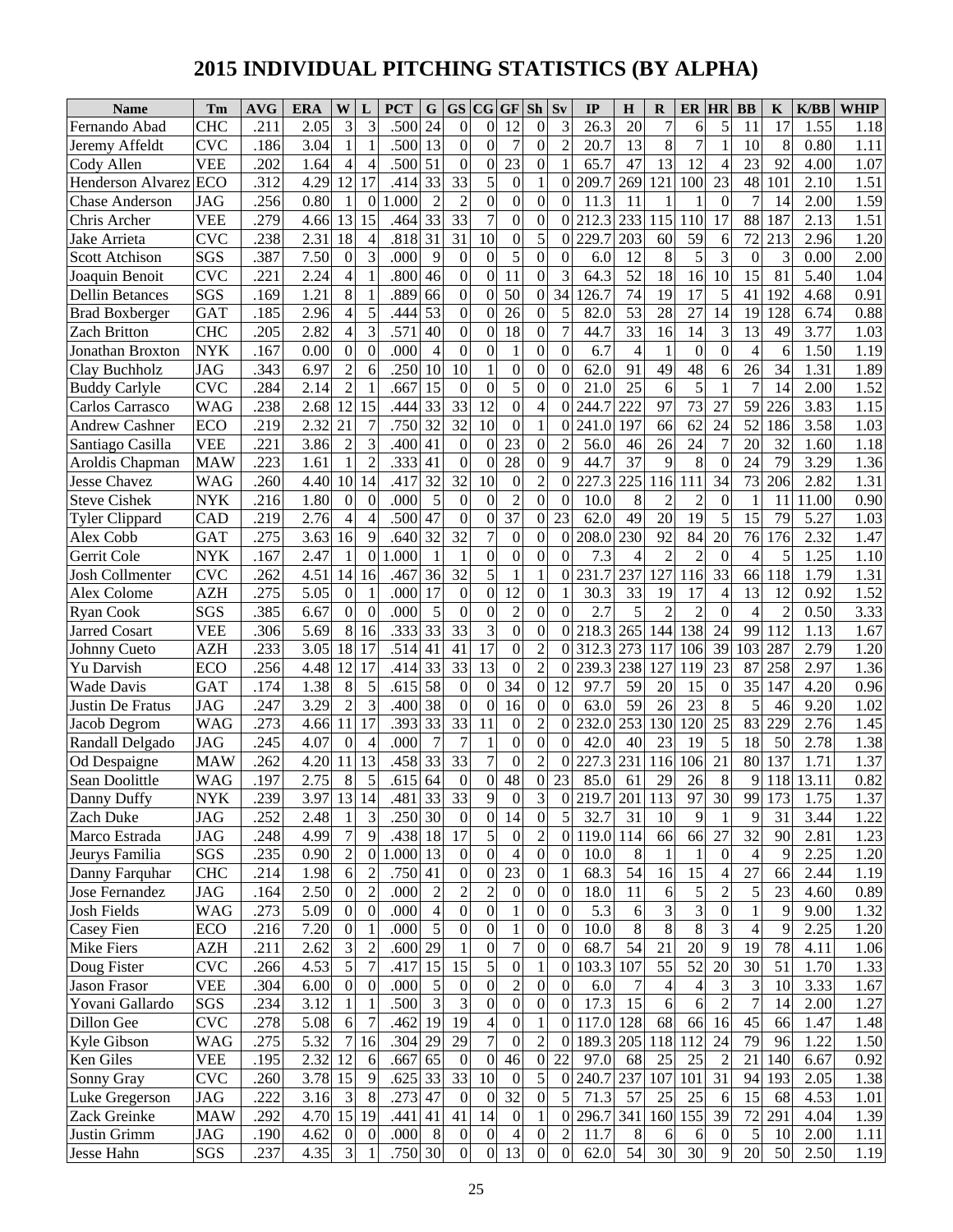| <b>Name</b>                              | Tm                       | <b>AVG</b>   | <b>ERA</b>   | W                | L                 | <b>PCT</b>         | ${\bf G}$            | <b>GS</b>                 | CG GF Sh         |                      |                                      | Sv                     | IP                 | $\bf{H}$            | $\bf{R}$             | ER                   | <b>HR</b>        | <b>BB</b>       | $\mathbf K$          | K/BB         | <b>WHIP</b>  |
|------------------------------------------|--------------------------|--------------|--------------|------------------|-------------------|--------------------|----------------------|---------------------------|------------------|----------------------|--------------------------------------|------------------------|--------------------|---------------------|----------------------|----------------------|------------------|-----------------|----------------------|--------------|--------------|
| Cole Hamels                              | <b>MAW</b>               | .267         | 4.75         | 17               | 19                | .472               | 41                   | 41                        | 9                | $\theta$             | $\overline{c}$                       | $\Omega$               | $291.\overline{7}$ | 303                 | 157                  | 154                  | 32               | 120             | 272                  | 2.27         | 1.45         |
| <b>Jason Hammel</b>                      | <b>NYK</b>               | .260         | 4.51         | 13               | 14                | .481               | 32                   | 32                        | 9                | $\boldsymbol{0}$     | $\overline{0}$                       | 0                      | 213.7              | 218                 | 121                  | 107                  | 49               | 50              | 159                  | 3.18         | 1.25         |
| Dan Haren                                | <b>AZH</b>               | .331         | 5.83         | 3                | $\overline{2}$    | .600               | $\overline{7}$       | 7                         | $\theta$         | $\boldsymbol{0}$     | $\boldsymbol{0}$                     | $\theta$               | 41.7               | 57                  | 27                   | 27                   | 10               | $\overline{7}$  | 24                   | 3.43         | 1.53         |
| Will Harris                              | <b>WAG</b>               | .310         | 6.99         | $\Omega$         |                   | .000               | 5                    | $\boldsymbol{0}$          | $\overline{0}$   | $\overline{c}$       | $\boldsymbol{0}$                     | $\mathbf{0}$           | 10.3               | 13                  | 12                   | 8                    | $\overline{2}$   | 5               |                      | 1.40         | 1.75         |
| Kyle Hendricks                           | <b>GAT</b>               | .251         | 2.48         | 9                | 3                 | .750               | 13                   | 13                        | 6                | $\overline{0}$       | $\overline{c}$                       | $\theta$               | 90.7               | 85                  | 26                   | 25                   | 5                | 13              | 41                   | 3.15         | 1.08         |
| Felix Hernandez                          | SGS                      | .196         | 2.48         | 23               | 12                | .657               | 40                   | 40                        | 20               | $\boldsymbol{0}$     | $\overline{7}$                       | $\theta$               | 323.0              | 228                 | 98                   | 89                   | 31               | 71              | 305                  | 4.30         | 0.93         |
| Kelvin Herrera                           | <b>MAW</b>               | .234         | 2.81         | 4                | 5                 | .444               | 53                   | $\boldsymbol{0}$          | $\theta$         | 27                   | $\overline{0}$                       | 9                      | 64.0               | 54                  | 21                   | 20                   | $\theta$         | 21              | 40                   | 1.90         | 1.17         |
| Derek Holland                            | <b>JAG</b>               | .300         | 4.60         | $\mathbf{0}$     | 3                 | .000               | 12                   | 3                         |                  | 5                    | $\boldsymbol{0}$                     | $\theta$               | 31.3               | 39                  | 17                   | 16                   |                  | 9               | 16                   | 1.78         | 1.53         |
| Greg Holland                             | <b>CVC</b>               | .191         | 2.13         | 3                | 4                 | .429               | 59                   | $\overline{0}$            | 0                | 43                   | $\boldsymbol{0}$                     | 17                     | 63.3               | 44                  | 19                   | 15                   | 6                | 21              | 101                  | 4.81         | 1.03         |
| J.P. Howell                              | <b>AZH</b>               | .226         | 3.88         | 4                | $\overline{0}$    | .000               | 58                   | $\overline{0}$            | $\overline{0}$   | 14                   | $\boldsymbol{0}$                     | 1                      | 65.0               | 53                  | 30                   | 28                   |                  | 37              | 69                   | 1.86         | 1.38         |
| Jared Hughes                             | SGS                      | .260         | 3.57         | 3                | 3                 | .500               | 38                   | $\overline{0}$            | $\overline{0}$   | 18                   | $\overline{0}$                       |                        | 58.0               | 58                  | 26                   | 23                   | 6                | 17              | 22                   | .29          | 1.29         |
| Phil Hughes                              | <b>VEE</b>               | .276         | 3.27         | 16               | 17                | .485               | 41                   | 41                        | 20               | $\overline{0}$       | $\overline{2}$                       | $\theta$               | 321.7              | 346                 | 122                  | 117                  | 25               | 28              | 246                  | 8.79         | 1.16         |
| <b>Tommy Hunter</b>                      | CAD                      | .244         | 2.94         | 4                | 3                 | .571               | 39                   | $\theta$                  | $\theta$         | 15                   | $\overline{0}$                       |                        | 82.7               | 76                  | 34                   | 27                   | 4                | 15              | 53                   | 3.53         | 1.10         |
| Drew Hutchison                           | <b>JAG</b>               | .250         | 4.60         | 6                | 12                | .333               | 23                   | 23                        | $\overline{7}$   | $\overline{0}$       | $\boldsymbol{0}$                     | $\overline{0}$         | 164.3              | 156                 | 85                   | 84                   | 29               | 49              | 139                  | 2.84         | 1.25         |
| Kenley Jansen                            | <b>AZH</b>               | .267         | 4.06         | $\overline{2}$   | 3                 | .400               | 47                   | $\boldsymbol{0}$          | $\overline{0}$   | 17                   | $\boldsymbol{0}$                     | $\theta$               | 62.0               | 64                  | 28                   | 28                   | 10               | 25              | 100                  | 4.00         | 1.44         |
| Kevin Jepsen                             | <b>WAG</b>               | .205         | 2.24         | 4                |                   | .800               | 48                   | $\boldsymbol{0}$          | 0                | 16                   | $\boldsymbol{0}$                     | $\overline{2}$         | 76.3               | 58                  | 20                   | 19                   | 4                | 29              | 88                   | 3.03         | 1.14         |
| Scott Kazmir                             | <b>CVC</b>               | .400         | 11.89        | $\mathbf{0}$     | $\Omega$          | .000               | $\overline{2}$       | $\overline{2}$            | $\overline{0}$   | $\overline{0}$       | $\boldsymbol{0}$                     | $\overline{0}$         | 5.3                | 10                  | 7                    | $\overline{7}$       | $\overline{c}$   | 3               | 4                    | 1.33         | 2.45         |
| Ian Kennedy                              | <b>MAW</b>               | .257         | 4.72         | 16               | 18                | .471               | 40                   | 40                        | 11               | $\boldsymbol{0}$     | $\overline{3}$                       | $\theta$               | 276.7              | 275                 | 148                  | 145                  | 30               | 93              | 256                  | 2.75         | 1.33         |
| Clayton Kershaw                          | <b>CHC</b>               | .205         | 2.35         | 14               | 10                | .583               | 31                   | 31                        | 18               | $\boldsymbol{0}$     | 6                                    | $\Omega$               | 268.3              | 199                 | 79                   | 70                   | 13               | 65              | 310                  | 4.77         | 0.98         |
| Dallas Keuchel                           | <b>JAG</b>               | .277         | 4.07         | 8                | 11                | .421               | 21                   | 21                        | 5                | $\boldsymbol{0}$     | $\overline{0}$                       | $\theta$               | 154.7              | 170                 | 72                   | 70                   | 17               | 44              | 102                  | 2.32         | 1.38         |
| Craig Kimbrel                            | <b>AZH</b>               | .217         | 4.43         |                  | 5                 | .167               | 41                   | $\theta$                  | $\overline{0}$   | 27                   | $\boldsymbol{0}$                     | 12                     | 42.7               | 34                  | 22                   | 21                   | 6                | 24              | 72                   | 3.00         | 1.36         |
| Corey Kluber                             | <b>CHC</b>               | .235         | 2.57         | 29               | 6                 | .829               | 40                   | 40                        | 21               | $\boldsymbol{0}$     | $\overline{7}$                       | $\overline{0}$         | 329.0              | 290                 | 99                   | 94                   | 20               | 88              | 356                  | 4.05         | 1.15         |
| George Kontos                            | CAD                      | .253         | 2.94         | $\overline{2}$   | $\overline{2}$    | .500               | 47                   | $\theta$                  | $\overline{0}$   | 28                   | $\overline{0}$                       | 3                      | 61.3               | 61                  | 21                   | 20                   |                  | 27              | 55                   | 2.04         | 1.44         |
| Hiroki Kuroda                            | <b>WAG</b>               | .289         | 4.70         | 13               | 14                | .481               | 33                   | 33                        | 4                | $\mathbf{0}$         | $\mathbf{1}$                         | $\theta$               | 220.3              | 254                 | 120                  | 115                  | 29               | 55              | 150                  | 2.73         | 1.40         |
| Mat Latos                                | CAD                      | .279         | 4.15         | 9                | 16                | .360               | 31                   | $\overline{31}$           | $\overline{7}$   | $\boldsymbol{0}$     | $\overline{c}$                       | 0                      | 225.3              | 246                 | 109                  | 104                  | 28               | 50              | 127                  | 2.54         | 1.31         |
| Mike Leake                               | <b>JAG</b>               | 329          | 6.92         | $\overline{4}$   | 11                | .267               | 18                   | 18                        | $\overline{7}$   | $\overline{0}$       | $\overline{0}$                       | $\overline{0}$         | 121.0              | 166                 | 93                   | 93                   | 21               | $\overline{31}$ | 80                   | 2.58         | 1.63         |
| Dominic Leone                            | ECO                      | .400         | 15.65        | $\mathbf{0}$     | $\mathbf{0}$      | .000               | $\overline{1}$       | $\boldsymbol{0}$          | $\boldsymbol{0}$ | 1                    | $\boldsymbol{0}$                     | $\theta$               | 2.3                | 4                   | 4                    | $\overline{4}$       |                  | $\overline{c}$  | $\overline{2}$       | 1.00         | 2.61         |
| Jon Lester                               | <b>GAT</b>               | .278         | 4.36         | 6                | 3                 | .667               | 13                   | 13                        | 5                | $\overline{0}$       | $\overline{0}$                       | $\theta$               | 95.0               | 103                 | 51                   | 46                   | 13               | 21              | 87                   | 4.14         | 1.31         |
| Francisco Liriano                        | <b>VEE</b>               | .252         | 4.29         | $\overline{7}$   | 8                 | .467               | 22                   | 22                        | $\overline{c}$   | $\overline{0}$       | $\overline{0}$                       | $\theta$               | 140.7              | 134                 | 72                   | 67                   | 15               | 79              | 138                  | 1.75         | 1.51         |
|                                          | <b>CHC</b>               | .291         | 4.89         | $\overline{7}$   | $\tau$            | .500               | 18                   | 18                        | $\overline{c}$   | $\overline{0}$       | $\overline{0}$                       | $\theta$               | 105.0              | 123                 | 63                   | 57                   | 22               | 30              | 55                   | 1.83         | 1.46         |
| Kyle Lohse                               | SGS                      | .250         | 4.11         | 13               | 16                | .448               | 38                   | 38                        | 5                | $\overline{0}$       | $\mathbf{1}$                         | $\overline{0}$         | 247.3              | 238                 | 125                  | 113                  | 22               | 103             | 177                  | 1.72         | 1.38         |
| Lance Lynn<br>Jean Machi                 | <b>WAG</b>               | .333         | 10.00        | $\boldsymbol{0}$ | $\mathbf{0}$      | .000               | $\overline{2}$       | $\boldsymbol{0}$          | $\boldsymbol{0}$ | $\overline{c}$       | $\boldsymbol{0}$                     | $\theta$               | 2.7                |                     | 3                    | 3                    |                  | 1               | 1                    | 1.00         | 1.85         |
| <b>Nick Martinez</b>                     | <b>MAW</b>               | .294         | 5.74         | $\mathbf{0}$     | $\overline{0}$    | .000               | $\overline{2}$       | $\mathbf{0}$              | $\overline{0}$   | $\overline{c}$       | $\overline{0}$                       | $\theta$               | 4.7                | 4<br>5              | 3                    | $\overline{3}$       |                  | 1               | 5                    | 5.00         | 1.28         |
| Jake McGee                               | <b>NYK</b>               | .250         | 2.90         | $\overline{4}$   |                   | .800               | 49                   | $\overline{0}$            | $\overline{0}$   | $\overline{19}$      | $\overline{0}$                       | $\overline{0}$         | 71.3               | 66                  | 24                   | $\overline{23}$      | $\overline{c}$   | 27              | 99                   | 3.67         | 1.30         |
|                                          |                          | .233         | 3.49         |                  |                   |                    | 32                   | $\overline{32}$           |                  |                      | $\mathbf{1}$                         |                        | 226.7              | 202                 | 93                   | 88                   | 25               | 68              | 210                  | 3.09         | 1.19         |
| Collin McHugh                            | <b>GAT</b><br><b>CVC</b> | .256         | 2.53         | 16               | 8                 | .667<br>.545       | $\overline{57}$      |                           | 9<br>$\theta$    | $\overline{0}$<br>34 |                                      | $\overline{0}$<br>12   | 81.7               | 79                  | $\overline{24}$      | $\overline{23}$      |                  | 14              | 78                   | 5.57         |              |
| Mark Melancon                            |                          |              |              | 6                | 5                 |                    |                      | $\boldsymbol{0}$          |                  |                      | $\boldsymbol{0}$                     |                        |                    |                     |                      |                      | 6                |                 |                      |              | 1.14         |
| Andrew Miller                            | GAT                      | .144         | 1.84         | 4 <sub>l</sub>   | $\overline{2}$    | .667 52            |                      | $\sigma$                  | $\mathbf{0}$     | 30                   | $\vert 0 \vert$                      | 15                     | 78.31              | 39                  | 16                   | 16                   |                  |                 | 31 133               | 4.29         | 0.89         |
| Shelby Miller                            | <b>JAG</b>               | .241         | 4.11         | 5                | 14                | .263               | 19                   | 19                        | 10               | 0                    | $\mathbf{1}$                         | $\overline{0}$         | 149.0              | 135                 | 73                   | 68                   | 22               | 57              | 74                   | 1.30         | 1.29         |
| Franklin Morales                         | <b>JAG</b>               | .448         | 11.54        | $\overline{0}$   |                   | .000               | 8                    | $\mathbf{0}$              | $\mathbf{0}$     | 3                    | $\boldsymbol{0}$                     | $\theta$               | 11.7               | 26                  | 19                   | 15                   | 1                | 3               | 8                    | 2.67         | 2.48         |
| Charlie Morton                           | <b>CHC</b>               | .293         | 4.59         | 8                | 14                | .364 32<br>.444 58 |                      | 32                        | 5                | $\boldsymbol{0}$     | $\sqrt{2}$<br>$\overline{0}$         | $\boldsymbol{0}$       | 202.0              | 231                 | 107                  | 103                  | 18               | 88              | 159                  | 1.81<br>7.67 | 1.58         |
| Pat Neshek                               | <b>AZH</b>               | .214         | 2.95         | 4                | 5                 |                    |                      | $\boldsymbol{0}$          | $\theta$         | 29                   |                                      | 10                     | 82.3               | 65                  | 27                   | 27                   | 11               | 9               | 69                   |              | 0.90         |
| Darren O'Day                             | <b>NYK</b>               | .188         | 1.82         | 11               | $\overline{c}$    | .846 71            |                      | $\boldsymbol{0}$          | $\theta$         | 31                   | $\boldsymbol{0}$                     | 14                     | 109.0              | 73                  | 25                   | 22                   | 9                | 22              | 113                  | 5.14         | 0.87         |
| Jake Odorizzi                            | <b>CHC</b>               | .227         | 3.00         | -1               | $\overline{0}$    | 1.000              | $\overline{1}$<br>34 | $\,1$<br>$\boldsymbol{0}$ | $\overline{0}$   | $\boldsymbol{0}$     | $\boldsymbol{0}$<br>$\boldsymbol{0}$ | $\overline{0}$         | 6.0                | $\mathfrak s$<br>70 | $\overline{2}$<br>30 | $\overline{c}$<br>30 | 1                | 1               | $\overline{c}$<br>20 | 2.00         | 1.00         |
| Dan Otero                                | ECO<br><b>NYK</b>        | .303<br>.232 | 4.71         | 1<br>3           | $\mathbf{0}$<br>5 | 1.000              | 63                   | $\boldsymbol{0}$          | $\theta$         | 14<br>42             |                                      | $\boldsymbol{0}$<br>25 | 57.3               | 69                  | 28                   | 26                   | 5                | 12<br>19        | 73                   | 1.67<br>3.84 | 1.43<br>1.09 |
| Jonathan Papelbon<br><b>James Paxton</b> | SGS                      | .245         | 2.89<br>4.73 | $\overline{2}$   | 4                 | .375<br>.333       | 9                    | 9                         | 0                | 0                    | 0<br>$\boldsymbol{0}$                | $\overline{0}$         | 81.0<br>53.3       | 49                  | 29                   | 28                   | 3<br>7           | 29              | 40                   | 1.38         | 1.46         |
| <b>Glen Perkins</b>                      | <b>AZH</b>               | .304         | 2.31         | $\overline{0}$   |                   | .000 11            |                      | $\boldsymbol{0}$          | 0                |                      | $\boldsymbol{0}$                     |                        | 11.7               | 14                  | 3                    | 3                    | $\overline{0}$   |                 |                      |              | 1.28         |
|                                          | <b>AZH</b>               | .209         |              |                  | $\overline{c}$    | .571               |                      | 11                        | $\boldsymbol{0}$ | 6                    | $\boldsymbol{0}$                     | 1                      |                    | 52                  | 19                   | 15                   | $\boldsymbol{0}$ | -1              | 11                   | 11.00        |              |
| Michael Pineda                           |                          |              | 2.05         | 4                | 3                 |                    | 11                   |                           |                  | 0                    |                                      | $\boldsymbol{0}$       | 66.0               |                     |                      |                      |                  | 3               | 41                   | 13.67        | 0.83         |
| <b>Drew Pomeranz</b>                     | <b>VEE</b>               | .198         | 2.26         | $\overline{c}$   | $\overline{0}$    | 1.000              | 24                   | $\boldsymbol{0}$          | $\boldsymbol{0}$ | 10                   | $\boldsymbol{0}$                     | $\theta$               | 47.7               | 32                  | 14                   | 12                   | 3                | 18              | 45                   | 2.50         | 1.05         |
| <b>Rick Porcello</b>                     | <b>AZH</b>               | .314         | 5.15 10      |                  | 15                | .400               | 28                   | 28                        | 5                | 0                    | $\overline{c}$                       | 0                      | 174.7              | 227                 | 104                  | 100                  | 15               | 41              | 87                   | 2.12         | 1.53         |
| David Price                              | <b>CVC</b>               | .261         | 3.85 15      |                  | 9                 | .625               | 30                   | 30                        | 7                | 0                    | $\boldsymbol{0}$                     | $\boldsymbol{0}$       | 205.7              | 210                 | 95                   | 88                   | $\overline{35}$  | 40              | 208                  | 5.20         | 1.22         |
| Zach Putnam                              | <b>MAW</b>               | .207         | 3.26         | $\overline{4}$   | 2                 | .667               | 52                   | $\boldsymbol{0}$          | $\theta$         | 22                   | $\boldsymbol{0}$                     | $\overline{c}$         | 69.0               | 50                  | 25                   | 25                   | 6                | 28              | 59                   | 2.11         | 1.13         |
| K Quackenbush                            | <b>MAW</b>               | .257         | 3.38         | 3                | 3                 | .500 53            |                      | $\boldsymbol{0}$          | $\theta$         | $\overline{23}$      | $\boldsymbol{0}$                     | 5                      | 61.3               | 59                  | 23                   | 23                   | 6                | 20              | 49                   | 2.45         | 1.29         |
| Neil Ramirez                             | <b>WAG</b>               | .206         | 3.48         | 3                | 5                 | .375               | 61                   | $\boldsymbol{0}$          | $\theta$         | $26\,$               | $\boldsymbol{0}$                     | 5                      | 82.7               | 59                  | 33                   | 32                   | 4                | 28              | 101                  | 3.61         | 1.05         |
| A.J. Ramos                               | <b>GAT</b>               | .188         | 2.66         | $\overline{2}$   | $\overline{c}$    | .500 37            |                      | $\boldsymbol{0}$          | $\theta$         | 15                   | $\boldsymbol{0}$                     | $\mathbf{1}$           | 50.7               | 33                  | 16                   | 15                   | 4                | 32              | 55                   | 1.72         | 1.28         |
| Cory Rasmus                              | CAD                      | .223         | 2.73         | $\overline{2}$   | $\overline{c}$    | .500 28            |                      | $\boldsymbol{0}$          | $\theta$         | 16                   | $\boldsymbol{0}$                     | 3                      | 59.3               | 48                  | 18                   | 18                   | 4                | 16              | 61                   | 3.81         | 1.08         |
| <b>Garrett Richards</b>                  | <b>GAT</b>               | .224         | 2.82         | 18               | 9                 | .667               | 32                   | 32                        | 19               | 0                    | $\overline{\mathcal{A}}$             | $\boldsymbol{0}$       | 268.0              | 223                 | 90                   | 84                   | 11               | 80              | 240                  | 3.00         | 1.13         |
| <b>Tanner Roark</b>                      | ECO                      | .240         | 3.09 17      |                  | 9                 | .654 31            |                      | 31                        | 9                | $\boldsymbol{0}$     | $\boldsymbol{0}$                     | $\overline{0}$         | 215.7              | 194                 | 82                   | 74                   | 19               | 61              | 136                  | 2.23         | 1.18         |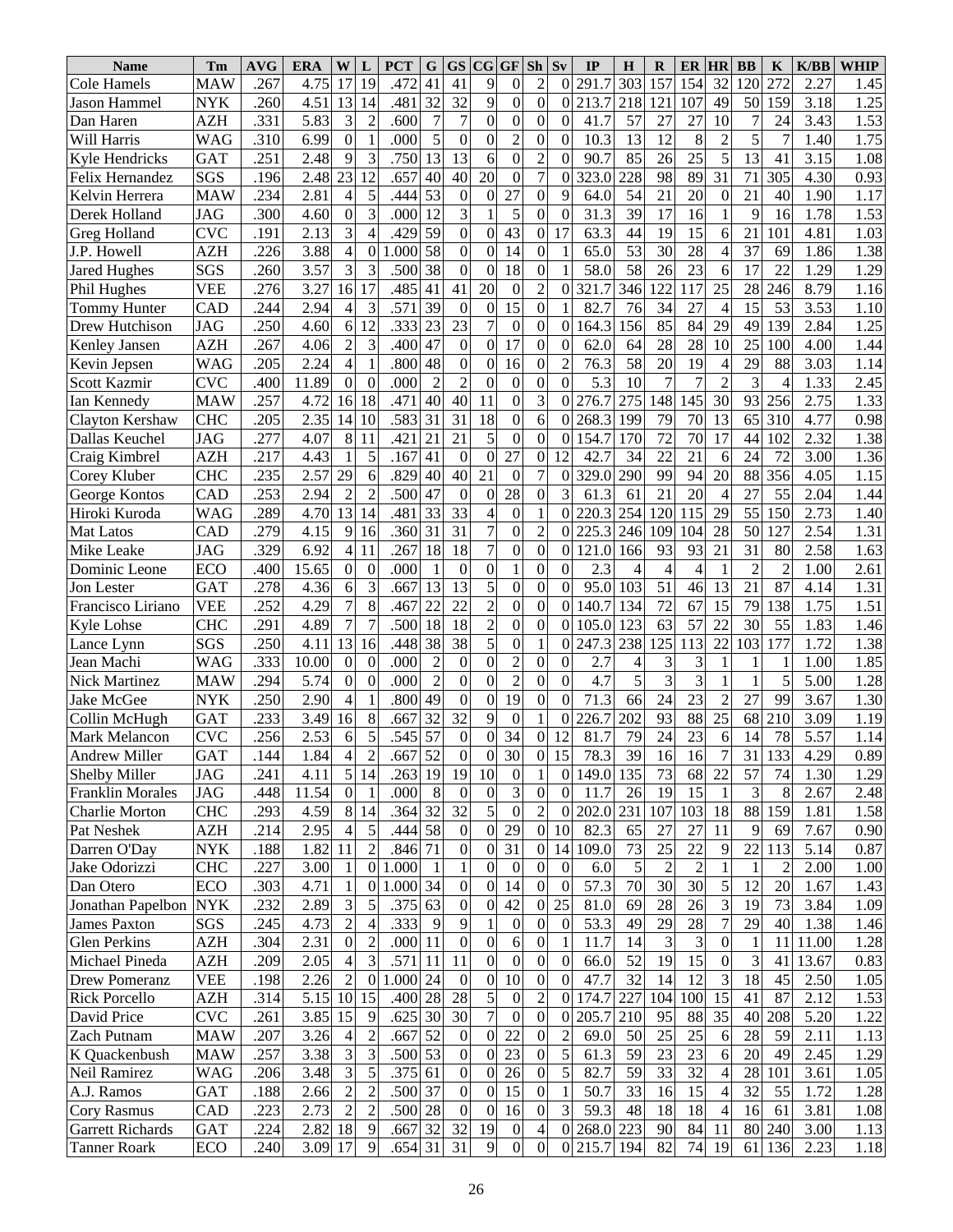| <b>Name</b>              | Tm         | <b>AVG</b> | <b>ERA</b> | W                |                  | <b>PCT</b> | G               | <b>GS</b>        | CG               | GF               | Sh               | Sv               | IP                | $\bf H$        | $\bf{R}$      | ER              | <b>HR</b>        | <b>BB</b>        | K              | K/BB              | <b>WHIP</b> |
|--------------------------|------------|------------|------------|------------------|------------------|------------|-----------------|------------------|------------------|------------------|------------------|------------------|-------------------|----------------|---------------|-----------------|------------------|------------------|----------------|-------------------|-------------|
| David Robertson          | SGS        | .219       | 4.10       | $\overline{4}$   | $\overline{4}$   | .500       | 38              | $\boldsymbol{0}$ | 0                | 14               | $\boldsymbol{0}$ | $\overline{c}$   | 41.7              | 35             | 20            | 19              | 6                | 19               | 60             | 3.16              | 1.29        |
| <b>Hector Rondon</b>     | <b>ECO</b> | .253       | 1.67       | 3                | $\overline{4}$   | .429       | 41              | $\overline{0}$   | $\overline{0}$   | 30               | $\mathbf{0}$     | 9                | 43.0              | 41             | $8\,$         | 8               | $\overline{c}$   | 12               | 32             | 2.67              | 1.23        |
| <b>Trevor Rosenthal</b>  | <b>CHC</b> | .500       | 12.86      | $\overline{0}$   | $\boldsymbol{0}$ | .000       | $\mathbf{1}$    | $\boldsymbol{0}$ | 0                | $\boldsymbol{0}$ | $\boldsymbol{0}$ | $\overline{0}$   | 0.7               | $\overline{2}$ |               |                 | $\theta$         | 1                | $\theta$       | 0.00              | 4.29        |
| <b>Tyson Ross</b>        | <b>NYK</b> | .260       | 3.85       | 12               | 13               | .480       | 32              | 32               | 5                | $\overline{0}$   | $\mathbf{1}$     | $\boldsymbol{0}$ | 194.0             | 193            | 96            | 83              | 17               | 100              | 179            | 1.79              | 1.51        |
| James Russell            | <b>WAG</b> | .188       | 2.61       | $\overline{2}$   | 3                | .400       | 48              | $\mathbf{0}$     | 0                | 22               | $\boldsymbol{0}$ | 3                | 76.0              | 51             | 24            | 22              | 5                | 29               | 58             | 2.00              | 1.05        |
| Hyu-Jin Ryu              | <b>MAW</b> | .284       | 4.30       | 3                | $\overline{2}$   | .600       | $\overline{7}$  | $\overline{7}$   | $\overline{c}$   | $\overline{0}$   | $\mathbf{0}$     | $\mathbf{0}$     | 52.3              | 60             | 27            | 25              | 6                | 12               | 40             | 3.33              | 1.38        |
| Chris Sale               | <b>AZH</b> | .217       | 2.98       | 14               | 16               | .467       | 34              | 34               | 12               | $\overline{0}$   | $\overline{c}$   | $\boldsymbol{0}$ | 245.0             | 198            | 87            | 81              | 31               | 56               | 278            | 4.96              | 1.04        |
| Jeff Samardzija          | <b>CHC</b> | 263        | 3.84       | 17               | 18               | .486       | 40              | 40               | 12               | $\overline{0}$   | $\mathbf{1}$     | $\boldsymbol{0}$ | 293.3             | 295            | 139           | 25              | $\overline{33}$  | 71               | 239            | 3.37              | 1.25        |
| Aaron Sanchez            | <b>AZH</b> | .170       | 3.00       |                  | $\boldsymbol{0}$ | .000       | 12              | $\boldsymbol{0}$ | $\boldsymbol{0}$ | 8                | $\mathbf{0}$     | $\overline{2}$   | 15.0              | 9              | 6             | 5               | $\mathbf{1}$     | $\overline{4}$   | 11             | 2.75              | 0.87        |
| <b>Anibal Sanchez</b>    | SGS        | .235       | 3.19       | 12               | 13               | .480       | 32              | 32               | 10               | $\overline{0}$   | $\overline{2}$   | $\boldsymbol{0}$ | 226.0             | 199            | 82            | 80              | 12               | 66               | 163            | 2.47              | 1.17        |
| <b>Hector Santiago</b>   | <b>GAT</b> | .000       | 0.00       | $\theta$         | $\mathbf{0}$     | .000       | $\mathbf{1}$    | $\boldsymbol{0}$ | $\boldsymbol{0}$ | 1                | $\boldsymbol{0}$ | 1                | 1.0               | $\theta$       | $\Omega$      | $\theta$        | $\boldsymbol{0}$ | $\boldsymbol{0}$ |                | 0.00              | 0.00        |
| Max Scherzer             | SGS        | .245       | 3.56       | 17               | 13               | .567       | 40              | 40               | 14               | $\mathbf{0}$     | $\overline{c}$   | $\mathbf{0}$     | 285.3             | 267            | 116           | 113             | 36               | 68               | 331            | 4.87              | 1.17        |
| <b>James Shields</b>     | CAD        | .296       | 4.52       | 12               | 10               | .545       | 32              | 32               | 5                | $\overline{0}$   | $\mathbf{1}$     | $\boldsymbol{0}$ | 193.0             | 230            | 102           | 97              | 24               | 52               | 123            | 2.37              | 1.46        |
| Alfredo Simon            | <b>AZH</b> | 296        | 5.97       | $\mathbf{0}$     | 6                | .000       | 12              | 12               | $\boldsymbol{0}$ | $\overline{0}$   | $\mathbf{0}$     | $\boldsymbol{0}$ | 69.3              | 85             | 49            | 46              | 12               | 18               | 41             | 2.28              | 1.49        |
| Tony Sipp                | <b>NYK</b> | .237       | 3.88       |                  | 4                | .200       | 45              | $\boldsymbol{0}$ | $\overline{0}$   | 20               | $\boldsymbol{0}$ | $\overline{2}$   | 58.0              | 52             | 25            | 25              | 7                | 23               | 69             | 3.00              | 1.29        |
| Joe Smith                | <b>VEE</b> | .174       | 1.32       | $\overline{2}$   |                  | .667       | $\overline{57}$ | $\overline{0}$   | $\boldsymbol{0}$ | 22               | $\boldsymbol{0}$ | $\overline{2}$   | 88.7              | 53             | 13            | 13              | 6                | 20               | 71             | 3.55              | 0.82        |
| Drew Smyly               | <b>JAG</b> | .251       | 3.53       | 6                | 8                | .429       | 28              | 16               | 5                | 6                | $\mathbf{1}$     | $\overline{c}$   | 145.3             | 138            | 60            | 57              | 21               | 46               | 130            | 2.83              | 1.27        |
| Joakin Soria             | <b>ECO</b> | 237        | 3.53       |                  | 5                | .167       | 63              | $\boldsymbol{0}$ | $\overline{0}$   | 35               | $\overline{0}$   | 11               | 81.7              | 72             | 32            | $\overline{32}$ | 6                | 19               | 71             | 3.74              | 1.11        |
| Drew Storen              | <b>CVC</b> | 266        | 3.83       | $\overline{4}$   | 5                | .444       | 70              | $\boldsymbol{0}$ | $\boldsymbol{0}$ | 20               | $\overline{0}$   | $\overline{0}$   | 80.0              | 80             | 35            | 34              | 6                | 22               | 64             | 2.91              | 1.28        |
| <b>Stephen Strasburg</b> | CAD        | 289        | 5.10       | 6                | 14               | .300       | 32              | 32               | 8                | $\boldsymbol{0}$ | $\overline{0}$   | $\boldsymbol{0}$ | 211.7             | 246            | 125           | 120             | 35               | 63               | 232            | 3.68              | 1.46        |
| <b>Huston Street</b>     | <b>CHC</b> | .182       | 1.82       | 3                | 3                | .500       | 47              | $\overline{0}$   | $\overline{0}$   | 32               | $\overline{0}$   | 17               | 64.3              | 42             | 13            | 13              | 3                | 14               | 59             | 4.21              | 0.87        |
| Hunter Strickland        | <b>JAG</b> | .245       | 2.08       | $\mathbf{1}$     | $\mathbf{0}$     | .000       | 9               | $\boldsymbol{0}$ | $\boldsymbol{0}$ | 5                | $\boldsymbol{0}$ | 3                | 13.0              | 12             | 3             | $\overline{3}$  | $\overline{0}$   | $\boldsymbol{0}$ | 14             | 0.00              | 0.92        |
| Marcus Stroman           | <b>NYK</b> | .277       | 4.20       | 14               | 8                | .636       | 31              | 31               | $\overline{7}$   | $\overline{0}$   | $\overline{2}$   | $\mathbf{0}$     | 207.7             | 228            | 105           | $\overline{97}$ | 17               | 58               | 158            | 2.72              | 1.38        |
| Pedro Strop              | <b>ECO</b> | .198       | 2.98       | $\boldsymbol{0}$ |                  | .000       | 39              | $\boldsymbol{0}$ | $\boldsymbol{0}$ | 19               | $\overline{0}$   | 14               | 54.3              | 38             | 19            | 18              | 5                | 22               | 61             | 2.77              | 1.10        |
| Masahiro Tanaka          | <b>NYK</b> | .245       | 3.07       | 18               | 11               | .621       | $\overline{33}$ | $\overline{33}$  | $\overline{17}$  | $\overline{0}$   | 3                | $\mathbf{0}$     | 252.0             | 234            | 95            | 86              | 23               | 41               | 268            | 6.54              | 1.09        |
| Junichi Tazawa           | <b>VEE</b> | .417       | 3.91       | $\boldsymbol{0}$ | $\mathbf{0}$     | .000       |                 | $\boldsymbol{0}$ | $\boldsymbol{0}$ | 1                | $\boldsymbol{0}$ | $\theta$         | 2.3               | 5              |               |                 | $\boldsymbol{0}$ |                  | $\overline{4}$ | 4.00              | 2.61        |
| Julio Teheran            | CAD        | .256       | 3.71       | 16               | 15               | .516       | $\overline{34}$ | 34               | 13               | $\overline{0}$   | $\overline{4}$   | $\mathbf{0}$     | 255.0             | 245            | 109           | 105             | 30               | 52               | 215            | 4.13              | 1.16        |
| Dale Thayer              | CAD        | .256       | 4.17       | 5                | 5                | .500       | 40              | $\boldsymbol{0}$ | $\boldsymbol{0}$ | 18               | $\boldsymbol{0}$ | 3                | 58.3              | 57             | 27            | $\overline{27}$ | 13               | 13               | 35             | 2.69              | 1.20        |
| Koji Uehara              | <b>NYK</b> | .245       | 5.26       | $\overline{0}$   | $\Omega$         | .000       | 9               | $\overline{0}$   | $\overline{0}$   | $\mathbf{0}$     | $\boldsymbol{0}$ | $\mathbf{0}$     | 13.7              | 13             | 8             | 8               | 5                | $\overline{7}$   | 18             | $2.\overline{57}$ | 1.46        |
| <b>Anthony Varvaro</b>   | <b>ECO</b> | .265       | 3.70       | $\overline{4}$   | 3                | .571       | 64              | $\boldsymbol{0}$ | $\overline{0}$   | 20               | $\boldsymbol{0}$ | $\overline{4}$   | 80.3              | 83             | 35            | 33              | 14               | 24               | 72             | 3.00              | 1.33        |
| Yordano Ventura          | <b>VEE</b> | .282       | 4.53       | 14               | 12               | .538       | $\overline{33}$ | $\overline{33}$  | 3                | $\overline{0}$   | $\mathbf{1}$     | $\boldsymbol{0}$ | 224.3             | 247            | 115           | 113             | 16               | 101              | 189            | 1.87              | 1.55        |
| <b>Justing Verlander</b> | <b>ECO</b> | .364       | 9.00       | $\overline{0}$   |                  | .000       | $\overline{1}$  | $\mathbf{1}$     | $\theta$         | $\overline{0}$   | $\boldsymbol{0}$ | $\mathbf{0}$     | 4.0               | 8              | 8             | $\overline{4}$  | $\theta$         | $\overline{c}$   | $\overline{4}$ | 2.00              | 2.50        |
| <b>Nick Vincent</b>      | <b>JAG</b> | .270       | 4.46       | $\mathbf{1}$     | $\overline{2}$   | .333       | $\overline{32}$ | $\overline{0}$   | $\overline{0}$   | 22               | $\boldsymbol{0}$ | $\overline{4}$   | 34.3              | 37             | 18            | 17              | 6                | 11               | 45             | 4.09              | 1.40        |
| <b>Edinson Volquez</b>   | <b>ECO</b> | .265       | 4.98       | 5                | 9                | .357       | 21              | 21               |                  | $\overline{0}$   | $\boldsymbol{0}$ | $\mathbf{0}$     | 137.3             | 140            | 80            | 76              | 24               | 46               | 90             | 1.96              | 1.35        |
| Michael Wacha            | <b>AZH</b> | 272        | 4.43       | $\overline{7}$   | 13               | .350       | 28              | 28               | 3                | $\overline{0}$   | $\mathbf{1}$     | $\overline{0}$   | 180.7             | 192            | 94            | 89              | 21               | 60               | 139            | 2.32              | 1.39        |
| Adam Wainwright          | <b>CAD</b> | .242       | 2.63       | 16               | 15               | .516       | $\overline{33}$ | $\overline{33}$  | $\overline{15}$  | $\overline{0}$   | $\mathbf{1}$     | $\theta$         | 260.0             | 235            | 88            | 76              | 17               | 52               | 159            | 3.06              | 1.10        |
| Jordan Walden            | ECO        | .313       | 8.18       | $\overline{0}$   | $\boldsymbol{0}$ | .000       | $\vert 4 \vert$ | $\mathbf{0}$     | $\mathbf{U}$     | 2                | $\overline{0}$   | $\mathbf{I}$     | 3.3               | $\mathcal{L}$  | $\mathcal{L}$ | $\mathbf{3}$    | $\boldsymbol{0}$ | 2                | $\sigma$       | 3.00              | 2.12        |
| Taijuan Walker           | JAG        | .250       | 4.57       | $\boldsymbol{0}$ | $\overline{2}$   | .000       | $\overline{4}$  | $\overline{3}$   | 0                | $\mathbf{1}$     | $\boldsymbol{0}$ | $\boldsymbol{0}$ | 19.7              | 17             | 10            | 10              | $\mathbf{1}$     | 15               | 16             | 1.07              | 1.62        |
| Adam Warren              | <b>MAW</b> | .268       | 3.52       | $\overline{2}$   | $\mathfrak{Z}$   | .400 37    |                 | $\boldsymbol{0}$ | $\mathbf{0}$     | 17               | $\boldsymbol{0}$ | $\boldsymbol{0}$ | 64.0              | 64             | 26            | 25              | 6                | 24               | 52             | 2.17              | 1.38        |
| Tony Watson              | SGS        | .269       | 3.63       | $\mathfrak{Z}$   | $\overline{0}$   | 1.000 27   |                 | $\boldsymbol{0}$ | 0                | 5                | $\boldsymbol{0}$ | 1                | 22.3              | 25             | 13            | 9               | 4                | $\sqrt{5}$       | 20             | 4.00              | 1.35        |
| Zack Wheeler             | JAG        | .259       | 3.28       | 5                | 11               | .313 21    |                 | 21               | 6                | $\boldsymbol{0}$ | $\mathbf{1}$     | $\boldsymbol{0}$ | 156.3             | 156            | 65            | 57              | $\,8\,$          | 67               | 148            | 2.21              | 1.43        |
| Tom Wilhelmsen           | <b>CHC</b> | .203       | 3.42       | 1                | 3                | .250 42    |                 | $\boldsymbol{0}$ | 0                | 19               | $\boldsymbol{0}$ | $\overline{c}$   | 65.7              | 47             | 26            | 25              | 6                | 22               | 47             | 2.14              | 1.05        |
| Alex Wilson              | JAG        | .273       | 4.74       | $\overline{0}$   | $\mathbf{0}$     | .000       | $\overline{4}$  | $\boldsymbol{0}$ | 0                | 4                | $\boldsymbol{0}$ | $\boldsymbol{0}$ | 5.7               | 6              | 3             | 3               | $\overline{c}$   | $\mathbf{1}$     | -1             | 1.00              | 1.23        |
| Alex Wood                | ECO        | .289       | 5.26       | 5                | 7                | .417       | 15              | 11               | 2                | $\boldsymbol{0}$ | $\boldsymbol{0}$ | 0                | 78.7              | 91             | 50            | 46              | 16               | 31               | 68             | 2.19              | 1.55        |
| Vance Worley             | <b>WAG</b> | .344       | 5.79       | $\boldsymbol{0}$ |                  | .000       | 2               | $\overline{c}$   |                  | 0                | $\boldsymbol{0}$ | $\boldsymbol{0}$ | 14.0              | 21             | 9             | 9               | 3                | 4                | 16             | 4.00              | 1.79        |
| <b>Brad Ziegler</b>      | <b>AZH</b> | .231       | 3.86       | $\bf{0}$         |                  | .000       | $7\phantom{.0}$ | $\boldsymbol{0}$ | $\theta$         | 5                | $\boldsymbol{0}$ | $\boldsymbol{0}$ | 7.0               | 6              | 3             | 3               | 1                | $\overline{c}$   | 2              | 1.00              | 1.14        |
| Jo. Zimmermann           | <b>GAT</b> | .285       | 3.86 16 17 |                  |                  | .485 40    |                 | 40               | 10               | $\overline{0}$   | $\mathbf{1}$     | $\overline{0}$   | 282.3 323 137 121 |                |               |                 | 29               | 47               | 197            | 4.19              | 1.31        |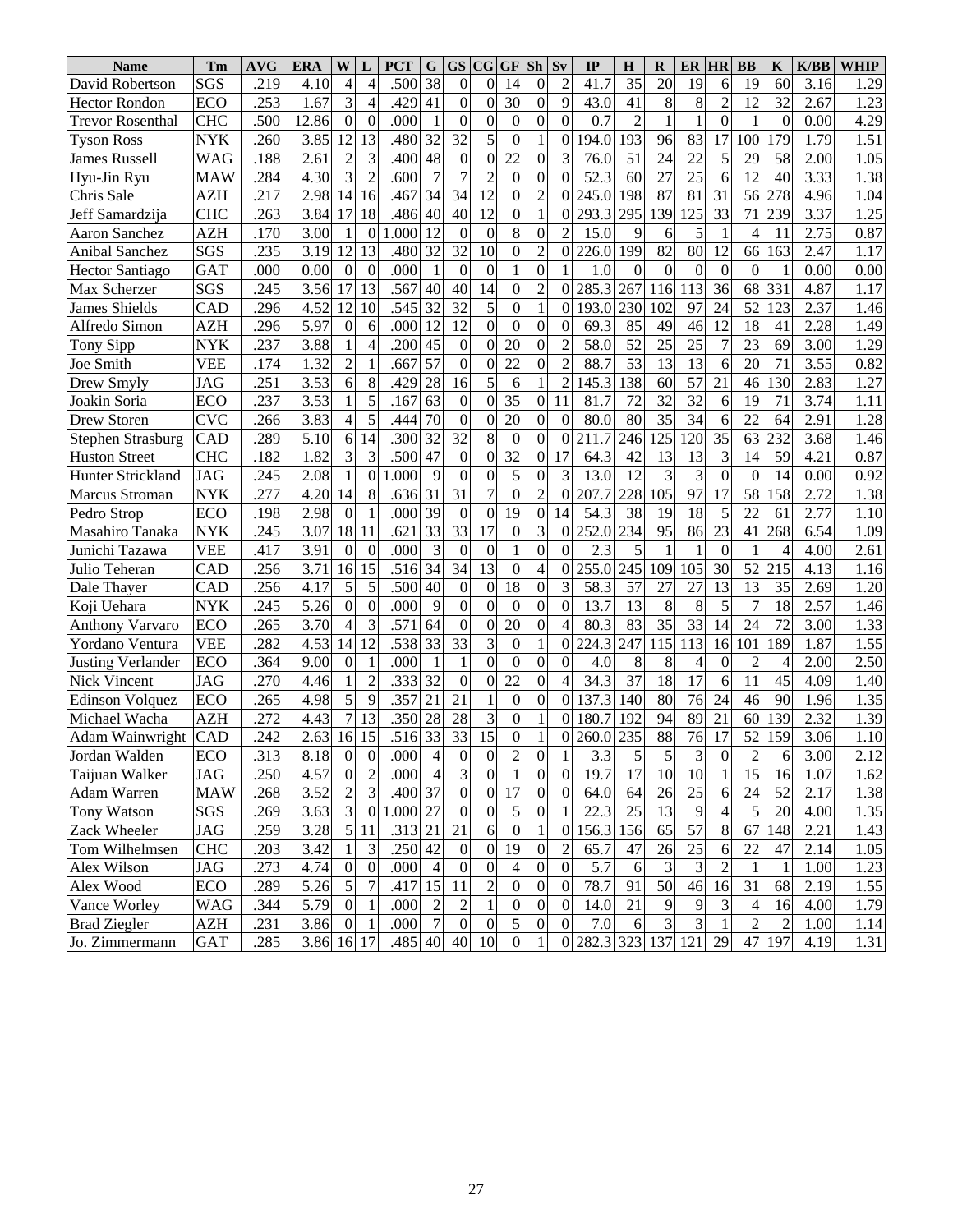### **2015 ARIZONA HEAT**

| <b>NAME</b>         | TM         | AVG  | <b>OBA</b> | <b>SLG</b> | <b>OPS</b> | <b>GM AB</b> |        | R  | Н      | 2B             | 3B             | <b>HR</b> | <b>RBI</b> | <b>BB</b>      | <b>IBB</b> | <b>SO</b> | <b>HB</b> | <b>SH</b> | <b>SF</b> | <b>DP</b>      | <b>SB</b>      | $\mathbf{CS}$<br>E         |
|---------------------|------------|------|------------|------------|------------|--------------|--------|----|--------|----------------|----------------|-----------|------------|----------------|------------|-----------|-----------|-----------|-----------|----------------|----------------|----------------------------|
| A.J. Pollock        | AZH        | .313 | .359       | .529       |            | .888 130 495 |        | 77 | 155    | 39             | 13             | 14        | 66         | 31             | 0          | 92        | 5         | $_{0}$    |           | 14             | 30             | 2                          |
| Danny Santana       | AZH        | .285 | .309       | .385       | .694       | 140          | 590    | 60 | 168    | 26             | 9              | 5         | 68         | 13             | 0          | 133       | 9         | 6         | 3         | 3              | 29             | 5<br>8                     |
| Chris Johnson       | AZH        | .268 | .292       | .372       | .664       | 51           | 164    | 15 | 44     | 8              | 0              | 3         | 21         | 6              | 0          | 52        | $\Omega$  | 0         |           | 3              | $\Omega$       | $\Omega$                   |
| Dee Gordon          | AZH        | .268 | .299       | .344       |            | .643 153 523 |        |    | 54 140 | 16             | 9              | 2         | 42         | 23             | 0          | 103       | 2         | 19        | 4         | 5              | 46             | 3                          |
| lChristian Yelich   | AZH        | .267 | .330       | .350       |            | .680 158 540 |        |    | 63 144 | 23             | $\mathfrak{D}$ | 6         | 42         | 52             | $\Omega$   | 139       |           | 5         | 4         |                | 14             | 10                         |
| Paul Goldschmidt    | <b>AZH</b> | 261  | .343       | .422       |            | .766 145     | 559    | 71 | 146    | 51             | 0              | 13        | 61         | 66             | 4          | 165       | 5         | 0         | 2         | 22             |                | 1 13                       |
| Eric Hosmer         | AZH        | .260 | .313       | .342       | .655       | 25           | 73     | 9  | 19     | 6              | $\Omega$       |           | 5          | 6              | 0          | 16        | $\Omega$  | 0         |           |                |                | $\Omega$                   |
| <b>Matt Wieters</b> | AZH        | .256 | .313       | .349       | .661       | 19           | 43     | 4  |        |                | 0              |           | 5          | 4              | 0          | 8         | $\Omega$  | 0         |           |                | 0              | 0<br>0                     |
| Kurt Suzuki         | AZH        | .254 | .305       | .342       | .648       | 141          | 485    | 38 | 123    | 37             | 0              |           | 61         | 31             | 0          | 81        | 6         | 2         |           | 16             | 0              | 0<br>3                     |
| Jacoby Ellsbury     | AZH        | .244 | .296       | .351       | .646       | 132          | 533    | 63 | 130    | 21             | 6              | 8         | 41         | 37             | $\theta$   | 82        | 3         | 2         | 2         |                | 26             | $\Omega$<br>6              |
| Marcel Ozuna        | AZH        | .241 | .287       | .400       | .687       |              | 66 195 | 20 | 47     | 13             | 3              |           | 19         | 13             | $\theta$   | 61        | $\Omega$  | 0         |           |                |                | $\Omega$<br>$\Omega$       |
| Jordy Mercer        | AZH        | .236 | .236       | .368       | .604       | 39           | 106    | 12 | 25     | 3              |                | 3         |            | $\Omega$       | 0          | 28        | $\theta$  | 2         | 0         | 0              | 0              | 3                          |
| <b>Todd Frazier</b> | AZH        | .232 | .273       | .398       | .671 147   |              | 591    | 71 | 137    | 22             | 2              | 24        | 79         | 30             | $\Omega$   | 158       | 6         | 0         | 6         | 15             | 12             | 3<br>9                     |
| Neil Walker         | AZH        | 222  | .312       | .444       | .756 135   |              | 464    | 63 | 103    | 16             | 3              | 27        | 68         | 47             |            | 106       | 15        | 2         | 3         | 15             | $\Omega$       | $\theta$<br>3              |
| Shin-Soo Choo       | AZH        | 217  | .357       | .435       | .792       | 8            | 23     | 5  | 5      | $\mathfrak{D}$ | $\theta$       |           | 3          | 4              | $\theta$   | 5         |           | 0         | $\Omega$  |                | $\Omega$       | $\Omega$<br>$\Omega$       |
| Dexter Fowler       | AZH        | .194 | .311       | .264       | .575       | 47           | 129    | 17 | 25     | 4              |                |           | 8          | 22             | $\theta$   | 35        | $\theta$  |           | $\Omega$  | 3              | 2              | $\overline{0}$<br>3        |
| Kolton Wong         | AZH        | .159 | .224       | .246       | .470       | 36           | 69     | 8  | 11     | $\Omega$       | 0              | 2         |            | 3              | $\theta$   | 15        | 3         | 2         |           | 3              | $\mathfrak{D}$ | 2                          |
| Christian Vazquez   | <b>AZH</b> | .152 | .163       | .196       | .359       | 28           | 46     |    |        | 2              | 0              | 0         | 6          |                | $\theta$   | 10        | $\Omega$  | 3         | 2         | $\mathfrak{D}$ | 0              | $\overline{0}$<br>$\Omega$ |
| Avisail Garcia      | AZH        | .133 | .133       | .133       | .267       | 5            | 15     | 2  | 2      | $\Omega$       | 0              | $\Omega$  |            | 0              | $\Omega$   | 2         | $\Omega$  | 0         | $\Omega$  | 0              |                | $\overline{0}$<br>$\Omega$ |
| <b>Stephen Drew</b> | <b>AZH</b> | .087 | .160       | .087       | .247       |              | 23     |    | 2      | $\Omega$       | $\Omega$       | $\Omega$  |            | $\mathfrak{D}$ | $\theta$   | 11        | $\theta$  | 0         | 0         | $\Omega$       | 0              | $\Omega$<br>$\mathbf{0}$   |

| <b>NAME</b>          | <b>TM</b>  | AVG  | ERA  | W        |    | <b>PCT</b> | G  | <b>GS</b> | $_{\rm CG}$ | GF       |          | $S_{V}$                     | IP    | н   | $\bf{R}$ | ER  | <b>HR</b> | <b>BB</b> | SO     | K/BB  | <b>WHIP</b> |
|----------------------|------------|------|------|----------|----|------------|----|-----------|-------------|----------|----------|-----------------------------|-------|-----|----------|-----|-----------|-----------|--------|-------|-------------|
| Michael Pineda       | AZH        | .209 | 2.05 | 4        |    | 571        |    |           |             |          |          |                             | 66.0  | 52  | 19       | 15  |           | 3         | 41     | 13.67 | 0.83        |
| <b>Glen Perkins</b>  | <b>AZH</b> | .304 | 2.31 | 0        |    | .000       | 11 | $\Omega$  |             | 6        |          |                             |       | 14  | 3        | 3   | $\Omega$  |           |        | .00   | 1.28        |
| Mike Fiers           | <b>AZH</b> | 211  | 2.62 | 3        |    | .600       | 29 |           |             |          |          | $\Omega$                    | 68.7  | 54  | 21       | 20  | 9         | 19        | 78     | 4.1   | 1.06        |
| <b>Pat Neshek</b>    | AZH        | .214 | 2.95 | 4        |    | 444.       | 58 | $\theta$  |             | 29       | $\Omega$ | 10                          | 82.3  | 65  | 27       | 27  |           | Q         | 69     | 7.67  | 0.90        |
| Chris Sale           | <b>AZH</b> | .217 | 2.98 | 14       | 16 | 467        | 34 | 34        | 12          | 0        |          | $\Omega$                    | 245.0 | 198 | 87       | 81  | 31        |           | 56 278 | 4.96  | 1.04        |
| Aaron Sanchez        | <b>AZH</b> | .170 | 3.00 |          |    | .000       | 12 |           |             | 8        |          | $\mathcal{D}_{\mathcal{L}}$ | 15.0  | 9   | 6        | 5   |           |           |        | 2.75  | 0.87        |
| Johnny Cueto         | <b>AZH</b> | .233 | 3.05 | 18       |    | .514       | 41 | 41        | 17          | 0        |          | $\theta$                    | 312.3 | 273 | 117      | 106 | 39        | 103       | 287    | 2.79  | 1.20        |
| <b>Brad Ziegler</b>  | <b>AZH</b> | .231 | 3.86 | $\theta$ |    | .000       |    | $\theta$  | $\theta$    |          |          | $\theta$                    | 7.0   | 6   | 3        | 3   |           |           |        | .00   | 1.14        |
| J.P. Howell          | <b>AZH</b> | .226 | 3.88 | 4        | 0  | .000       | 58 | $\Omega$  | $\Omega$    | 14       | $\theta$ |                             | 65.0  | 53  | 30       | 28  | 4         | 37        | 69     | .86   | 1.38        |
| <b>Kenley Jansen</b> | <b>AZH</b> | .267 | 4.06 | 2        | 3  | .400       | 47 | $\Omega$  |             | 17       | $\Omega$ | $\Omega$                    | 62.0  | 64  | 28       | 28  | 10        | 25        | 100    | 4.00  | 1.44        |
| Craig Kimbrel        | <b>AZH</b> | .217 | 4.43 |          |    | 167        | 41 | 0         |             | 27       |          | 12                          | 42.7  | 34  | 22       | 21  | 6         | 24        | 72     | 3.00  | 1.36        |
| Michael Wacha        | <b>AZH</b> | .272 | 4.43 |          | 13 | .350       | 28 | 28        | 3           | $\theta$ |          | 0                           | 180.7 | 192 | 94       | 89  | 21        | 60        | 139    | 2.32  | 1.39        |
| Alex Colome          | <b>AZH</b> | .275 | 5.05 | 0        |    | .000       | 17 | $\Omega$  | $\Omega$    | 12       | $\theta$ |                             | 30.3  | 33  | 19       | 17  | 4         | 13        | 12     | 0.92  | 1.52        |
| <b>Rick Porcello</b> | AZH        | .314 | 5.15 | 10       | 15 | .400       | 28 | 28        | 5.          | 0        |          | 0                           | 174.7 | 227 | 104      | 100 | 15        | 41        | 87     | 2.12  | 1.53        |
| Dan Haren            | <b>AZH</b> | .331 | 5.83 | 3        | 2  | .600       |    |           | 0           | $\Omega$ | $\Omega$ | $\Omega$                    | 41.7  | 57  | 27       | 27  | 10        |           | 24     | 3.43  | 1.53        |
| Alfredo Simon        | <b>AZH</b> | 296  | 5.97 | 0        | 6  | .000       | 12 | 12        |             | $\Omega$ |          |                             | 69.3  | 85  | 49       | 46  | 12        | 18        | 41     | 2.28  | 1.49        |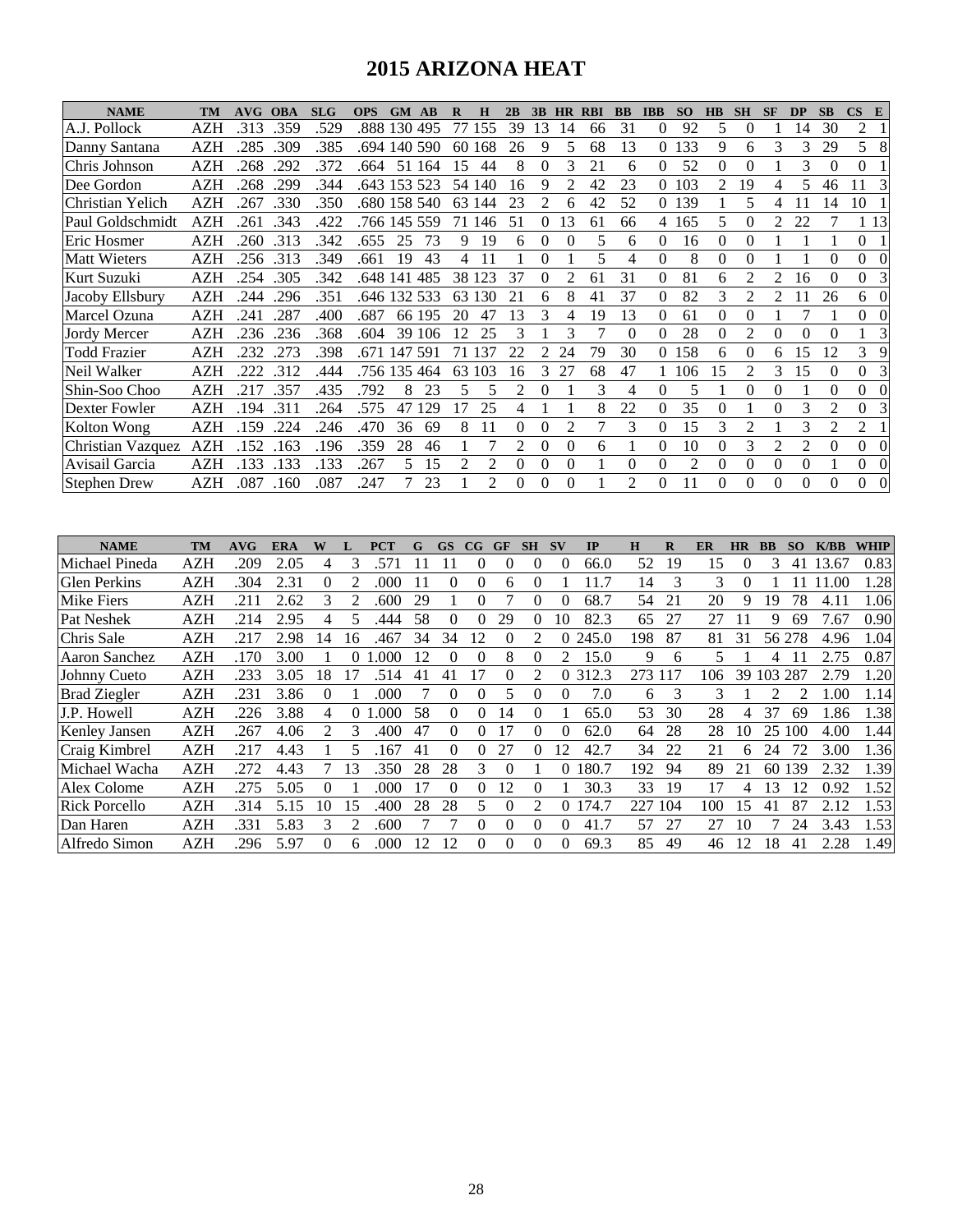### **2015 CALIFORNIA DRAGONS**

| <b>NAME</b>             | <b>TM</b>  | <b>AVG</b> | <b>OBA</b> | <b>SLG</b> | <b>OPS</b> | <b>GM</b> | AB  | R            |          | 2B             | 3B             | <b>HR</b>      | <b>RBI</b> | <b>BB</b> | <b>IBB</b> | <b>SO</b> | <b>HB</b>      | <b>SH</b>      | <b>SF</b>      | <b>DP</b>      | <b>SB</b>      | <b>CS</b> | E              |
|-------------------------|------------|------------|------------|------------|------------|-----------|-----|--------------|----------|----------------|----------------|----------------|------------|-----------|------------|-----------|----------------|----------------|----------------|----------------|----------------|-----------|----------------|
| Jose Lobaton            | CAD        | .294       | .368       | .353       | .721       | 13        | 34  |              | 10       | 2              | 0              | 0              | 2          | 4         | $\Omega$   | 12        | 0              | 0              | $\Omega$       | $\mathfrak{D}$ | $\Omega$       | $\theta$  |                |
| Francisco Cervelli      | CAD        | .293       | .392       | .420       | .812       | 116       | 386 | 42           | 113      | 22             | 3              |                | 34         | 43        |            | 4 105     | 21             |                |                |                | $\mathfrak{D}$ | 0         | 6              |
| David Freese            | CAD        | .292       | .414       | .333       | .747       | 12        | 24  | 2            |          |                | 0              | $\theta$       | $\Omega$   | 4         |            | 8         |                | 0              | 0              |                | 0              | 0         | $\overline{c}$ |
| Kole Calhoun            | CAD        | .276       | .336       | .479       | .815       | 140       | 537 | 75           | 148      | 39             | 2              | 22             | 62         | 46        |            | 0 1 1 1   | 4              | 6              | 2              | 15             |                | 0         | $\Omega$       |
| <b>Josh Reddick</b>     | CAD        | .265       | .322       | .481       | .804       | 132       | 486 | 62           | 29       | 26             | 8              | 21             | 83         | 42        |            | 79        | 2              | 0              | 7              | 11             | 0              | 0         | 3              |
| Khris Davis             | CAD        | .254       | .312       | .462       | .774       | 42        | 130 | 16           | 33       | 9              | 0              | 6              | 16         | 11        | $\Omega$   | 45        | 0              | 0              | 0              | 3              |                | 0         |                |
| Andres Blanco           | CAD        | .250       | .250       | .500       | .750       | 2         | 4   | $\mathbf{0}$ |          |                | $\Omega$       | $\theta$       | $\Omega$   | $\theta$  | $\Omega$   |           | 0              | 0              | 0              | $\theta$       | 0              | 0         | $\overline{0}$ |
| <b>Billy Butler</b>     | CAD        | .250       | .250       | .250       | .500       |           | 4   | $\Omega$     |          | $\Omega$       | 0              | $\theta$       | $\Omega$   | $\theta$  | $\Omega$   |           | 0              | 0              | 0              | $\Omega$       | 0              | 0         | $\Omega$       |
| Wil Myers               | CAD        | .250       | .273       | .375       | .648       | 10        | 32  | 2            | 8        |                | 0              |                | 3          |           | $\Omega$   | 13        | 0              | 0              | 0              |                | 0              | 0         | $\Omega$       |
| Joe Mauer               | CAD        | .248       | .300       | .348       | .648       | 135       | 488 | 39           | 121      | 42             | $\overline{c}$ |                | 25         | 37        |            | 3 1 1 4   | 0              |                | 2              | 14             | $\mathfrak{D}$ | 0         | 2              |
| Dustin Pedroia          | CAD        | .243       | .293       | .304       | .597       | 158       | 651 | 66           | 158      | 25             | 0              | 5              | 44         | 47        |            | 0 101     | 0              |                | 2              | 14             | 3              |           | $\overline{c}$ |
| <b>Anthony Rendon</b>   | <b>CAD</b> | .241       | .296       | .395       | .690       | 155       | 626 | 72           | 151      | 28             |                | 22             | 79         | 44        |            | 0 1 3 7   |                | 0              | 6              | 20             | 8              | 0         | 16             |
| <b>Hanley Ramirez</b>   | CAD        | .240       | .338       | .369       | .707       | 132       | 458 | 43           | 10       | 36             |                |                | 43         | 56        | 5.         | 103       | 14             | 0              | 4              |                | 5              |           |                |
| Desmond Jennings        | CAD        | .239       | .308       | .311       | .619       | 138       | 486 | 46           | -16      | 23             | $\theta$       | Δ              | 40         | 39        | $\Omega$   | 108       |                | 3              | 3              | 13             | 12             |           | $\Omega$       |
| <b>Nelson Cruz</b>      | CAD        | 224        | .263       | .483       | .746       | 62        | 174 | 22           | 39       | 6              | 0              | 13             | 39         | 10        | $\Omega$   | 37        | 0              | 0              | $\mathfrak{D}$ | 6              | 0              | $\Omega$  | $\Omega$       |
| <b>Hunter Pence</b>     | CAD        | .213       | .300       | .372       | .671       | 70        | 183 | 18           | 39       | 5              | 3              | 6              | 21         | 23        | 4          | 40        | 0              | 0              |                |                | 2              | 0         | 4              |
| Yonder Alonso           | CAD        | .192       | .243       | .304       | .547       | 47        | 125 | 6            | 24       | 6              |                | $\mathfrak{D}$ | 10         | 8         | $\Omega$   | 22        |                | 0              | $\overline{2}$ | 3              | 2              |           |                |
| <b>Anthony Gose</b>     | CAD        | .191       | .286       | .250       | .536       | 26        | 68  | 8            | 13       |                | $\Omega$       |                | 6          | 7         |            | 25        | $\overline{c}$ | $\Omega$       | $\Omega$       | $\overline{c}$ | 5              | 0         | $\Omega$       |
| <b>Cliff Pennington</b> | CAD        | .155       | .224       | .194       | .418       | 35        | 444 | 39           | 69       |                |                | 2              | 32         | 32        | 0          | 132       | 9              |                |                | 4              | 4              |           | 18             |
| Chris Gimenez           | CAD        | .143       | .250       | .286       | .536       | 4         |     | $\Omega$     |          |                | $\Omega$       | $\theta$       |            |           | $\Omega$   |           | 0              | 0              | $\Omega$       | $\overline{2}$ | 0              | 0         | $\Omega$       |
| Robinson Chirinos       | CAD        | .135       | .175       | .219       | .394       | 64        | 155 | 11           | 21       | 4              | $\Omega$       | 3              | 8          | 4         | $\Omega$   | 31        | 4              | $\overline{c}$ | 3              | 3              | 0              | $\theta$  |                |
| <b>Zach Cozart</b>      | CAD        | .132       | .132       | .170       | .302       | 39        | 53  | 3            |          | $\overline{c}$ | $\theta$       | $\theta$       | 4          | $\theta$  | $\Omega$   | 11        | $\theta$       | $\theta$       | $\theta$       |                | $\Omega$       | $\theta$  | $\overline{c}$ |
| <b>Matt Dominguez</b>   | CAD        | .000       | .000       | .000       | .000       | 5         | 16  | $\Omega$     | $\Omega$ | $\theta$       | $\theta$       | 0              | $\theta$   | $\Omega$  | $\theta$   | 4         | 0              | 0              | $\Omega$       |                | $\Omega$       | $\theta$  | $\Omega$       |
| Gerardo Parra           | CAD        | .000       | .250       | .000       | .250       |           | 3   | $\Omega$     | $\Omega$ | $\Omega$       | $\Omega$       | $\Omega$       | $\Omega$   |           | $\Omega$   | $\Omega$  | $\Omega$       | $\Omega$       | $\Omega$       | $\Omega$       | 0              | $\Omega$  | $\Omega$       |

| <b>NAME</b>           | ΤM         | <b>AVG</b> | ERA  | W                    | PCT  | G  | GS       | <b>CG</b> | GF | SН | <b>SV</b> | IP    | н    | R   | ER  | HR | ВB | SO  | K/BB | <b>WHIP</b> |
|-----------------------|------------|------------|------|----------------------|------|----|----------|-----------|----|----|-----------|-------|------|-----|-----|----|----|-----|------|-------------|
| Adam Wainwright       | CAD        | .242       | 2.63 | 15<br>6              |      | 33 |          |           |    |    |           | 260.0 | 235  | 88  | 76  |    | 52 | .59 | 3.06 | 1.10        |
| <b>Cory Rasmus</b>    | CAD        | .223       | 2.73 |                      | 500  | 28 |          |           | 16 |    |           | 59.3  | 48   | 18  | 18  | 4  | Iб | 61  | 3.81 | 1.08        |
| <b>Tyler Clippard</b> | <b>CAD</b> | .219       | 2.76 | 4                    | 500  | 47 | $\theta$ | 0         | 37 |    | 23        | 62.0  | 49   | 20  | 19  |    | 5  | 79  |      | 1.03        |
| George Kontos         | <b>CAD</b> | 253        | 2.94 |                      | 500  | 47 |          |           | 28 |    |           | 61    | 61   |     | 20  | 4  |    | 55  | 2.04 | 1.44        |
| Tommy Hunter          | <b>CAD</b> | 244        | 2.94 | 4                    |      | 39 | O        |           | 15 |    |           | 82.   | 76   | 34  |     | 4  | 5  | 53  | 3.53 | 1.10        |
| Julio Teheran         | CAD        | 256        |      | T.5.<br>6            |      | 34 | 34       |           |    | 4  |           | 255.0 | 245  | 109 | 105 | 30 | 52 |     | 4.13 | 1.16        |
| <b>Mat Latos</b>      | CAD        | .279       | 4.15 | 9<br>16              | .360 | 31 | 31       |           |    |    |           | 225.3 | 246  | 109 | 104 | 28 | 50 | 127 | 2.54 | 1.31        |
| Dale Thaver           | <b>CAD</b> | 256        | 4.17 |                      | 500  | 40 | $\theta$ |           | 8  |    |           | 58.3  | 57   |     |     | 13 | 3  | 35  | 2.69 | 1.20        |
| James Shields         | CAD        | 296        | 4.52 | $\overline{2}$<br>10 | 545  | 32 | 32       |           |    |    |           | 193.0 | 230  | 102 | 97  | 24 | 52 | 23  | 2.37 | 1.46        |
| Stephen Strasburg     | CAD        | 289        | 5.10 | 14<br>6              | 300  | 32 | 32       | 8         |    |    |           |       | 246. | 125 | 120 | 35 | 63 | 232 | 3.68 | 1.46        |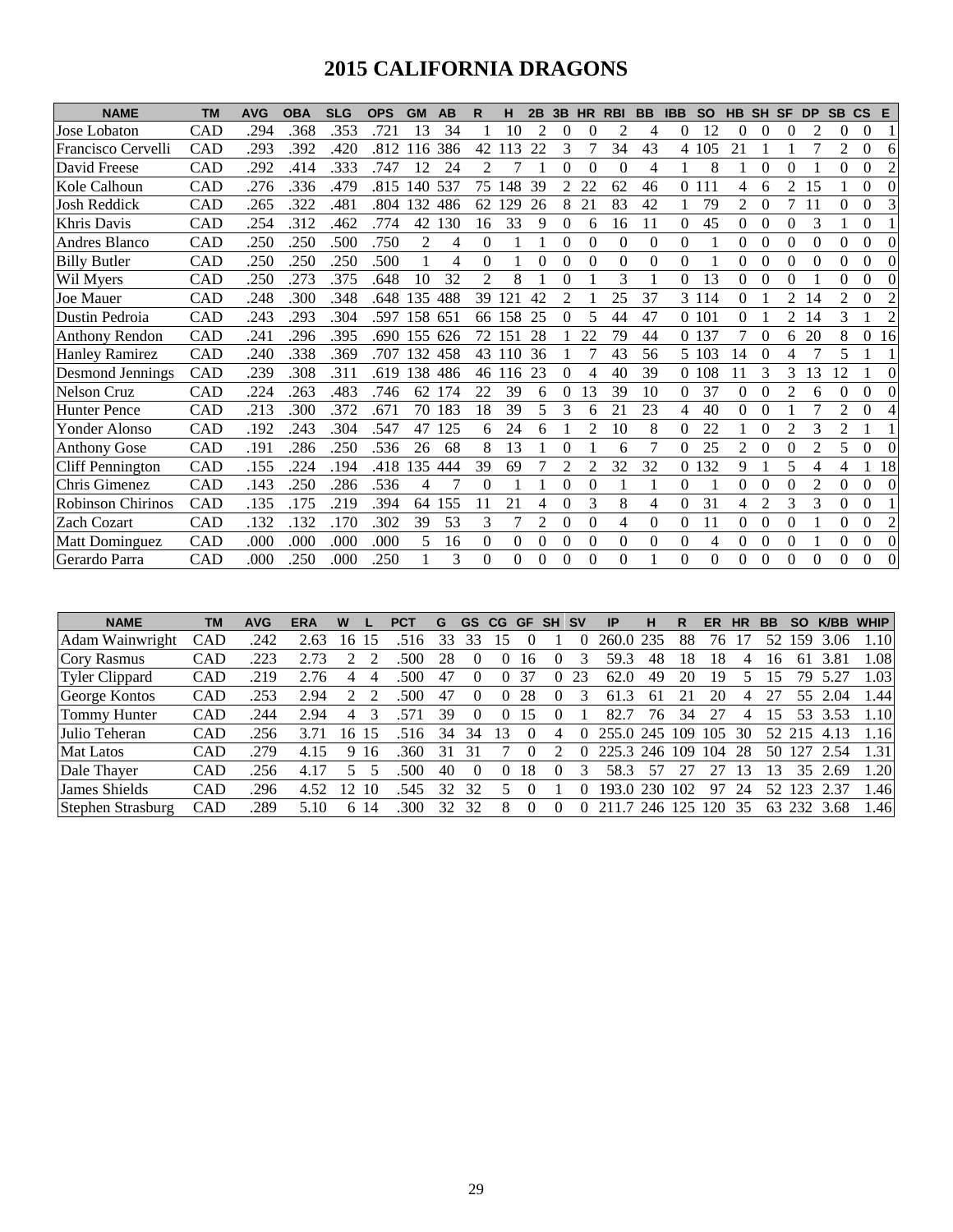### **2015 CHESAPEAKE CRABS**

| <b>NAME</b>              | <b>TM</b>  | <b>AVG</b> | <b>OBA</b> | <b>SLG</b> | <b>OPS</b> | <b>GM</b> | AB  | R   | н   | 2B             | 3B | <b>HR</b>      | <b>RBI</b> | <b>BB</b> | <b>IBB</b> | <b>SO</b>      | <b>HB</b> | <b>SH</b> | SF             | <b>DP</b> | <b>SB</b> | $\mathsf{CS}$ | E        |
|--------------------------|------------|------------|------------|------------|------------|-----------|-----|-----|-----|----------------|----|----------------|------------|-----------|------------|----------------|-----------|-----------|----------------|-----------|-----------|---------------|----------|
| Mitch Moreland           | <b>CHC</b> | .364       | .364       | .455       | .818       | 3         |     |     | 4   |                |    |                |            | 0         | $\theta$   | $\mathfrak{D}$ | 0         |           | 0              | 0         | 0         | $\Omega$      | $\Omega$ |
| Miguel Cabrera           | <b>CHC</b> | .312       | .373       | .493       | .866       | 58        | 615 | 66  | 192 | 46             |    | $\overline{2}$ | 89         | 57        | 8          | 131            |           |           |                | 32        | 0         |               | 14       |
| Justin Morneau           | <b>CHC</b> | .298       | .340       | .456       | .797       | 139       | 563 | 71  | 168 | 26             | 6  |                | 82         | 34        |            | 87             | 4         | 0         | 4              | 13        | $\Omega$  | 0             |          |
| Asdrubal Cabrera         | <b>CHC</b> | .273       | .500       | .273       | .773       | 19        | 11  |     | 3   | 0              | 0  | 0              |            | 4         | 0          | 3              |           |           | 0              | 0         |           |               |          |
| Jason Heyward            | <b>CHC</b> | .266       | .336       | .407       | .742       | 135       | 526 | 72  | 140 | 28             | 5. | 12             | 55         | 52        |            | 98             | 5.        |           |                |           | 10        | 3             |          |
| Yan Gomes                | <b>CHC</b> | .263       | .291       | .457       | .748       | 153       | 589 | 66  | 155 | 21             | 6  | 27             | 69         | 21        | 2          | 152            | 3         |           | $\mathfrak{D}$ | 23        |           | 0             |          |
| Mike Trout               | CHC        | .255       | .344       | .440       | .783       | 162       | 655 | 108 | 167 | 42             | 8  | 21             | 74         | 78        |            | 225            |           |           |                |           |           | 2             | 2        |
| <b>Brett Lawrie</b>      | <b>CHC</b> | .247       | .304       | .493       | .797       | 40        | 73  | 10  | 18  | $\theta$       | 0  | 6              | 9          | 2         |            | 16             | 4         | 0         | $\theta$       | 2         | $\Omega$  | $\Omega$      | 2        |
| Wilin Rosario            | <b>CHC</b> | .244       | .272       | .570       | .842       | 32        | 86  | 13  | 21  | $\mathfrak{D}$ |    | 8              | 15         | 4         |            | 14             |           |           | $\mathfrak{D}$ |           |           |               |          |
| <b>Edwin Encarnacion</b> | <b>CHC</b> | .243       | .325       | .499       | .824       | 47        | 547 | 80  | 133 | 24             |    | 38             | 101        | 69        |            | 109            |           |           |                |           |           | 0             |          |
| Drew Stubbs              | <b>CHC</b> | .238       | .296       | .423       | .719       | 52        | 130 | 21  | 31  | 6              |    |                | 15         |           |            | 46             |           |           |                | 3         | 4         | 0             |          |
| Luis Valbuena            | <b>CHC</b> | .237       | .313       | .443       | .756       | 142       | 476 | 60  | 13  | 36             |    | 20             | 59         | 49        |            | 3 1 1 0        |           |           | $\mathfrak{D}$ | 12        |           | 0             |          |
| Justin Upton             | <b>CHC</b> | .218       | .288       | .366       | .653       | 157       | 577 | 64  | 126 | 22             |    | 21             | 59         | 56        |            | 0 1 9 3        | 2         |           | 5              | 9         | 6         |               | 8        |
| Yadier Molina            | <b>CHC</b> | .214       | .267       | .238       | .505       | 24        | 42  | 4   | 9   |                | 0  |                | 3          | 2         | 0          | 6              |           |           |                |           |           |               |          |
| <b>Jimmy Rollins</b>     | <b>CHC</b> | .203       | .276       | .288       | .564       | 161       | 546 | 56  |     |                |    | 9              | 39         | 56        |            | 127            |           |           | 3              | 13        | 17        | 4             |          |
| Erick Aybar              | CHC        | .200       | .200       | .300       | .500       | 13        | 10  | 4   |     |                |    | 0              | $\Omega$   | 0         | 0          | $\Omega$       |           |           |                | 0         |           | 0             | $\Omega$ |
| <b>Rickie Weeks</b>      | <b>CHC</b> | .200       | .248       | .300       | .548       | 48        | 130 | 14  | 26  | 5              |    | $\mathfrak{D}$ | 11         | 7         | $\Omega$   | 44             | 2         | 0         | $\mathfrak{D}$ | 3         |           | $\Omega$      | 5        |
| <b>Enrique Hernandez</b> | <b>CHC</b> | .167       | .231       | .167       | .397       | 9         | 12  |     | 2   | $\Omega$       |    | $\Omega$       | $\Omega$   |           |            |                | 0         |           |                |           |           |               |          |
| Jorge Soler              | <b>CHC</b> | .143       | .167       | .229       | .395       |           | 35  | 2   | 5.  | 3              |    | $\theta$       | 3          |           |            | 10             | 0         |           | 0              | $\Omega$  | 0         | 0             |          |
| Lonnie Chisenhall        | <b>CHC</b> | .000       | .000       | .000       | .000       |           |     | 0   |     |                |    |                | 0          | 0         |            | 0              |           |           |                | $\Omega$  |           | 0             |          |

| <b>NAME</b>             | <b>TM</b>  | <b>AVG</b> | ERA   | w  |              | PC1  | G  | GS           | CG.           | GF |   | <b>SV</b>    | ΙP         | н   |     | ER  |    | ВB |          | K/BB | <b>WHIP</b> |
|-------------------------|------------|------------|-------|----|--------------|------|----|--------------|---------------|----|---|--------------|------------|-----|-----|-----|----|----|----------|------|-------------|
| <b>Huston Street</b>    | <b>CHC</b> | .182       | .82   | 3  |              | 500  | 47 | $\theta$     | 0             | 32 |   | -7           | 64.3       | 42  | 13  | 13  |    | 14 | 59       | 4.21 | 0.87        |
| Danny Farquhar          | <b>CHC</b> | .214       | .98   | 6  |              | 750  | 41 |              | $^{(1)}$      | 23 |   |              | 68.3       | 54  | Iб  | 15  |    |    | 66       | 2.44 | 1.19        |
| Fernando Abad           | <b>CHC</b> | .211       | 2.05  |    |              | 500  | 24 |              |               |    |   |              | 26.3       | 20  |     | h   |    |    |          | .55  | 1.18        |
| Clayton Kershaw         | <b>CHC</b> | .205       | 2.35  | 14 | 10           | 583  | 31 |              | 8             |    | 6 |              | 268.3      | 199 | 79  | 70  | 13 | 65 | 310      | 4.77 | 0.98        |
| Corey Kluber            | <b>CHC</b> | .235       | 2.57  | 29 | <sub>0</sub> | .829 | 40 | 40           |               |    |   |              | 329.<br>.0 | 290 | 99  | 94  | 20 | 88 | 356      | 4.05 | 1.15        |
| <b>Zach Britton</b>     | <b>CHC</b> | .205       | 2.82  | 4  |              | 571  | 40 |              |               | 18 |   |              | 44         | 33  | Iб  | 14  |    | 13 | 49       |      | 1.03        |
| Jake Odorizzi           | <b>CHC</b> | .227       | 3.00  |    |              | .000 |    |              | 0             |    |   | $\theta$     | 6.0        | 5   |     |     |    |    |          | 2.00 | 1.00        |
| Tom Wilhelmsen          | <b>CHC</b> | .203       | 3.42  |    |              | 250  | 42 | $\mathbf{0}$ | 0             | 19 |   | っ            | 65.        | 47  | 26  | 25  | h  |    | 47       | 2.14 | 1.05        |
| Jeff Samardzija         | <b>CHC</b> | .263       | 3.84  |    | 18           | .486 | 40 | 40           | $\mathcal{D}$ |    |   |              | 293.3      | 295 | 39  | 125 | 33 |    | 239      | 3.37 | 1.25        |
| Charlie Morton          | <b>CHC</b> | .293       | 4.59  | 8  | 14           | 364  | 32 | 32           |               |    |   | $\mathbf{0}$ | 202.0      | 231 | 107 | 103 | 18 | 88 | 159      | .81  | 1.58        |
| <b>Kyle Lohse</b>       | <b>CHC</b> | .291       | 4.89  |    |              | 500  | 8  | 18           |               |    |   |              | 105.0      | 123 | 63  | 57  | 22 | 30 | 55       | .83  | 1.46        |
| <b>Trevor Rosenthal</b> | <b>CHC</b> | .500       | 12.86 |    |              | .000 |    |              | $\theta$      |    |   |              | 0.7        |     |     |     |    |    | $^{(1)}$ | 0.00 | 4.29        |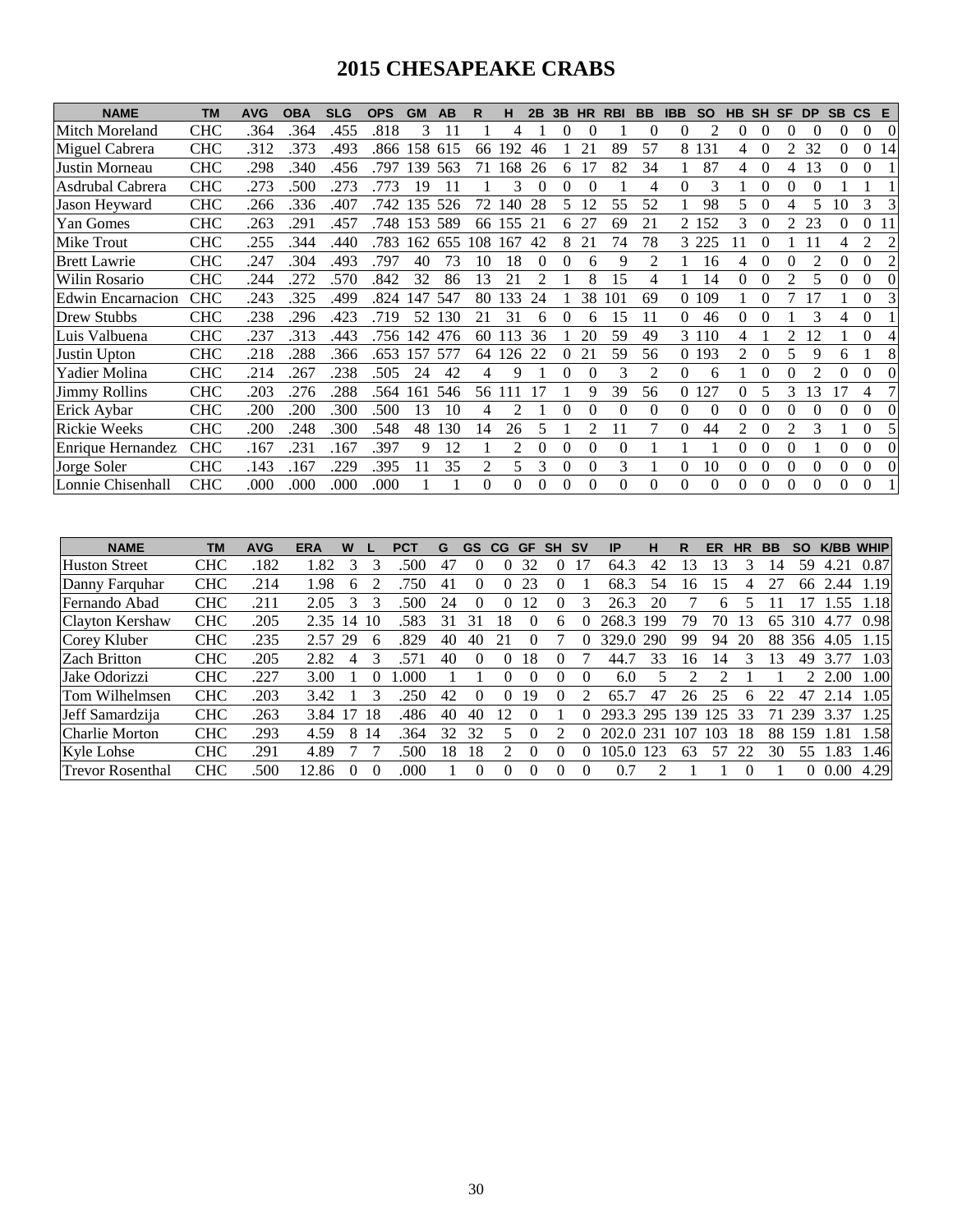# **2015 CENTRAL VALLEY CONDORS**

| <b>NAME</b>               | <b>TM</b>  | <b>AVG</b> | <b>OBA</b> | <b>SLG</b> | <b>OPS</b> | <b>GM</b> | <b>AB</b> | R        | н              | 2B             | 3B             | <b>HR</b>      | <b>RBI</b>     | <b>BB</b>      | <b>IBB</b>     | <b>SO</b>      | <b>HB</b>      | <b>SH</b>      | <b>SF</b>      | <b>DP</b>      | <b>SB</b> | $\mathsf{cs}$  | E              |
|---------------------------|------------|------------|------------|------------|------------|-----------|-----------|----------|----------------|----------------|----------------|----------------|----------------|----------------|----------------|----------------|----------------|----------------|----------------|----------------|-----------|----------------|----------------|
| Ryan Howard               | <b>CVC</b> | .500       | .500       | .500       | .000       | 4         | 2         |          |                | $\Omega$       | 0              | $\theta$       |                | 0              | $\theta$       | $\overline{0}$ | 0              | 0              | $\theta$       | $\theta$       | 0         | 0              | $\Omega$       |
| Ichiro Suzuki             | CVC        | .357       | .393       | .468       | .861       | 46        | 126       | 21       | 45             | 8              | 0              | $\overline{c}$ | 15             | 7              | 0              | 27             |                |                |                | $\theta$       |           |                | 2              |
| <b>Austin Jackson</b>     | <b>CVC</b> | .333       | .467       | .500       | .967       | 6         | 12        | 4        | 4              | $\mathfrak{D}$ | 0              | $\Omega$       | $\overline{c}$ | 3              | $\theta$       | $\overline{c}$ | 0              | $\Omega$       | $\theta$       |                | $\Omega$  | 0              | $\Omega$       |
| Michael Brantley          | <b>CVC</b> | .316       | .367       | .498       | .865       | 148       | 586       | 95       | 185            | 35             | $\theta$       | 24             | 68             | 40             | 10             | 80             | 8              |                |                | 17             | 15        | $\overline{2}$ | $\Omega$       |
| Kevin Kouzmanoff          | <b>CVC</b> | .300       | .533       | .700       | .233       | 10        | 10        | 4        | 3              |                | 0              |                | 5              | 3              |                | 4              | 2              | 0              | 0              | $\theta$       | 0         | 0              |                |
| <b>Adrian Gonzalez</b>    | <b>CVC</b> | .288       | .332       | .539       | .870       | 42        | 518       | 60       | 149            | 43             | 0              | 29             | 103            | 32             | $\overline{2}$ | 105            | 3              | 0              | $\overline{2}$ | 11             | 0         | $\overline{2}$ |                |
| <b>Jake Marisnick</b>     | <b>CVC</b> | .277       | .293       | .309       | .601       | 65        | 94        | 13       | 26             | 3              | $\theta$       | $\theta$       | 3              |                | $\theta$       | 26             | $\overline{c}$ | $\overline{c}$ | $\mathfrak{D}$ | 3              | 4         |                | $\Omega$       |
| C.J. Cron                 | <b>CVC</b> | .271       | .287       | .490       | .777       | 36        | 96        | 10       | 26             | 6              | 0              | 5              | 15             | 3              | $\Omega$       | 29             | $\Omega$       | $\Omega$       | $\mathfrak{D}$ | 3              | 0         | 0              | $\Omega$       |
| <b>Russell Martin</b>     | <b>CVC</b> | .268       | .378       | .451       | .829       | 130       | 466       | 80       | 125            | 19             | 0              | 22             | 59             | 61             |                | 105            | 23             | 0              | 3              | 12             | 4         | 4              | 3              |
| <b>Robinson Cano</b>      | <b>CVC</b> | .268       | .311       | .406       | .717       | 162       | 683       | 86       | 183            | 26             |                | 22             | 81             | 39             | 2              | 102            | 5              | $\Omega$       | 3              | 24             | 5         | 2              | 13             |
| George Springer           | <b>CVC</b> | .265       | .335       | .488       | .823       | 26        | 453       | 79       | 120            | 16             | $\overline{c}$ | 27             | 80             | 40             |                | 175            | 9              | $\Omega$       | 3              | 9              | 6         |                | 9              |
| <b>Matt Carpenter</b>     | <b>CVC</b> | .258       | .338       | .330       | .668       | 146       | 524       | 59       | 135            | 26             | $\Omega$       | 4              | 50             | 54             |                | 4 106          | 11             | $\Omega$       | 3              | 8              | 6         |                | $\overline{c}$ |
| <b>Ben Revere</b>         | <b>CVC</b> | .255       | .271       | .298       | .569       | 22        | 47        | 9        | 12             | 2              | 0              | 0              | 3              | $\Omega$       | 0              | 13             |                | 0              | $\theta$       |                | 4         |                | $\overline{2}$ |
| <b>Jhonny Peralta</b>     | <b>CVC</b> | .254       | .337       | .379       | .717       | 119       | 390       | 37       | 99             | 26             |                |                | 40             | 42             |                | 77             |                | $\mathfrak{D}$ | 0              | 11             | 0         | 0              | 7              |
| Manny Machado             | <b>CVC</b> | .252       | .299       | .373       | .672       | 35        | 480       | 51       | 21             | 14             |                | 14             | 48             | 27             | $\theta$       | 17             | 6              | 5              | 2              | 18             | $\Omega$  | 0              | 16             |
| Alcides Escobar           | <b>CVC</b> | .250       | .284       | .282       | .566       | 76        | 188       | 17       | 47             | 6              | 0              | $\Omega$       | 8              | 8              | 3              | 36             |                | 9              | $\theta$       |                |           | $\overline{2}$ | 8              |
| Jake Smolinski            | <b>CVC</b> | .250       | .357       | .417       | .774       | 19        | 24        | 2        | 6              |                | 0              |                | 8              | 3              | $\overline{2}$ | 8              |                | $\Omega$       | $\theta$       | $\theta$       | 0         | 0              | $\Omega$       |
| Ryan Braun                | <b>CVC</b> | .238       | .273       | .377       | .650       | 38        | 122       | 12       | 29             | 3              |                |                | 22             | 6              |                | 40             |                | 0              | 3              |                | 3         |                |                |
| Nick Markakis             | <b>CVC</b> | .230       | .299       | .329       | .628       | 47        | 496       | 45       | 14             | 6              | 0              |                | 48             | 43             | $\Omega$       | 64             | 6              | 0              | $\theta$       | 8              |           | $\overline{2}$ | $\theta$       |
| Charlie Blackmon          | <b>CVC</b> | .221       | .273       | .301       | .574       | 42        | 113       | 13       | 25             | 3              | 0              | $\overline{2}$ | 8              | 6              |                | 27             | 2              | $\overline{c}$ | $\theta$       |                | 5         |                |                |
| <b>Welington Castillo</b> | <b>CVC</b> | .198       | .248       | .328       | .576       | 41        | 116       | 12       | 23             | 3              | 0              | 4              | 13             |                | 0              | 40             |                | $\Omega$       |                | $\overline{2}$ | 0         | 0              | 2              |
| Alex Avila                | <b>CVC</b> | .182       | .357       | .273       | .630       | 5         | 11        |          | $\overline{c}$ |                | 0              | $\Omega$       | 2              | 3              | $\Omega$       | 3              | 0              | $\Omega$       | $\theta$       |                | 0         | 0              | $\Omega$       |
| Prince Fielder            | <b>CVC</b> | .167       | .167       | .333       | .500       | 9         | 24        | 2        | 4              |                | 0              |                | 3              | 0              | $\theta$       | 5              | 0              | $\Omega$       | $\theta$       | $\theta$       | 0         | $\theta$       | $\Omega$       |
| Carlos Ruiz               | <b>CVC</b> | .160       | .276       | .280       | .556       | 9         | 25        | 3        | 4              |                |                | $\Omega$       | $\theta$       | 3              | $\Omega$       | 9              |                | $\Omega$       | $\theta$       | $\theta$       | $\Omega$  | $\theta$       |                |
| <b>Jeff Baker</b>         | <b>CVC</b> | .125       | .125       | .125       | .250       | 3         | 8         | $\theta$ |                | $\Omega$       | 0              | $\Omega$       | 0              | $\theta$       | $\Omega$       |                | 0              | $\theta$       | $\Omega$       | $\theta$       | 0         | $\theta$       |                |
| Freddy Galvis             | <b>CVC</b> | .067       | .176       | .067       | .243       | 8         | 15        |          |                | $\Omega$       | 0              | $\Omega$       | 0              | $\overline{c}$ | 0              | 4              | 0              |                | $\Omega$       | $\Omega$       | 0         | $\Omega$       | $\Omega$       |

| <b>NAME</b>          | ТM         | <b>AVG</b> | <b>ERA</b> | W        |          | PCT  | G             | GS       | CG | GF       | <b>SH</b> | <b>SV</b> | <b>IP</b> | н   | R            | ER  | HR            | BВ | SO  | K/BB | <b>WHIP</b> |
|----------------------|------------|------------|------------|----------|----------|------|---------------|----------|----|----------|-----------|-----------|-----------|-----|--------------|-----|---------------|----|-----|------|-------------|
| Greg Holland         | <b>CVC</b> | 191        | 2.13       | 3        | 4        | .429 | 59            | $^{(1)}$ |    | 43       | O         |           | 63.3      | 44  | 19           | 15  | h             |    | 101 | 4.81 | 1.03        |
| <b>Buddy Carlyle</b> | <b>CVC</b> | .284       | 2.14       |          |          | .667 | 15            | $^{(1)}$ |    |          |           |           | 21<br>.0  | 25  | <sub>b</sub> |     |               |    | 4   | 2.00 | 1.52        |
| Joaquin Benoit       | <b>CVC</b> | 221        | 2.24       |          |          | .800 | 46            | 0        |    |          |           |           | 3<br>64.  | 52  | 18           | 16  | 10            | 15 | 81  | 5.40 | 1.04        |
| Jake Arrieta         | <b>CVC</b> | 238        | 2.31       | 18       |          | .818 | 31            | 31       | 10 | $\theta$ | 5         |           | 229.7     | 203 | 60           | 59  | 6             | 72 | 213 | 2.96 | l.20        |
| Mark Melancon        | <b>CVC</b> | 256        | 2.53       | 6        |          | 545  | 57            | 0        |    | 34       |           | 12        | 81.7      | 79  | 24           | 23  | 6             | 14 | 78  | 5.57 | 1.14        |
| Jeremy Affeldt       | <b>CVC</b> | .186       | 3.04       |          |          | .500 | 13            | 0        |    |          |           |           | 20.       | 13  | 8            |     |               | 10 | 8   | 0.80 | 1.11        |
| Sonny Gray           | <b>CVC</b> | .260       | 3.78       | 15       | 9        | .625 | 33            | 33       | 10 | $^{(1)}$ |           |           | 240.      | 237 |              | 101 | 31            | 94 | 193 | 2.05 | 1.38        |
| Drew Storen          | <b>CVC</b> | 266        | 3.83       | 4        |          | .444 | 70            | $\theta$ |    | 20       | $\theta$  |           | 80.0      | 80  | 35           | 34  | <sub>6</sub>  | 22 | 64  | 2.91 | 1.28        |
| David Price          | <b>CVC</b> | .261       | 3.85       | 15       |          | .625 | 30            | 30       |    | $\theta$ | 0         | $^{(1)}$  | 205.7     | 210 | 95           | 88  | 35            | 40 | 208 | 5.20 | 1.22        |
| Josh Collmenter      | <b>CVC</b> | .262       | 4.51       | 14       | 16       | .467 | 36            | 32       |    |          |           |           | 231       | 237 |              | 16  | 33            | 66 | 118 | 1.79 | 1.31        |
| Doug Fister          | <b>CVC</b> | 266        | 4.53       |          |          | .417 | 15            | 15       |    |          |           | 0         | 03.3      | 107 | 55           | 52  | 20            | 30 | 51  | 1.70 | 1.33        |
| Dillon Gee           | <b>CVC</b> | 278        | 5.08       | h.       |          | .462 | 19            | 19       | 4  |          |           |           |           | 128 | 68           | 66  | 16            | 45 | 66  | 1.47 | 1.48        |
| Scott Kazmir         | <b>CVC</b> | 400        | .89<br>11  | $\theta$ | $\Omega$ | .000 | $\mathcal{D}$ | っ        | 0  | 0        | 0         | $_{0}$    | 5.3       | 10  |              |     | $\mathcal{D}$ | 3  | 4   | .33  | 2.45        |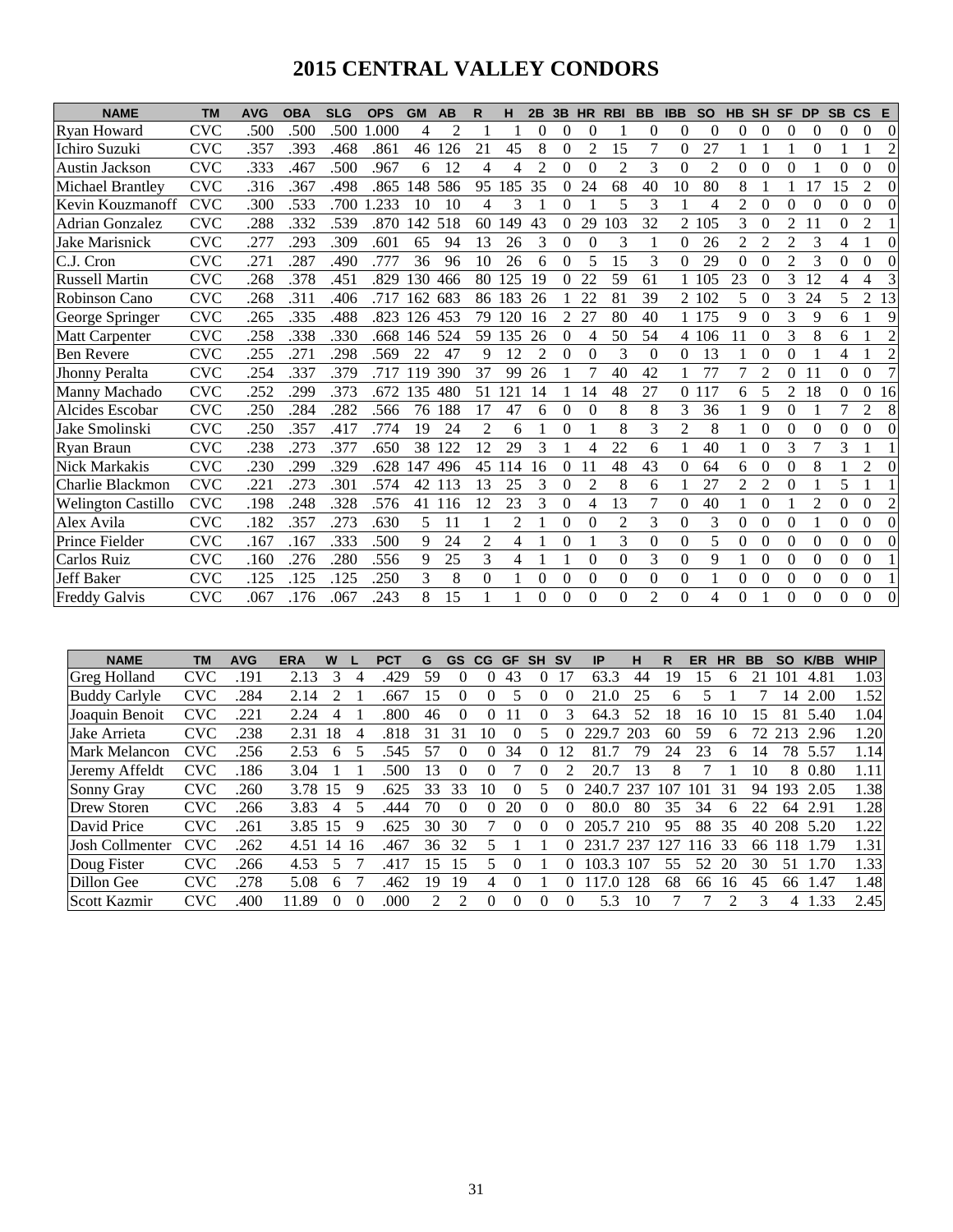## **2015 EMERALD CITY OSPREY**

| <b>NAME</b>             | <b>TM</b> | <b>AVG</b> | <b>OBA</b> | <b>SLG</b> | <b>OPS</b> | <b>GM</b> | AB       | R        | н   | 2B       | 3B       | <b>HR</b> | <b>RBI</b> | <b>BB</b>                | <b>IBB</b> | <b>SO</b>      | <b>HB</b> | <b>SH</b>     | <b>SF</b>      | <b>DP</b>      | <b>SB</b>      | CS       | E        |
|-------------------------|-----------|------------|------------|------------|------------|-----------|----------|----------|-----|----------|----------|-----------|------------|--------------------------|------------|----------------|-----------|---------------|----------------|----------------|----------------|----------|----------|
| Adrian Beltre           | ECO       | .321       | .373       | .482       | .856       | 161       | 591      | 73       | 190 | 27       |          | 22        | 76         | 45                       |            | 3 1 1 1        | 4         | $\Omega$      | 0              | 19             | 2              |          | 17       |
| Michael McKenry         | ECO       | .317       | .362       | .515       | .877       | 106       | 404      | 50       | 128 | 12       |          | 22        | 67         | 30                       |            | 0 1 0 4        | 0         | $\Omega$      | 2              | 10             | $\Omega$       | $\Omega$ | 16       |
| Corey Dickerson         | ECO       | .292       | .337       | .512       | .849       | 146       | 551      | 69       | 161 | 24       | 5        | 29        | 82         | 40                       |            | 1 1 3 2        | 0         | 0             | 5              | 14             |                | 4        | 5        |
| Jose Altuve             | ECO       | .285 .315  |            | .375       | .689       | 162       | 694      | 86       | 198 | 41       | 3        | 5         | 61         | 26                       | 3          | 82             |           | 3             |                | 7              | 32             | 10       | 18       |
| John Jaso               | ECO       | .269       | .335       | .485       | .820       | 48        | 171      | 24       | 46  | 10       | 0        | 9         | 17         | 11                       | 0          | 41             | 6         | 0             |                |                | $\theta$       | $\theta$ | 2        |
| Pablo Sandoval          | ECO       | 266        | .315       | .404       | .719       | 123       | 443      | 43       | 118 | 15       | 2        | 14        | 48         | 26                       | 0          | 70             |           |               | 3              | 15             | $\Omega$       | $\Omega$ | 0        |
| Jayson Werth            | ECO       | .227       | .303       | .337       | .640       | 156       | 599      | 70       | 136 | 30       | 0        | 12        | 64         | 65                       |            | 1 1 2 8        | 3         | 0             | 6              | 15             | 5.             |          |          |
| <b>Brandon Crawford</b> | ECO       | 221        | .298       | .382       | .680       | 152       | 466      | 60       | 103 | 18       | 6        | 15        | 45         | 50                       |            | 130            | 3         | 9             | 4              | 17             | 6              |          | 21       |
| Josh Hamilton           | ECO       | .220       | .271       | .410       | .681       | 35        | 100      | 9        | 22  | 4        | 0        | 5         | 21         | 4                        |            | 36             | 3         |               | 0              | 3              | $\Omega$       |          | $\theta$ |
| Adam Laroche            | ECO       | .200       | .315       | .347       | .662       | 122       | 404      | 57       | 81  | 17       | 0        | 14        | 43         | 68                       | 0          | 92             |           | 0             |                | 12             | $\mathfrak{D}$ |          |          |
| <b>Brett Gardner</b>    | ECO       | 197        | .278       | .330       | .607       | 153       | 488      | 51       | 96  | 16       | 8        |           | 48         | 53                       | 0          | 139            |           | 22            |                | 4              | 14             | 4        |          |
| Mike Napoli             | ECO       | 188        | .309       | .294       | .602       | 70        | 160      | 14       | 30  | 11       | 0        |           | 14         | 26                       |            | 64             | 2         | $\Omega$      | $\Omega$       | 5              | 0              | $\Omega$ |          |
| Danny Espinosa          | ECO       | .183       | .246       | .283       | .529       | 39        | 60       |          |     | $\Omega$ | 0        |           | 6          | 5                        |            | 25             | 0         | 2             |                |                | 6              | $\Omega$ |          |
| <b>Evan Gattis</b>      | ECO       | 179        | .223       | .348       | .571       | 45        | 112      | 9        | 20  | 4        | 0        | 5         | 14         | 3                        | 0          | 38             | 4         | $\Omega$      | $\overline{2}$ | 4              | $\Omega$       |          |          |
| <b>Gregor Blanco</b>    | ECO       | 177        | .248       | .234       | .482       | 75        | 124      | 8        | 22  | 5        |          |           | 6          | 11                       | 0          | 29             |           | $\mathcal{L}$ |                |                | 5              |          | 0        |
| Salvador Perez          | ECO       | .177       | .202       | .260       | .462       | 52        | 96       |          |     | 5        | $\Omega$ |           | 2          | $\overline{\mathcal{L}}$ |            | 14             |           | $\Omega$      | 0              | 5              | $\Omega$       | $\Omega$ | 0        |
| Chris Carter            | ECO       | 143        | .143       | .571       | .714       | 2         | 7        |          |     | $\theta$ | $\theta$ |           |            | $\theta$                 | $\theta$   | $\overline{c}$ | 0         | $\theta$      | $\Omega$       | $\theta$       | $\Omega$       | $\Omega$ |          |
| Pedro Alvarez           | ECO       | 125        | .176       | .125       | .301       | 7         | 16       | 2        | 2   | $\Omega$ | 0        | 0         |            |                          | $\theta$   | 5              | 0         | $\theta$      | 0              | $\overline{c}$ | $\theta$       | $\Omega$ | $\Omega$ |
| Chris Davis             | ECO       | 121        | .190       | .207       | .397       | 30        | 58       | 6        |     | 2        | $\theta$ |           | 4          | 5                        | 0          | 27             | 0         | $\Omega$      | 0              | $\theta$       |                | $\Omega$ |          |
| Jackie Bradley Jr       | ECO       | .000       | .000       | .000       | .000       | 2         | $\theta$ |          | 0   | $\Omega$ | $\Omega$ | $\Omega$  | 0          | $\Omega$                 | 0          | $\Omega$       | 0         | $\Omega$      | $\Omega$       | $\Omega$       | $\Omega$       | $\Omega$ | $\Omega$ |
| Chris Owings            | ECO       | .000       | .000       | .000       | .000       | 3         | $\Omega$ | $\Omega$ | 0   | $\Omega$ | $\Omega$ | $\Omega$  | 0          |                          | 0          | $\Omega$       | 0         | $\Omega$      | $\Omega$       | $\Omega$       | $\Omega$       | $\Omega$ | $\Omega$ |

| <b>NAME</b>              | ΤM  | <b>AVG</b> | <b>ERA</b> | W        |          | PCT  | G  | <b>GS</b> | CG | <b>GF</b>      | <b>SH</b> | <b>SV</b> | IP               | н   | R   | ER  | <b>HR</b> | <b>BB</b>     | SΟ             |      | <b>K/BB WHIP</b> |
|--------------------------|-----|------------|------------|----------|----------|------|----|-----------|----|----------------|-----------|-----------|------------------|-----|-----|-----|-----------|---------------|----------------|------|------------------|
| Hector Rondon            | ECO | 253        | .67        |          |          | .429 | 41 | 0         |    | 30             |           | 9         | 43.0             | 41  | 8   | 8   | っ         |               | 32             | 2.67 | l.23             |
| <b>Andrew Cashner</b>    | ECO | .219       | 2.32       | 21       |          | .750 | 32 | 32        | 10 | $\Omega$       |           | 0         | 241.0            | 197 | 66  | 62  | 24        | 52            | 186            | 3.58 | 1.03             |
| Pedro Strop              | ECO | 198        | 2.98       | 0        |          | .000 | 39 | $\Omega$  |    | 19             | 0         | 14        | 54.3             | 38  | 19  | 18  | 5         | つつ            | 61             | 2.77 | 1.10             |
| <b>Tanner Roark</b>      | ECO | 240        | 3.09       |          | 9        | .654 | 31 | 31        |    | 0              |           | 0         | 215.7            | 194 | 82  | 74  | 19        | 61            | 36             | 2.23 | 1.18             |
| Joakin Soria             | ECO | 237        | 3.53       |          |          | 167  | 63 | 0         |    | 35             | $\Omega$  |           | 81.7             | 72  | 32  | 32  | 6         | 19            | 71             | 3.74 |                  |
| <b>Anthony Varvaro</b>   | ECO | 265        | 3.70       | 4        | 3        | .571 | 64 | 0         |    | 20             | 0         | 4         | 80.3             | 83  | 35  | 33  | 14        | 24            | 72             | 3.00 | 1.33             |
| <b>Henderson Alvarez</b> | ECO | .312       | 4.29       |          |          | .414 | 33 | 33        |    |                |           | 0         | 209.7            | 269 | 121 | 100 | 23        | 48            | 101            | 2.10 | 1.51             |
| Yu Darvish               | ECO | 256        | 4.48       | 12       | 17       | .414 | 33 | 33        | 13 | 0              | 2         | 0         | 239.3            | 238 | 127 | 19  | 23        | 87            | 258            | 2.97 | 1.36             |
| Dan Otero                | ECO | 303        | 4.71       |          | $\Omega$ | .000 | 34 | 0         |    | 14             | $\theta$  | 0         | 57.3             | 70  | 30  | 30  | 5         | 12            | 20             | .67  | 1.43             |
| Edinson Volquez          | ECO | .265       | 4.98       |          | 9        | .357 | 21 |           |    | 0              | $\theta$  | $^{(1)}$  | 137<br>$\cdot$ 3 | 140 | 80  | 76  | 24        | 46            | 90             | 1.96 | 1.35             |
| Alex Wood                | ECO | .289       | 5.26       |          |          | .417 | 15 |           |    | 0              | 0         | 0         | 78.7             | 91  | 50  | 46  | 16        | 31            | 68             | 2.19 | 1.55             |
| <b>Casey Fien</b>        | ECO | 216        | 7.20       |          |          | .000 | 5  | 0         |    |                |           | $\Omega$  | 10.0             | 8   | 8   | 8   | 3         | 4             | 9              | 2.25 | 1.20             |
| Jordan Walden            | ECO | .313       | 8.18       | $\Omega$ | $\Omega$ | .000 | 4  | $\Omega$  |    | $\mathfrak{D}$ | 0         |           | 3.3              | 5   | 5.  | 3   | $\Omega$  | $\mathcal{L}$ | 6              | 3.00 | 2.12             |
| <b>Justing Verlander</b> | ECO | .364       | 9.00       |          |          | .000 |    |           |    | 0              | 0         | 0         | 4.0              | 8   | 8   | 4   | 0         | $\mathcal{L}$ | $\overline{4}$ | 2.00 | 2.50             |
| Dominic Leone            | ECO | .400-      | 15.65      |          | 0        | .000 |    | 0         |    |                |           | 0         | 2.3              | 4   | 4   | 4   |           | າ             | 2              | .00. | 2.61             |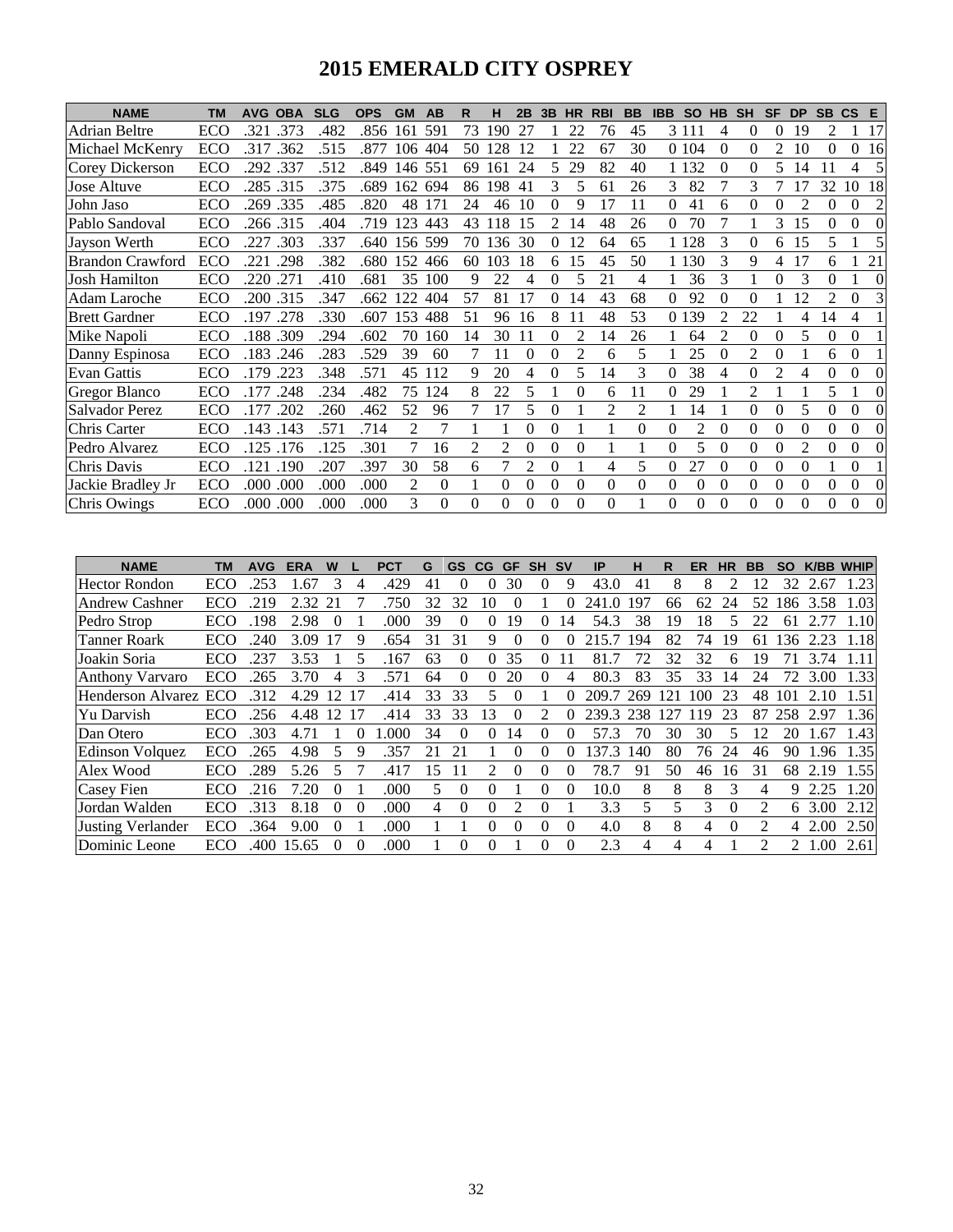# **2015 GALAPAGOS TORTOISES**

| <b>NAME</b>             | ТM         | <b>AVG</b> | <b>OBA</b> | <b>SLG</b> | <b>OPS</b>   | <b>GM</b> | <b>AB</b>    | R              | н      | 2B  | 3B                       | <b>HR</b>      | <b>RBI</b>     | <b>BB</b> | <b>IBB</b>    | <b>SO</b> | <b>HB</b> | <b>SH</b>                | <b>SF</b> | <b>DP</b>      | <b>SB</b> | <b>CS</b> | E              |
|-------------------------|------------|------------|------------|------------|--------------|-----------|--------------|----------------|--------|-----|--------------------------|----------------|----------------|-----------|---------------|-----------|-----------|--------------------------|-----------|----------------|-----------|-----------|----------------|
| <b>Rusney Castillo</b>  | GAT        | .515       | .543       | .667       | .210         | 14        | 33           | 4              | 17     | 2   | $\theta$                 |                | 5              | $\Omega$  | $\Omega$      | 3         | 2         | 0                        | 0         | $\Omega$       | 2         | 0         | $\overline{c}$ |
| Jake Lamb               | GAT        | .348       | .375       | .522       | .897         | 13        | 23           | 4              | 8      |     | 0                        |                | 4              |           | $\theta$      | 9         | 0         | $\Omega$                 | $\Omega$  | $\Omega$       | 0         |           | $\theta$       |
| Aramis Ramirez          | <b>GAT</b> | .343       | .367       | .590       | .957         | 37        | 105          | 15             | 36     | 11  | $\theta$                 | 5              | 16             |           | 0             | 18        | 3         | $\Omega$                 | 0         | 0              |           |           | $\theta$       |
| Denard Span             | <b>GAT</b> | .299       | .342       | .394       | .736         | 138       | 578          | 85             | 173    | 33  | 5                        | 4              | 37             | 35        | 0             | 70        | 4         | $\overline{\mathcal{L}}$ | 3         | Q              | 25        |           | 4              |
| <b>Buster Posey</b>     | <b>GAT</b> | .296       | .347       | .467       | .814 143     |           | 578          | 87             |        |     |                          | 26             | 70             | 43        |               | 80        | 2         | $\theta$                 | 0         | 18             | $\theta$  |           |                |
| <b>Ben Zobrist</b>      | <b>GAT</b> | .295       | .369       | .454       | .822         | 84        | 183          | 28             | 54     | 16  | $\overline{\mathcal{L}}$ |                | 21             | 22        | 0             | 31        | 0         |                          |           |                | 2         | 0         |                |
| Eduardo Escobar         | <b>GAT</b> | .292       | .356       | .400       | .756         | 28        | 65           | 5              | 19     |     | 0                        | $\overline{c}$ | 4              | 4         | 0             | 18        | 3         |                          |           |                | 0         | 0         | $\overline{c}$ |
| Mookie Betts            | <b>GAT</b> | .279       | .362       | .448       | .810 131 433 |           |              | 57             | 121    | 25  | 3                        | 14             | 59             | 53        |               | 66        | 5         | 0                        |           | 15             | 10        |           | 2 20           |
| <b>Anthony Rizzo</b>    | <b>GAT</b> | .266       | .335       | .459       | .794 154     |           | 617          | 73             | 164    | 29  | 0                        | 30             | 100            | 56        | $\Omega$      | 138       | 9         |                          |           | 23             |           | 3         | -11            |
| <b>Kennys Vargas</b>    | <b>GAT</b> | .265       | .294       | .495       | .788 147     |           | 548          |                | 68 145 | -20 | $\mathcal{L}$            | 34             | 76             | 14        | $\Omega$      | 173       | 9         | 0                        |           | 28             | 0         | 0         |                |
| Giancarlo Stanton       | <b>GAT</b> | .260       | .355       | .517       |              |           | .873 161 630 | 111            | 164    | -31 |                          | 43             | 105            | 93        | 2             | 197       |           | 0                        | 2         | 10             | 4         | 0         | 4              |
| <b>Kyle Seager</b>      | <b>GAT</b> | .254       | .342       | .458       | .800 140 504 |           |              |                | 65 128 | 16  | 3                        | 27             | 83             | 59        | 3             | 112       | 11        | 0                        | 5         | 14             | 3         |           | 6              |
| <b>Michael Saunders</b> | <b>GAT</b> | .253       | .330       | .429       | .759 137     |           | 466          | 59             | 118    | 21  | 5                        | 17             | 59             | 54        | $\mathcal{L}$ | 127       | 0         | 2                        |           |                |           |           | $\Omega$       |
| Derek Norris            | <b>GAT</b> | .252       | .286       | .387       | .673         | 37        |              |                | 28     | 6   | 0                        | 3              | 15             | 6         | 0             | 34        | 0         | $\Omega$                 | 2         | Δ              | 0         | 0         |                |
| Alexei Ramirez          | <b>GAT</b> | .237       | .260       | .333       | .594         | 54        | 93           | 15             | 22     | 4   |                          |                |                |           |               | 18        | 2         | 2                        | 0         |                |           | 0         |                |
| <b>Adam Jones</b>       | <b>GAT</b> | .236       | .263       | .391       | .655         | 52        | 161          | 25             | 38     | 5   |                          |                | 25             | 3         | 0             | 43        | 3         | $\theta$                 | 0         | $\mathfrak{D}$ |           |           |                |
| Oswaldo Arcia           | <b>GAT</b> | .231       | .412       | .615       | .027         | 8         | 13           | 4              | 3      | 0   |                          |                | 3              | 4         | $\Omega$      | 4         | 0         | $\Omega$                 | 0         | 0              | 0         | 0         | 0              |
| Ian Desmond             | <b>GAT</b> | 199        | .284       | .338       | .621         | 146       | 477          | 60             | 95     | 12  | 6                        | 14             | 59             | 47        |               | 181       | 10        | $\Omega$                 | 2         | 16             |           |           | 2 2 9          |
| Yasmani Grandal         | <b>GAT</b> | 148        | .268       | .213       | .481         | 21        | 61           |                | 9      | 4   | $\Omega$                 | $\Omega$       | $\overline{2}$ | 9         | $\theta$      | 19        |           | $\theta$                 | 0         |                | $\Omega$  | 0         | $\theta$       |
| Justin Ruggiano         | <b>GAT</b> | 143        | .368       | .214       | .583         | 11        | 14           | 3              | 2      |     | 0                        | $\Omega$       | $\theta$       | 4         | 0             | 8         |           | $\theta$                 | 0         |                | 0         |           | $\Omega$       |
| <b>Chase Headley</b>    | <b>GAT</b> | .125       | .263       | .250       | .513         | 6         | 16           | $\overline{c}$ | 2      | 2   | $\Omega$                 | $\mathbf{0}$   | $\overline{0}$ | 3         | 0             | 9         | $\Omega$  | 0                        | 0         | $\Omega$       | 0         | 0         | $\Omega$       |
| <b>Jed Lowrie</b>       | <b>GAT</b> | .000       | .000       | .000       | .000         |           |              | $\Omega$       | 0      | 0   | 0                        | $\Omega$       | $\Omega$       | $\Omega$  | 0             | $\Omega$  | 0         | $\Omega$                 | 0         | $\Omega$       | 0         | 0         | $\Omega$       |

| <b>NAME</b>            | ΤM         | <b>AVG</b> | <b>ERA</b> |    |   | PC1  | G  | GS       | <b>CG</b> | GF       | <b>SH</b> | <b>SV</b> | ΙP    | н   | R              | ER  | НR | вв  |     | K/BB | <b>WHIP</b> |
|------------------------|------------|------------|------------|----|---|------|----|----------|-----------|----------|-----------|-----------|-------|-----|----------------|-----|----|-----|-----|------|-------------|
| <b>Hector Santiago</b> | <b>GAT</b> | .000       | 0.00       |    |   | .000 |    |          |           |          |           |           | .0    |     |                |     |    |     |     | 0.00 | 0.00        |
| <b>Wade Davis</b>      | <b>GAT</b> |            | .38        |    |   | 615  | 58 |          | $\theta$  | 34       | U         | 12        |       | 59  | 20             | 15  |    | 35  | 147 | 4.20 | 0.96        |
| Andrew Miller          | <b>GAT</b> | 144        | l .84      | 4  |   | .667 | 52 | $\theta$ | 0         | 30       | 0         | 15        | 78.3  | 39  | 16             | I6  |    |     | 133 | 4.29 | 0.89        |
| Kyle Hendricks         | <b>GAT</b> | .251       | 2.48       | 9  |   | 750  | 13 | 13       | h.        |          |           | $\theta$  | 90.7  | 85  | 26             | 25  |    | 13  | 41  | 3.15 | 1.08        |
| A.J. Ramos             | <b>GAT</b> | 188        | 2.66       |    |   | .500 | 37 | 0        |           |          |           |           | 50.7  | 33  | $\mathfrak{h}$ | 15  | 4  | 32  | 55  |      | 1.28        |
| Garrett Richards GAT   |            | .224       | 2.82       | 18 | 9 | .667 | 32 | 32       | 19        | $\theta$ | 4         |           | 268.0 | 223 | 90             | 84  |    | 80. | 240 | 3.00 | 1.13        |
| <b>Brad Boxberger</b>  | <b>GAT</b> | .185       | 2.96       | 4  |   | 444. | 53 | $\theta$ | $\theta$  | 26       |           |           | 82.0  | 53  | 28             |     | 14 | 19  | 128 | 6.74 | 0.88        |
| Collin McHugh          | <b>GAT</b> | .233       | 3.49       | 16 |   | .667 | 32 | 32       | 9         | $\theta$ |           |           | 226.  | 202 | 93             | 88  | 25 | 68  | 210 | 3.09 | 1.19        |
| Alex Cobb              | GAT        | 275        | 3.63       | 16 |   | .640 | 32 | 32       |           |          |           |           | 208.0 | 230 | 92             | 84  | 20 | 76  | 176 | 2.32 | 1.47        |
| Jo.Zimmermann          | <b>GAT</b> | 285        | 3.86       | 16 |   | .485 | 40 | 40       | 10        |          |           | 0         | 282.3 | 323 | 13'            | 12, | 29 | 47  | 197 | 4.19 | 1.31        |
| Jon Lester             | GAT        | 278        | 4.36       | h. |   | .667 | 13 |          |           |          |           |           | 95.0  | 103 |                | 46  |    |     | 87  | 4.14 | 1.31        |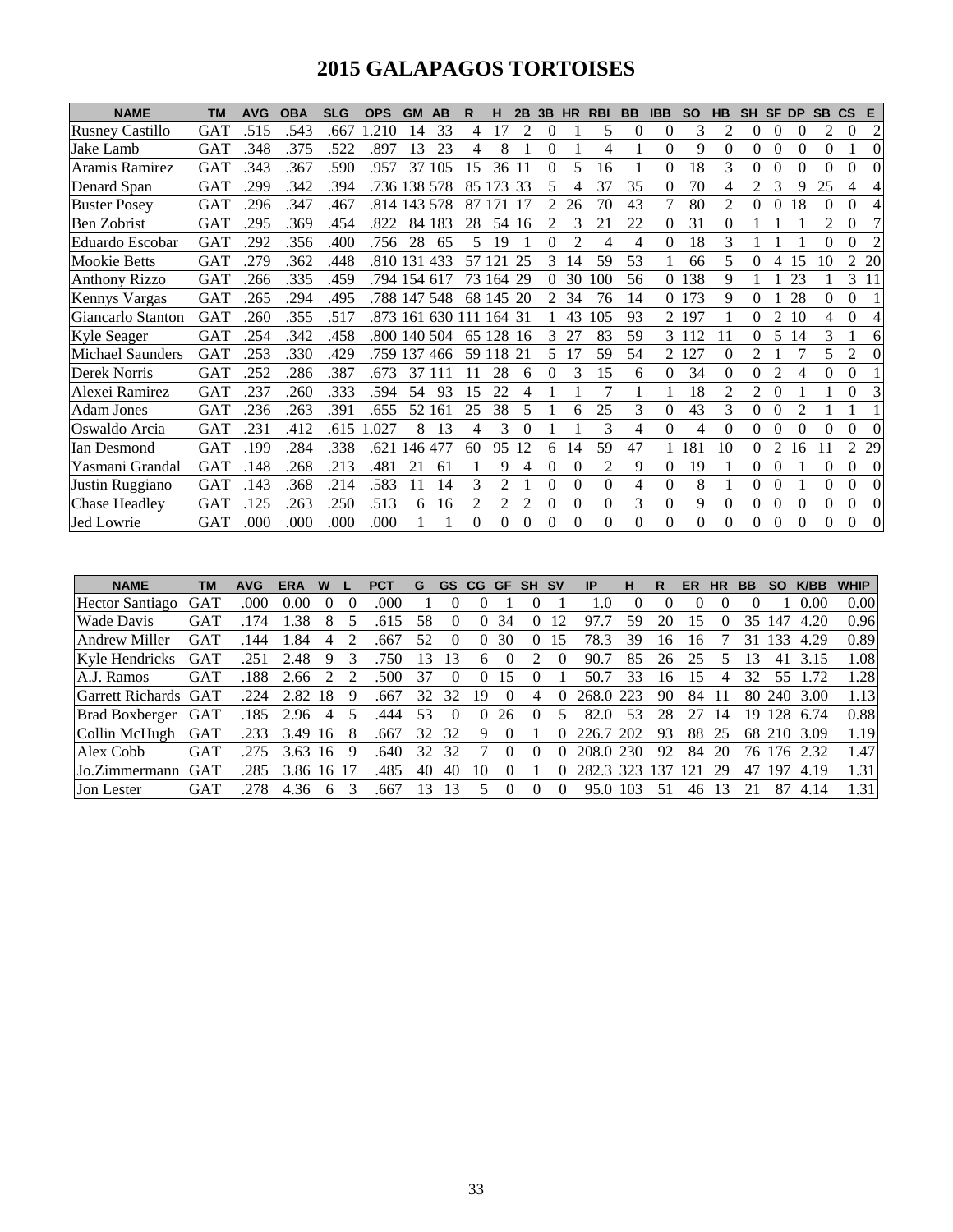# **2015 JACKSON HOLE GUIDES**

| <b>NAME</b>           | <b>TM</b> | <b>AVG</b> | <b>OBA</b> | <b>SLG</b> | <b>OPS</b> | <b>GM</b> | AB  | R              | н              | 2B       | 3B             | <b>HR</b>      | <b>RBI</b> | <b>BB</b> | <b>IBB</b>     | <b>SO</b>      | <b>HB</b>      | <b>SH</b>      | <b>SF</b>      | <b>DP</b>      | <b>SB</b>      | $\mathsf{cs}$<br>E           |
|-----------------------|-----------|------------|------------|------------|------------|-----------|-----|----------------|----------------|----------|----------------|----------------|------------|-----------|----------------|----------------|----------------|----------------|----------------|----------------|----------------|------------------------------|
| <b>Dalton Pompey</b>  | JAG       | .267       | .353       | .400       | .753       | 10        | 15  | $\overline{c}$ | 4              | 0        |                | 0              | 2          | 2         | $\theta$       | 3              | $\Omega$       | $\Omega$       | $\Omega$       |                |                | 0                            |
| Devin Mesoraco        | JAG       | .266       | .370       | .520       | .890       | 80        | 248 | 30             | 66             | 18       | 0              | 15             | 39         | 26        | $\overline{2}$ | 75             | 15             | $\theta$       | $\theta$       | 6              | $\theta$       | $\overline{2}$<br>3          |
| <b>Albert Pujols</b>  | JAG       | .257       | .288       | .448       | .736       | 92        | 346 | 36             | 89             | 18       | 0              | 16             | 39         | 11        | $\Omega$       | 53             | 4              | $\Omega$       | $\Omega$       | 12             | $\Omega$       |                              |
| <b>Starlin Castro</b> | JAG       | .254       | .288       | .403       | .692       | 73        | 248 | 23             | 63             | 13       | 0              | 8              | 26         | 11        | $\Omega$       | 52             |                | $\Omega$       | $\Omega$       | 9              |                | 4                            |
| <b>Logan Morrison</b> | JAG       | .254       | .287       | 394        | .681       | 97        | 335 | 27             | 85             | 20       | 0              | 9              | 26         | 14        | $\Omega$       | 60             | 2              | $\theta$       |                | 9              | $\overline{2}$ | 3                            |
| Alex Gordon           | JAG       | .243       | .319       | .374       | .693       | 140       | 511 | 56             | 124            | 31       | 0              | 12             | 52         | 52        |                | 17             | 6              |                |                | 16             | 5              | 3                            |
| <b>Josh Donaldson</b> | JAG       | .234       | 325        | .410       | .735       | 122       | 432 | 50             | 101            | 18       | 2              | 18             | 41         | 53        | $\Omega$       | 106            | 6              | $\theta$       |                | 11             | $\overline{2}$ | 1 15                         |
| Aaron Hill            | JAG       | .234       | .297       | 312        | .609       | 39        | 141 | 4              | 33             | 8        | 0              |                | 4          | 9         | $\theta$       | 26             | 4              | $\theta$       |                | 7              |                | 2<br>$\overline{2}$          |
| Chris B. Young        | JAG       | .233       | .258       | .433       | .691       | 11        | 30  | $\overline{c}$ |                | 3        | 0              |                |            |           | $\theta$       | 8              | $\Omega$       | $\theta$       | $\Omega$       |                | $\Omega$       | $\boldsymbol{0}$<br>$\Omega$ |
| Juan Lagares          | JAG       | .228       | .254       | .275       | .529       | 97        | 342 | 17             | 78             | 11       |                |                | 14         | 8         | $\theta$       | 72             | 4              |                | $\theta$       | 4              | 10             | 5<br>$\overline{c}$          |
| Chris Taylor          | JAG       | .222       | 300        | .222       | .522       | 7         | 9   | $\Omega$       | $\overline{c}$ | $\theta$ | 0              | $\Omega$       | $\Omega$   |           | $\theta$       | 3              | $\Omega$       | $\theta$       | $\Omega$       | $\theta$       |                | $\Omega$                     |
| Jean Segura           | JAG       | .219       | .238       | .270       | .508       | 98        | 311 | 15             | 68             |          | 0              | 3              | 17         | 7         | $\theta$       | 54             |                | 6              | 0              | 15             | 8              | 3<br>5                       |
| <b>Bryce Harper</b>   | JAG       | .207       | .266       | .287       | .553       | 113       | 401 | 26             | 83             | 3        |                | 9              | 29         | 32        | $\Omega$       | 139            |                | $\Omega$       | $\overline{2}$ | 13             |                | 5                            |
| <b>Brandon Belt</b>   | JAG       | .206       | .245       | .423       | .668       | 103       | 359 | 39             | 74             |          |                | 23             | 41         | 17        | $\Omega$       | 125            | $\overline{c}$ | $\theta$       | $\overline{2}$ | 6              | 6              |                              |
| <b>Jose Ramirez</b>   | JAG       | .201       | .243       | .223       | .467       | 52        | 179 | 13             | 36             | 4        | 0              | $\Omega$       | 5          | 10        | $\Omega$       | 29             | $\Omega$       | $\mathfrak{D}$ | $\Omega$       | 4              | 8              | $\overline{2}$               |
| Jason Kipnis          | JAG       | .192       | .272       | .268       | .540       | 88        | 302 | 22             | 58             | 11       | 0              | 4              | 17         | 31        | $\Omega$       | 63             | $\overline{2}$ | $\Omega$       | $\Omega$       | 10             | 7              | 3                            |
| Evan Longoria         | JAG       | .185       | .254       | .291       | .545       | 73        | 227 | 19             | 42             | 4        |                | 6              | 15         | 17        | $\Omega$       | 56             | 4              | $\Omega$       | $\Omega$       | 6              | 0              | 5                            |
| Ender Inciarte        | JAG       | .184       | .214       | .272       | .486       | 102       | 364 | 28             | 67             | 9        |                |                | 24         | 14        | $\Omega$       | 59             | $\Omega$       |                |                | 7              | 6              | 7<br>3                       |
| Mike Zunino           | JAG       | .176       | .226       | .385       | .611       | 62        | 187 | 17             | 33             | 5        | $\overline{c}$ | 10             | 21         | 5         | $\theta$       | 75             | 7              | $\mathfrak{D}$ | $\Omega$       | 3              | $\theta$       | $\Omega$                     |
| Carlos Gonzalez       | JAG       | .175       | .240       | .289       | .529       | 38        | 114 | 7              | 20             | 7        | 0              | $\overline{2}$ | 8          | 10        | $\Omega$       | 30             | $\Omega$       | $\theta$       |                | $\overline{7}$ | $\theta$       | $\overline{0}$<br>$\Omega$   |
| <b>Hank Conger</b>    | JAG       | .172       | .233       | .215       | .448       | 31        | 93  | 4              | 16             | 2        |                | 0              | 5          |           | $\theta$       | 24             |                |                | $\overline{2}$ | 4              | $\theta$       | $\Omega$                     |
| <b>Colby Rasmus</b>   | JAG       | .158       | .176       | .278       | .455       | 39        | 133 | 9              | 21             | 5        |                | 3              | 6          | 3         | $\theta$       | 43             | $\Omega$       | $\theta$       | $\theta$       | $\theta$       | 3              |                              |
| Norichika Aoki        | JAG       | .125       | .111       | .125       | .236       | 3         | 8   | $\overline{2}$ |                | 0        | $\theta$       | $\theta$       |            | $\theta$  | $\theta$       | $\overline{2}$ | $\Omega$       | $\theta$       |                | $\theta$       | $\theta$       | $\overline{0}$<br>$\Omega$   |
| Darin Ruf             | JAG       | .118       | .250       | .118       | .368       | 7         | 17  |                | $\overline{2}$ | 0        | $\theta$       | $\theta$       | $\theta$   |           | $\theta$       | 6              | 2              | $\theta$       | $\theta$       | $\theta$       | $\theta$       | $\overline{0}$<br>$\Omega$   |
| Jace Peterson         | JAG       | .000       | .000       | .000       | .000       |           | 3   | $\Omega$       | $\Omega$       | 0        | 0              | $\Omega$       | 0          | $\Omega$  | $\theta$       | $\overline{2}$ | $\Omega$       | $\theta$       | $\Omega$       |                | $\theta$       | $\overline{0}$               |
| Cameron Rupp          | JAG       | .000       | .000       | .000       | .000       | 4         | 9   | 0              | $\Omega$       | 0        | 0              | 0              | 0          | 0         | $\theta$       | 4              | $\Omega$       | $\Omega$       | $\Omega$       | $\Omega$       | $\Omega$       | $\Omega$<br>$\Omega$         |

| <b>NAME</b>              | ТM  | <b>AVG</b> | <b>ERA</b> | W        |          | <b>PCT</b> | G  | <b>GS</b> | CG       | <b>GF</b> | <b>SH</b> | <b>SV</b>      | IP              | н   | R  | ER | <b>HR</b>                | <b>BB</b> | <b>SO</b> | K/BB | <b>WHIP</b> |
|--------------------------|-----|------------|------------|----------|----------|------------|----|-----------|----------|-----------|-----------|----------------|-----------------|-----|----|----|--------------------------|-----------|-----------|------|-------------|
| <b>Chase Anderson</b>    | JAG | .256       | 0.80       |          | 0        | 1.000      | 2  | 2         | 0        | 0         | 0         | $\overline{0}$ | 11.3            | 11  |    |    | 0                        |           | 14        | 2.00 | 1.59        |
| <b>Hunter Strickland</b> | JAG | .245       | 2.08       |          | 0        | .000       | 9  | $\Omega$  | $\Omega$ | 5         | 0         | 3              | 13.0            | 12  | 3  | 3  | $\Omega$                 | 0         | 14        | 0.00 | 0.92        |
| Zach Duke                | JAG | .252       | 2.48       |          | 3        | .250       | 30 | $\Omega$  | $\Omega$ | 14        | 0         | 5              | 32.7            | 31  | 10 | 9  |                          | 9         | 31        | 3.44 | 1.22        |
| Jose Fernandez           | JAG | .164       | 2.50       | $\Omega$ | 2        | .000       | 2  | 2         | 2        | $\Omega$  | 0         | $\Omega$       | 18.0            | 11  | 6  | 5. | $\overline{\mathcal{L}}$ | 5.        | 23        | 4.60 | 0.89        |
| Luke Gregerson           | JAG | .222       | 3.16       | 3        | 8        | .273       | 47 | $\theta$  | 0        | 32        | 0         | 5              | 71.3            | 57  | 25 | 25 | 6                        | 15        | 68        | 4.53 | 1.01        |
| Zack Wheeler             | JAG | .259       | 3.28       | 5        | 11       | .313       | 21 | 21        | 6        | $\theta$  |           | 0              | 156.3           | 156 | 65 | 57 | 8                        | 67        | 148       | 2.21 | 1.43        |
| Justin De Fratus         | JAG | .247       | 3.29       | 2        | 3        | .400       | 38 | $\Omega$  | $\Omega$ | 16        | $\Omega$  | $\Omega$       | 63.0            | 59  | 26 | 23 | 8                        | 5.        | 46        | 9.20 | 1.02        |
| Drew Smyly               | JAG | .251       | 3.53       | 6        | 8        | .429       | 28 | 16        | 5        | 6         |           | $\mathfrak{D}$ | 145.3           | 138 | 60 | 57 | 21                       | 46        | 130       | 2.83 | 1.27        |
| Randall Delgado          | JAG | .245       | 4.07       | 0        | 4        | .000       |    |           |          | 0         | 0         | 0              | 42.0            | 40  | 23 | 19 | 5                        | 18        | 50        | 2.78 | 1.38        |
| Dallas Keuchel           | JAG | .277       | 4.07       | 8        | -11      | .421       | 21 | 21        | 5        | $\Omega$  | 0         | 0              | 154.7           | 170 | 72 | 70 | 17                       | 44        | 102       | 2.32 | 1.38        |
| <b>Shelby Miller</b>     | JAG | .241       | 4.11       | 5.       | 14       | .263       | 19 | 19        | 10       | $\Omega$  |           | 0              | 149<br>$\Omega$ | 135 | 73 | 68 | 22                       | 57        | 74        | 1.30 | 1.29        |
| Nick Vincent             | JAG | .270       | 4.46       |          | 2        | .333       | 32 | $\theta$  | 0        | 22        | 0         | 4              | 34.3            | 37  | 18 | 17 | 6                        | 11        | 45        | 4.09 | 1.40        |
| Taijuan Walker           | JAG | .250       | 4.57       | 0        | 2        | .000       | 4  | 3         | $\Omega$ |           | 0         | $\Omega$       | 19.7            | 17  | 10 | 10 |                          | 15        | 16        | 1.07 | 1.62        |
| Derek Holland            | JAG | .300       | 4.60       | 0        | 3        | .000       | 12 | 3         |          | 5         | 0         | $\Omega$       | 31.3            | 39  | 17 | 16 |                          | 9         | 16        | 1.78 | 1.53        |
| Drew Hutchison           | JAG | .250       | 4.60       | 6        | 12       | .333       | 23 | 23        |          | $\Omega$  | 0         | $\theta$       | 164.3           | 156 | 85 | 84 | 29                       | 49        | 139       | 2.84 | 1.25        |
| Justin Grimm             | JAG | .190       | 4.62       | 0        | 0        | .000       | 8  | 0         | 0        | 4         | 0         | $\mathfrak{D}$ | 11.7            | 8   | 6  | 6  | $\Omega$                 | 5         | 10        | 2.00 | 1.11        |
| Alex Wilson              | JAG | .273       | 4.74       | $\Omega$ | $\Omega$ | .000       | 4  | $\theta$  | 0        | 4         | $\Omega$  | $\Omega$       | 5.7             | 6   | 3  | 3  | 2                        |           |           | .00  | 1.23        |
| Marco Estrada            | JAG | .248       | 4.99       |          | 9        | .438       | 18 | 17        | 5        | 0         | 2         | $\theta$       | 119.0           | 114 | 66 | 66 | 27                       | 32        | 90        | 2.81 | 1.23        |
| Mike Leake               | JAG | .329       | 6.92       | 4        | 11       | .267       | 18 | 18        |          | $\Omega$  | 0         | $\Omega$       | 121<br>$\Omega$ | 166 | 93 | 93 | 21                       | 31        | 80        | 2.58 | 1.63        |
| Clay Buchholz            | JAG | .343       | 6.97       | 2        | 6        | .250       | 10 | 10        |          | $\Omega$  | 0         | $\Omega$       | 62.0            | 91  | 49 | 48 | 6                        | 26        | 34        | 1.31 | 1.89        |
| Franklin Morales         | JAG | .448       | 11.54      | 0        |          | .000       | 8  | $\Omega$  | 0        | 3         | 0         | $\Omega$       | 11.7            | 26  | 19 | 15 |                          | 3         | 8         | 2.67 | 2.48        |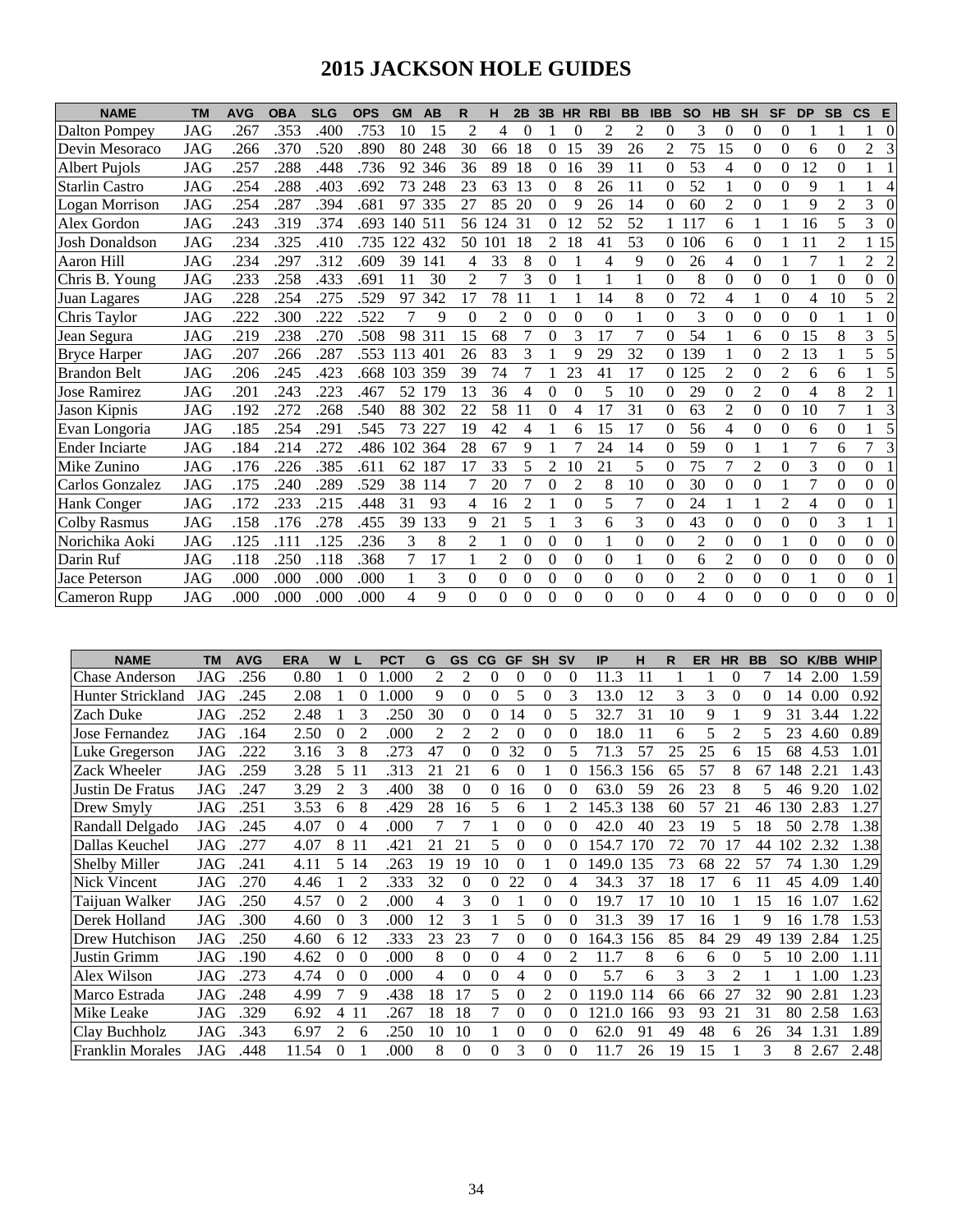# **2015 MALIBU WAVE**

| <b>NAME</b>              | <b>TM</b>  | <b>AVG</b> | <b>OBA</b> | <b>SLG</b> | <b>OPS</b>   | <b>GM</b>      | AB             | R              | н              | 2B             | 3B             | <b>HR</b>      | <b>RBI</b> | <b>BB</b>      | <b>IBB</b>     | <b>SO</b>      | <b>HB</b>      | <b>SH</b>      | <b>SF</b>      | <b>DP</b>      | <b>SB</b>      | $\mathsf{cs}$  | Е              |
|--------------------------|------------|------------|------------|------------|--------------|----------------|----------------|----------------|----------------|----------------|----------------|----------------|------------|----------------|----------------|----------------|----------------|----------------|----------------|----------------|----------------|----------------|----------------|
| Chris Parmelee           | <b>MAW</b> | .333       | .333       | 1.000      | 1.333        | 5              | 9              | $\overline{c}$ | 3              | $\Omega$       | 0              | 2              | 6          | $\theta$       | $\theta$       | $\overline{c}$ | $\theta$       | 0              | $\theta$       | $\theta$       | $\theta$       | $\Omega$       | $\theta$       |
| Andrew McCutchen MAW     |            | .306       | .395       | .512       | .907         |                | 150 566        | 103            | 173            | 44             | 5              | 21             | 79         | 74             | 5.             | 138            | 12             | $\theta$       | $\overline{4}$ | 21             | 5              | 3              | 5              |
| Brayan Pena              | <b>MAW</b> | .290       | .281       | .387       | .668         | 12             | 31             |                | 9              | 3              | $\theta$       | $\Omega$       | 4          | $\Omega$       | $\theta$       | 5              | $\Omega$       | $\theta$       |                | $\overline{2}$ |                | $\Omega$       | $\Omega$       |
| <b>Leonys Martin</b>     | <b>MAW</b> | .283       | .324       | .364       | .688         | 108            | 173            | 25             | 49             | 6              | 4              | $\Omega$       | 19         | 10             | $\theta$       | 38             |                | 9              |                | 4              | 13             | $\overline{2}$ |                |
| <b>Casey McGehee</b>     | <b>MAW</b> | .279       | .340       | .331       | .671         | 143            | 459            | 49             | 128            | 16             |                | $\mathfrak{D}$ | 41         | 44             | $\mathbf{1}$   | 96             | $\Omega$       | $\theta$       | 3              | 17             | $\overline{2}$ | $\overline{0}$ | 3              |
| <b>Kyle Blanks</b>       | <b>MAW</b> | .275       | .383       | .377       | .760         | 33             | 69             | 7              | 19             |                | 0              | $\overline{c}$ | 8          | 8              | $\theta$       | 29             | 4              | $\overline{0}$ | $\mathbf{0}$   | $\overline{4}$ | $\theta$       | $\Omega$       |                |
| Marwin Gonzalez          | <b>MAW</b> | .271       | .300       | .375       | .675         | 17             | 48             | 5              | 13             | $\overline{2}$ | 0              |                | 6          | $\theta$       | $\theta$       | 7              | $\overline{2}$ |                | $\theta$       |                | $\theta$       | $\theta$       |                |
| Jonathan Lucroy          | <b>MAW</b> | .268       | .332       | .403       | .736 150     |                | 590            | 69             | 158            | 35             | $\Omega$       | 15             | 54         | 52             | $\theta$       | 90             | 6              | $\theta$       | $\overline{2}$ | 14             | $\theta$       | 1              | 4              |
| Victor Martinez          | <b>MAW</b> | .267       | .321       | .452       | .774 154     |                | 621            | 81             | 166            | 34             | $\overline{0}$ | 27             | 86         | 40             |                | 76             | 11             | $\theta$       | 3              | 21             |                | 0              |                |
| Howie Kendrick           | <b>MAW</b> | .265       | .305       | .362       | .667         | 152            | 544            | 55             | 144            | 26             | 6              | 5              | 50         | 29             | 3              | 104            | 5              | 3              | 5              | 15             | 8              | 2 1 2          |                |
| Mike Moustakas           | <b>MAW</b> | .250       | .250       | .250       | .500         | 9              | 4              | $\Omega$       |                | $\theta$       | $\Omega$       | $\Omega$       | $\Omega$   | $\Omega$       | $\Omega$       | 1              | $\Omega$       | $\theta$       | $\Omega$       | $\theta$       | $\Omega$       | $\overline{0}$ | $\theta$       |
| Lucas Duda               | <b>MAW</b> | .240       | .344       | .438       | .781 148 480 |                |                | 67             | 115            | 32             | 0              | 21             | 70         | 66             |                | 129            | 13             | $\Omega$       | 5              | 9              |                |                |                |
| <b>Brandon Moss</b>      | <b>MAW</b> | .234       | .332       | .476       | .808         | 114            | 376            | 49             | 88             | 19             | 3              | 22             | 65         | 46             |                | 107            | 9              | $\theta$       | $\theta$       | 11             | $\overline{2}$ |                | $\overline{2}$ |
| Coco Crisp               | <b>MAW</b> | .232       | .351       | .308       | .660 142 483 |                |                | 70             | 112            | 12             | 2              | 7              | 38         | 91             | $\Omega$       | 82             | $\theta$       | 13             | 4              | 8              | 22             | 3              | 4              |
| Ryan Zimmerman           | <b>MAW</b> | .230       | .308       | .368       | .676         | 83             | 204            | 22             | 47             | 11             |                | 5              | 12         | 23             | $\Omega$       | 62             | $\Omega$       | $\theta$       | $\theta$       | 5              | $\theta$       | $\Omega$       | $\overline{c}$ |
| <b>Wilson Ramos</b>      | <b>MAW</b> | .220       | .289       | .463       | .752         | 33             | 41             | 4              | 9              |                | $\theta$       | 3              | 9          | 4              | $\overline{2}$ | 10             | $\theta$       | $\overline{0}$ | $\theta$       | 3              | $\theta$       | $\Omega$       | $\Omega$       |
| <b>Brock Holt</b>        | <b>MAW</b> | .218       | .293       | .300       | .593         | 59             | 110            | 15             | 24             | 3              | $\Omega$       | $\overline{2}$ | 13         | 12             | $\theta$       | 30             | $\Omega$       | $\theta$       |                | $\theta$       | 4              |                | 5              |
| <b>Andrelton Simmons</b> | <b>MAW</b> | .214       | .244       | .269       | .514         | 157            | 546            | 36             | 117            | 16             |                | 4              | 58         | 23             | $\theta$       | 85             | $\mathbf{0}$   | 4              | 4              | 16             | 2              | 1 14           |                |
| <b>Gregory Polanco</b>   | <b>MAW</b> | .179       | .233       | .321       | .555         | 39             | 28             | 3              | 5              |                | $\theta$       |                | 5          | $\overline{c}$ | $\theta$       | 6              | $\Omega$       | $\theta$       | $\theta$       | $\theta$       |                | $0 \quad 0$    |                |
| <b>Zach Walters</b>      | <b>MAW</b> | .176       | .222       | .412       | .634         | 26             | 51             | 7              | 9              | 3              | $\theta$       | 3              | 9          | 3              | 3              | 22             | $\Omega$       | $\theta$       | $\Omega$       | 1              | $\theta$       | $\Omega$       | $\theta$       |
| <b>Jay Bruce</b>         | <b>MAW</b> | .167       | .167       | .167       | .333         | 14             | 6              | $\Omega$       |                | 0              | 0              | $\theta$       | 1          | $\theta$       | $\theta$       | 3              | $\Omega$       | $\theta$       | $\theta$       | 0              | 0              | $\overline{0}$ | $\Omega$       |
| <b>Aaron Hicks</b>       | <b>MAW</b> | .158       | .213       | .211       | .424         | 47             | 57             | 6              | 9              | 3              | $\theta$       | $\theta$       | 3          | 4              | $\theta$       | 24             | $\theta$       |                | $\theta$       | $\overline{2}$ |                |                | $\Omega$       |
| Adeiny Hechavarria MAW   |            | .125       | .111       | .313       | .424         |                | 16             | $\mathcal{L}$  | $\overline{c}$ | $\Omega$       | $\Omega$       |                | 3          | $\Omega$       | $\Omega$       | 5              | $\Omega$       | $\theta$       | $\overline{2}$ |                | $\Omega$       | $\overline{0}$ | $\Omega$       |
| Michael Taylor           | <b>MAW</b> | .100       | .100       | .100       | .200         | 18             | 20             |                | 2              | 0              | 0              | $\Omega$       | $\theta$   | $\theta$       | $\theta$       | 8              | $\theta$       | $\theta$       | $\theta$       | 0              | 0              | $\overline{0}$ | $\Omega$       |
| Derek Dietrich           | <b>MAW</b> | .000       | .000       | .000       | .000         | $\overline{2}$ | $\overline{2}$ | $\Omega$       | $\overline{0}$ | $\overline{0}$ | $\theta$       | $\theta$       | $\Omega$   | $\overline{0}$ | $\Omega$       | $\overline{c}$ | $\theta$       | $\overline{0}$ | $\overline{0}$ | $\overline{0}$ | $\Omega$       | $\overline{0}$ | $\Omega$       |
| A.J. Pierzynski          | <b>MAW</b> | .000       | .000       | .000       | .000         |                | 1              | $\Omega$       | $\theta$       | $\Omega$       | $\Omega$       | $\Omega$       | 0          | $\Omega$       | $\Omega$       | $\theta$       | $\mathbf{0}$   | $\theta$       | $\Omega$       | 0              | $\Omega$       | $\overline{0}$ | $\Omega$       |
| <b>Mark Trumbo</b>       | <b>MAW</b> | .000       | .000       | .000       | .000         | 2              | $\overline{2}$ | 0              | $\theta$       | 0              | $\Omega$       | 0              | 0          | $\Omega$       | $\theta$       | 1              | $\Omega$       | $\Omega$       | $\Omega$       | $\theta$       | $\theta$       | $\Omega$       | $\Omega$       |

| <b>NAME</b>        | TМ         | <b>AVG</b> | <b>ERA</b> | W               |          | <b>PCT</b> | G  | <b>GS</b> | CG.            | <b>GF</b>    | <b>SH</b> | <b>SV</b> | IP    | н   | R    | ER  | <b>HR</b>    | BB | <b>SO</b> | <b>K/BB</b> | <b>WHIP</b> |
|--------------------|------------|------------|------------|-----------------|----------|------------|----|-----------|----------------|--------------|-----------|-----------|-------|-----|------|-----|--------------|----|-----------|-------------|-------------|
| Aroldis Chapman    | <b>MAW</b> | .223       | .61        |                 |          | .333       | 41 |           |                | 28           | U         | Q,        | 44.   |     | Ч    | 8   |              | 24 | 79        | 3.29        | l.36        |
| Kelvin Herrera     | <b>MAW</b> | 234        | 2.81       | 4               |          | .444       | 53 |           |                |              | 0         |           | 64.0  | 54  |      | 20  |              |    | 40        | .90         | 1.17        |
| <b>Zach Putnam</b> | <b>MAW</b> | .207       | 3.26       | 4               |          | .667       | 52 |           | $\theta$       | 22           | 0         |           | 69.0  | 50  | 25   | 25  | h.           | 28 | 59        |             | l.13        |
| K Ouackenbush      | <b>MAW</b> | 257        | 3.38       | 3               |          | 500        | 53 |           | $\theta$       | 23           |           |           | 61.3  | 59  | 23   | 23  | 6            | 20 | 49        | 2.45        | .29         |
| Adam Warren        | <b>MAW</b> | 268        | 3.52       |                 |          | .400       | 37 |           |                |              | 0         |           | 64.0  | 64  | 26   | 25  | 6            | 24 | 52        |             | 1.38        |
| Od Despaigne       | <b>MAW</b> | 262        | 4.20       |                 | 13       | .458       | 33 | 33        |                | $\theta$     |           |           |       | 231 | -16  | 106 |              | 80 | 137       |             | 1.37        |
| Hyu-Jin Ryu        | <b>MAW</b> | 284        | 4.30       | 3               |          | .600       |    |           |                | $\mathbf{0}$ | $\Omega$  |           | 52.3  | 60  |      | 25  | <sub>n</sub> |    | 40        | 3.33        | .38         |
| Zack Greinke       | <b>MAW</b> | 292        | 4.70       | 15              | 19       | .441       | 41 | 4         | $\overline{4}$ |              |           |           | 296.7 | 341 | l 60 | 55  | 39           | 72 | 291       | 4.04        | 1.39        |
| Ian Kennedy        | MAW        | 257        | 4.72       | 16 <sup>2</sup> | -18      | .471       | 40 | 40        | Ħ              |              |           |           | 276.7 | 275 | 148. | 145 | 30           | 93 | 256       |             | 1.33        |
| Cole Hamels        | <b>MAW</b> | 267        | 4.75       | 17              | 19       | .472       | 41 | 41        | Q              | $^{(1)}$     |           |           | 291.7 | 303 | 157  | 54  | 32           | 20 | 272       | 2.27        | 1.45        |
| Nick Martinez      | <b>MAW</b> | 294        | 5.74       |                 | $\Omega$ | .000       |    |           |                |              | $^{(1)}$  | $\theta$  | 4.7   |     |      |     |              |    | 5.        | 5.00        | .28         |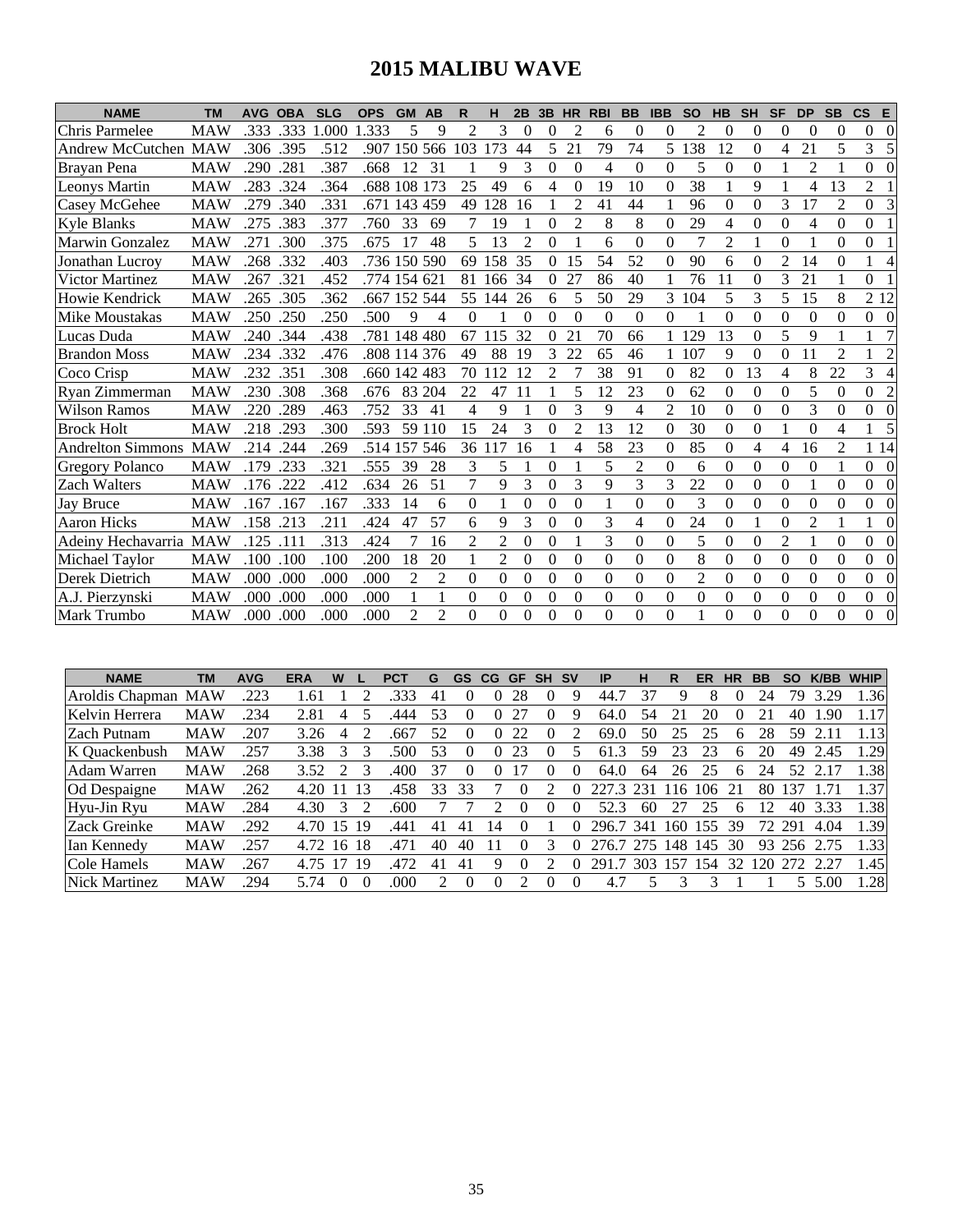### **2015 NEW YORK KNIGHTS**

| <b>NAME</b>            | <b>TM</b>  | <b>AVG</b> | <b>OBA</b> | <b>SLG</b> | <b>OPS</b> | <b>GM</b> | AB  | R        | н   | 2Β | 3B       | <b>HR</b> | <b>RBI</b> | <b>BB</b> | <b>IBB</b>   | <b>SO</b> | <b>HB</b> | <b>SH</b> | <b>SF</b> | <b>DP</b>      | <b>SB</b>      | $\mathsf{CS}$  | E              |
|------------------------|------------|------------|------------|------------|------------|-----------|-----|----------|-----|----|----------|-----------|------------|-----------|--------------|-----------|-----------|-----------|-----------|----------------|----------------|----------------|----------------|
| <b>Steve Pearce</b>    | <b>NYK</b> | .326       | .382       | .571       | .953       | 90        | 273 | 47       | 89  | 20 |          | 15        | 49         | 25        |              | 65        |           | $\theta$  |           | $\mathfrak{D}$ |                | $\Omega$       | $\Omega$       |
| Justin Turner          | <b>NYK</b> | .308       | .360       | .434       | .794       | 134       | 546 | 77       | 168 | 39 | 0        | 10        | 59         | 39        | 5.           | 135       | 6         | $\Omega$  |           | 2              | 5              |                | 2 1 3          |
| Martin Prado           | <b>NYK</b> | .292       | 349        | .441       | .790       | 57        | 161 | 14       | 47  | 10 |          | 4         | 20         | 11        | $\Omega$     | 20        | 3         | 2         |           | 6              | 0              | $\overline{0}$ | 5              |
| Kevin Kiermaier        | <b>NYK</b> | .292       | .345       | .491       | .836       | 138       | 442 | 65       | 129 | 30 | 5.       | 16        | 62         | 28        | 0            | 89        | 9         | 8         | 2         |                | 8              | 3              | 6              |
| J.D. Martinez          | <b>NYK</b> | .291       | 329        | .439       | .768       | 137       | 526 | 56       | 153 | 32 | 2        | 14        | 66         | 28        | 3            | 170       | 4         | $\Omega$  | 4         | 17             | $\mathfrak{D}$ | $\overline{0}$ | 7              |
| Josh Harrison          | <b>NYK</b> | .283       | .323       | .423       | .746       | 143       | 523 | 69       | 148 | 26 | 4        | 13        | 50         | 31        | 5.           | 104       |           | $\Omega$  | 2         | 8              | 10             |                | 5 1 1          |
| Travis D'Arnaud        | <b>NYK</b> | .277       | .307       | .504       | .811       | 71        | 238 | 35       | 66  | 16 | 4        | 10        | 40         | 9         | $\Omega$     | 40        | 2         | $\Omega$  |           | 14             |                | $\overline{0}$ | 7              |
| <b>Brian McCann</b>    | <b>NYK</b> | .275       | .305       | .538       | .844       | 49        | 91  | 14       | 25  | 3  | 0        |           | 15         | 2         | $\theta$     | 12        | 2         | $\theta$  |           | 5              | $\Omega$       | $\Omega$       | $\Omega$       |
| <b>Jose Reyes</b>      | <b>NYK</b> | .270       | 296        | .322       | .618       | 136       | 466 | 55       | 126 | 12 | 0        |           | 28         | 18        | 0            | 82        | 0         | 4         | 2         | 10             | 13             |                | 7 14           |
| Freddie Freeman        | <b>NYK</b> | .265       | .331       | .386       | .717       | 150       | 529 | 56       | 140 | 43 | $^{(1)}$ |           | 58         | 46        | 2            | 149       |           | $\Omega$  |           | ۱7             | 4              | $\Omega$       | 5              |
| Emilio Bonifacio       | <b>NYK</b> | .257       | 300        | .319       | .619       | 60        | 113 | 12       | 29  | 5  |          | 0         |            |           | $\Omega$     | 39        | $\Omega$  |           |           | $\overline{c}$ | 9              | 4              | 2              |
| Carl Crawford          | <b>NYK</b> | .252       | .300       | .361       | .661       | 67        | 119 | 14       | 30  | 5  |          | 2         | 15         | 6         |              | 22        | 3         |           | 2         | 4              |                | 2              | $\overline{c}$ |
| Dioner Navarro         | <b>NYK</b> | .251       | 292        | .340       | .632       | 87        | 259 | 21       | 65  | 8  | 0        | 5         | 29         | 16        |              | 43        | $\Omega$  |           |           |                | 0              | $\Omega$       |                |
| David Ortiz            | <b>NYK</b> | .242       | 326        | .409       | .735       | 18        | 396 | 45       | 96  | 9  | 0        | 19        | 53         | 48        |              | 80        | 2         | $\Omega$  | 2         | 19             | $\Omega$       | $\Omega$       | $\Omega$       |
| <b>Scooter Gennett</b> | <b>NYK</b> | .233       | 282        | .322       | .604       | 65        | 146 | 20       | 34  |    | 0        |           | 13         | 10        | 3            | 24        | $\Omega$  | 3         | $\theta$  | $\overline{c}$ |                | $\Omega$       | 4              |
| Josh Rutledge          | <b>NYK</b> | .231       | .306       | .315       | .621       | 55        | 143 | 15       | 33  | 5  | 2        |           | 14         | 11        | 0            | 41        |           | 2         |           | 4              |                | $\Omega$       | 8              |
| Jose Bautista          | <b>NYK</b> | .229       | .328       | .404       | .732       | 155       | 560 | 70       | 28  | 20 | 0        | 26        | 75         | 75        | 2            | 126       | 10        | $\theta$  | 4         | 17             | $\mathfrak{D}$ | $\overline{0}$ | 6              |
| D.J. Lemahieu          | <b>NYK</b> | .222       | 222        | 222        | .444       |           | 9   |          | 2   | 0  | $^{(1)}$ | 0         | 0          | $\theta$  | 0            |           | $\Omega$  | $\Omega$  | 0         | $\Omega$       |                | $\overline{0}$ | $\Omega$       |
| Danny Valencia         | <b>NYK</b> | .167       | .286       | .250       | .536       | 5         | 12  |          |     |    | 0        | $\Omega$  | 0          | 2         | $\Omega$     | 2         | $\Omega$  | $\Omega$  |           | $\Omega$       | 0              | $\overline{0}$ | $\Omega$       |
| Michael Bourn          | <b>NYK</b> | .138       | .235       | .138       | .373       | 11        | 29  | 4        | 4   | 0  | 0        | $\theta$  | 5          | 4         | $\mathbf{0}$ | 7         | $\theta$  |           |           |                | $\mathfrak{D}$ | $\overline{0}$ | $\Omega$       |
| <b>Yoenis Cespedes</b> | <b>NYK</b> | .111       | .111       | .111       | 222        |           | 9   | $\Omega$ |     | 0  | 0        | $\Omega$  | 0          | $\Omega$  | $\Omega$     | 3         | $\Omega$  | $\Omega$  |           | $\Omega$       | $\Omega$       | $\Omega$       | $\Omega$       |

| <b>NAME</b>           | ТM         | <b>AVG</b> | ERA  | W        |                             | PC1  |    | GS | CG | GF       | <b>SH</b> | S٧       | ΙP            | н   |     | ER  | HR | ВB   | <b>SO</b> | <b>K/BB</b> | <b>WHIP</b> |
|-----------------------|------------|------------|------|----------|-----------------------------|------|----|----|----|----------|-----------|----------|---------------|-----|-----|-----|----|------|-----------|-------------|-------------|
| Jonathan Broxton      | NYK        | 167        | 0.00 | $\theta$ | 0                           | .000 | 4  | 0  |    |          |           | 0        | 6.7           | 4   |     | O   |    | 4    | h.        | .50         | 1.19        |
| <b>Steve Cishek</b>   | NYK        | .216       | .80  | 0        | 0                           | .000 |    | 0  |    |          |           | O        | 10.0          | 8   |     |     |    |      |           |             | 0.90        |
| Darren O'Dav          | NYK        | 188        | 1.82 |          | $\mathcal{D}_{\mathcal{L}}$ | .846 |    | 0  |    | 31       |           | 14       | 109.<br>.0    |     | 25  | 22  | q  |      | 3         | 5.14        | 0.87        |
| Gerrit Cole           | <b>NYK</b> | 167        | 2.47 |          | 0                           | .000 |    |    |    |          |           |          | 7.3           | 4   |     |     |    | 4    |           | 25          | 1.10        |
| Jonathan Papelbon     | <b>NYK</b> | 232        | 2.89 | 3        |                             | 375  | 63 | 0  | 0  | 42       |           | 25       | 81.0          | 69  | 28  | 26  | 3  | 19   | 3         | 3.84        | 1.09        |
| Jake McGee            | <b>NYK</b> | 250        | 2.90 | 4        |                             | .800 | 49 | 0  | O  | 19       | $\Omega$  |          | 71.           | 66  | 24  | 23  |    |      | 99        | 3.67        | 1.30        |
| Masahiro Tanaka       | <b>NYK</b> | 245        | 3.07 | 18       |                             | .62  | 33 | 33 |    | $^{(1)}$ | 3         | 0        | 252.0 234     |     | 95  | 86  | 23 | 41   | 268       | 6.54        | 1.09        |
| <b>Tyson Ross</b>     | <b>NYK</b> | 260        | 3.85 | 12       | 3                           | .480 | 32 | 32 |    | 0        |           | $^{(1)}$ | 194.0 193     |     | 96  | 83  |    | 100. | 179       | 79          | 1.51        |
| Tony Sipp             | <b>NYK</b> | .237       | 3.88 |          |                             | .200 | 45 | 0  | 0  | 20       | $\theta$  |          | 58.0          | 52  | 25  | 25  |    | 23   | 69        | 3.00        | 1.29        |
| Danny Duffy           | <b>NYK</b> | 239        | 3.97 | 13       | 14                          | .481 | 33 | 33 | 9  | 0        | 3         | $\Omega$ | 219.7         |     | 13  | 97  | 30 | 99   | רי        |             | 1.37        |
| <b>Marcus Stroman</b> | <b>NYK</b> |            | 4.20 | 14       | 8                           | .636 | 31 | 31 |    | 0        |           | $\Omega$ | 207.7 228 105 |     |     | 97  |    | 58.  | 158       | 2.72        | 1.38        |
| <b>Jason Hammel</b>   | NYK        | 260        | 4.51 | 13       | 4                           | .481 | 32 | 32 | 9  |          | $\Omega$  |          | 213.7         | 218 | 121 | 107 | 49 | 50   | 159       | 3.18        | 1.25        |
| Koji Uehara           | <b>NYK</b> | 245        | 5.26 | 0        | 0                           | .000 | 9  | 0  | 0  | 0        | 0         |          | 3.7           | 3   | 8   | 8   |    |      | 18        | 2.57        | 1.46        |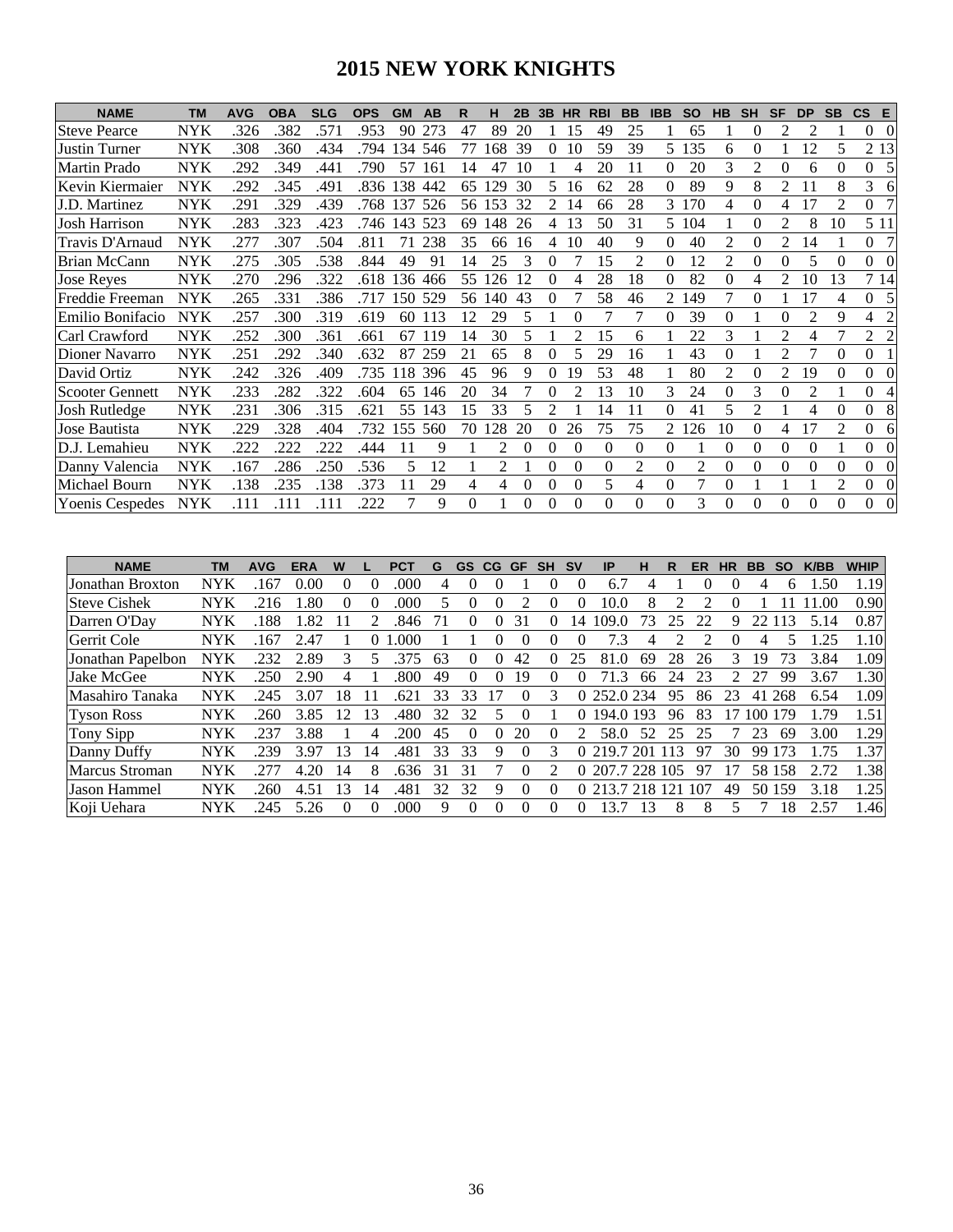### **2015 ST. GEORGE SUN RAYS**

| <b>NAME</b>                  | <b>TM</b>  | <b>AVG</b> | <b>OBA</b> | <b>SLG</b> | <b>OPS</b> | <b>GM</b> | AB             | R              | н   | 2B | 3B            | <b>HR</b>      | <b>RBI</b>     | <b>BB</b> | <b>IBB</b> | <b>SO</b>      | <b>HB</b> | <b>SH</b>      | <b>SF</b> | <b>DP</b>      | <b>SB</b>                   | $\mathsf{CS}$ | E              |
|------------------------------|------------|------------|------------|------------|------------|-----------|----------------|----------------|-----|----|---------------|----------------|----------------|-----------|------------|----------------|-----------|----------------|-----------|----------------|-----------------------------|---------------|----------------|
| <b>Christian Bethancourt</b> | SGS        | .333       | .333       | .333       | .667       |           | 6              |                | 2   | 0  | 0             | $\Omega$       | 0              | $\Omega$  | 0          | 2              | $\Omega$  | 0              | $\Omega$  |                | $\Omega$                    | $\Omega$      | $\Omega$       |
| Adam Lind                    |            | SGS .293   | .329       | .420       | .749       | 120       | 443            | 42             | 130 | 27 | 4             |                | 43             | 26        |            | 76             | 0         | 0              | 5.        | 12             | $\Omega$                    | $\Omega$      | $\overline{c}$ |
| Troy Tulowitzki              |            | SGS .288   | .383       | .482       | .866       | 143       | 539            | 82             | 155 | 25 |               | 26             | 87             | 72        |            | 116            | 14        |                | 4         | 14             | 3                           | 2             | 6              |
| <b>Andrew Susac</b>          | SGS        | .273       | .325       | .532       | .858       | 30        | 77             | 9              | 21  | 6  |               | 4              | 12             | 6         | 0          | 20             | 0         | $\theta$       | 0         | $\mathfrak{D}$ | $\Omega$                    | $\Omega$      | $\Omega$       |
| Michael Cuddyer              | SGS        | .270       | .293       | .431       | .724       |           | 415            | 43             | 12  | 16 | 3             | 15             | 61             | 14        |            | 85             | $\theta$  | 0              |           | 19             | $\mathfrak{D}$              | 0 10          |                |
| <b>Yasiel Puig</b>           | SGS.       | .265       | .346       | .423       | .770       | 155       | 607            | 75             | 161 | 39 | 9             | 13             | 61             | 61        | 0          | 163            | 17        | $\Omega$       | 5         | 23             | 14                          |               | $\overline{c}$ |
| <b>Adam Eaton</b>            | SGS.       | .264       | .299       | .409       | .708       | 92        | 110            | 24             | 29  | 9  | 2             |                | 12             | 4         |            | 19             | 2         | 3              |           | $\mathfrak{D}$ | 4                           | 2             | $\Omega$       |
| Matt Kemp                    |            | SGS .259   | .317       | .513       | .830       | 83        | 263            | 33             | 68  | 22 | 0             | 15             | 40             | 23        | 0          | 84             | 0         | 0              |           |                | $\mathcal{D}_{\mathcal{L}}$ |               |                |
| <b>Wilmer Flores</b>         | SGS        | .256       | .291       | .376       | .667       | 48        | 133            | 13             | 34  | 4  | $\Omega$      | 4              | 15             | 6         | $\Omega$   | 28             |           | $\mathfrak{D}$ |           | $\mathfrak{D}$ | $\Omega$                    | $\Omega$      | $\overline{2}$ |
| Nick Hundley                 | <b>SGS</b> | .250       | .250       | .250       | .500       | 2         | 4              | $\theta$       |     | 0  | 0             | $\Omega$       | $\Omega$       | 0         | 0          |                | 0         | 0              |           | $\Omega$       | 0                           | $\Omega$      | $\Omega$       |
| Chris Iannetta               |            | SGS .242   | .355       | .308       | .663       | 36        | 91             |                | 22  | 6  |               | 0              | 5              | 15        | 0          | 25             |           | 0              | 0         | $\mathfrak{D}$ | $\Omega$                    | $\Omega$      | $\Omega$       |
| Stephen Vogt                 |            | SGS .235   | .281       | .316       | .597       | 144       | 490            | 39             | 115 | 12 | 2             | 8              | 34             | 28        | 3          | 91             | 4         | 2              |           | 12             | $\Omega$                    | $\Omega$      | $\Omega$       |
| Nolan Arenado                | SGS        | .234       | .277       | .381       | .658       | 149       | 569            | 64             | 133 | 32 | $\mathcal{L}$ | 16             | 73             | 29        | $\Omega$   | 98             |           | 4              | 6         | 20             |                             |               | 20             |
| Matt Holliday                | SGS        | .232       | .306       | .329       | .636       | 154       | 595            | 67             | 138 | 28 | 0             | 10             | 55             | 54        | 0          | 26             | 11        | $\Omega$       | 3         | 20             | $\mathfrak{D}$              | 3             | 8              |
| <b>Gaby Sanchez</b>          | SGS.       | .232       | .284       | .293       | .577       | 53        | 82             | 6              | 19  | 2  | 0             |                | 8              | 6         | 0          | 26             | 0         | $\theta$       | 0         | $\Omega$       |                             | $\Omega$      |                |
| Carlos Gomez                 |            | SGS .226   | .308       | .372       | .679       | 153       | 530            | 63             | 120 | 23 | 3             | 16             | 58             | 42        | 0          | 140            | 21        | 9              | 2         | 12             | 22                          | 8             | $\overline{4}$ |
| Marlon Byrd                  |            | SGS .222   | .240       | .319       | .559       | 33        | 72             |                | 16  |    | 0             | $\mathfrak{D}$ |                | 2         | 0          | 32             | 0         | $\theta$       |           |                | $\Omega$                    | $\Omega$      | $\overline{c}$ |
| Chris Colabello              | SGS        | .222       | .300       | .333       | .633       | 8         | 9              | $\mathfrak{D}$ | 2   |    |               | 0              | $\mathfrak{D}$ |           | 0          | 4              | 0         | 0              |           | 0              | $\Omega$                    | $\Omega$      | $\Omega$       |
| <b>Brian Dozier</b>          | SGS        | .220       | .331       | .327       | .658       | 162       | 541            | 66             | 19  | 14 |               | 14             | 50             | 81        |            | 143            | 10        | 8              | 3         | 9              | 8                           |               | 4 12           |
| Nick Ahmed                   | SGS.       | .167       | .286       | .333       | .619       | 6         | 6              | 2              |     |    | $\theta$      | $\Omega$       | $\theta$       |           | $\Omega$   | 3              | 0         | 0              | 0         | $\theta$       | $\Omega$                    | $\Omega$      | $\theta$       |
| Mike Aviles                  |            | SGS .133   | .133       | .200       | .333       | 14        | 15             | 3              | 2   |    | $\Omega$      | $\Omega$       | $\Omega$       | 0         | $\Omega$   | 4              | $\theta$  |                | $\Omega$  | $\Omega$       | 3                           | $\theta$      |                |
| <b>Brandon Barnes</b>        | SGS        | .000       | .000       | .000       | .000       | 3         | $\mathfrak{D}$ | $\Omega$       | 0   | 0  | $\Omega$      | $\Omega$       | $\Omega$       | 0         | 0          | $\overline{c}$ | 0         | $\Omega$       | 0         | $\Omega$       | 0                           |               | $\Omega$       |

| <b>NAME</b>           | ΤM  | <b>AVG</b> | <b>ERA</b>    | W             |    | PCT  | G  | GS           | CG             | <b>GF</b> | <b>SH</b> | <b>SV</b> | IP        | н   | R  | ER | ΗR       | <b>BB</b> | SΟ             | K/BB | <b>WHIP</b> |
|-----------------------|-----|------------|---------------|---------------|----|------|----|--------------|----------------|-----------|-----------|-----------|-----------|-----|----|----|----------|-----------|----------------|------|-------------|
| Jeurys Familia        | SGS | .235       | 0.90          |               |    | .000 | 13 | $\mathbf{0}$ |                |           |           |           | 10.0      | 8   |    |    |          |           |                |      | .20         |
| Dellin Betances       | SGS | 169        | $\mathcal{L}$ |               |    | .889 | 66 | $\theta$     | $\Omega$       | 50        | 0         | 34        | 126.7     | 74  | 19 |    |          | 41        | 192            | 4.68 | 0.91        |
| Felix Hernandez       | SGS | .196       | 2.48          | 23            | 12 | .657 | 40 | 40           | 20             |           |           |           | 323.0     | 228 | 98 | 89 | 31       |           | 305            | 4.30 | 0.93        |
| Yovani Gallardo       | SGS | .234       | 3.12          |               |    | .500 | 3  | 3            | $\theta$       | 0         | 0         | 0         | 17.3      | 15  | 6  | 6  |          |           | $\overline{4}$ | 2.00 | 1.27        |
| Anibal Sanchez        | SGS | .235       | 3.19          | 12            | 13 | .480 | 32 | 32           | 10             |           |           |           | 226.0     | 199 | 82 | 80 | 12       | 66        | 163            | 2.47 | 1.17        |
| Max Scherzer          | SGS | .245       | 3.56          |               | 13 | 567  | 40 | 40           | $\overline{4}$ |           |           |           | 285.3     | 267 | 16 | 3  | 36       | 68        | 331            | 4.87 | 1.17        |
| Jared Hughes          | SGS | .260       | 3.57          |               |    | .500 | 38 | $\theta$     | 0              | 18        | 0         |           | 58.0      | 58  | 26 | 23 | h        |           | 22             | .29  | 1.29        |
| <b>Tony Watson</b>    | SGS | .269       | 3.63          | 3             |    | .000 | 27 | $\theta$     |                |           | 0         |           | 22.3      | 25  | 13 | 9  |          | 5         | 20             | 4.00 | 1.35        |
| David Robertson       | SGS | .219       | 4.10          |               |    | .500 | 38 | $\Omega$     | $\Omega$       | 14        | 0         |           | 41        | 35  | 20 | 19 | h        | 19        | 60             | 3.16 | 1.29        |
| Lance Lynn            | SGS | 250        | 4.1           | $\mathcal{R}$ | 16 | .448 | 38 | 38           |                |           |           |           | 247.<br>3 | 238 | 25 | 3  |          |           |                | .72  | 1.38        |
| Jesse Hahn            | SGS | .237       | 4.35          |               |    | .750 | 30 | $\Omega$     | $\Omega$       | 13        | 0         |           | 62.0      | 54  | 30 | 30 | 9        | 20        | 50             | 2.50 | 1.19        |
| <b>James Paxton</b>   | SGS | .245       | 4.73          |               |    | 333  | 9  | 9            |                | $\Omega$  | 0         |           | 53.3      | 49  | 29 | 28 |          | 29        | 40             | l.38 | 1.46        |
| <b>Ryan Cook</b>      | SGS | 385        | 6.67          | 0             |    | .000 |    | 0            |                |           | 0         | 0         | 2.7       |     |    | 2  | $\Omega$ | 4         |                | 0.50 | 3.33        |
| <b>Scott Atchison</b> | SGS | 387        | 7.50          |               |    | .000 | 9  | $\Omega$     |                |           | 0         | $\Omega$  | 6.0       | 12  | 8  | 5  | 3        | $\Omega$  | 3              | 0.00 | 2.00        |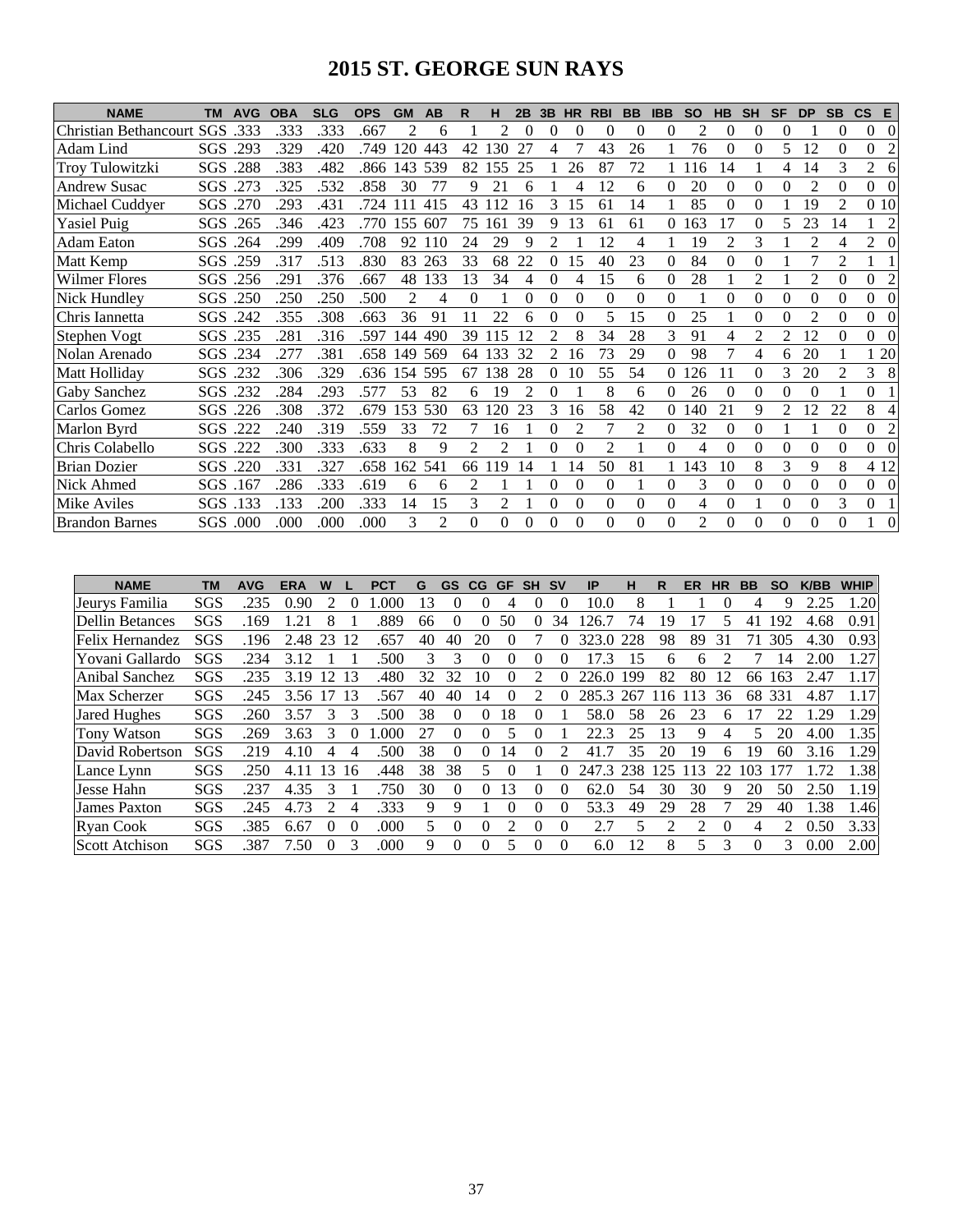# **2015 VERNAL EQUINOX**

| <b>NAME</b>             | <b>TM</b>  | <b>AVG</b> | <b>OBA</b> | <b>SLG</b> | <b>OPS</b> | <b>GM</b>       | AB  | R        | н   | 2B             | 3B       | <b>HR</b>      | <b>RBI</b> | <b>BB</b>      | <b>IBB</b> | <b>SO</b> | <b>HB</b>      | <b>SH</b>      | <b>SF</b>      | <b>DP</b>      | <b>SB</b>      | $\mathsf{cs}$<br>E         |
|-------------------------|------------|------------|------------|------------|------------|-----------------|-----|----------|-----|----------------|----------|----------------|------------|----------------|------------|-----------|----------------|----------------|----------------|----------------|----------------|----------------------------|
| <b>Alex Rios</b>        | <b>VEE</b> | .462       | .500       | .769       | .269       | 15              | 26  | 6        | 12  | 5              | 0        |                | 3          | $\overline{c}$ | $\theta$   | 6         | $\theta$       | 0              | $\Omega$       | $\theta$       | $\theta$       | 0                          |
| <b>Ben Paulsen</b>      | <b>VEE</b> | .415       | .429       | .585       | 1.014      | 18              | 41  | 6        | 17  | 4              | 0        |                | 6          | $\theta$       | 0          | 13        |                | 0              | 0              | $\Omega$       | $\theta$       | $\overline{0}$<br>0        |
| Andre Ethier            | <b>VEE</b> | .391       | .417       | .478       | .895       | 13              | 23  | 3        | 9   | 2              | 0        | 0              | 3          |                | $\theta$   | 3         | $\theta$       | 0              | $\Omega$       | 0              | 0              | $\Omega$                   |
| Lorenzo Cain            | <b>VEE</b> | .310       | .340       | .429       | .769       | 132             | 406 | 44       | 26  | 25             | 4        | 5              | 44         | 17             | $\theta$   | 106       | 4              | 0              | 5              | 9              | 22             | 3                          |
| Chris Stewart           | <b>VEE</b> | .300       | .364       | .500       | .864       | 5               | 10  | $\Omega$ | 3   | $\mathfrak{D}$ | $\Omega$ | $\theta$       |            |                | $\Omega$   | 2         | $\theta$       | 0              | $\Omega$       | 2              | $\Omega$       | $\overline{0}$<br>$\Omega$ |
| Rene Rivera             | <b>VEE</b> | .295       | .355       | .619       | .974       | 61              | 139 | 21       | 41  | 15             | $\Omega$ | 10             | 25         | 13             | 1          | 32        | $\Omega$       | 4              | $\Omega$       | 4              | $\theta$       | $\overline{0}$             |
| Torii Hunter            | <b>VEE</b> | .283       | .333       | .583       | .917       | 35              | 60  | 13       | 17  | 6              | 0        | 4              | 13         | 4              | $\theta$   | 14        |                | 0              |                | $\mathfrak{D}$ |                | $\Omega$<br>$\Omega$       |
| Conor Gillaspie         | <b>VEE</b> | .279       | .336       | .403       | .739       | 133             | 459 | 38       | 128 | 31             |          | 4              | 46         | 36             |            | 78        | 4              |                |                | 9              | $\theta$       | 010                        |
| Matt Adams              | <b>VEE</b> | .269       | .306       | .454       | .760       | 152             | 551 | 60       | 148 | 44             | 2        | 18             | 66         | 30             |            | 120       |                | 0              | 3              | 12             | 2              | 8                          |
| Jose Abreu              | <b>VEE</b> | .267       | .320       | .460       | .780       | 151             | 591 | 72       | 158 | 31             |          | 27             | 88         | 39             | 7          | 164       | 8              | 0              | 3              | 18             | $\mathfrak{D}$ | $\Omega$                   |
| <b>Starling Marte</b>   | <b>VEE</b> | .259       | .321       | .407       | .728       | 149             | 602 | 83       | 156 | 28             | 5        |                | 47         | 29             | $\theta$   | 161       | 27             | 8              | $\overline{c}$ | 10             | 37             | 3                          |
| <b>Brandon Phillips</b> | <b>VEE</b> | .258       | .290       | .359       | .649       | 136             | 426 | 46       | -10 | 16             | 0        | Q              | 37         | 17             | $\Omega$   | 69        | 4              | 0              | 5              | 9              | $\overline{c}$ | $\overline{c}$             |
| Melky Cabrera           | <b>VEE</b> | .256       | .308       | .342       | .650       | 105             | 348 | 37       | 89  | 16             |          | 4              | 32         | 25             |            | 45        | $\overline{2}$ |                | $\overline{2}$ | 9              | $\overline{2}$ | $\overline{2}$<br>$\theta$ |
| David Wright            | <b>VEE</b> | .255       | .282       | .344       | .626       | 81              | 157 | 11       | 40  | 8              | $\Omega$ | 2              | 12         | 6              |            | 37        | $\theta$       | 0              | $\theta$       | 3              |                | 5<br>2                     |
| Scott Van Slyke         | <b>VEE</b> | .250       | .356       | .422       | .778       | 68              | 128 | 17       | 32  | 13             | $\theta$ | 3              | 14         | 18             | $\Omega$   | 50        | 3              | 0              | $\theta$       | 2              |                | $\Omega$<br>0              |
| Jon Jay                 | <b>VEE</b> | .242       | .312       | .283       | .595       | $\overline{10}$ | 396 | 34       | 96  | 5              |          | 3              | 36         | 24             | $\theta$   | 72        | 17             | 0              | 2              | 16             | 5              | 5<br>0                     |
| Elvis Andrus            | <b>VEE</b> | .227       | .271       | .296       | .567       | 78              | 216 | 23       | 49  | 12             | 0        |                | 17         | 13             | 0          | 36        | $\theta$       | 19             | $\Omega$       | 4              | 8              | $\overline{2}$<br>8        |
| <b>Miguel Montero</b>   | VEE        | .223       | .280       | .318       | .598       | 135             | 431 | 23       | 96  | 20             | 0        |                | 38         | 24             | 2          | 93        | 11             | 0              | $\overline{c}$ | 7              | $\theta$       | 0 10                       |
| Yangervis Solarte       | <b>VEE</b> | .222       | .301       | .349       | .651       | 28              | 63  | 8        | 14  | $\overline{c}$ | $\theta$ | $\overline{2}$ | 8          | 8              | $\theta$   | 8         | $\theta$       | $\overline{0}$ | $\overline{2}$ | $\overline{2}$ | $\theta$       | $\Omega$<br>$\overline{2}$ |
| <b>Jarrod Dyson</b>     | <b>VEE</b> | .209       | .233       | .233       | .466       | 100             | 29  | 19       | 27  | 3              | $\theta$ | $\theta$       | 12         | 4              | $\Omega$   | 23        | $\theta$       | 9              | $\theta$       |                | 18             | 7<br>$\Omega$              |
| Didi Gregorius          | <b>VEE</b> | .178       | .217       | .306       | .523       | 139             | 359 | 36       | 64  | 9              | 5        | 9              | 30         | 18             | $\Omega$   | 74        | $\theta$       | 12             |                | 3              | $\mathfrak{D}$ | 8<br>$\overline{0}$        |
| Gordon Beckham          | <b>VEE</b> | 136        | .174       | .170       | .344       | 49              | 88  | 8        | 12  | 3              | $\theta$ | $\theta$       | 4          | $\overline{c}$ | $\Omega$   | 22        | $\overline{c}$ | 4              | $\Omega$       |                | $\theta$       | 7<br>$\theta$              |
| <b>Jimmy Paredes</b>    | <b>VEE</b> | .133       | .133       | .333       | .467       | 6               | 15  |          | 2   | $\Omega$       | $\theta$ |                |            | $\theta$       | $\theta$   | 8         | $\theta$       | $\overline{0}$ | $\Omega$       |                | $\Omega$       | $\overline{0}$<br>$\Omega$ |
| Marcus Semien           | <b>VEE</b> | .000       | .000       | .000       | .000       | 5               | 2   | $\theta$ | 0   | $\theta$       | $\theta$ | $\theta$       | $\Omega$   | $\theta$       | $\theta$   |           | $\Omega$       | 0              | $\theta$       | 0              | $\Omega$       | $\overline{0}$<br>$\theta$ |
| Geovany Soto            | <b>VEE</b> | .000       | .000       | .000       | .000       | $\mathfrak{D}$  |     | 0        | 0   | 0              | 0        | $\Omega$       | $\Omega$   | 0              | $\Omega$   | 0         | $\theta$       | 0              | $\theta$       | 0              | $\Omega$       | 0<br>0                     |

| <b>NAME</b>          | TМ         | <b>AVG</b> | <b>ERA</b> | W                           |    | <b>PCT</b> | G  | <b>GS</b> | <b>CG</b> | <b>GF</b> | <b>SH</b> | <b>SV</b> | IP    | н   | R   | ER  | НR | <b>BB</b> | <b>SO</b> | K/BB | <b>WHIP</b> |
|----------------------|------------|------------|------------|-----------------------------|----|------------|----|-----------|-----------|-----------|-----------|-----------|-------|-----|-----|-----|----|-----------|-----------|------|-------------|
| Joe Smith            | <b>VEE</b> | .174       | .32        | ◠                           |    | .667       | 57 |           |           | 22        |           |           | 88.7  | 53  | 13  |     |    | 20        |           | 3.55 | 0.82        |
| Cody Allen           | <b>VEE</b> | 202        | .64        | 4                           |    | 500        | 51 | $_{0}$    |           | 23        |           |           | 65.7  | 47  | 13  | 12  |    |           | 92        | 4.00 | 1.07        |
| <b>Drew Pomeranz</b> | <b>VEE</b> | 198        | 2.26       | $\mathcal{D}_{\mathcal{L}}$ |    | .000       | 24 | $\theta$  |           | 10        | $\theta$  |           | 47    | 32  | 14  | 12  |    | 18        | 45        | 2.50 | 1.05        |
| <b>Ken Giles</b>     | <b>VEE</b> | 195        | 2.32       | 12                          |    | .667       | 65 |           | $\Omega$  | 46        |           | 22        | 97    | 68  | 25  | 25  |    |           | 40        | 6.67 | 0.92        |
| Phil Hughes          | <b>VEE</b> | .276       | 3.27       | 16                          |    | 485        | 41 |           | 20        |           |           |           | 321   | 346 | 122 |     | 25 | 28        | 246       | 8.79 | 1.16        |
| Santiago Casilla     | <b>VEE</b> | .221       | 3.86       |                             |    | .400       |    | 0         |           | 23        |           |           | 56.0  | 46  | 26  | 24  |    | 20        | 32        | .60  | 1.18        |
| Junichi Tazawa       | <b>VEE</b> | .417       | 3.91       | $\theta$                    |    | .000       | 3  | $\theta$  |           |           |           |           | 2.3   |     |     |     |    |           | 4         | 4.00 | 2.61        |
| Franc Liriano        | <b>VEE</b> | .252       | 4.29       |                             | 8  | .467       | 22 | 22        |           | $^{(1)}$  | $\theta$  |           | 140.7 | 34  | 72  | 67  | 5  | 79        | 38        |      | 1.51        |
| <b>Yord Ventura</b>  | <b>VEE</b> | .282       | 4.53       | 14                          | 12 | 538        | 33 | 33        | 3         |           |           |           | 224.3 | 247 | 15  | 13  | 16 | -101-     | 189       | .87  | 1.55        |
| Chris Archer         | <b>VEE</b> | .279       | 4.66       | 13                          | 15 | .464       | 33 | 33        |           | $\theta$  | 0         |           | 212.3 | 233 | 15  | 10  |    | 88        | 187       | 2.13 | 1.51        |
| Jarred Cosart        | <b>VEE</b> | .306       | 5.69       | 8                           | 16 | 333        | 33 | 33        | 3         | $\theta$  | $\theta$  |           | 218.3 | 265 | 144 | 138 | 24 | 99        |           | -13  | 1.67        |
| <b>Jason Frasor</b>  | <b>VEE</b> | 304        | 6.00       | $\Omega$                    |    | .000       |    | $\theta$  | 0         | 2         | $\Omega$  |           | 6.0   |     | 4   | 4   |    | 3         | 10        | 3.33 | 1.67        |